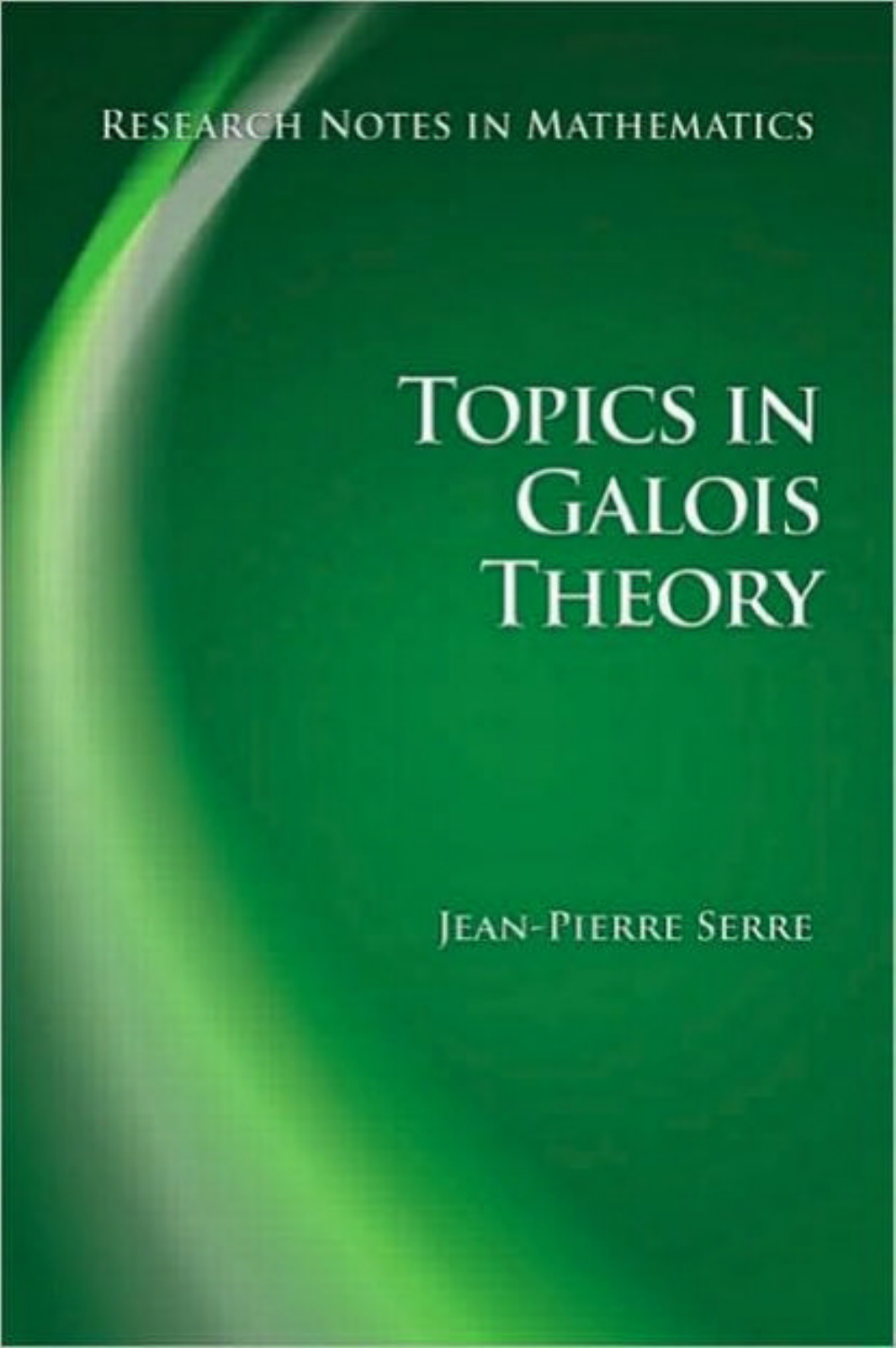Topics in Galois Theory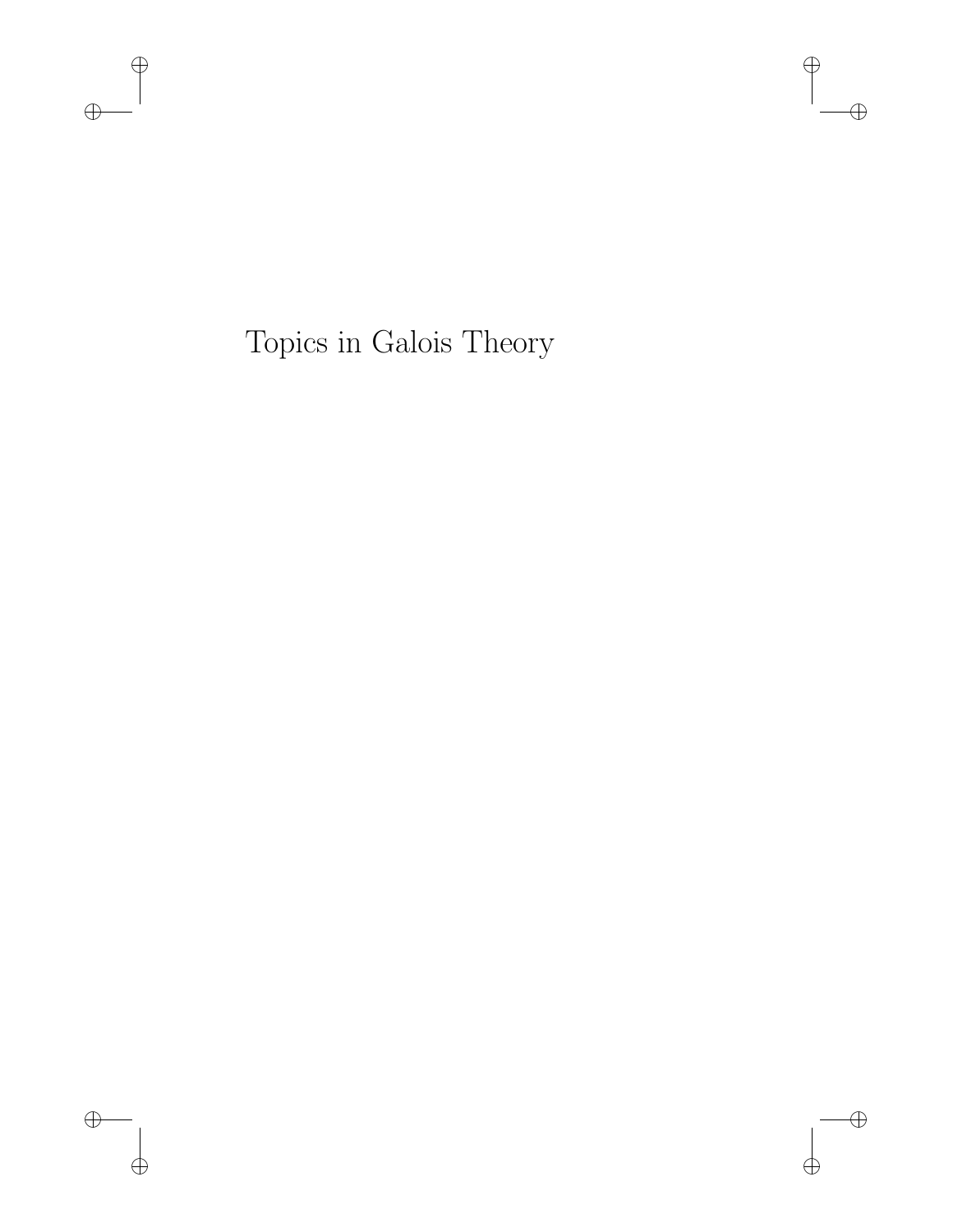## Research Notes in Mathematics Volume 1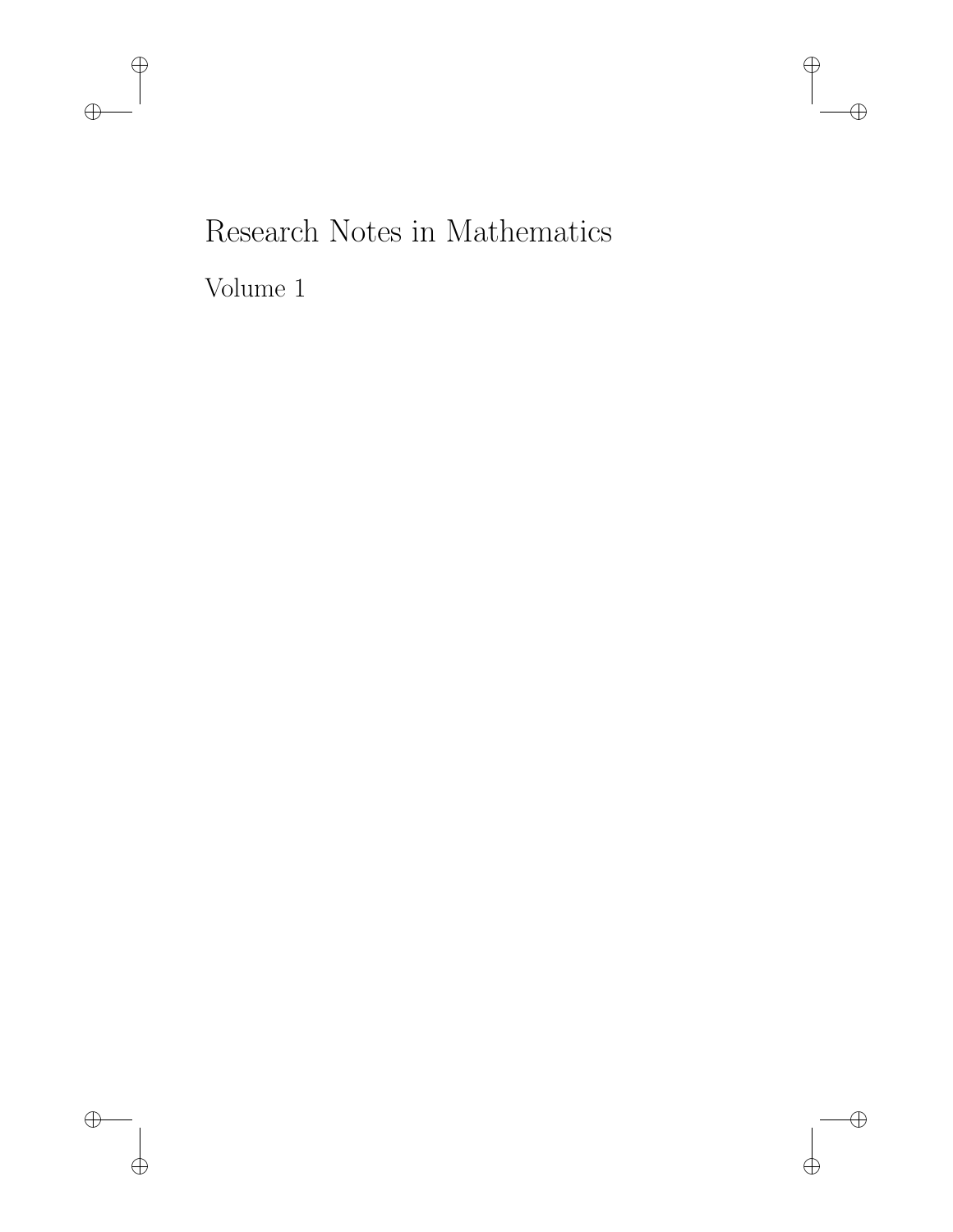## Topics in Galois Theory

Second Edition

Jean-Pierre Serre Collège de France

Notes written by Henri Darmon McGill University



A K Peters, Ltd. Wellesley, Massachusetts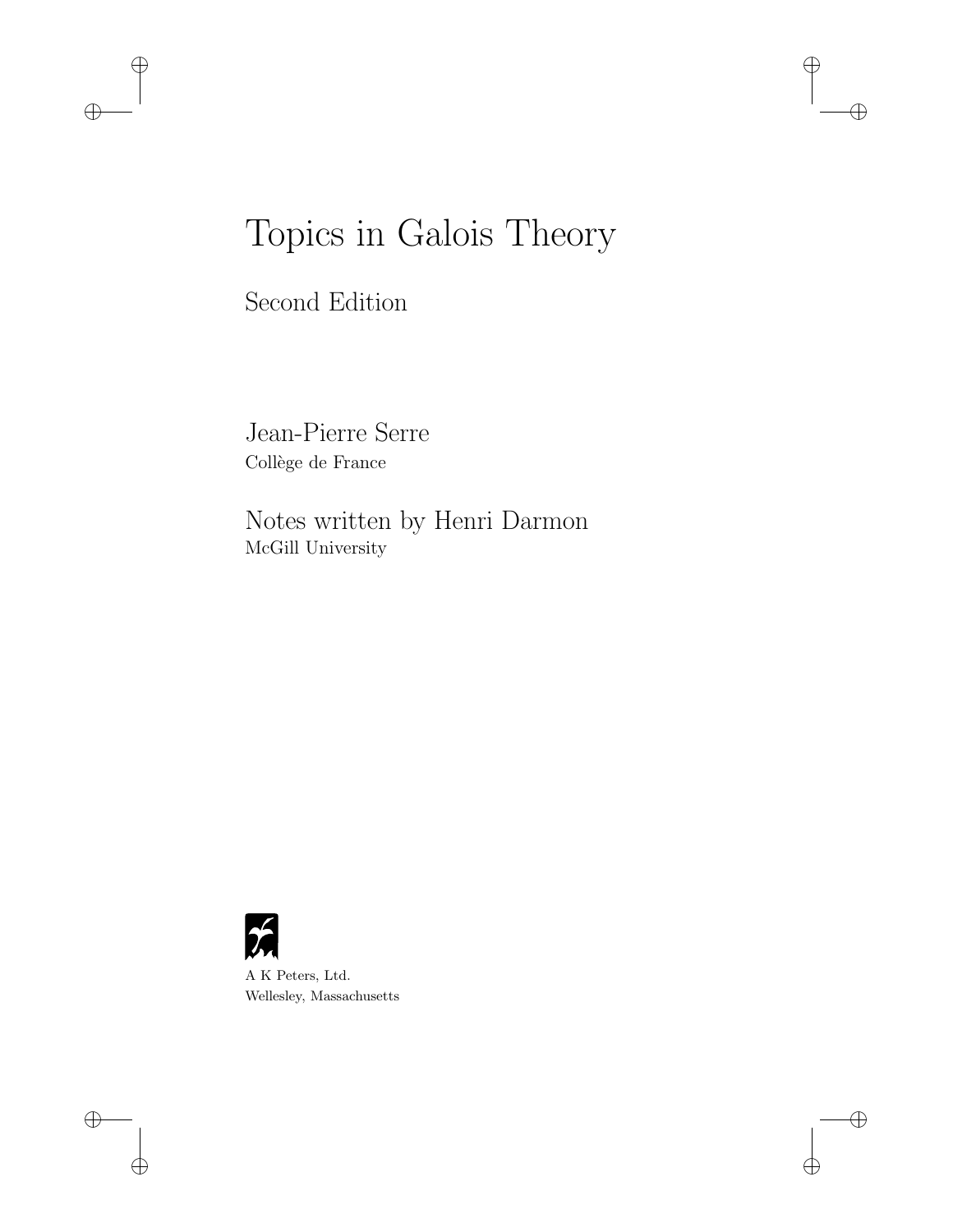Editorial, Sales, and Customer Service Office

A K Peters, Ltd. 888 Worcester Street, Suite 230 Wellesley, MA 02482 www.akpeters.com

Copyright  $\odot$  2008 by A K Peters, Ltd.

All rights reserved. No part of the material protected by this copyright notice may be reproduced or utilized in any form, electronic or mechanical, including photocopying, recording, or by any information storage and retrieval system, without written permission from the copyright owner.

First edition published in 1992 by Jones and Bartlett Publishers, Inc.

### **Library of Congress Cataloging-in-Publication Data**

Serre, Jean-Pierre.

Topics in Galois theory / Jean-Pierre Serre ; notes written by Henri Darmon. -- 2nd ed.

p. cm. – (Research notes in mathematics ; v 1) Includes bibliographical references and index. ISBN 978-1-56881-412-4 (alk. paper)

1. Galois theory. I. Title.

QA214.S47 2007 512 .32--dc22

2007030849

Printed in Canada 11 10 09 08 07 10 9 8 7 6 5 4 3 2 1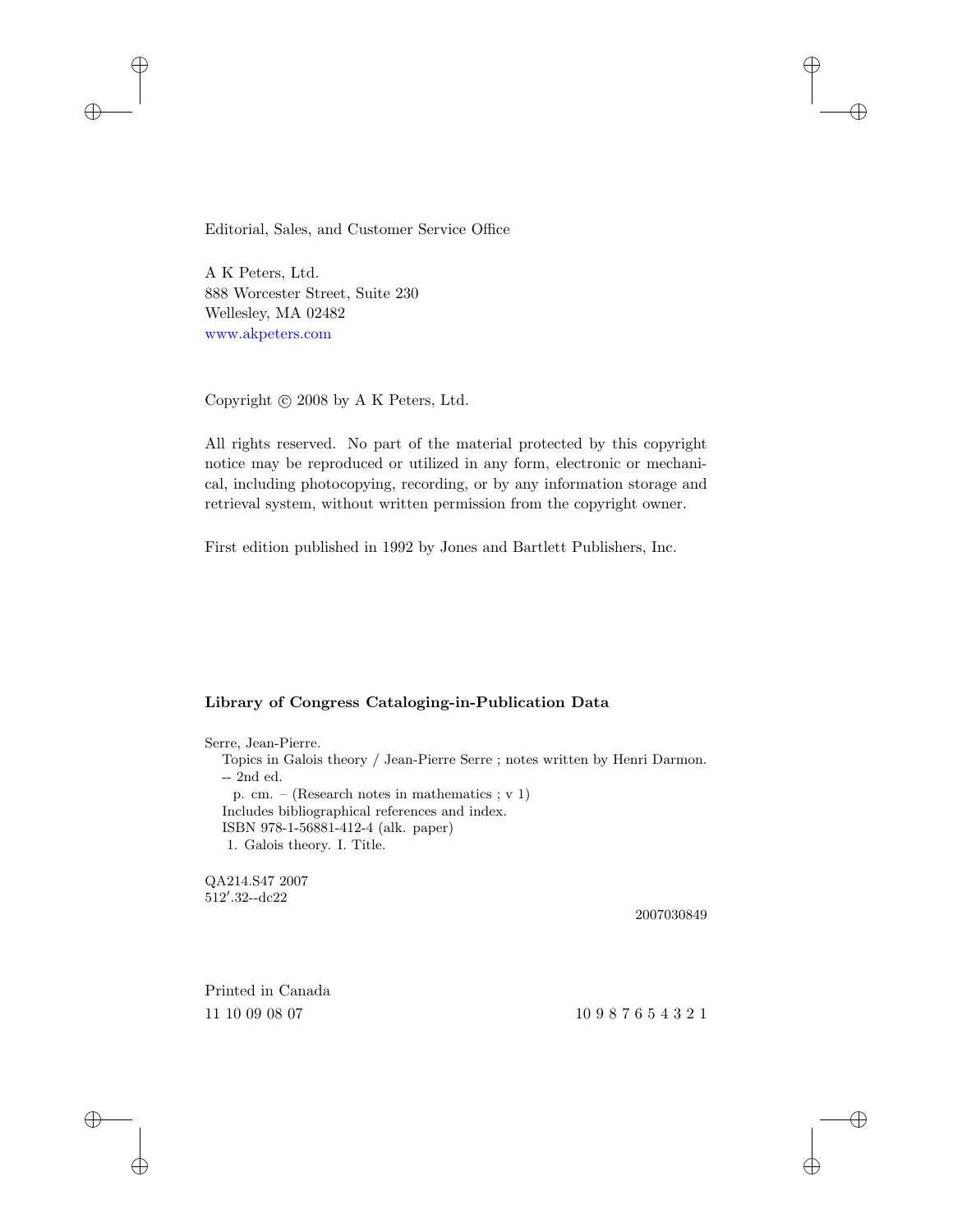## <span id="page-5-0"></span>**Contents**

| <b>Foreword</b>       |                                                       |                                                                                                                                                                  |                                                    |  |  |
|-----------------------|-------------------------------------------------------|------------------------------------------------------------------------------------------------------------------------------------------------------------------|----------------------------------------------------|--|--|
| <b>Notation</b><br>хi |                                                       |                                                                                                                                                                  |                                                    |  |  |
|                       |                                                       | <b>Introduction</b>                                                                                                                                              | xiii                                               |  |  |
| $\mathbf{1}$          | 1.1<br>1.2<br>1.3                                     | Examples in low degree<br>The groups $\mathbb{Z}/2\mathbb{Z}$ , $\mathbb{Z}/3\mathbb{Z}$ , and $S_3$<br>Application of tori to abelian Galois groups of exponent | $\mathbf 1$<br>$\mathbf{1}$<br>$\overline{2}$<br>6 |  |  |
| $\mathbf 2$           | Nilpotent and solvable groups as Galois groups over Q |                                                                                                                                                                  |                                                    |  |  |
|                       | 2.1                                                   | A theorem of Scholz-Reichardt                                                                                                                                    | 9                                                  |  |  |
|                       | 2.2                                                   | The Frattini subgroup of a finite group $\ldots \ldots \ldots$                                                                                                   | 16                                                 |  |  |
| 3                     |                                                       | Hilbert's irreducibility theorem                                                                                                                                 | 19                                                 |  |  |
|                       | 3.1                                                   |                                                                                                                                                                  | 19                                                 |  |  |
|                       | 3.2                                                   |                                                                                                                                                                  | 21                                                 |  |  |
|                       | 3.3                                                   | Irreducibility theorem and thin sets                                                                                                                             | 23                                                 |  |  |
|                       | 3.4                                                   | Hilbert's irreducibility theorem                                                                                                                                 | 25                                                 |  |  |
|                       | 3.5                                                   | Hilbert property and weak approximation                                                                                                                          | 28                                                 |  |  |
|                       | 3.6                                                   |                                                                                                                                                                  | 31                                                 |  |  |
| 4                     |                                                       | Galois extensions of $Q(T)$ : first examples                                                                                                                     | 35                                                 |  |  |
|                       | 4.1                                                   |                                                                                                                                                                  | 35                                                 |  |  |
|                       | 4.2                                                   |                                                                                                                                                                  | 36                                                 |  |  |
|                       | 4.3                                                   | Example: the quaternion group $Q_8$                                                                                                                              | 38                                                 |  |  |
|                       | 4.4                                                   | Symmetric groups $\ldots \ldots \ldots \ldots \ldots \ldots \ldots$                                                                                              | 39                                                 |  |  |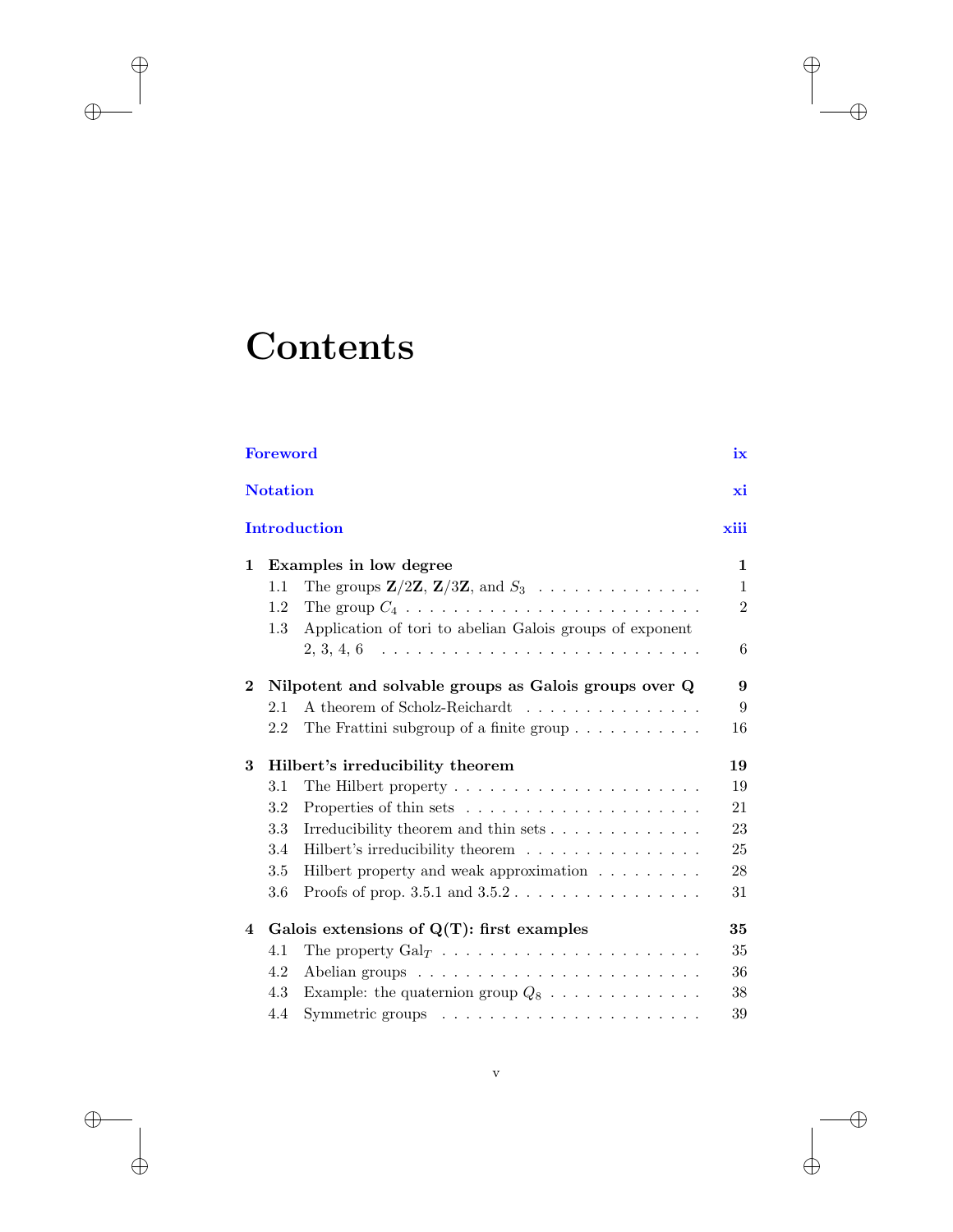|           | 4.5                                                | The alternating group $A_n$                                                                          | 43  |  |  |  |
|-----------|----------------------------------------------------|------------------------------------------------------------------------------------------------------|-----|--|--|--|
|           | 4.6                                                | Finding good specializations of $T \dots \dots \dots \dots$                                          | 44  |  |  |  |
| ${\bf 5}$ |                                                    | Galois extensions of $Q(T)$ given by torsion on                                                      |     |  |  |  |
|           |                                                    | elliptic curves                                                                                      | 47  |  |  |  |
|           | 5.1                                                |                                                                                                      | 47  |  |  |  |
|           | 5.2                                                |                                                                                                      | 48  |  |  |  |
|           | 5.3                                                |                                                                                                      | 49  |  |  |  |
|           | 5.4                                                |                                                                                                      | 52  |  |  |  |
|           | 5.5                                                | Further results on $\mathbf{PSL}_2(\mathbf{F}_q)$ and $\mathbf{SL}_2(\mathbf{F}_q)$ as Galois groups | 53  |  |  |  |
| 6         | 55<br>Galois extensions of $C(T)$                  |                                                                                                      |     |  |  |  |
|           | 6.1                                                |                                                                                                      | 55  |  |  |  |
|           | 6.2                                                | Coverings of Riemann surfaces $\hfill\ldots\ldots\ldots\ldots\ldots\ldots\ldots$                     | 57  |  |  |  |
|           | 6.3                                                |                                                                                                      | 57  |  |  |  |
|           | 6.4                                                | Appendix: universal ramified coverings of Riemann                                                    |     |  |  |  |
|           |                                                    | surfaces with signature $\dots \dots \dots \dots \dots \dots \dots$                                  | 60  |  |  |  |
| 7         | Rigidity and rationality on finite groups<br>65    |                                                                                                      |     |  |  |  |
|           | 7.1                                                |                                                                                                      | 65  |  |  |  |
|           | 7.2                                                | Counting solutions of equations in finite groups $\ldots \ldots$                                     | 67  |  |  |  |
|           | 7.3                                                | Rigidity of a family of conjugacy classes                                                            | 70  |  |  |  |
|           | 7.4                                                |                                                                                                      | 72  |  |  |  |
| 8         | Construction of Galois extensions of $Q(T)$ by the |                                                                                                      |     |  |  |  |
|           |                                                    | rigidity method                                                                                      | 81  |  |  |  |
|           | 8.1                                                | The main theorem $\dots \dots \dots \dots \dots \dots \dots \dots$                                   | 81  |  |  |  |
|           | 8.2                                                |                                                                                                      | 84  |  |  |  |
|           | 8.3                                                |                                                                                                      | 85  |  |  |  |
|           | 8.4                                                |                                                                                                      | 89  |  |  |  |
| 9         | The form $Tr(x^2)$ and its applications<br>95      |                                                                                                      |     |  |  |  |
|           | 9.1                                                |                                                                                                      | 95  |  |  |  |
|           | 9.2                                                | The quadratic form $\text{Tr}(x^2) \dots \dots \dots \dots \dots \dots$                              | 98  |  |  |  |
|           | 9.3                                                | Application to extensions with Galois group $\tilde{A}_n$                                            | 100 |  |  |  |
|           |                                                    | 10 Appendix: the large sieve inequality                                                              | 103 |  |  |  |
|           |                                                    | 10.1 Statement of the theorem                                                                        | 103 |  |  |  |
|           |                                                    |                                                                                                      | 105 |  |  |  |
|           |                                                    | 10.3 The Davenport-Halberstam theorem                                                                | 105 |  |  |  |
|           |                                                    | 10.4 Combining the information                                                                       | 107 |  |  |  |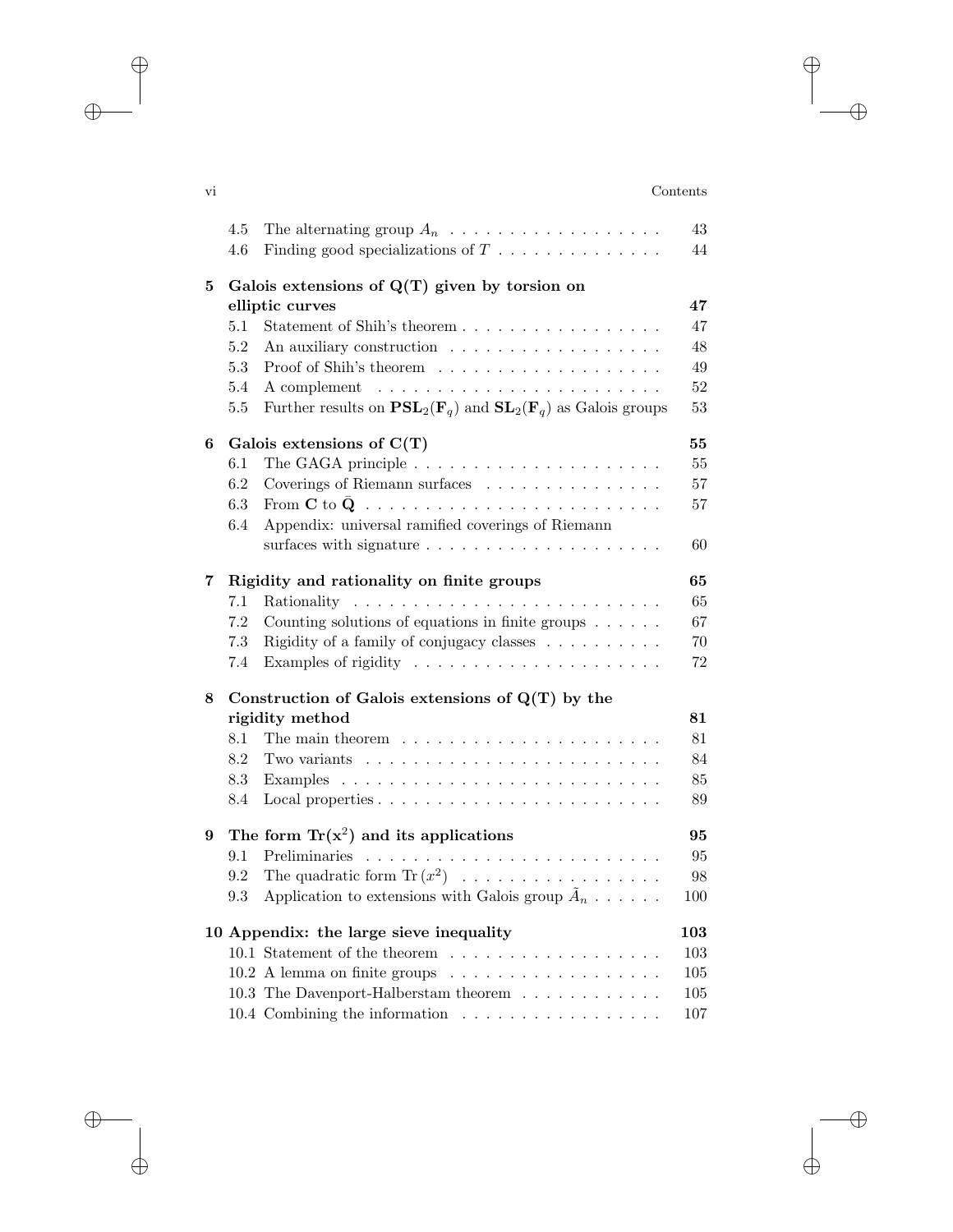| Contents     | vii |
|--------------|-----|
| Bibliography | 109 |
| Index        | 119 |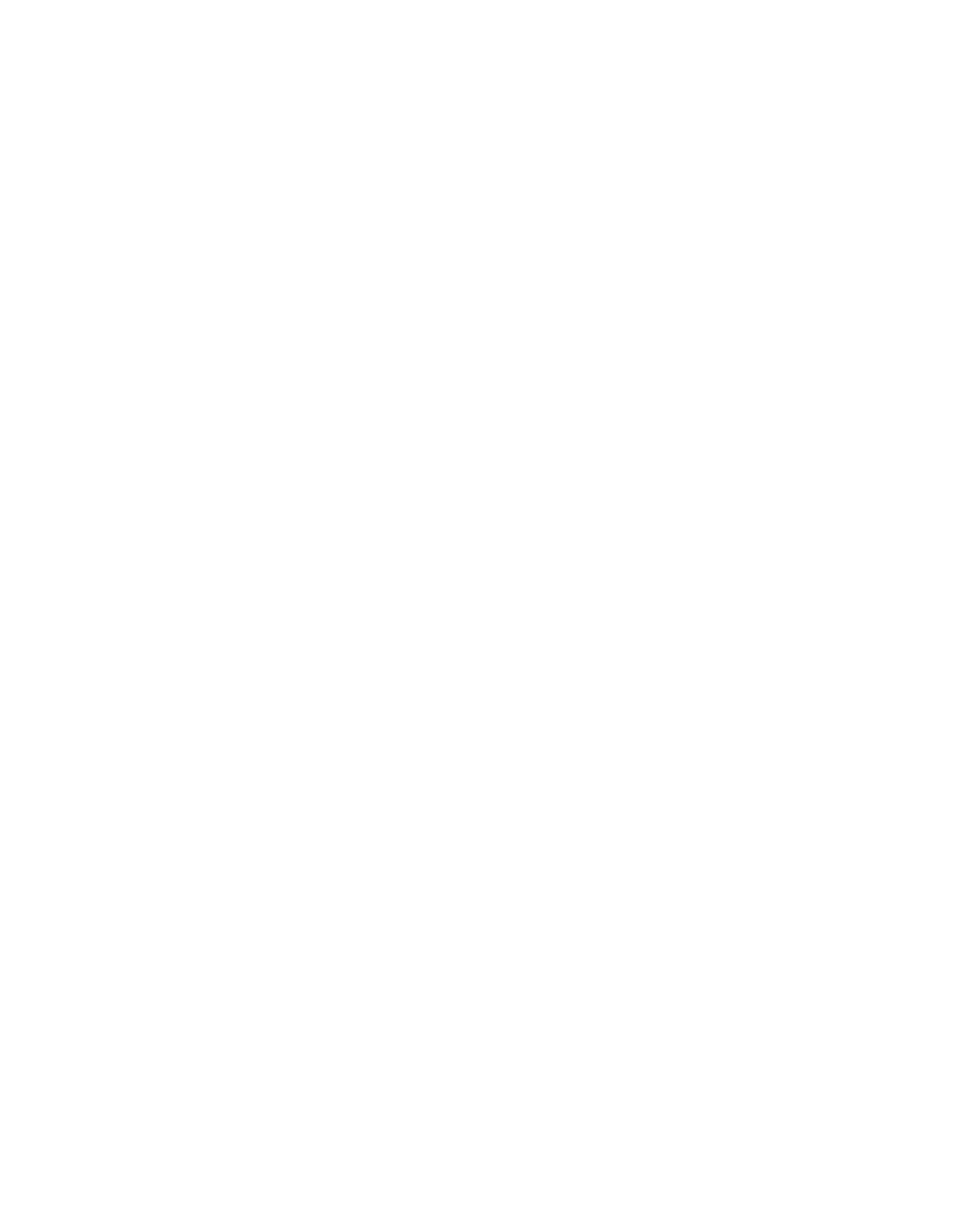### <span id="page-9-0"></span>**[Foreword](#page-5-0)**

These notes are based on "Topics in Galois Theory," a course given by J-P. Serre at Harvard University in the Fall semester of 1988 and written down by H. Darmon. The course focused on the inverse problem of Galois theory: the construction of field extensions having a given finite group G as Galois group, typically over **Q** but also over fields such as **Q**(T).

Chapter 1 discusses examples for certain groups  $G$  of small order. The method of Scholz and Reichardt, which works over  $Q$  when  $G$  is a p-group of odd order, is given in chapter 2. Chapter 3 is devoted to the Hilbert irreducibility theorem and its connection with weak approximation and the large sieve inequality. Chapters 4 and 5 describe methods for showing that G is the Galois group of a regular extension of  $\mathbf{Q}(T)$  (one then says that G has property  $Gal_T$ ). Elementary constructions (e.g. when G is a symmetric or alternating group) are given in chapter 4, while the method of Shih, which works for  $G = \mathbf{PSL}_2(p)$  in some cases, is outlined in chapter 5. Chapter 6 describes the GAGA principle and the relation between the topological and algebraic fundamental groups of complex curves. Chapters 7 and 8 are devoted to the rationality and rigidity criterions and their application to proving the property  $Gal_T$  for certain groups (notably, many of the sporadic simple groups, including the Fischer-Griess Monster). The relation between the Hasse-Witt invariant of the quadratic form  $\text{Tr} (x^2)$  and certain embedding problems is the topic of chapter 9, and an application to showing that  $A_n$  has property Gal<sub>T</sub> is given. An appendix (chapter 10) gives a proof of the large sieve inequality used in chapter 3.

The reader should be warned that most proofs only give the main ideas; details have been left out. Moreover, a number of relevant topics have been omitted, for lack of time (and understanding), namely:

a) The theory of generic extensions, cf. [Sa1].

b) Shafarevich's theorem on the existence of extensions of **Q** with a given solvable Galois group, cf. [NSW], chap. IX.

c) The Hurwitz schemes which parametrize extensions with a given Galois group and a given ramification structure, cf. [Fr1], [Fr2], [Ma3].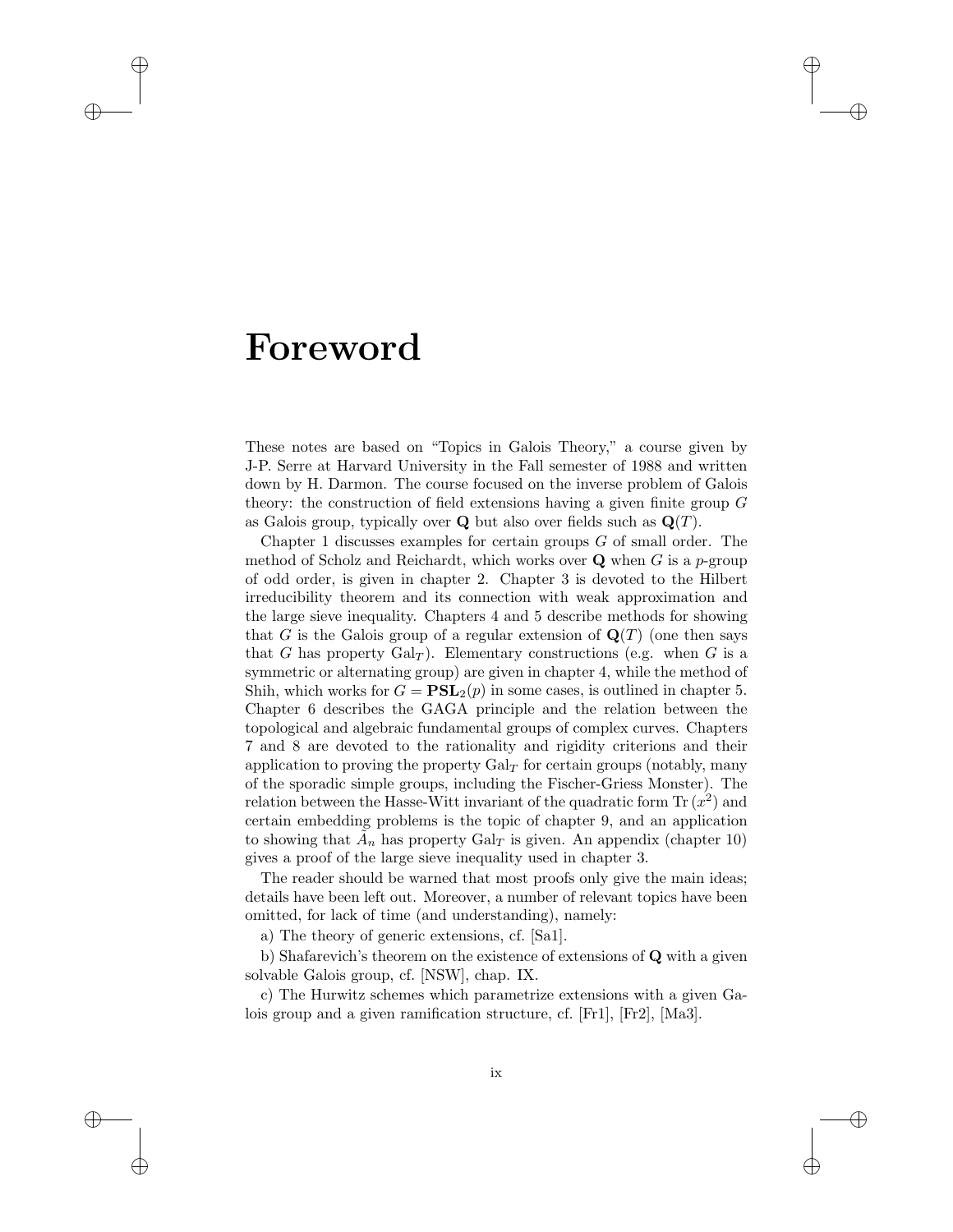d) The computation of explicit equations for extensions with Galois group **PSL**<sub>2</sub>( $\mathbf{F}_7$ ), **SL**<sub>2</sub>( $\mathbf{F}_8$ ),  $M_{11}$ , ..., cf. [LM], [Ma3], [Ma4], [Ml1], ...

e) Mestre's results [Me3] on extensions of  $\mathbf{Q}(T)$  with Galois group  $6 \cdot A_6$ ,  $6 \cdot A_7$ , and  $SL_2(\mathbf{F}_7)$ .

We wish to thank Larry Washington for his helpful comments on an earlier version of these notes.

Paris, August 1991.

H. Darmon J-P. Serre

For the second edition of these Notes, some corrections have been made, and the references have been updated.

Paris, June 2004

J-P. Serre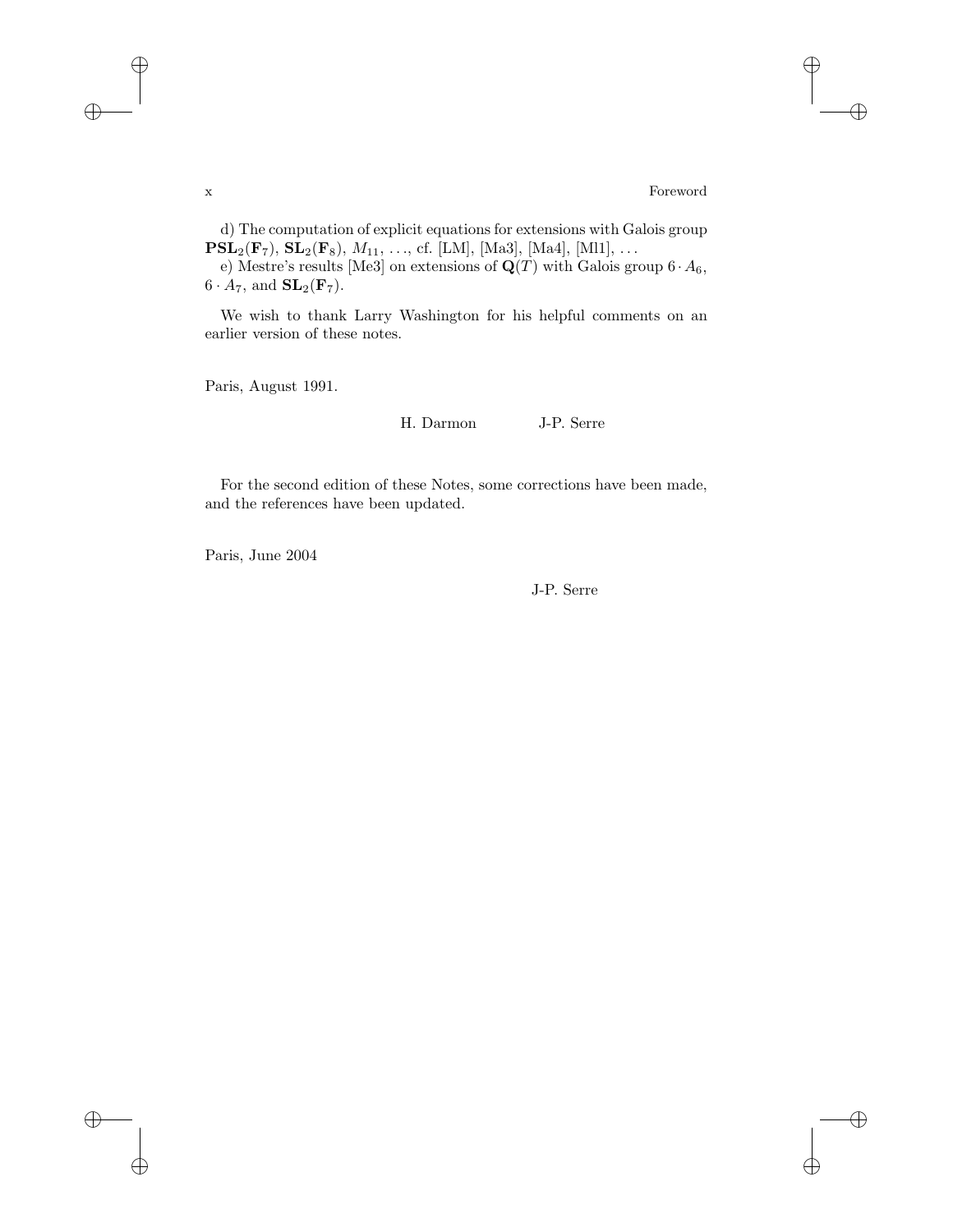## <span id="page-11-0"></span>**[Notation](#page-5-0)**

If  $V$  is an algebraic variety over the field  $K$ , and  $L$  is an extension of  $K$ , we denote by  $V(L)$  the set of L-points of V and by  $V_{/L}$  the L-variety obtained from  $V$  by base change from  $K$  to  $L$ . All the varieties are supposed reduced and quasi-projective.

 $\mathbf{A}^n$  is the affine *n*-space;  $\mathbf{A}^n(L) = L^n$ .

 $\mathbf{P}_n$  is the projective *n*-space;  $\mathbf{P}_n(L)=(L^{(n+1)} - \{0\})/L^*$ ; the group of automorphisms of  $P_n$  is  $PGL_n = GL_n/G_m$ .

If X is a finite set,  $|X|$  denotes the cardinality of X.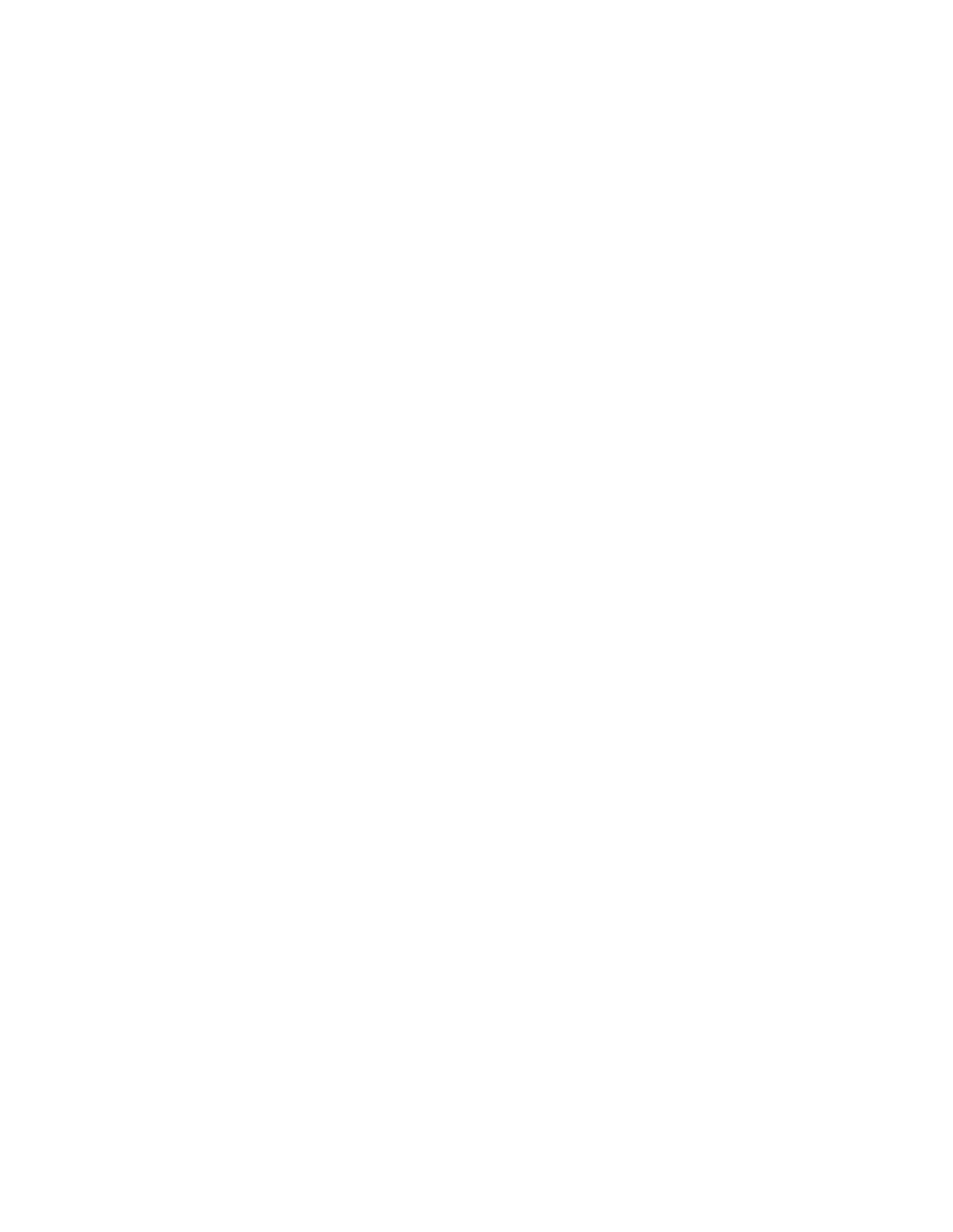## <span id="page-13-0"></span>**[Introduction](#page-5-0)**

The question of whether all finite groups can occur as Galois groups of an extension of the rationals (known as the *inverse problem* of Galois theory) is still unsolved, in spite of substantial progress in recent years.

In the 1930's, Emmy Noether proposed the following strategy to attack the inverse problem [Noe]: by embedding G in  $S_n$ , the permutation group on *n* letters, one defines a *G*-action on the field  $\mathbf{Q}(X_1,\ldots,X_n) = \mathbf{Q}(X)$ . Let E be the fixed field under this action. Then  $Q(X)$  is a Galois extension of  $E$  with Galois group  $G$ .

In geometric terms, the extension  $\mathbf{Q}(\underline{X})$  of E corresponds to the projection of varieties:  $\pi : \mathbf{A}^n \longrightarrow \mathbf{A}^n/G$ , where  $\mathbf{A}^n$  is affine *n*-space over **Q**. Let P be a **Q**-rational point of  $\mathbf{A}^n/G$  for which  $\pi$  is unramified, and lift it to  $Q \in \mathbf{A}^n(\mathbf{Q})$ . The conjugates of Q under the action of Gal( $\mathbf{Q}/\mathbf{Q}$ ) are the sQ where  $s \in H_Q \subset G$ , and  $H_Q$  is the decomposition group at Q. If  $H_Q = G$ , then Q generates a field extension of **Q** with Galois group G.

A variety is said to be *rational over* **Q** (or **Q**- *rational*) if it is birationally isomorphic over **Q** to the affine space  $\mathbf{A}^n$  for some n, or equivalently, if its function field is isomorphic to  $\mathbf{Q}(T_1,\ldots,T_n)$ , where the  $T_i$  are indeterminates.

**Theorem 1** (Hilbert, [Hi]) *If*  $\mathbf{A}^n/G$  *is* **Q***-rational, then there are infinitely many points*  $P, Q$  *as above such that*  $H_Q = G$ *.* 

This follows from Hilbert's irreducibility theorem, cf. §3.4.

**Example:** Let  $G = S_n$ , acting on  $\mathbf{Q}(X_1, \ldots, X_n)$ . The field E of  $S_n$ invariants is  $\mathbf{Q}(T_1,\ldots,T_n)$ , where  $T_i$  is the *i*<sup>th</sup> symmetric polynomial, and  $\mathbf{Q}(X_1,\ldots,X_n)$  has Galois group  $S_n$  over E: it is the splitting field of the polynomial

$$
X^{n} - T_{1}X^{n-1} + T_{2}X^{n-2} + \cdots + (-1)^{n}T_{n}.
$$

Hilbert's irreducibility theorem says that the  $T_i$  can be specialized to infinitely many values  $t_i \in \mathbf{Q}$  (or even  $t_i \in \mathbf{Z}$ ) such that the equation

$$
X^{n} - t_1 X^{n-1} + t_2 X^{n-2} + \dots + (-1)^{n} t_n = 0
$$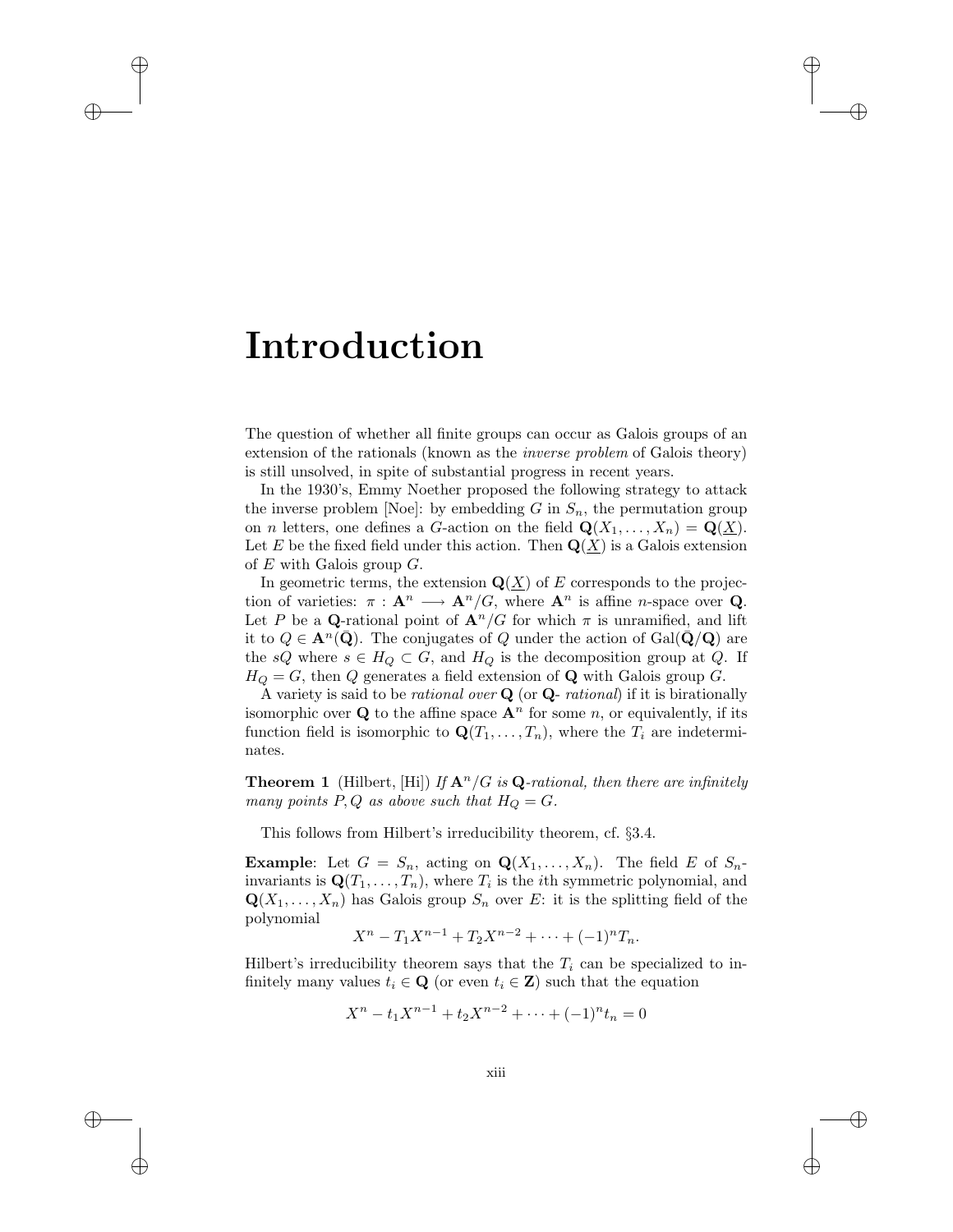has Galois group  $S_n$  over **Q**. In fact, "most"  $t_i$  work: of the  $N^n$  n-tuples  $(t_i)$  with  $t_i \in \mathbf{Z}, 1 \leq t_i \leq N$ , only  $O(N^{n-\frac{1}{2}} \log N)$  may fail to give  $S_n$ , cf. [Ga], [Coh], [Se9].

In addition to the symmetric groups, the method works for the alternating groups  $A_n$  with  $n \leq 5$ , cf. [Mae] (For  $n \geq 6$ , it is not known whether the field of  $A_n$ -invariants is rational.) Somewhat surprisingly, there are groups for which the method fails (i.e.  $\mathbf{A}^n/G$  is not **Q**-rational):

• Swan  $[Sw1]$  has shown that the field of G-invariants is not rational when G is a cyclic group of order 47. The obstruction is related to the automorphism group of G which is a cyclic group of order  $46 = 2 \times 23$ , and to the fact that  $\mathbf{Q}(\zeta_{23})$  does not have class number 1 (since  $h(-23) = 3$ ).

• In [Le] H. Lenstra gives a general criterion for the field of G-invariants to be rational when  $G$  is an abelian group: in particular, he shows that this criterion is not satisfied when  $G$  is cyclic of order 8.

(The above counter-examples are over **Q**. Counter-examples over **C** (involving a non-abelian group  $G$ ) are given by the following result of Saltman [Sa2]: if there is a non-zero  $\alpha \in H^2(G, \mathbf{Q}/\mathbf{Z})$  such that  $\text{Res}_H^G(\alpha) = 0$ for all abelian subgroups H generated by two elements, then  $\mathbf{A}^n/G$  is not **C**-rational. It is not hard to construct groups G satisfying the hypothesis of Saltman's theorem: for example, one may take a suitable extension of abelian groups of type  $(p, \ldots, p)$ .

It is easy to see (e.g., using the normal basis theorem) that the covering map

$$
\pi: \mathbf{A}^n \longrightarrow \mathbf{A}^n/G
$$

is *generic* (or *versal*) in the sense that every extension of **Q** (or of any field of characteristic zero) with Galois group  $G$  can be obtained by taking the π-fibre of a rational point of **A**<sup>n</sup>/G over which π is unramified. Hence, if  $\mathbf{A}^n/G$  is **Q**-rational, then the set of all G-extensions of **Q** can be described by a system of  $n$  rational parameters. Such a parametrization implies the following property of extensions with Galois group  $G$  [Sa1]:

**Theorem 2** Assume  $\mathbf{A}^n/G$  is **Q**-rational. Let  $\{p_i\}$  be a finite set of *primes,*  $L_i$  *extensions of*  $\mathbf{Q}_{p_i}$  *with Galois group G. Then there is an extension* L of **Q** with  $Gal(L/Q) = G$  *such that*  $L \otimes \mathbf{Q}_{p_i} = L_i$ .

**Remark:** There is a more general statement, where the  $L_i$  are allowed to be Galois algebras, and **Q** is replaced by a field endowed with finitely many independent absolute values.

**Proof** (sketch): Each  $L_i$  is parametrized by  $(\underline{X}^{(i)}) \in \mathbf{A}^n(\mathbf{Q}_{p_i})$ . A "global" parameter  $(\underline{X}) \in \mathbf{A}^n(\mathbf{Q})$  which is sufficiently close to each of the  $(\underline{X}^{(i)})$  in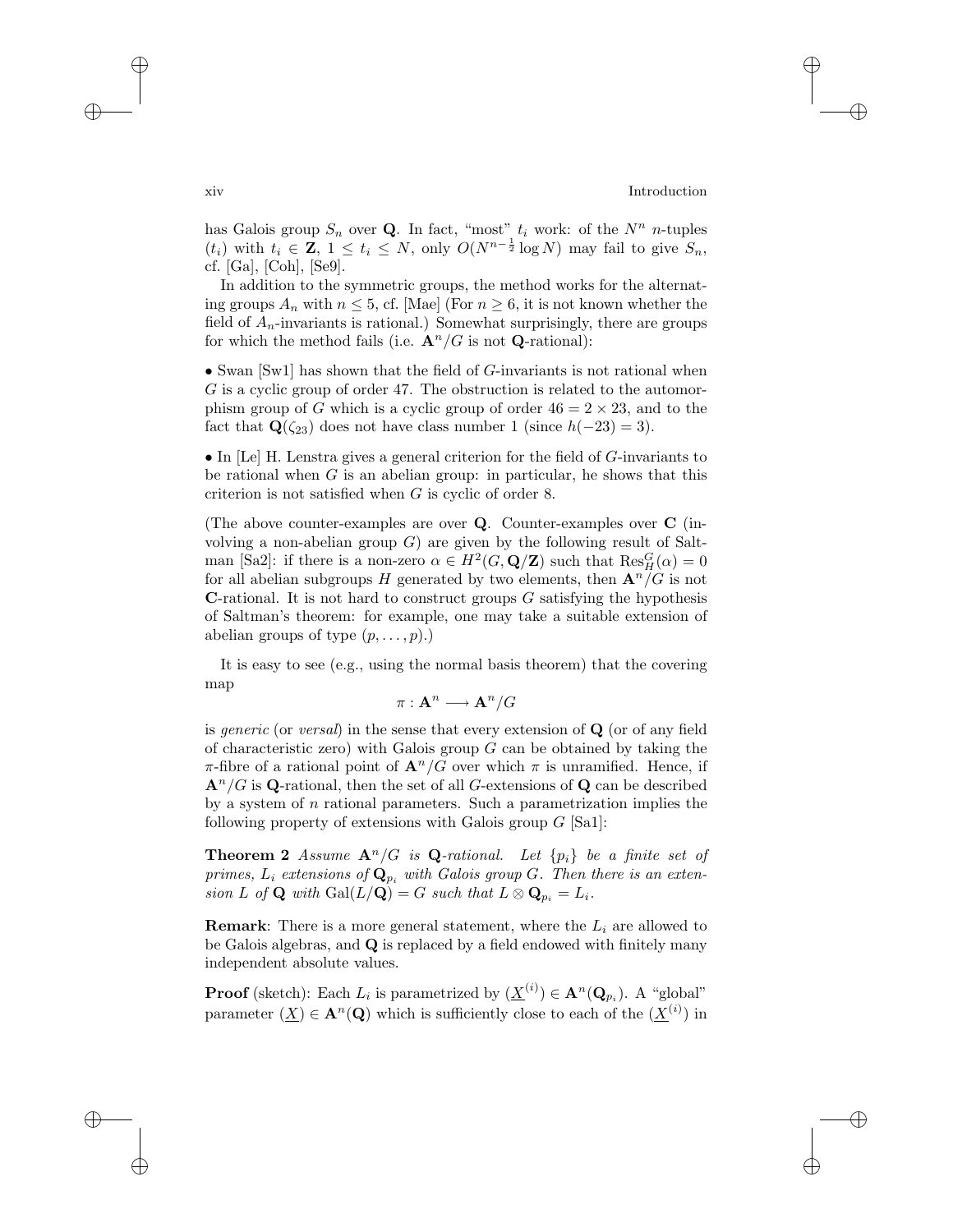the  $\mathbf{Q}_{p_i}$ -topology gives an extension of  $\mathbf{Q}$  with group G having the desired local behaviour (Krasner's lemma). QED.

The cyclic group of order 8 does not satisfy the property of th. 2. Indeed, if  $L_2/Q_2$  is the unique unramified extension of  $Q_2$  of degree 8, there is no cyclic extension L of degree 8 over **Q** such that  $L_2 \simeq L \otimes \mathbf{Q}_2$  (an easy exercise on characters, see [Wa]).

One could perhaps extend Hilbert's theorem to a more general class of varieties. There is an interesting suggestion of Ekedahl and Colliot-Thélène in this direction [Ek], [CT] (see §3.5).

Since  $A^n/G$  is not always **Q**-rational, one has to settle for less:

**Question:** *If* G *is a finite group, can it be realized as a Galois group of some* **Q**-regular extension F of  $\mathbf{Q}(T)$ ? (Recall that "F is **Q**-regular" means that  $F \cap \mathbf{Q} = \mathbf{Q}$ ; in what follows we shall usually write "regular" instead of "**Q**-regular".)

### **Remarks**:

1. If F is a function field of a variety V defined over **Q**, then F is regular if and only if  $V$  is absolutely irreducible. The regularity assumption is included to rule out uninteresting examples such as the extension  $E(T)$  of **Q**(T) where E is a Galois extension of **Q**.

2. If such an  $F$  exists, then there are infinitely many linearly disjoint extensions of **Q** with Galois group G.

The existence of regular extensions of  $\mathbf{Q}(T)$  with Galois group G is known when  $G$  is:

• Abelian;

• One of the 26 sporadic simple groups, (with the possible exception of the Mathieu group  $M_{23}$ ;

**•PSL**<sub>2</sub>( $\mathbf{F}_p$ ), where at least one of  $(\frac{2}{p}),(\frac{3}{p}),(\frac{7}{p})$  is −1 [Shih1], [Shih2];

- $A_n$ , or  $S_n$ , cf. [Hi];
- $A_n$ , cf. N. Vila [Vi] and J-F. Mestre [Me2];

•  $G_2(\mathbf{F}_p)$  [Th2], where  $G_2$  is the automorphism group of the octonions, and the list is not exhaustive.

The method for finding  $F$  proceeds as follows:

- 1. Construction (by analytic and topological methods) of an extension  $F_{\mathbf{C}}$  of  $\mathbf{C}(T)$  with Galois group  $G$ .
- 2. A descent from **C** to **Q**. This is the hardest part, and requires that G satisfies a so-called *rigidity* criterion.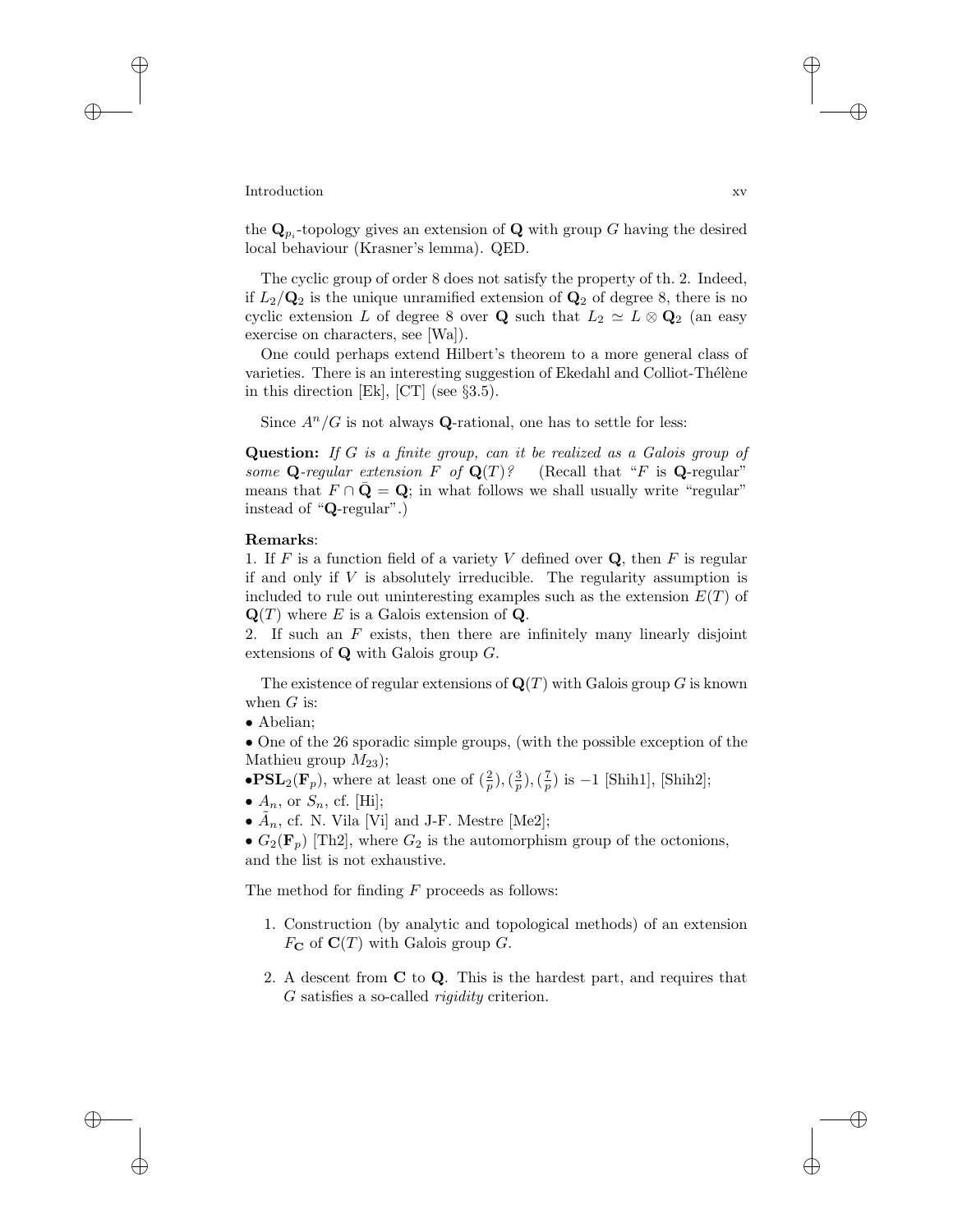The outline of the course will be:

- 1. Elementary examples, and the Scholz-Reichardt theorem.
- 2. Hilbert's irreducibility theorem and applications.
- 3. The "rigidity method" used to obtain extensions of  $\mathbf{Q}(T)$  with given Galois groups.
- 4. The quadratic form  $x \mapsto \text{Tr}(x^2)$ , and its applications to embedding problems, e.g., construction of extensions with Galois group  $\tilde{A}_n$ .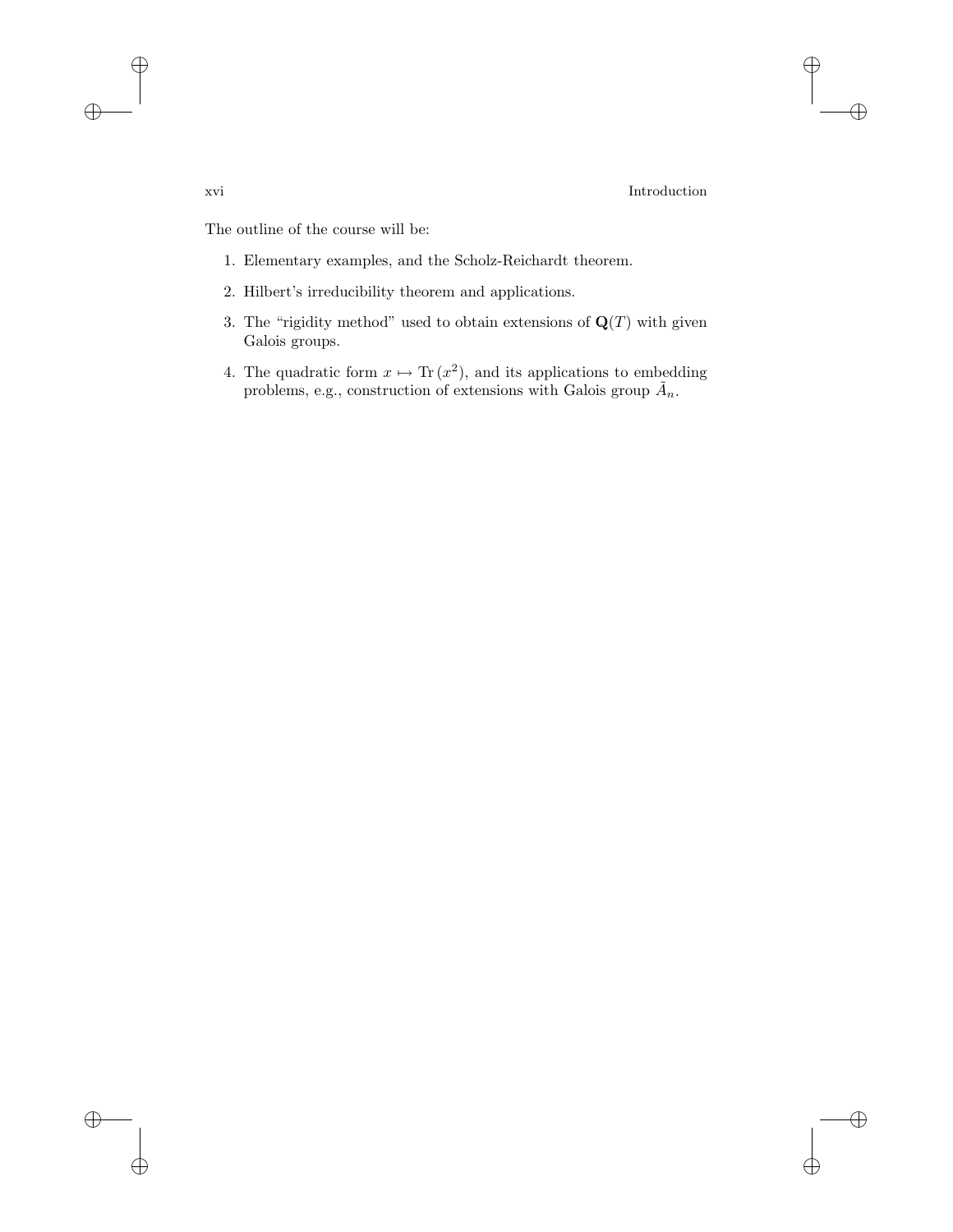### **Chapter 1**

### **Examples in low degree**

### **1.1 The groups Z***/***2Z, Z***/***3Z, and** *S***<sup>3</sup>**

•  $G = \mathbb{Z}/2\mathbb{Z}$ : all quadratic extensions can be obtained by taking square roots: the map  $P_1 \longrightarrow P_1$  given by  $X \mapsto X^2$  is generic (in characteristic different from 2 - for a characteristic-free equation, one should use  $X^2$  −  $TX + 1 = 0$  instead).

•  $G = \mathbf{Z}/3\mathbf{Z}$ : A "generic equation" for G is:

$$
X^3 - TX^2 + (T - 3)X + 1 = 0,
$$

with discriminant  $\Delta = (T^2 - 3T + 9)^2$ . (In characteristic 3, this reduces to the Artin-Schreier equation  $Y^3 - Y = -1/T$  by putting  $Y = 1/(X + 1)$ .) The group G acts on  $P_1$  by

$$
\sigma X = \frac{1}{1 - X},
$$

where  $\sigma$  is a generator of G. The function

$$
T = X + \sigma X + \sigma^2 X = \frac{X^3 - 3X + 1}{X^2 - X}
$$

is G-invariant and gives a map  $Y = \mathbf{P}_1 \longrightarrow \mathbf{P}_1/G$ . To check genericity, observe that any extension  $L/K$  with cyclic Galois group of order 3 defines a homomorphism  $\phi: G_K \longrightarrow G \longrightarrow$  Aut Y which can be viewed as a 1-cocycle with values in Aut Y. The extension  $L/K$  is given by a rational point on  $P_1/G$  if and only if the twist of Y by this cocycle has a rational point not invariant by  $\sigma$ . This is a general property of Galois twists. But this twist has a rational point over a cubic extension of  $K$ , and every curve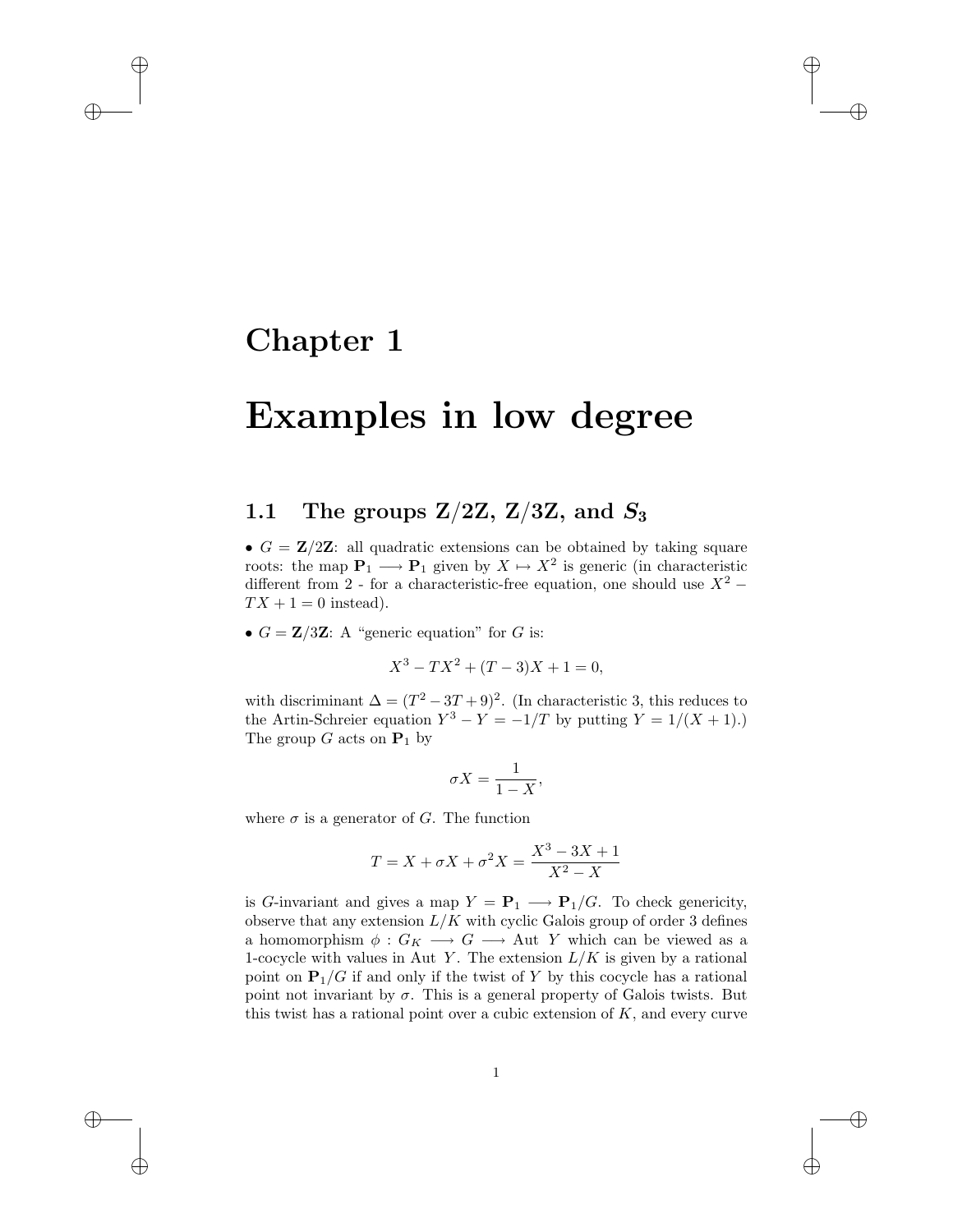of genus 0 which has a point over an odd-degree extension is a projective line, and hence has at least one rational point distinct from the ones fixed by σ.

•  $G = S_3$ : The map

$$
S_3 \hookrightarrow \mathbf{GL}_2 \longrightarrow \mathbf{PGL}_2 = \mathrm{Aut}\,(\mathbf{P}_1)
$$

gives a projection

$$
\mathbf{P}_1 \longrightarrow \mathbf{P}_1/S_3 = \mathbf{P}_1
$$

which is generic, although the reasoning for  $C_3$  cannot be applied, as the order of  $S_3$  is even. But  $S_3$  can be lifted from  $PGL_2$  to  $GL_2$ , and the vanishing of  $H^1(G_K, GL_2)$  can be used to show that

$$
\mathbf{P}_1 \longrightarrow \mathbf{P}_1/S_3
$$

is generic.

**Exercise:** Using the above construction (or a direct argument), show that every separable cubic extension of  $K$  is given by an equation of the form

$$
X^3 + TX + T = 0, \quad \text{with } T \neq 0, -27/4.
$$

### 1.2 The group  $C_4$

Let  $K_4/K$  be Galois and cyclic of degree 4, and suppose that Char  $K \neq 2$ . The extension  $K_4$  is obtained from a unique tower of quadratic extensions:

$$
K\subset K_2\subset K_4,
$$

where  $K_2 = K(\sqrt{\epsilon})$ , and  $K_4 = K_2(\sqrt{a+b\sqrt{\epsilon}})$ .

Conversely, let  $K_2 = K(\sqrt{\epsilon})$  be a quadratic extension of K, where  $\epsilon \in K^*$ is not a square. If  $a, b \in K$  and  $K_4 = K_2(\sqrt{a+b\sqrt{\epsilon}})$ , then  $K_4$  may not be Galois over  $K$  (its Galois closure could have Galois group isomorphic to  $D_4$ , the dihedral group of order 8).

**Theorem 1.2.1** *The field*  $K_4$  *is cyclic of degree* 4 *if and only if*  $a^2 - \epsilon b^2 =$  $\epsilon c^2$  *for some*  $c \in K^*$ .

**Proof**: Let G be a group,  $\epsilon$  a non-trivial homomorphism from G to  $\mathbf{Z}/2\mathbf{Z}$ , and  $\chi$  a homomorphism from  $H = \text{Ker } \epsilon$  to **Z**/2**Z**. Let  $H_{\chi}$  denote the kernel of  $\chi$ .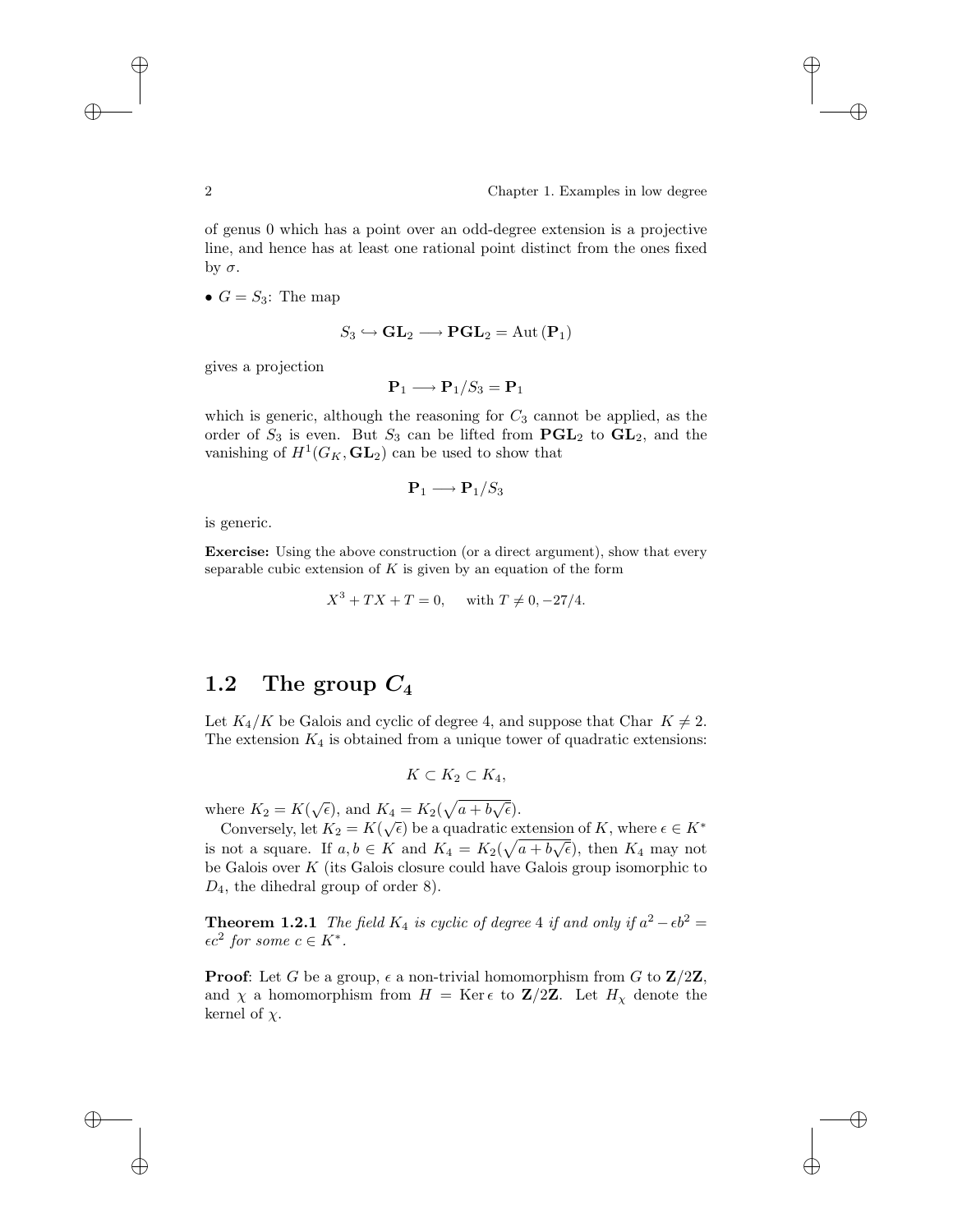#### **Lemma 1.2.2** *The following are equivalent*:

- (a)  $H_X$  *is normal in G, and*  $G/H_X$  *is cyclic of order* 4*.*
- **(b)**  $\text{Cor}^G_H \chi = \epsilon$ , where  $\text{Cor}^G_H$  is the corestriction map.

(We abbreviate  $H^1(G, \mathbf{Z}/2\mathbf{Z}) = \text{Hom}(G, \mathbf{Z}/2\mathbf{Z})$  to  $H^1(G)$ . The corestriction map  $H^1(H) \longrightarrow H^1(G)$  can be defined by

$$
(\mathrm{Cor}^G_H \chi)(g) = \chi(\mathrm{Ver}^G_H g),
$$

where  $\text{Ver}_{H}^{G}: G/(G,G) \longrightarrow H/(H,H)$  is the *transfer*.)

The proof that (a)  $\Rightarrow$  (b) is immediate: replacing G by  $G/H_{\chi}$ , it suffices to check that the transfer  $C_4 \longrightarrow C_2$  is onto: but this map is given by  $s \mapsto s^2$ .

Now, assume (b). Select  $s \in G - H$ . The transfer is given by:

$$
\operatorname{Ver}^G_H(h) = h \cdot shs^{-1} \text{ mod } (H, H).
$$

Hence for all  $h \in H$ :

$$
\chi(\operatorname{Ver}_{H}^{G}h) = \chi(h) + \chi(shs^{-1}) = \epsilon(h) \equiv 0 \pmod{2}.
$$

But if  $h \in H_{\chi}$ , then  $\chi(h) = 0$ . It follows that  $\chi(shs^{-1}) = 0$ , so that  $H_{\chi}$  is normal in  $G$ . Now, applying the hypothesis to  $s$  shows

$$
\chi(s^2) = \text{Cor}^G_H \chi(s) = \epsilon(s) \equiv 1 \pmod{2},
$$

so  $s^2 \neq 1 \pmod{H_\chi}$ . It follows that  $G/H_\chi$  is cyclic of order 4, and this completes the proof of lemma 1.2.2.

Now, let  $G = G_K = \text{Gal}(\bar{K}/K)$ . The extensions  $K_2$  and  $K_4$  define homomorphisms  $\epsilon$  and  $\chi$  as in the lemma. Via the identification of  $H^1(G_K)$ with  $K^*/K^{*2}$ , the corestriction map Cor :  $H^1(G_{K_2}) \longrightarrow H^1(G_K)$  is equal to the norm, and the criterion  $Cor_{H}\mathcal{X} = \epsilon$  becomes:

$$
N(a+b\sqrt{\epsilon})=\epsilon c^2,
$$

where  $c \in K^*$ . This completes the proof of th. 1.2.1.

**Remark:** In characteristic 2, Artin-Schreier theory gives an isomorphism  $H^1(G_K) \simeq K/\wp K$ , where  $\wp x = x^2 + x$ , and the corestriction map corresponds to the trace. Hence the analogue of th. 1.2.1 in characteristic 2 is:

**Theorem 1.2.3** *Suppose* Char  $K = 2$ *, and let*  $K_2 = K(x)$ ,  $K_4 = K_2(y)$ *, where*  $\varphi x = \epsilon$ ,  $\varphi y = a + bx$ . *Then*  $K_4$  *is Galois over* K *and cyclic of degree* 4 *if and only if*  $\text{Tr}(a+bx)(=b)$  *is of the form*  $\epsilon + z^2 + z$ *, with*  $z \in K$ *.*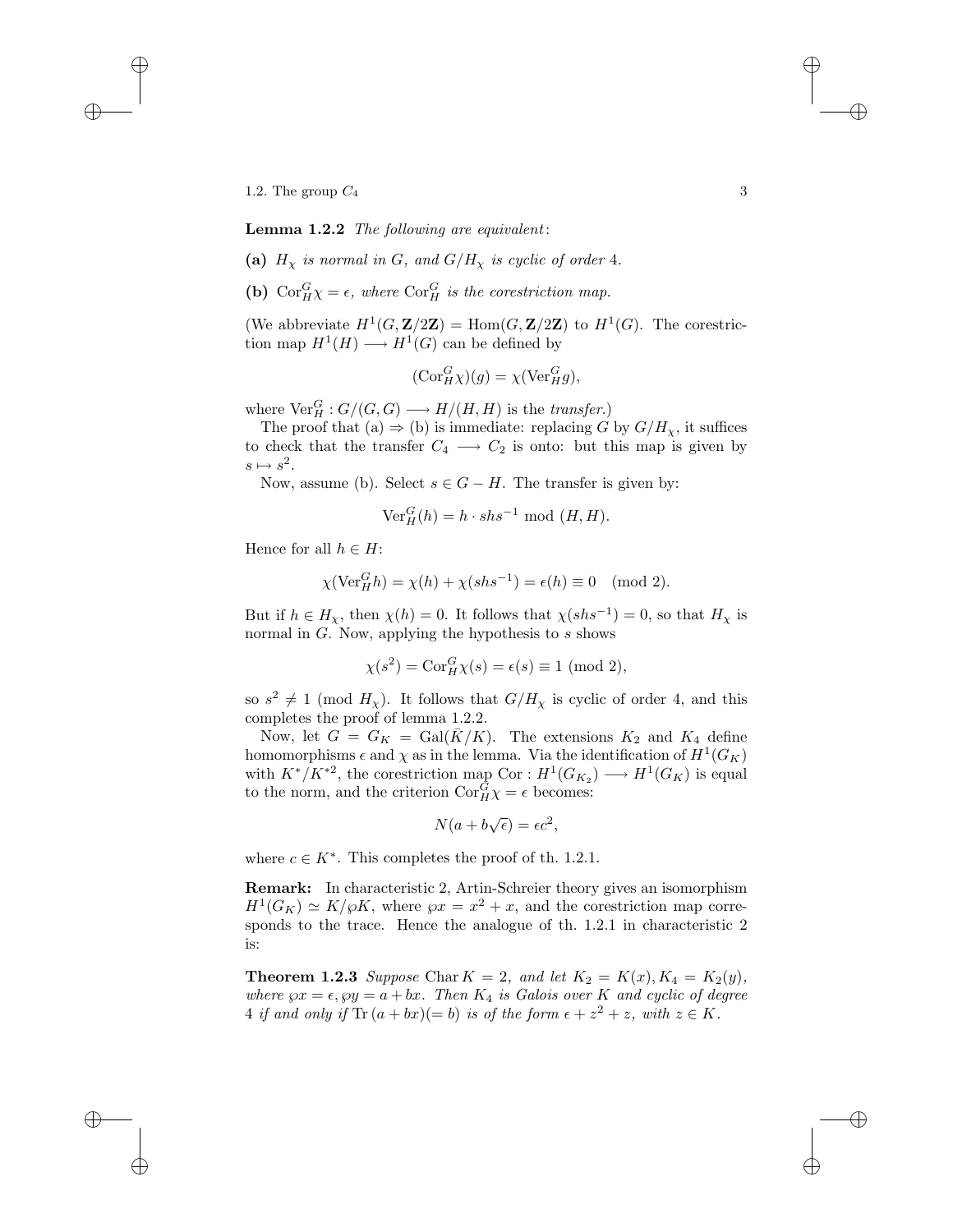Observe that the variables  $\epsilon, a, z$  of th. 1.2.3 parametrize  $C_4$ -extensions of K. In particular, it is possible in characteristic 2 to embed any quadratic extension in a cyclic extension of degree 4. This is a special case of a general result: the embedding problem for p-groups always has a solution in characteristic p (as can be seen from the triviality of  $H^2(G, P)$  when G is the absolute Galois group of a field of characteristic  $p$  and  $P$  is an abelian  $p$ -group with *G*-action. See for example  $[Se1]$ .)

The situation is different in characteristic  $\neq 2$ : the criterion  $a^2-b^2\epsilon = \epsilon c^2$ implies that  $\epsilon$  must be a sum of 2 squares in K: if  $b^2 + c^2 \neq 0$ , then:

$$
\epsilon = \left(\frac{ab}{b^2 + c^2}\right)^2 + \left(\frac{ac}{b^2 + c^2}\right)^2.
$$

Otherwise  $\sqrt{-1} \in K$ , and any element of K can be expressed as a sum of 2 squares. Conversely, if  $\epsilon$  is the sum of two squares,  $\epsilon = \lambda^2 + \mu^2$ , then setting

$$
a = \lambda^2 + \mu^2, \quad b = \lambda, \quad c = \mu,
$$

solves the equation  $a^2 - b^2 \epsilon = c^2 \epsilon$ . Hence we have shown:

**Theorem 1.2.4** *A quadratic extension*  $K(\sqrt{\epsilon})$  *can be embedded in a cyclic extension of degree* 4 *if and only if*  $\epsilon$  *is a sum of two squares in* K.

Here is an alternate proof of th. 1.2.4: the quadratic extension  $K_2$  can be embedded in a cyclic extension  $K_4$  of degree 4 if and only if the homomorphism  $\epsilon: G_K \longrightarrow \mathbf{Z}/2\mathbf{Z}$  given by  $K_2$  factors through a homomorphism  $G_K \longrightarrow \mathbf{Z}/4\mathbf{Z}$ . This suggests that one apply Galois cohomology to the sequence:

$$
0 \longrightarrow \mathbf{Z}/2\mathbf{Z} \longrightarrow \mathbf{Z}/4\mathbf{Z} \longrightarrow \mathbf{Z}/2\mathbf{Z} \longrightarrow 0,
$$

obtaining:

$$
H^1(G_K, \mathbf{Z}/4\mathbf{Z}) \longrightarrow H^1(G_K, \mathbf{Z}/2\mathbf{Z}) \stackrel{\delta}{\longrightarrow} H^2(G_K, \mathbf{Z}/2\mathbf{Z}).
$$

The obstruction to lifting  $\epsilon \in H^1(G_K, \mathbf{Z}/2\mathbf{Z})$  to  $H^1(G_K, \mathbf{Z}/4\mathbf{Z})$  is given by  $\delta \epsilon \in H^2(G_K, \mathbf{Z}/2\mathbf{Z}) = \text{Br}_2(K)$ , where  $\text{Br}_2(K)$  denotes the 2-torsion in the Brauer group of  $K$ . It is well-known that the connecting homomorphism  $\delta : H^1 \longrightarrow H^2$ , also known as the Bockstein map, is given by  $\delta x = x \cdot x$  (cup-product). This can be proved by computing on the "universal example"  $P_{\infty}(\mathbf{R}) = K(\mathbf{Z}/2\mathbf{Z}, 1)$  which is the classifying space for **Z**/2**Z**. The cup product can be computed by the formula:

$$
\alpha \cdot \beta = (\alpha, \beta),
$$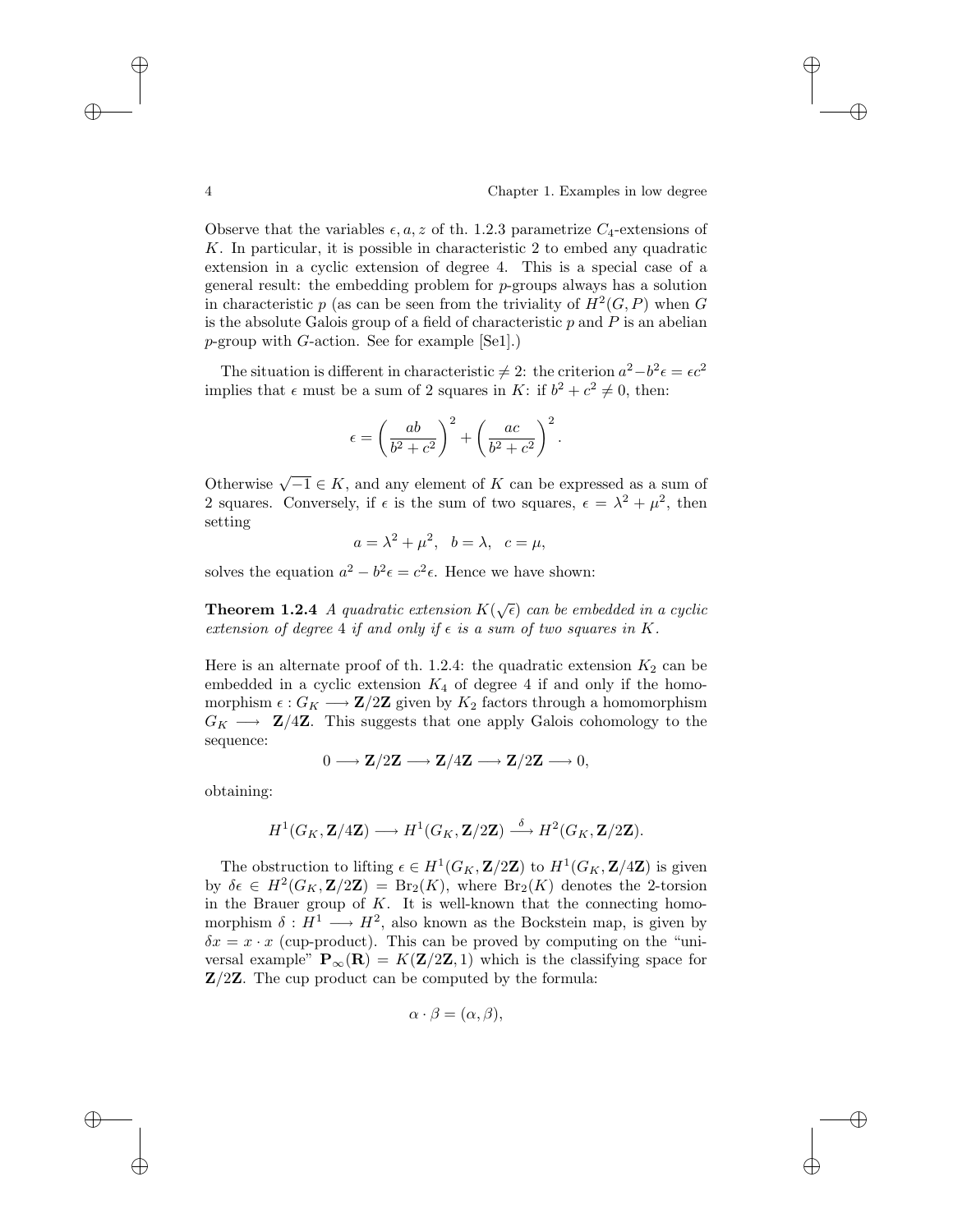where  $H^1(G, \mathbf{Z}/2\mathbf{Z})$  is identified with  $K^*/K^{*2}$  and  $(\alpha, \beta)$  denotes the class of the quaternion algebra given by

$$
i^2 = \alpha, j^2 = \beta, ij = -ji.
$$

But  $(\epsilon, -\epsilon) = 0$  (in additive notation), so  $(\epsilon, \epsilon) = (-1, \epsilon)$ . Hence,  $\delta \epsilon$  is 0 if and only if  $(-1, \epsilon) = 0$ , i.e.,  $\epsilon$  is a sum of two squares in K.

Similarly, one could ask when the extension  $K_4$  can be embedded in a cyclic extension of degree 8. The obstruction is again given by an element of  $Br_2(K)$ . One can prove (e.g., by using [Se6]):

**Theorem 1.2.5** *The obstruction to embedding the cyclic extension*  $K_4$  *in a cyclic extension of degree* 8 *is given by the class of*  $(2, \epsilon) + (-1, a)$  *in*  $Br_2(K)$ *, if*  $a \neq 0$ *, and by the class of*  $(2, \epsilon)$  *if*  $a = 0$ *.* 

Hence, when  $a \neq 0$ , the  $C_8$ -embedding problem is possible if and only if the quaternion algebra  $(2, \epsilon)$  is isomorphic to  $(-1, a)$ .

There is also a direct proof of th. 1.2.1. Let  $K_2$  and  $K_4$  be as before, with  $K_2 = K(\sqrt{\epsilon})$ ,  $K_4 = K_2(\sqrt{a+b\sqrt{\epsilon}})$ . Let  $x = \sqrt{a+b\sqrt{\epsilon}}$ with  $K_2 = K(\sqrt{\epsilon})$ ,  $K_4 = K_2(\sqrt{a} + b\sqrt{\epsilon})$ . Let  $x = \sqrt{a} + b\sqrt{\epsilon}$  and  $y = \sqrt{a - b\sqrt{\epsilon}}$ . If Gal $(K_4/K) = C_4$ , then we may choose a generator  $\sigma$  of  $Gal(K_4/K)$  taking x to y, and hence y to  $-x$ . Setting

 $c = \frac{xu}{\sqrt{\epsilon}}$ 

we have  $\sigma c = y(-x)/(-\sqrt{\epsilon}) = c$ , so  $c \in K^*$ . Also

$$
\epsilon c^2 = x^2 y^2 = a^2 - b^2 \epsilon,
$$

and one obtains the same criterion as before. Conversely, if  $a, b, c, \epsilon$  satisfy the equation  $a^2 - b^2 \epsilon = c^2 \epsilon$ , one verifies that  $K_4$  is a cyclic extension with Galois group  $C_4$ .

#### **Remarks**:

1. The minimal polynomial for x over  $K$  is

$$
X^4 + AX^2 + B = 0,
$$

where  $A = 2a$ ,  $B = a^2 - \epsilon b^2$ . The condition for a general polynomial of this form to have Galois group  $C_4$  is that  $A^2 - 4B$  is not a square and that

$$
\left(\frac{A^2 - 4B}{B}\right) \in K^{*2}.
$$

2. The  $C_4$ -extensions are parametrized by the solutions  $(\epsilon, a, b, u)$  of the equation

$$
a^2 - \epsilon b^2 = \epsilon u^2,
$$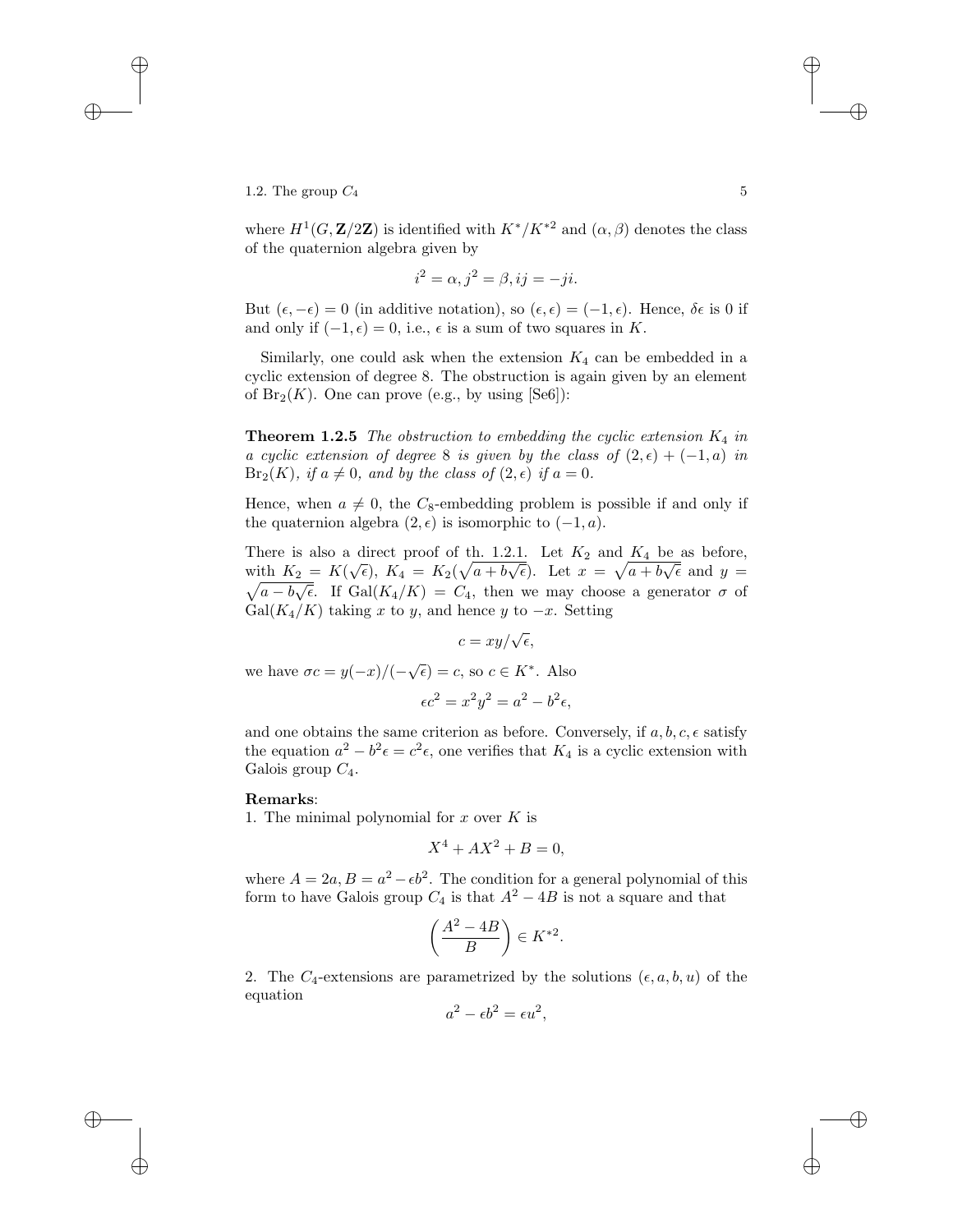with  $u \neq 0$  and  $\epsilon$  not a square. This represents a rational variety: one can solve for  $\epsilon$  in terms of a, b, and u. Hence the class of  $C_4$ -extensions of **Q** satisfies the conclusion of th. 2: there are  $C_4$ -extensions of **Q** with arbitrarily prescribed local behaviour at finitely many places; recall that this is not true for the cyclic group of order 8.

#### **Exercises:**

1. The group  $C_4$  acts faithfully on  $P_1$  via the map  $C_4 \longrightarrow PGL_2$  which sends a generator  $\sigma$  of  $C_4$  to  $\begin{pmatrix} 1 & 1 \\ -1 & 1 \end{pmatrix}$ . The corresponding map  $P_1 \longrightarrow P_1/C_4$  is given by  $z \mapsto (z^4 - 6z^2 + 1)/(z(z^2 - 1))$ . This gives rise to the equation:

$$
Z^4 - TZ^3 - 6Z^2 + TZ + 1 = 0
$$

with Galois group  $C_4$  over  $\mathbf{Q}(T)$ .

1.1 If  $i \in K$ , show that this equation is generic: in fact, it is equivalent to the Kummer equation.

1.2 If  $i \notin K$ , show that there does not exist any one-dimensional generic family for <sup>C</sup>4-extensions.

1.3 If a  $C_4$ -extension is described as before by parameters  $\epsilon$ ,  $a$ ,  $b$  and  $c$ , show that it comes from the equation above if and only if  $(-1, a) = 0$  or  $a = 0$ .

2. Assume K contains a primitive  $2^n$ -th root of unity z. Let  $L = K(\sqrt[2^n]{a})$  be a cyclic extension of  $K$  of degree  $2^n$ . Show that the obstruction to the embedding of L in a cyclic extension of degree  $2^{n+1}$  is  $(a, z)$  in  $Br_2(K)$ .

### **1.3 Application of tori to abelian Galois groups of exponent 2***,* **3***,* **4***,* **6**

A  $K$ -torus is an algebraic group over  $K$  which becomes isomorphic to a product of multiplicative groups  $\mathbf{G}_m \times \ldots \times \mathbf{G}_m$  over the algebraic closure K of K. If this isomorphism is defined over K, then the torus is said to be *split*.

Let T be a K-torus and denote by  $X(T)$  its *character group*,

$$
X(T) = \text{Hom}_{\bar{K}}(T, \mathbf{G}_{\mathrm{m}}).
$$

It is well known that  $X(T)$  is a free **Z**-module of rank  $n = \dim T$  endowed with the natural action of  $G_K$ . The functor  $T \mapsto X(T)$  defines an antiequivalence between the category of finite dimensional tori over  $K$  and the category of free **Z**-modules of finite rank with  $G_K$  action.

A split K-torus is clearly a K-rational variety; the same holds for tori which split over a quadratic extension  $K'$  of K. This follows from the classification of tori which split over a quadratic extension (whose proof we shall omit - see [CR]):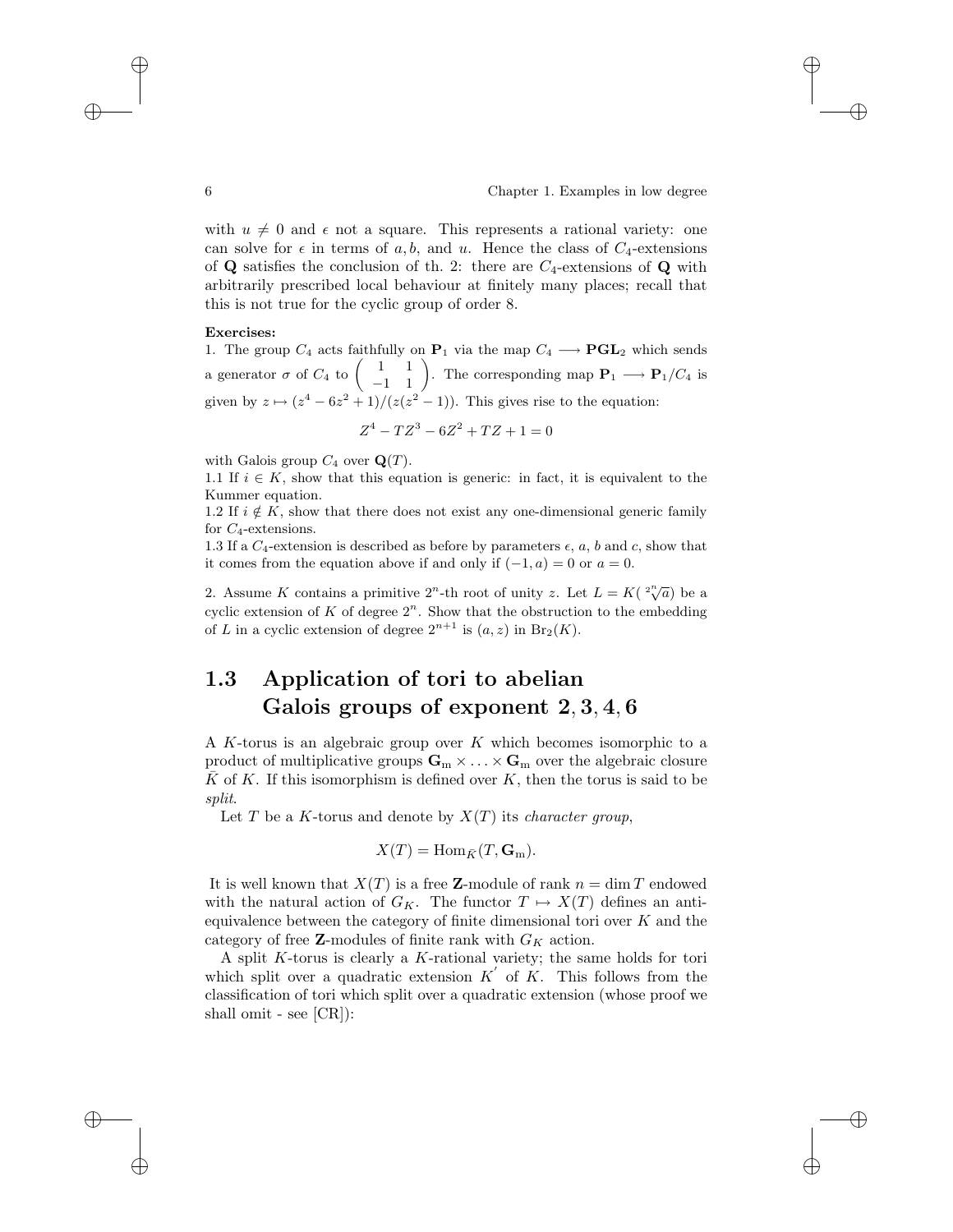**Lemma 1.3.1** *A free* **Z***-module of finite rank with an action of* **Z**/2**Z** *is a direct sum of indecomposable modules of the form* :

*1.* **Z** *with trivial action.*

*2.* **Z** *with the non-trivial action.*

*3.*  $\mathbf{Z} \times \mathbf{Z}$  *with the "regular representation" of*  $\mathbf{Z}/2\mathbf{Z}$  *which interchanges the two factors.*

*The corresponding tori are* :

*1.* **G**<sup>m</sup>

*2. A "twisted form" of* **G**m*, which corresponds to elements of norm* 1 *in (3) below.*

*3. The algebraic group*  $R_{K'/K}$ **G**<sub>m</sub> *obtained from*  $G_{m/K'}$  *by "restriction of scalars" to* K ( *cf.* §*3.2.1*)*.*

It is not difficult to show that the three cases give rise to  $K$ -rational varieties, and the result follows.

If G is a finite group, the group  $\mathcal G$  of invertible elements of the group algebra  $\Lambda = K[G]$  defines an algebraic group over K. In characteristic 0, we have

 $\mathcal{G} \simeq \prod \mathbf{GL}_{n_i}$  over  $\bar{K}$ ,

where the product is taken over all irreducible representations of  $G$  and the  $n_i$  denote the dimensions of these representations.

In particular, if  $G$  is commutative, then  $G$  is a torus with character group  $\mathbf{Z}[\tilde{G}]$ , where  $\tilde{G} = \text{Hom}_{\bar{K}}(G, \mathbf{G}_{\text{m}})$ . Therefore,  $\mathcal G$  splits over the field generated by the values of the characters of G. There is an exact sequence of algebraic groups:

$$
1 \longrightarrow G \longrightarrow \mathcal{G} \longrightarrow \mathcal{G}/G \longrightarrow 1,
$$

and the covering map  $\mathcal{G} \longrightarrow \mathcal{G}/G$  is generic for extensions of K with Galois group G. If G is of exponent 2,3, 4 or 6, then  $\mathcal G$  splits over a quadratic extension, since the characters values lie in  $Q$ ,  $Q(\sqrt{3})$ , or  $Q(i)$ . By the previous result,  $\mathcal{G}$  - and hence *a fortiori*  $\mathcal{G}/G$  - is **Q**-rational. So the abelian groups of exponent 2,3,4 or 6 yield to Noether's method (but not those of exponent 8).

**Exercise:** Show that all tori decomposed by a cyclic extension of degree 4 are rational varieties, by making a list of indecomposable integer representations of the cyclic group of order 4 (there are nine of these, of degrees  $1, 1, 2, 2, 3, 3, 4, 4, 4$ ). See [Vo2].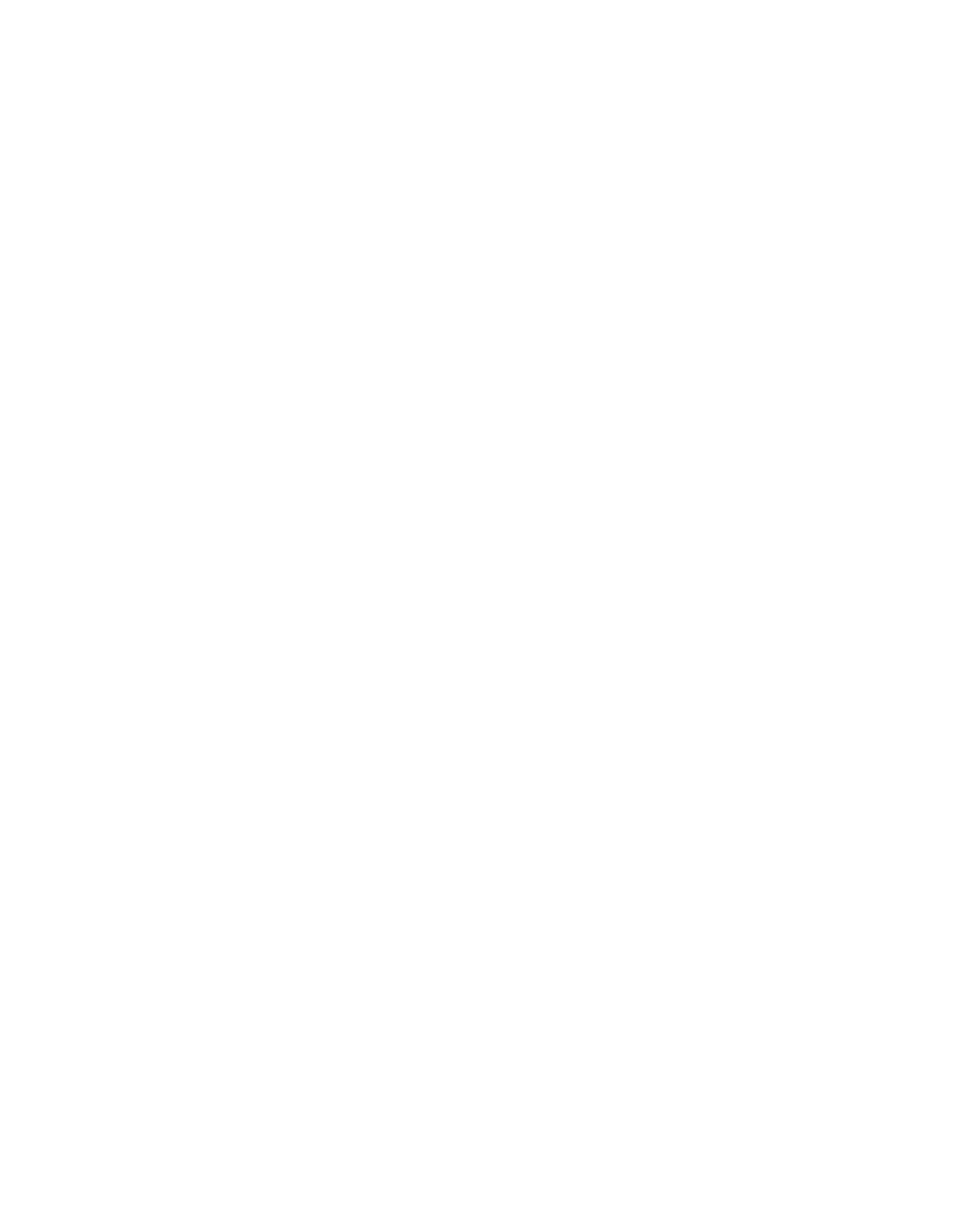### **Chapter 2**

## **Nilpotent and solvable groups as Galois groups over Q**

### **2.1 A theorem of Scholz-Reichardt**

Our goal will be to prove the following theorem which is due to Scholz and Reichardt [Re]:

**Theorem 2.1.1** *Every l*-group,  $l \neq 2$ , can be realized as a Galois group *over* **Q***.* (Equivalently, every finite nilpotent group of odd order is a Galois group over **Q**.)

#### **Remarks**:

1. This is a special case of a theorem of Shafarevich: every solvable group can be realized as a Galois group over **Q**. [The proofs of that theorem given in [Sha1] and [Is] are known to contain a mistake relative to the prime 2 (see [Sha3]). In the notes appended to his Collected Papers, p.752, Shafarevich sketches a method to correct this. For a complete proof, see [NSW], ch.IX, §5.]

2. The proof yields somewhat more than the statement of the theorem. For example, if  $|G| = l^N$ , then the extension of **Q** with Galois group G can be chosen to be ramified at at most  $N$  primes. It also follows from the proof that any separable pro-l-group of finite exponent is a Galois group over **Q**.

3. The proof does not work for  $l = 2$ . It would be interesting to see if there is a way of adapting it to this case.

4. It is not known whether there is a regular Galois extension of **Q**(T) with Galois group  $G$  for an arbitrary *l*-group  $G$ .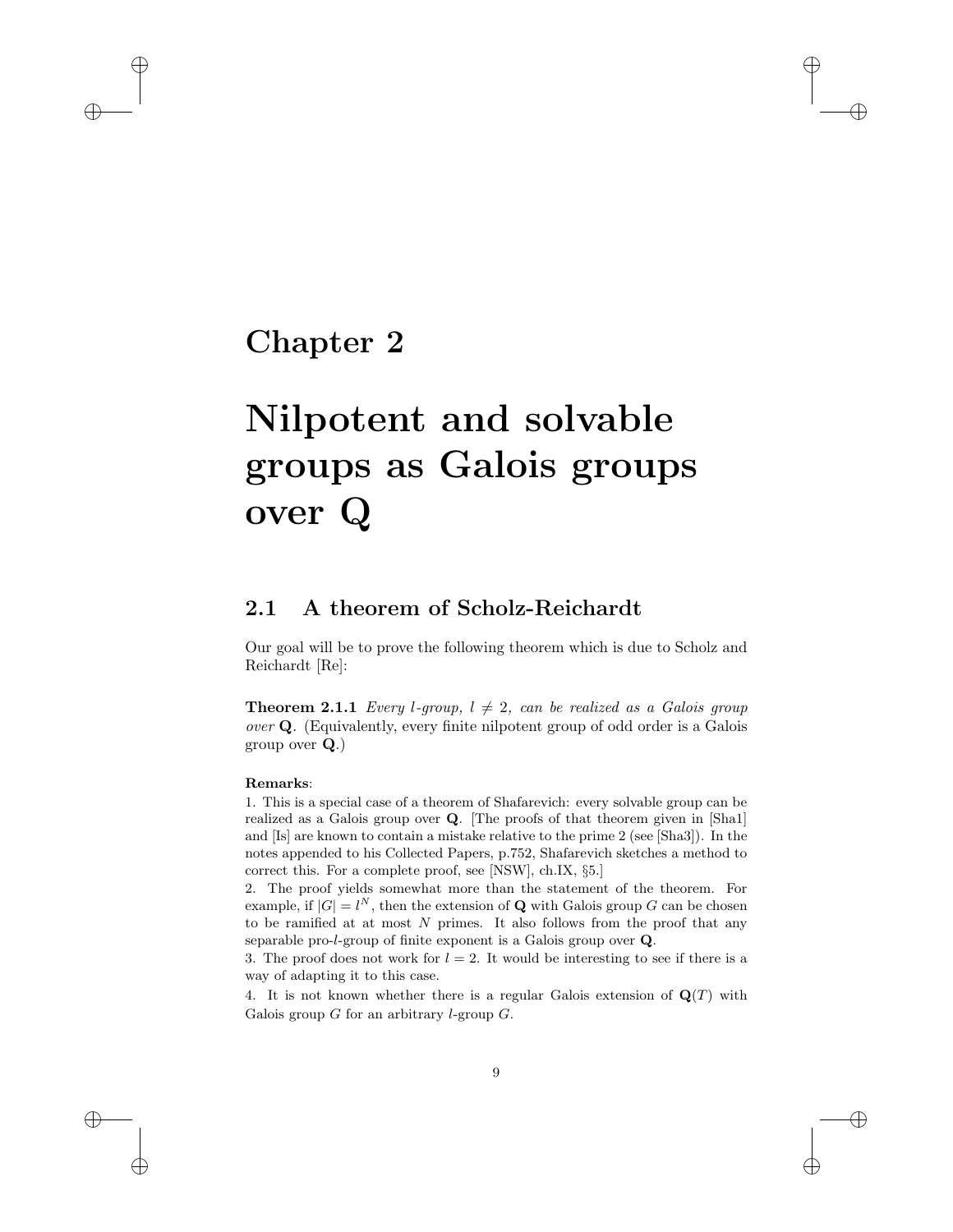An l-group can be built up from a series of central extensions by groups of order l. The natural approach to the problem of realizing an l-group  $G$  as a Galois group over **Q** is to construct a tower of extensions of degree l which ultimately give the desired G-extension. When carried out naively, this approach does not work, because the embedding problem cannot always be solved. The idea of Scholz and Reichardt is to introduce more stringent conditions on the extensions which are made at each stage, ensuring that the embedding problem has a positive answer.

Let  $K/Q$  be an extension with Galois group  $G$ , where  $G$  is an *l*-group. Choose  $N \geq 1$  such that  $l^N$  is a multiple of the exponent of G, i.e.,  $s^{l^N} = 1$ for all  $s \in G$ . The property introduced by Scholz is the following:

**Definition 2.1.2** *The extension*  $L/Q$  *is said to have property*  $(S_N)$  *if every prime* p *which is ramified in* L/**Q** *satisfies* : *1.*  $p \equiv 1 \pmod{l^N}$ .

2. If  $v$  *is a place of*  $L$  *dividing*  $p$ *, the inertia group*  $I_v$  *at*  $v$  *is equal to the*  $decomposition$  *group*  $D_n$ .

Condition 2 is equivalent to saying that the local extension  $L_v/\mathbf{Q}_p$  is totally ramified, or that its residue field is  $\mathbf{F}_p$ .

Now, let

$$
1 \longrightarrow C_l \longrightarrow \tilde{G} \longrightarrow G \longrightarrow 1
$$

be an exact sequence of *l*-groups with  $C_l$  central, cyclic of order *l*. The "embedding problem" for  $\tilde{G}$  is to find a Galois extension  $\tilde{L}$  of K containing L, with isomorphisms Gal( $\tilde{L}/L$ )  $\simeq C_l$  and Gal( $\tilde{L}/K$ )  $\simeq \tilde{G}$  such that the diagram

$$
\begin{array}{ccccccc}\n1 & \longrightarrow & C_l & \longrightarrow & \tilde{G} & \longrightarrow & G & \longrightarrow & 1 \\
\parallel & & & \parallel & & \parallel & & \parallel \\
1 & \longrightarrow & \text{Gal}(\tilde{L}/L) & \longrightarrow & \text{Gal}(\tilde{L}/K) & \longrightarrow & \text{Gal}(L/K) & \longrightarrow & 1\n\end{array}
$$

is commutative.

The Scholz-Reichardt theorem is a consequence of the following (applied inductively):

**Theorem 2.1.3** *Let* L/**Q** *be Galois with Galois group* G*, and assume that* L has property  $(S_N)$ . Assume further that  $l^N$  is a multiple of the exponent *of*  $\tilde{G}$ *. Then the embedding problem for* L and  $\tilde{G}$  has a solution  $\tilde{L}$ *, which satisfies*  $(S_N)$  *and is ramified at at most one more prime than* L. (Furthermore, one can require that this prime be taken from any set of prime numbers of density one.)

The proof of th. 2.1.3 will be divided into two parts: first, for split extensions, then for non-split ones.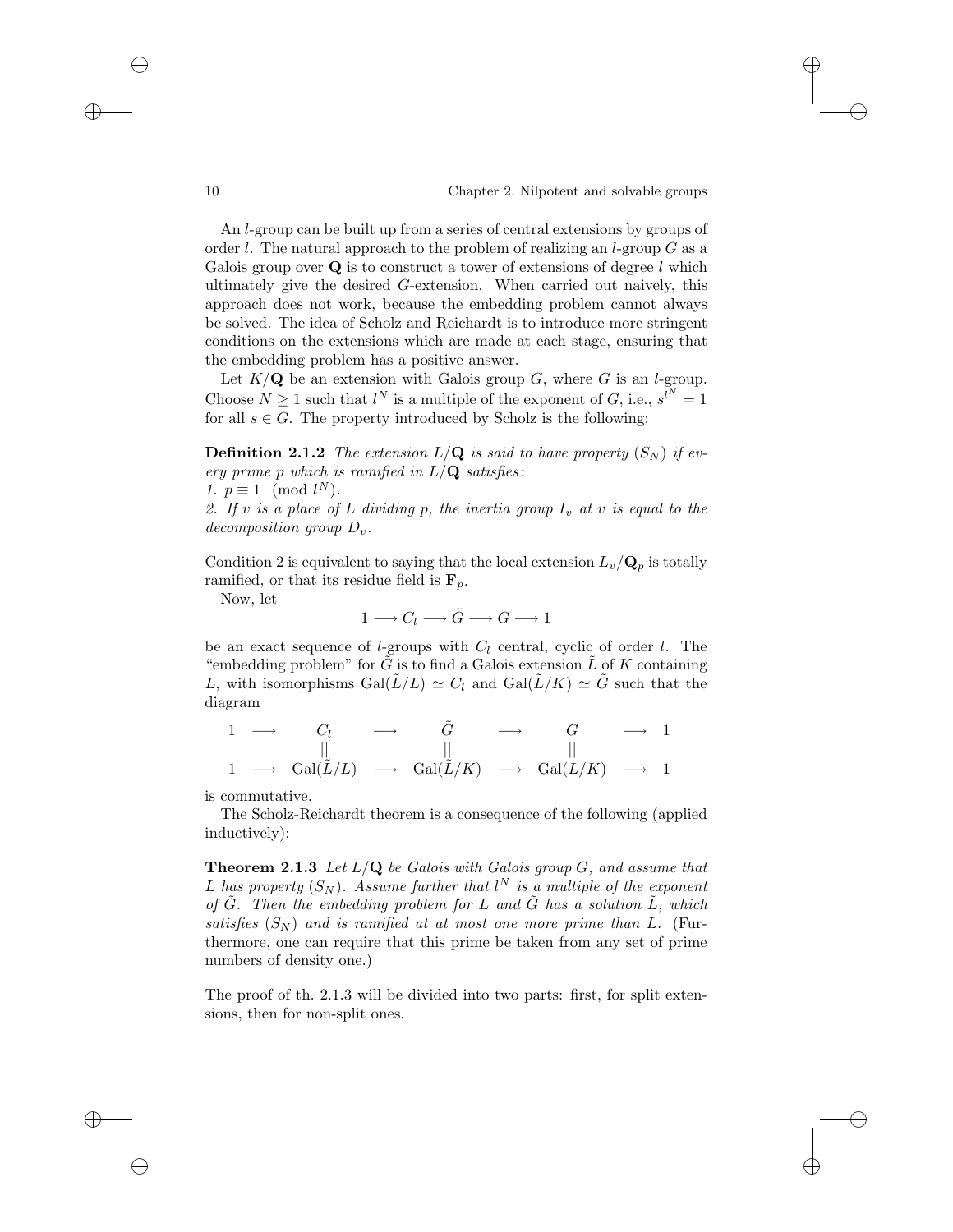### **First part:** the case  $\tilde{G} \simeq G \times C_l$

Let  $(p_1, \ldots, p_m)$  be the prime numbers ramified in L. Select a prime number q with the following properties:

- 1.  $q \equiv 1 \pmod{l^N}$ ,
- 2. q splits completely in the extension  $L/\mathbf{Q}$ ,
- 3. Every prime  $p_i$ ,  $(1 \leq i \leq m)$  is an *l*-th power in  $\mathbf{F}_q$ .

Taken together, these conditions mean that the prime  $q$  splits completely in the field  $L\left(\sqrt[l]{1}, \sqrt[l]{p_1}, \ldots, \sqrt[l]{p_m}\right)$ . The following well-known lemma guarantees the existence of such a q:

**Lemma 2.1.4** *If* E/**Q** *is a finite extension of* **Q***, then there are infinitely many primes which split completely in* E*. In fact, every set of density one contains such a prime.*

*Proof:* The second statement in the lemma is a consequence of Chebotarev's density theorem; the first part can be proved by a direct argument, without invoking Chebotarev. Assume  $E$  is Galois, and let  $f$  be a minimal polynomial with integral coefficients of a primitive element of E. Suppose there are only finitely many primes  $p_i$  which split completely in  $E$  or are ramified. Then  $f(x)$  is of the form  $\pm p_1^{m_1} \dots p_k^{m_k}$ , for  $x \in \mathbf{Z}$ . When x is between 1 and X, the number of distinct values taken by  $f(x)$  is at least  $\frac{1}{n}X$ . But the number of values of  $f(x)$  which can be written in the form  $\mathbb{L}^n p_1^{m_1} \dots p_k^{m_k}$  is bounded by a power of log X. This yields a contradiction.

Having chosen a  $q$  which satisfies the conditions above, fix a surjective homomorphism

$$
\lambda: (\mathbf{Z}/q\mathbf{Z})^* \longrightarrow C_l.
$$

(Such a  $\lambda$  exists because  $q \equiv 1 \pmod{l}$ .) We view  $\lambda$  as a Galois character. This defines a  $C_l$ -extension  $M_\lambda$  of **Q** which is ramified only at q, and is linearly disjoint from L. The compositum  $LM<sub>\lambda</sub>$  therefore has Galois group  $\tilde{G} = G \times C_l$ . Let us check that  $LM_\lambda$  satisfies property  $(S_N)$ . By our choice of q, we have  $q \equiv 1 \pmod{l^N}$ . It remains to show that  $I_v = D_v$  at all ramified primes. If p is ramified in  $L/Q$ , it splits completely in  $M_\lambda$ , and hence  $D_v = I_v$  for all primes  $v|p$ . The only prime ramified in  $M_\lambda$  is q, and q splits completely in  $L$  by assumption. Hence, for all primes  $v$  which are ramified in  $LM_{\lambda}$ , we have  $D_v = I_v$  as desired.

### Second part: the case where  $\tilde{G}$  is a non-split extension

The proof will be carried out in three stages:

(i) Existence of an extension  $\tilde{L}$  giving a solution to the embedding problem.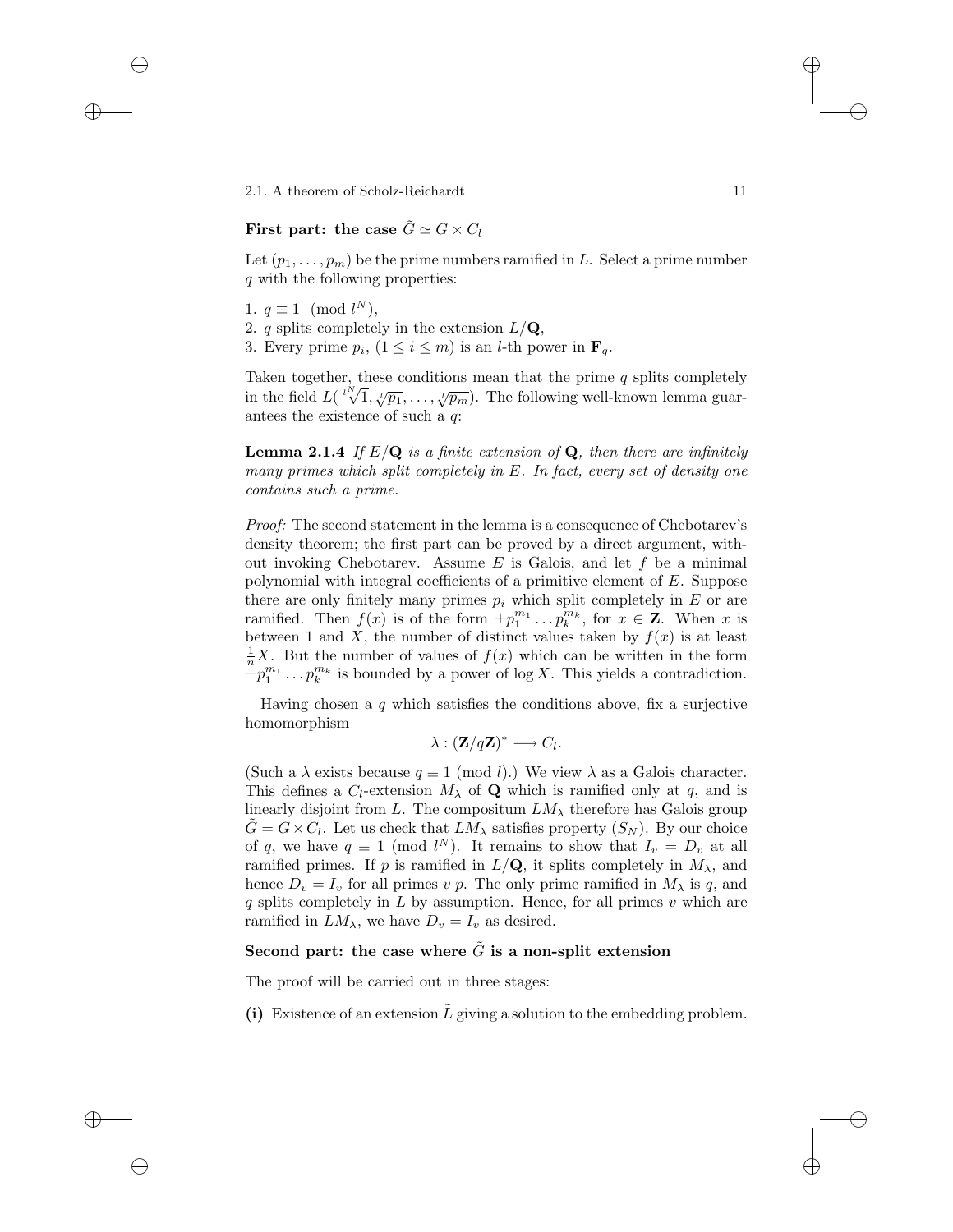- (ii) Modifying  $\tilde{L}$  so that it is ramified at the same places as  $L$ .
- (iii) Modifying  $\tilde{L}$  further so that it has property  $(S_N)$ , with at most one additional ramified prime.

### **(i) Solvability of the embedding problem**

The field extension L determines a surjective homomorphism  $\phi : G_{\mathbf{Q}} \to G$ . The problem is to lift  $\phi$  to a homomorphism  $\tilde{\phi}: G_{\mathbf{Q}} \to \tilde{G}$ . (Such a  $\tilde{\phi}$  is automatically surjective because of our assumption that  $\tilde{G}$  does not split.) Let  $\xi \in H^2(G, C_l)$  be the class of the extension  $\tilde{G}$ , and let

$$
\phi^*: H^2(G, C_l) \longrightarrow H^2(G_{\mathbf{Q}}, C_l)
$$

be the homomorphism defined by  $\phi$ . The existence of the lifting  $\tilde{\phi}$  is equivalent to the vanishing of  $\phi^*(\xi)$  in  $H^2(G_{\mathbf{Q}}, C_l)$ . As usual in Galois cohomology, we write  $H^2(G_{\mathbf{Q}},-)$  as  $H^2(\mathbf{Q},-)$ , and similarly for other fields. The following well-known lemma reduces the statement  $\phi^* \xi = 0$  to a purely local question:

**Lemma 2.1.5** *The restriction map*

$$
H^2(\mathbf{Q},C_l)\longrightarrow \prod_p H^2(\mathbf{Q}_p,C_l)
$$

*is injective.*

(A similar result holds for any number field.)

*Sketch of Proof*: Let  $K = \mathbf{Q}(\mu_l)$ . Since  $[K : \mathbf{Q}]$  is prime to l, the map  $H^2(\mathbf{Q}, C_l) \longrightarrow H^2(K, \mathbf{C}_l)$  is injective. Hence, it is enough to prove the lemma with **Q** replaced by K. In that case,  $H^2(K, C_l)$  is isomorphic to  $Br<sub>l</sub>(K)$ , the *l*-torsion of the Brauer group of K. The lemma then follows from the Brauer-Hasse-Noether theorem: an element of  $Br(K)$  which is 0 locally is 0. (Note that, since  $l \neq 2$ , the archimedean places can be ignored.)

By the above lemma, it suffices to show that  $\phi^* \xi = 0$  locally at all primes. In other words, we must lift the map  $\phi_p : G_{\mathbf{Q}_p} \longrightarrow D_p \subset G$  to  $\tilde{\phi}_p : G_{\mathbf{Q}_p} \longrightarrow \tilde{G}$ . There are two cases:

1. p is unramified in L, i.e.,  $\phi_p$  is trivial on the inertia group  $I_p$  of  $G_{\mathbf{Q}_p}$ . Then  $\phi_p$  factors through the quotient  $G_{\mathbf{Q}_p} / I_p = \hat{\mathbf{Z}}$ . But one can always lift a map  $\hat{\mathbf{Z}} \longrightarrow G$  to a map  $\hat{\mathbf{Z}} \longrightarrow \tilde{G}$ : just lift the generator of  $\hat{\mathbf{Z}}$ .

2. p is ramified in L. By construction,  $p \equiv 1 \pmod{l^N}$ , hence  $p \neq l$ and  $L_v/\mathbf{Q}_p$  is tamely ramified (as in 2.1.2, v denotes a place of L above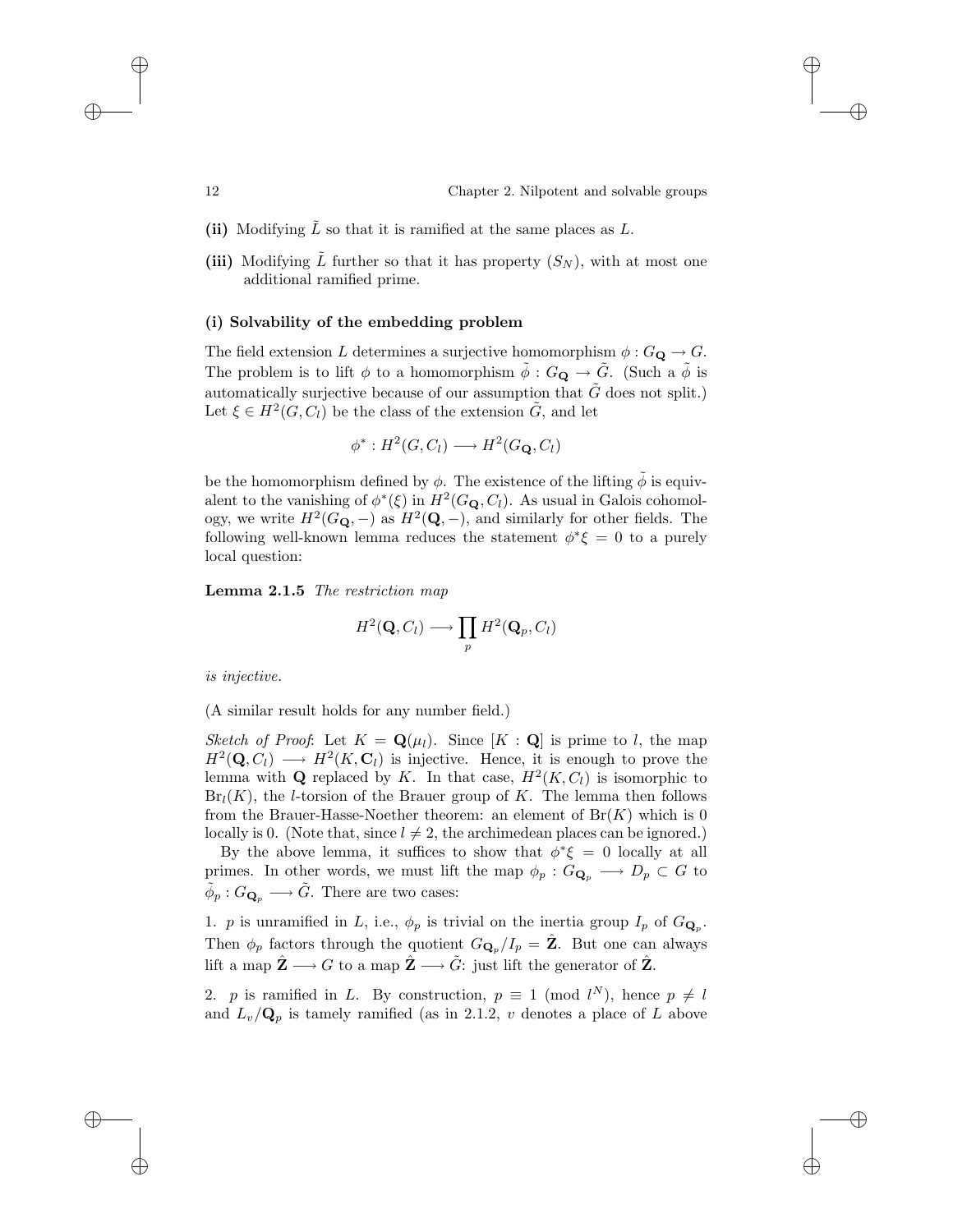p); since its Galois group  $D_v$  is equal to its inertia group  $I_v$ , it is cyclic. The homomorphism  $G_{\mathbf{Q}_p} \longrightarrow D_v \subset G$  factors through the map  $G_{\mathbf{Q}_p} \longrightarrow$  $Gal(E/\mathbf{Q}_p)$ , where E is the maximal abelian tame extension of  $\mathbf{Q}_p$  with exponent dividing  $l^N$ . The extension E can be described explicitly: it is composed of the unique unramified extension of  $\mathbf{Q}_p$  of degree  $l^N$ , (obtained by taking the fraction field of the ring of Witt vectors over  $\mathbf{F}_{p^{l}}(N)$  and the totally ramified extension  $\mathbf{Q}_p\left(\sqrt[n]{p}\right)$  (which is a Kummer extension since  $p \equiv 1 \pmod{l^N}$ ). It follows that  $Gal(E/Q_p)$  is an abelian group of type  $(l^N, l^N)$ ; it is projective in the category of abelian groups of exponent dividing  $l^N$ . The inverse image of  $D_v$  in  $\tilde{G}$  belongs to that category (a central extension of a cyclic group is abelian). This shows that the local lifting is possible.

### (ii) Modifying the extension L so that it becomes unramified outside the set  $\text{ram}(L/\mathbf{Q})$  of primes ramified in  $L/\mathbf{Q}$

**Lemma 2.1.6** For every prime p, let  $\epsilon_p$  be a continuous homomorphism *from* Gal( $\bar{\mathbf{Q}}_p/\mathbf{Q}_p$ ) *to a finite abelian group* C. Suppose that almost all  $\epsilon_p$ *are unramified. Then there is a unique*  $\epsilon$  : Gal( $\mathbf{Q}/\mathbf{Q}$ )  $\longrightarrow$  C, such that for *all* p, the maps  $\epsilon$  and  $\epsilon_p$  agree on the inertia groups  $I_p$ .

(The decomposition and inertia groups  $D_p$ ,  $I_p$  are only defined up to conjugacy inside  $G_Q$ . We shall implicitly assume throughout that a fixed place  $v$ has been chosen above each  $p$ , so that  $D_p$  and  $I_p$  are well-defined subgroups of  $G_{\mathbf{Q}}$ .

*Proof of lemma:* By local class field theory, the  $\epsilon_p$  can be canonically identified with maps  $\mathbf{Q}_p^* \longrightarrow C$ . The restrictions of  $\epsilon_p$  to  $\mathbf{Z}_p^*$  are trivial on a closed subgroup  $1 + p^{n_p} \mathbb{Z}_p$ , where  $n_p$  is the *conductor* of  $\epsilon_p$ . Since almost all  $n_p$  are zero, there is a homomorphism  $\epsilon : (\mathbf{Z}/M\mathbf{Z})^* \longrightarrow C$ , with  $M = \prod p^{n_p}$ , and  $\epsilon(k) = \prod \epsilon_p(k^{-1})$ . If we view  $\epsilon$  as a Galois character, class field theory shows that it has the required properties. (Equivalently, one may use the direct product decomposition of the idèle group  $I_{\mathbf{Q}}$  of  $\mathbf{Q}$ , as:

$$
I_{\mathbf{Q}} = \left(\prod_{p} \mathbf{Z}_{p}^{*} \times \mathbf{R}_{+}^{*}\right) \times \mathbf{Q}^{*}.)
$$

**Proposition 2.1.7** *Let*  $1 \rightarrow C \rightarrow \Phi \rightarrow \Phi \rightarrow 1$  *be a central extension of a group*  $\Phi$ *, and*  $\phi$  *be a continuous homomorphism from*  $G_{\mathbf{Q}}$  *to*  $\Phi$  *which has a lifting*  $\psi$  :  $G_{\mathbf{Q}} \longrightarrow \tilde{\Phi}$ *. Let*  $\tilde{\phi}_p$  :  $G_{\mathbf{Q}_p} \longrightarrow \tilde{\Phi}$  *be liftings of*  $\phi_p = \phi|_{D_p}$ *, such that the*  $\tilde{\phi}_p$  *are unramified for almost all p. Then there is a lifting*  $\tilde{\phi}: G_{\bf{Q}} \longrightarrow \tilde{\Phi}$  *such that, for every* p,  $\tilde{\phi}$  *is equal to*  $\tilde{\phi}_p$  *on the inertia group at* p*. Such a lifting is unique.*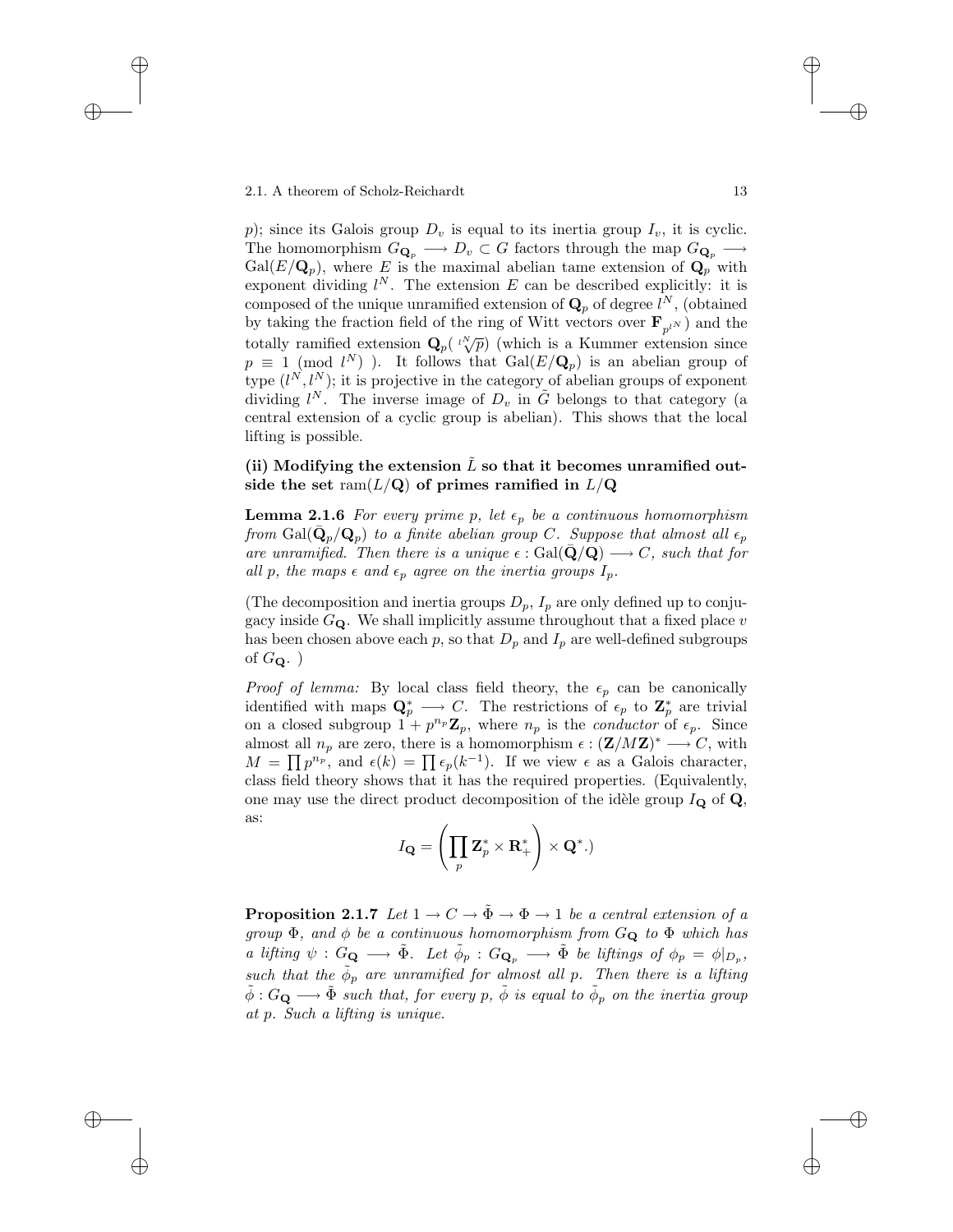This proposition is also useful for relating Galois representations in **GL**<sup>n</sup> and  $\mathbf{PGL}_n$  (Tate, see [Se7, §6]).)

*Proof of prop. 2.1.7:* For every p, there is a unique homomorphism

$$
\epsilon_p: G_{\mathbf{Q}_p} \longrightarrow C
$$

such that

$$
\psi(s) = \epsilon_p(s)\tilde{\phi}_p(s)
$$

for all  $s \in G_{\mathbf{Q}_p}$ . By the previous lemma, there exists a unique  $\epsilon : G_{\mathbf{Q}} \longrightarrow C$ which agrees with  $\epsilon_p$  on  $I_p$ . The homomorphism  $\phi = \psi \epsilon^{-1}$  has the required property. This proves the existence assertion. The uniqueness is proved similarly.

**Corollary 2.1.8** *Assuming the hypotheses of prop. 2.1.7, a lifting of*  $\phi$  *can be chosen unramified at every prime where*  $\phi$  *is unramified.* 

*Proof:* Choose local liftings  $\phi_p$  of  $\phi$  which are unramified where  $\phi$  is; this is possible since there is no obstruction to lifting a homomorphism defined on **Z**. Then, apply prop. 2.1.7.

The corollary completes the proof of part (ii):  $L$  can be modified so that it is ramified at the same places as L.

### (iii) Modifying  $\tilde{L}$  so that it satisfies property  $(S_N)$

We have obtained an extension  $\tilde{L}$  which is ramified at the same places as L and which solves the extension problem for  $\tilde{G}$ . Let p be in ram( $L/\mathbf{Q}$ ) = ram( $\tilde{L}/\mathbf{Q}$ ). Denote by  $D_p$ ,  $I_p$  (resp  $\tilde{D}_p$ ,  $\tilde{I}_p$ ) the decomposition and inertia groups for L (resp  $\tilde{L}$ ) at p. We have  $I_p = D_p \subset G$ ; this is a cyclic group of order  $l^{\alpha}$ , say. Let  $I'_p$  be the inverse image of  $I_p$  in  $\tilde{G}$ . We have  $\tilde{I}_p \subset \tilde{D}_p \subset I'_p$ . If  $I_p'$  is a non-split extension of  $I_p$  (i.e., is cyclic of order  $l^{\alpha+1}$ ) we even have  $\tilde{I}_p = \tilde{D}_p = I'_p$ , and the Scholz condition is satisfied at p. Let S be the set of  $p \in \text{ram}(L/\mathbf{Q})$  for which  $I'_p$  is a split extension of  $I_p$ ; since  $\tilde{I}_p$  is cyclic, we have  $I_p' = \tilde{I}_p \times C_l$ . The Frobenius element Frob<sub>p</sub>  $\in \tilde{D}_p / \tilde{I}_p \subset I_p' / \tilde{I}_p$  may be identified with an element  $c_p$  of  $C_l$ ; the Scholz condition is satisfied at p if and only if  $c_p = 1$ . If all  $c_p$ 's are equal to 1,  $\tilde{L}$  satisfies  $(S_N)$ . If not, we need to correct  $\tilde{\phi}: G_{\mathbf{Q}} \longrightarrow \tilde{G}$  by a Galois character  $\chi: (\mathbf{Z}/q\mathbf{Z})^* \longrightarrow C_l$ which satisfies the following properties:

- 1.  $q \equiv 1 \pmod{l^N}$ .
- 2. For every p in S,  $\chi(p) = c_p$ .
- 3. The prime q splits completely in L/**Q**.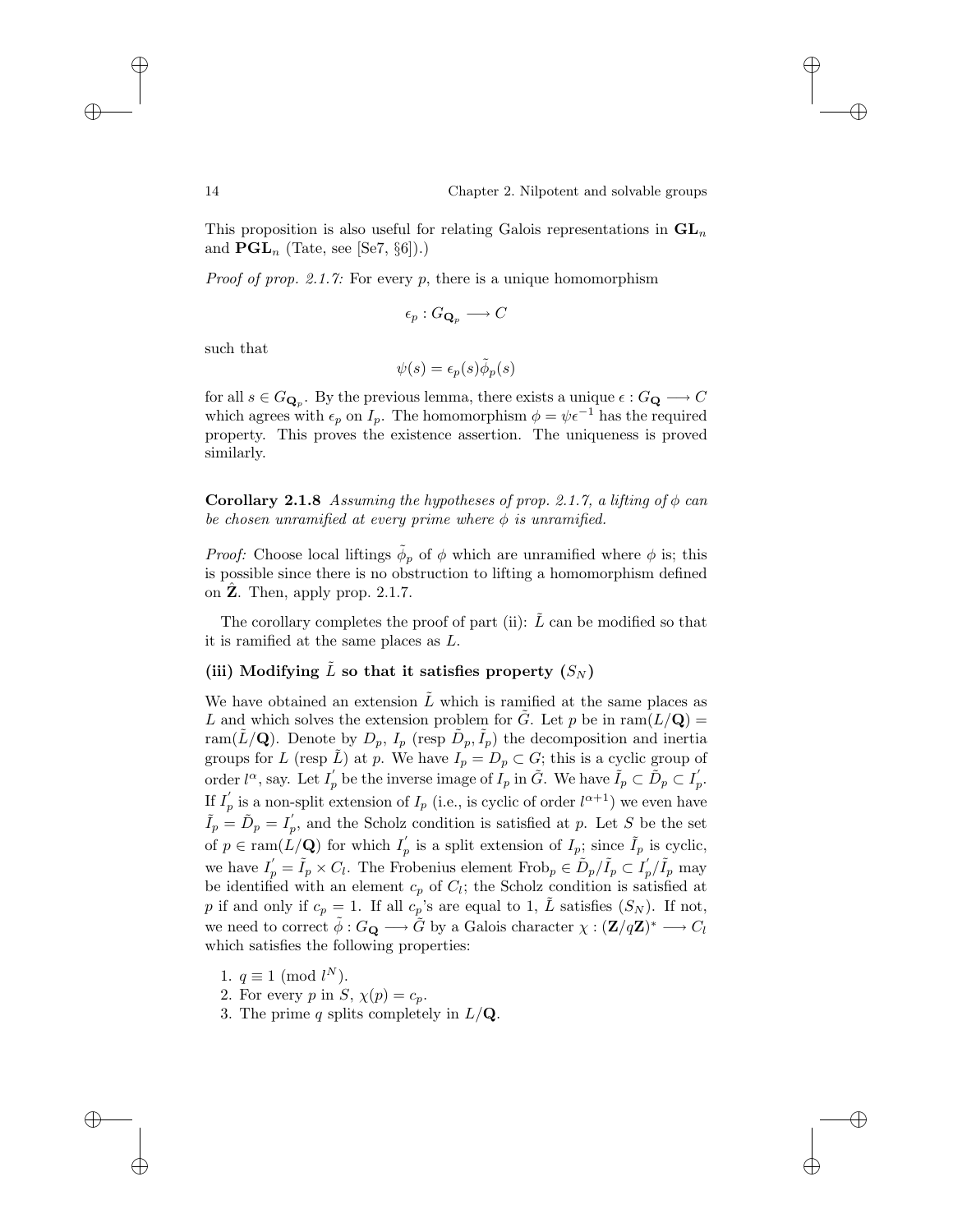Conditions 1, 2, and 3 impose conditions on the behaviour of  $q$  in the fields  $\mathbf{Q}(\sqrt[l]{1}), \mathbf{Q}(\sqrt[l]{1}, \sqrt[r]{p}, p \in S)$ , and L respectively. Write  $\mathbf{Q}(\sqrt[l]{1}) =$  $\mathbf{Q}(\sqrt{1}) \cdot F$ , where *F* is cyclic of order  $l^{N-1}$  and totally ramified at *l*.

**Lemma 2.1.9** *The fields L, F, and*  $\mathbf{Q}(\sqrt[l]{1}, \sqrt[l]{p}, p \in S)$  *are linearly disjoint over* **Q***.*

*Proof:* Since L and F have distinct ramification, L and F are linearly *Proof:* Since *L* and *P* have distinct randication, *L* and *P* are infearily disjoint:  $L \cdot F$  has Galois group  $G \times C_{l^{N-1}}$ . The extension  $\mathbf{Q}(\sqrt{l}, \sqrt{l})$ ,  $\sqrt{l}p, p \in \mathbb{R}$ S) has Galois group  $V = C_l \times C_l \dots \times C_l$  (|S| times) over  $\mathbf{Q}(\sqrt{l}, \sqrt{l})$ . The between the Gal( $\mathbf{Q}(\sqrt{1})/\mathbf{Q}$ ) =  $\mathbf{F}_l^*$  on V by conjugation is the natural action of Gal( $\mathbf{Q}(\sqrt{l})/\mathbf{Q}$ ) =  $\mathbf{F}_l^*$  on V by conjugation is the natural action of action of Gal( $Q(V1)/Q$ ) =  $\mathbf{F}_l$  on V by conjugation is the natural action of  $Q(\sqrt{l}, \sqrt{l}p, p \in S)$  over Q is multiplication by scalars. The Galois group of  $Q(\sqrt{l}, \sqrt{l}p, p \in S)$  over Q is a semi-direct product of  $\mathbf{F}_l^*$  with V. Since  $l \neq 2$ , this group has no quotient a semi-direct product of  $\mathbf{r}_i$  with v. Since  $i \neq 2$ , this group has no quotient of order l: there is no Galois subfield of  $\mathbf{Q}(\sqrt{l} \cdot \mathbf{I}, \sqrt{l} \cdot \mathbf{p}, p \in S)$  of degree l over **Q**. This implies that  $L \cdot F$  and  $\mathbf{Q}(\sqrt{l}, \sqrt{l}p, p \in S)$  are linearly disjoint. QED.

If  $S = \{p_1, \ldots, p_k\}$ , define integers  $\nu_i, 2 \leq i \leq k$ , by  $c_{p_i} = c_{p_i}^{\nu_i}$ . (This is possible if  $c_1 \neq 1$ , which we may assume.) In order to satisfy conditions 1, 2 and 3, the prime  $q$  must have the following behaviour in the extension 1, 2 and 3, the prime q n<br>  $L \cdot F \cdot \mathbf{Q}(\sqrt[l]{1}, \sqrt[l]{p}, p \in S)$ :

$$
\begin{cases}\n\text{Frob}_q = 1 & \text{in } L \cdot F \text{ and } \mathbf{Q}(\sqrt[l]{1}); \\
\text{Frob}_q \neq 1 & \text{in } \mathbf{Q}(\sqrt[l]{1}, \sqrt[l]{p_1}); \\
\text{Frob}_q = 1 & \text{in } \mathbf{Q}(\sqrt[l]{1}, \sqrt[l]{p_1/p_i^{v_i}}), i = 2, \dots, k.\n\end{cases}
$$

By the Chebotarev density theorem and lemma 2.1.9, such a  $q$  exists. One can then define the character  $\chi$  so that  $\chi(p_i) = c_{p_i}$ . This completes part (ii): the homomorphism  $\tilde{\phi}\chi^{-1}$  defines a new  $\tilde{G}$ -extension  $\tilde{L}$  with property  $(S_N)$ , and with one additional ramified prime, namely q.

The proof allows us to generalize the theorem somewhat. Let us make the following definition:

**Definition 2.1.10** *If* G *is a profinite group, the following are equivalent*: *1. The topology of* G *is metrizable.*

*2.* G *can be written as a denumerable projective limit*

$$
G = \lim_{n \to \infty} (\cdots \to G_n \to G_{n-1} \to \cdots),
$$

where the  $G_n$ 's are finite (and the connecting homomorphisms are surjection*tive).*

*3. The set of open subgroups of* G *is denumerable.*

*A group* G *which satisfies these equivalent properties is said to be separable.*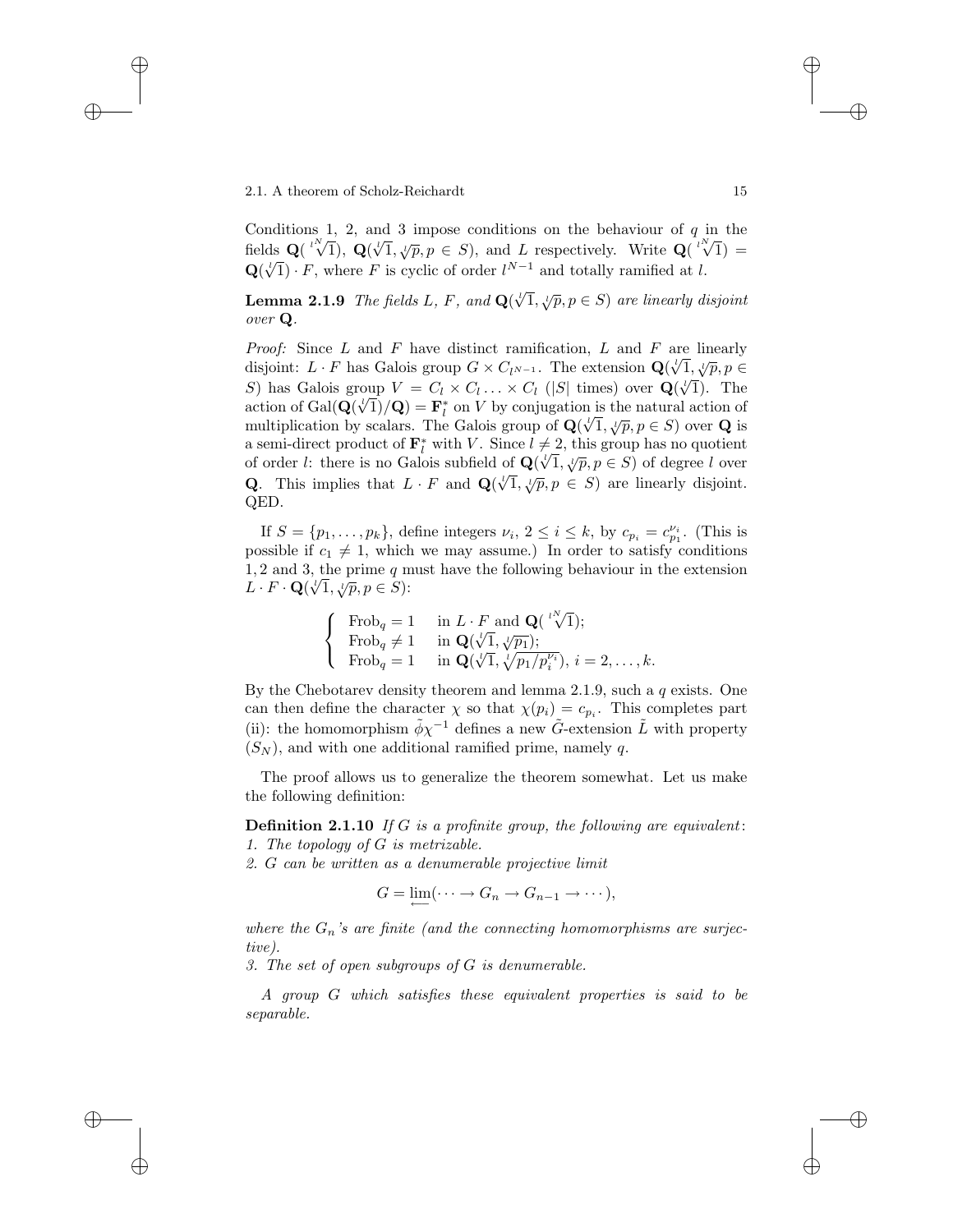If  $G = \text{Gal}(L/K)$ , these properties are equivalent to  $[L: K] \leq \aleph_0$ ; if G is a pro-l-group, they are equivalent to dim  $H^1(G, \mathbf{Z}/l\mathbf{Z}) \leq \aleph_0$ .

The proof that the three properties in the definition are equivalent is elementary.

**Theorem 2.1.11** *If* G *is a separable pro-*l*-group of finite exponent, then there is a Galois extension of* **Q** *with Galois group* G*.*

*Proof:* If  $l^N$  is the exponent of G, write G as  $proj.dim(G_n)$  where each  $G_n$ is a finite l-group, the connecting homomorphism being surjective, with kernel of order  $l$ . By th. 2.1.3, one can construct inductively an increasing family of Galois extensions  $L_n/\mathbf{Q}$  with Galois group  $G_n$  which have the  $(S_N)$  property; the union of the  $L_n$ 's has Galois group G.

**Remark:** The finiteness condition on the exponent cannot be dropped: for example,  $\mathbf{Z}_l \times \mathbf{Z}_l$  is not a Galois group over **Q**.

A more general result has been proved by Neukirch [Ne] for pro-solvable groups of odd order and finite exponent.

### **2.2 The Frattini subgroup of a finite group**

Let  $G$  be a finite group.

**Definition 2.2.1** *The* Frattini subgroup Φ *of* G *is the intersection of the maximal subgroups of* G*.*

The Frattini subgroup is normal. If  $G \neq 1$ , then  $\Phi \neq G$ . If  $G_1 \subset G$ satisfies  $\Phi \cdot G_1 = G$ , then  $G_1 = G$ . (Otherwise, choose a maximal subgroup M such that  $G_1 \subset M \subset G$ . Since  $\Phi \subset M$ , it follows that  $\Phi G_1 \subset M$ , which is a contradiction.) In other words, a subset of  $G$  generates  $G$  if and only if it generates  $G/\Phi$ : elements of  $\Phi$  are sometimes referred to as "non-generators".

#### **Examples:**

1. If G is a simple group, then  $\Phi = 1$ .

2. If  $G$  is a p-group, the maximal subgroups are the kernels of the surjective homomorphisms  $G \longrightarrow C_p$ . Hence  $\Phi$  is generated by  $(G, G)$  and  $G^p$ , where  $(G, G)$  denotes the commutator subgroup of G; more precisely, we have

$$
\Phi = (G, G) \cdot G^p.
$$

The group  $G/\Phi$  is the maximal abelian quotient of G of type  $(p, p, \ldots, p)$ .

**Proposition 2.2.2** ( [Hu], p. 168) *Let* G *be a finite group,* Φ *its Frattini subgroup,* N *a normal subgroup of* G *with*  $\Phi \subset N \subset G$ *. Assume*  $N/\Phi$  *is nilpotent. Then* N *is nilpotent.*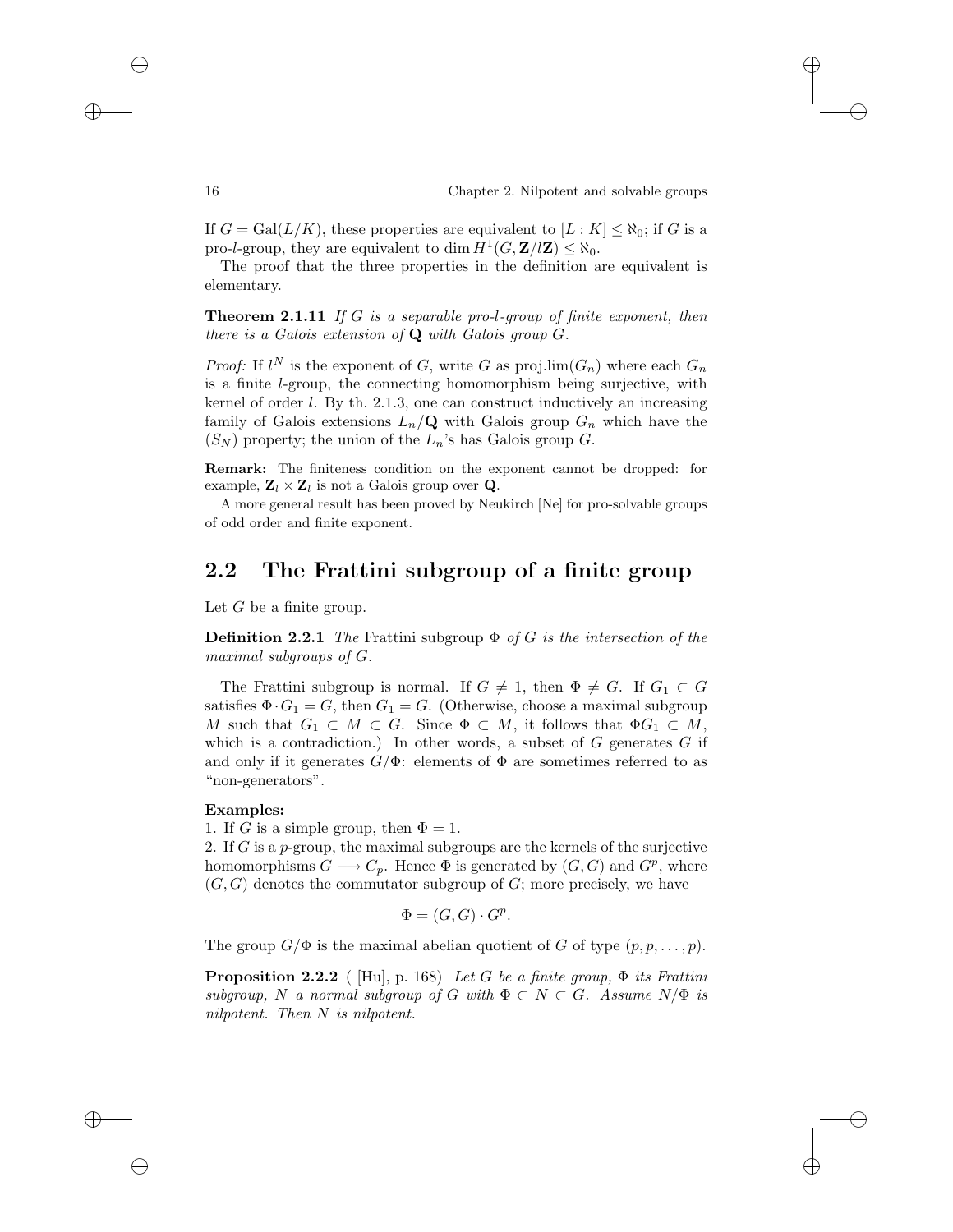#### **Corollary 2.2.3** *The group* Φ *is nilpotent.*

This follows by applying prop. 2.2.2 to  $N = \Phi$ .

Let us prove prop. 2.2.2. Recall that a finite group is nilpotent if and only if it has only one Sylow  $p$ -subgroup for every  $p$ . Choose a Sylow  $p$ subgroup P of N, and let  $Q = \Phi P$ . The image of Q by the quotient map  $N \longrightarrow N/\Phi$  is a Sylow p-subgroup of  $N/\Phi$  which is unique by assumption. Hence this image is a characteristic subgroup of  $N/\Phi$ ; in particular it is preserved by inner conjugation by elements of  $G$ , i.e.,  $Q$  is normal in  $G$ . Let

$$
N_G(P) = \{ g | g \in G, gPg^{-1} = P \}
$$

be the normalizer of P in G. If  $g \in G$ , then  $gPg^{-1}$  is a Sylow p-subgroup of Q. Applying the Sylow theorems in Q, there is a  $q \in Q$  such that

$$
qgPg^{-1}q^{-1} = P.
$$

Hence  $qq \in N_G(P)$ . It follows that  $G = QN_G(P) = \Phi N_G(P)$ . Therefore  $G = N_G(P)$ , and P is normal in G, hence in N; this implies that P is the only Sylow p-subgroup of N.

### **Application to solvable groups**

**Proposition 2.2.4** *Let*  $G$  *be a finite solvable group*  $\neq$  1*. Then*  $G$  *is isomorphic to a quotient of a group*  $H$  *which is a semi-direct product*  $U \cdot S$ , *where* U *is a nilpotent normal subgroup of* H*, and* S *is solvable with*  $|S| < |G|$ *.* 

*Proof:* Let  $\Phi$  be the Frattini subgroup of G; since  $G/\Phi$  is solvable and  $\neq 1$ , it contains a non-trivial abelian normal subgroup, e.g., the last non-trivial term of the descending derived series of  $G/\Phi$ . Denote by U its inverse image in G. Since  $\Phi \subset U \subset G$ , with  $U/\Phi$  abelian, U is nilpotent by prop. 2.2.2. Choose a maximal subgroup  $S$  of  $G$  which does not contain  $U$ : this is possible since  $U \neq \Phi$ . Since  $U \cdot S \neq S$  and S is maximal,  $G = U \cdot S$ . Hence, writing  $H = U \cdot S$  (with S acting by conjugation on the normal subgroup U), there is a surjective map  $H \longrightarrow G$ .

The relevance of prop. 2.2.4 to Galois theory lies in the following result which asserts that the embedding problem for split extensions with nilpotent kernel has always a solution.

**Claim 2.2.5 ( [Sha2], [Is])** *Let* L/K *be an extension of number fields with Galois group* S*, let* U *be a nilpotent group with* S*-action, and let* G *be the semi-direct product*  $U \cdot S$ *. Then the embedding problem for*  $L/K$  *and for*

$$
1 \to U \to G \to S \to 1
$$

*has a solution.*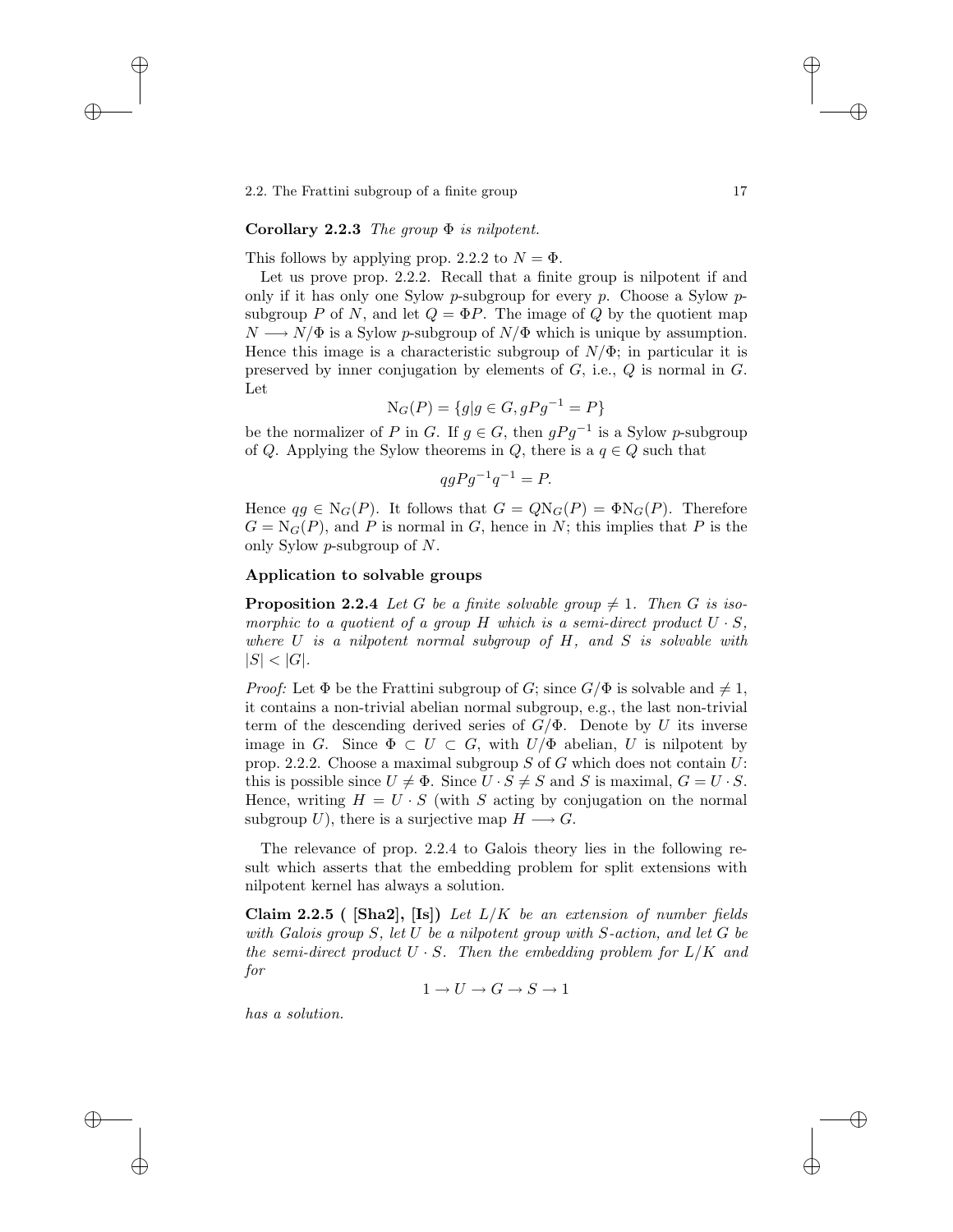**Theorem 2.2.6** *Claim 2.2.5 implies the existence of Galois extensions of* **Q** *with given solvable Galois group.*

*Proof:* Let G be a solvable group. We proceed by induction on the order of G. We may asume  $G \neq 1$ . By prop. 2.2.4, write G as a quotient of  $U \cdot S$ with U nilpotent and S solvable,  $|S| < |G|$ . The induction hypothesis gives a Galois extension  $L/Q$  with Galois group S. By the claim above,  $U \cdot S$ can be realized as a Galois group; hence, so can its quotient G.

Let us give a proof of claim  $2.2.5$  in the elementary case where  $U$  is abelian of exponent  $n$ . Observe that:

1. If claim 2.2.5 is true for an extension  $L'$  of  $L$ , it is true for  $L$ : for, if  $S' = \text{Gal}(L/K)$ , there is a natural quotient map  $US' \rightarrow US$ . Hence we may assume  $\mu_n \subset L$ , where  $\mu_n$  denotes the *n*th roots of unity. 2. We may also assume

 $U \simeq$  direct sum of copies of  $\mathbf{Z}/n\mathbf{Z}[S]$ ,

because any abelian group of exponent  $n$  on which  $S$  acts is a quotient of such an S-module.

Suppose that  $h$  is the number of copies in the decomposition of  $U$  as a direct sum of S-modules  $\mathbf{Z}/n\mathbf{Z}[S]$ . Choose places  $v_1, \ldots, v_h$  of K which split completely in  $L, w_1, \ldots, w_h$  places of L which extend them; any place of L extending one of the  $v_i$  can be written uniquely as  $sw_i$ , for some  $s \in S$ . Choose elements  $\phi_j \in L^*$  such that

$$
(sw_i)(\phi_j) = \begin{cases} 1 & \text{if } s = 1 \text{ and } i = j. \\ 0 & \text{otherwise.} \end{cases}
$$

Let M be the field generated over L by the  $\sqrt[n]{s\phi_i}$ , for  $s \in S$  and  $j =$  $1,\ldots,h$ . This is a Galois extension of K, with  $Gal(M/L) \simeq U$ . Its Galois group over K is an extension of S by U; since U is a free  $\mathbb{Z}/n\mathbb{Z}[S]$ -module, it is known that such an extension splits (see, e.g., [Se2, ch. IX]). Hence  $Gal(M/K)$  is isomorphic to the semi-direct product of S by U.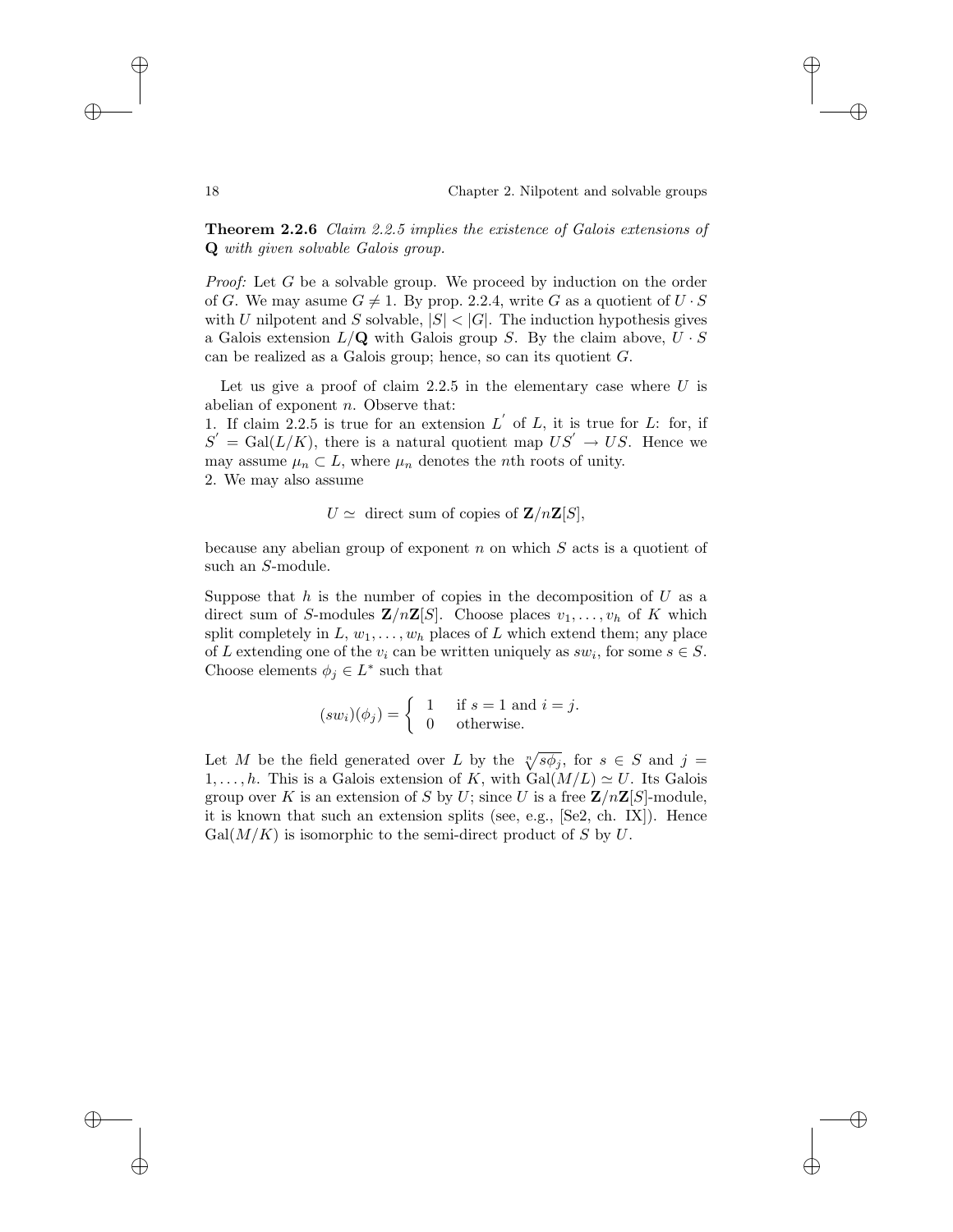### **Chapter 3**

## **Hilbert's irreducibility theorem**

### **3.1 The Hilbert property**

Fix a ground field K with Char  $K = 0$ , and let V be an irreducible algebraic variety over  $K$ . (In what follows, algebraic varieties will be tacitly assumed to be integral and quasi-projective.) Denote by  $V(K)$  the set of K-rational points of  $V$ .

A subset A of  $V(K)$  is said to be of *type*  $(C_1)$  if there is a closed subset  $W \subset V$ ,  $W \neq V$ , with  $A \subset W(K)$ , i.e., if A is not Zariski-dense in V.

A subset A of  $V(K)$  is said to be of *type*  $(C_2)$  if there is an irreducible variety V', with dim  $V = \dim V'$ , and a generically surjective morphism  $\pi: V' \longrightarrow V$  of degree  $\geq 2$ , with  $A \subset \pi(V^{'}(K)).$ 

**Definition 3.1.1** *A subset A of*  $V(K)$  *is called* thin (*"mince" in French*) *if it is contained in a finite union of sets of type*  $(C_1)$  *or*  $(C_2)$ *.* 

Alternately, a set A is thin if there is a morphism

 $\pi: W \to V$  with dim  $W \leq \dim V$ 

having no rational cross-section, and such that  $A \subset \pi(W(K))$ .

**Example:** If  $V = \mathbf{P}_1$ ,  $V(K) = K \cup \{\infty\}$ . The set of squares (resp. cubes,...) in K is thin.

**Definition 3.1.2** (cf. [CTS1], p. 189) *A variety* V *over* K *satisfies the Hilbert property if*  $V(K)$  *is not thin.*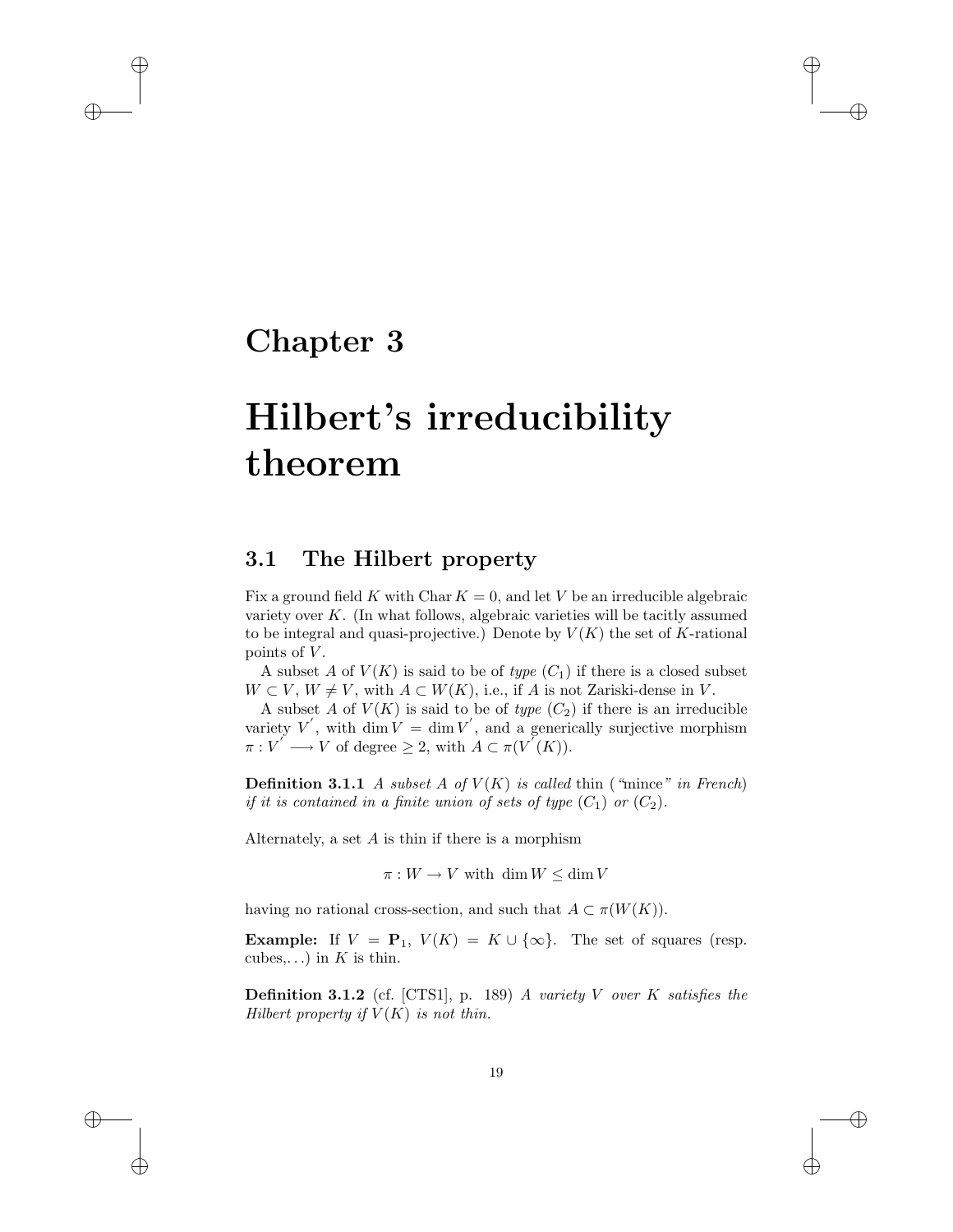This is a birational property of  $V$ .

**Definition 3.1.3** *A field* K *is* Hilbertian *if there exists an irreducible variety* V *over* K, with dim  $V \geq 1$ , which has the Hilbert property.

It is easy to show (cf. exerc. 1) that if  $K$  is Hilbertian, then the projective line  $P_1$  over K has the Hilbert property (hence, our definition is equivalent to the standard one, see e.g. [L]).

The fields  $\mathbf{R}, \mathbf{Q}_p$  are not Hilbertian. A number field is Hilbertian (see §3.4).

**Remark on irreducible varieties:** The variety V is said to be *absolutely irreducible* if the algebraic closure  $K'$  of K in the field  $K(V)$  of rational functions on  $V$  is equal to  $K$ . Equivalently,  $V$  must remain irreducible upon extension of scalars to the algebraic closure K of K. If V is not absolutely irreducible, then  $V(K) \subset W(K)$ , where W is a subvariety of  $V, W \neq V$ . Indeed, if V is a normal variety, then  $V(K) = \emptyset$ . For, the residue field of the local ring at  $P \in V$  contains  $K'$ , and hence no point of V is K-rational. The general case follows from this by normalization. In particular, an irreducible variety which has the Hilbert property is absolutely irreducible.

Therefore, in our definition of  $C_2$ -type subsets, we could have asked that  $V'$  be absolutely irreducible.

**Remark:** Let  $\pi : V' \longrightarrow V$  be a finite morphism (we also say that  $\pi$ is a "covering", even though it can be ramified). Assume that  $\tilde{V}$  and  $V'$ are absolutely irreducible, and let  $K(V')/K(V)$  be the corresponding field extension. Let  $K(V')^{\text{gal}}$  be the Galois closure of  $K(V')$  over  $K(V)$ , and let W be the normalisation of V' in  $K(V')^{\text{gal}}$ . The variety W with its projection  $W \longrightarrow V$  may be called the *Galois closure* of  $V' \longrightarrow V$ . Note that K is not always algebraically closed in  $K(V')^{\text{gal}}$ , i.e., W need not be absolutely irreducible. For example, take  $V = V' = P_1$ ,  $\pi(x) = x^3$ ; the Galois closure of V' is  $\mathbf{P}_{1/K(\mu_3)}$ , and hence is not absolutely irreducible over K if K does not contain  $\mu_3$ .

#### **Exercises:**

1. Let V be an affine irreducible variety over K, with dim  $V \geq 1$ . Let  $W_1, \ldots, W_r$ be absolutely irreducible coverings of the projective line **<sup>P</sup>**1. Show that there exists a morphism  $f: V \longrightarrow \mathbf{P}_1$  such that the pullback coverings  $f^*W_i$  of V are absolutely irreducible. Use this to show that if  $V$  has the Hilbert property, then so has  $P_1$ .

2. Let V and T be absolutely irreducible varieties, and  $A \subset V(K)$  a thin subset. Show that  $A \times T(K)$  is thin in  $V \times T$ . More generally, let  $f : W \longrightarrow V$  be a generically surjective morphism whose generic fiber is absolutely irreducible (i.e. the function field extension  $K(W)/K(V)$  is regular). If B is a subset of  $W(K)$ such that  $f(B)$  is thin in  $V(K)$ , show that B is thin in  $W(K)$ .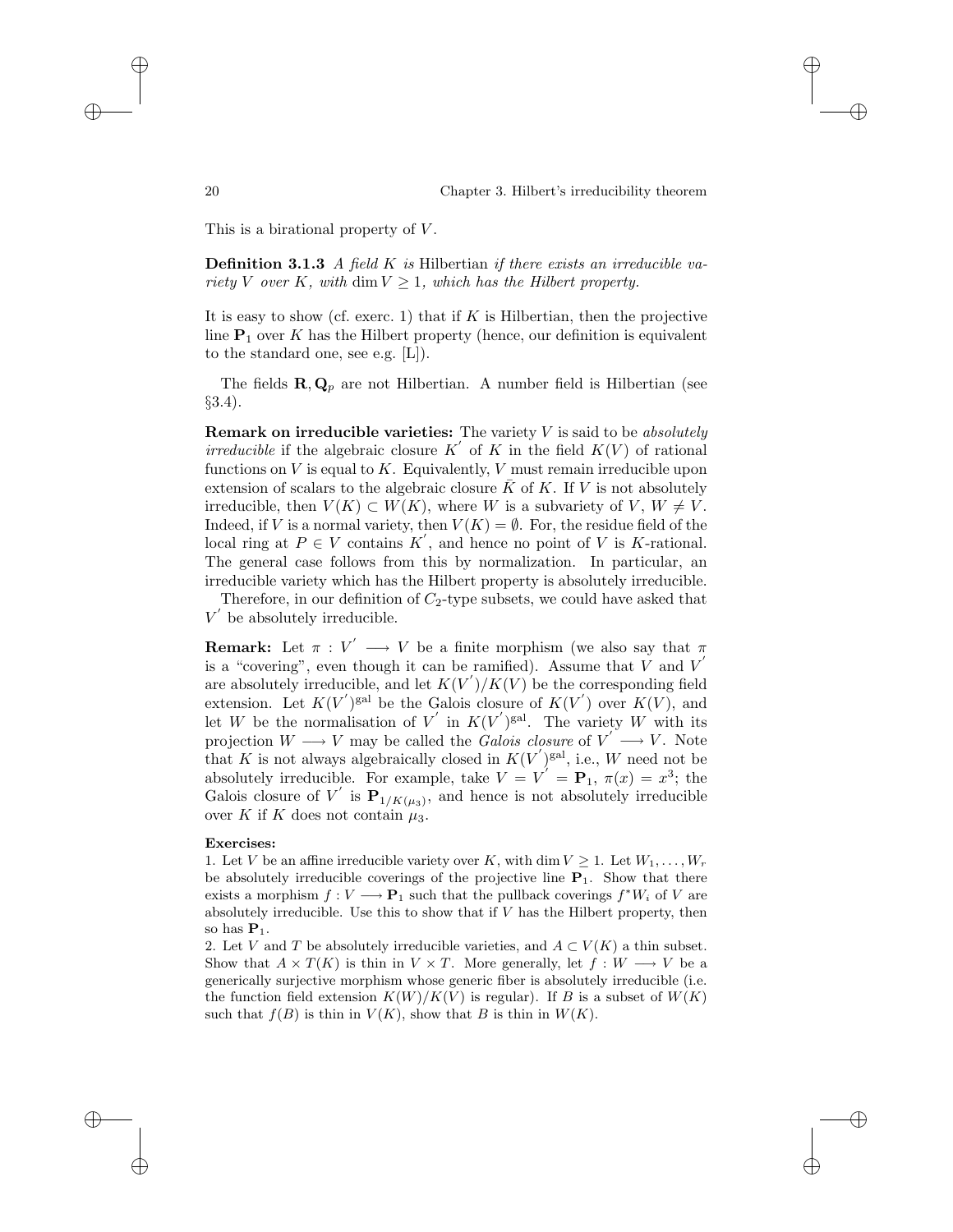3. Let K be a Hilbertian field, and let A be the set of elements of K which are sums of two squares. Show that  $A$  is not thin. (Use exerc. 2.)

4. Let K be a number field and V an abelian variety over K with dim  $V \geq 1$ . Show that  $V(K)$  is thin (i.e., V does not have the Hilbert property). Hint: use the Mordell-Weil theorem.

**Problem:** If V and  $V'$  are irreducible varieties with the Hilbert property, is it true that  $V \times V'$  has the same property?

### **3.2 Properties of thin sets**

#### **3.2.1 Extension of scalars**

Let  $L/K$  be a finite extension, V an absolutely irreducible variety over  $K$ . Extension of scalars to L yields a variety over L, denoted  $V_{/L}$ .

**Proposition 3.2.1** *If*  $A \subset V(L)$  *is thin with respect to*  $L$ *, then*  $A \cap V(K)$ *is thin with respect to* K*.*

The proof uses the restriction of scalars functor  $R_{L/K} : (\text{Var}_L) \longrightarrow (\text{Var}_K)$ from  $L$ -varieties to  $K$ -varieties, cf. [We], [Oe]. Here are two equivalent definitions of  $R_{L/K}$ :

1. It is the right adjoint to the extension of scalars  $(\text{Var}_K) \longrightarrow (\text{Var}_L)$ , i.e., for every K-variety  $T$  and L-variety  $W$ , one has:

$$
Mor_K(T, R_{L/K}W) = Mor_L(T/L, W);
$$

In particular, taking  $T$  to be a point which is a rational over  $K$ , the above formula yields

$$
(R_{L/K}W)(K) = W(L).
$$

2. Let  $\Sigma_L$  be the set of embeddings of L in some fixed algebraic closure  $\overline{K}$ ; for each  $\sigma \in \Sigma_L$ , let  $W^{\sigma}$  be the variety deduced from the given L-variety W by extension of scalars via  $\sigma$ . Then the product  $X = \prod_{\sigma} W^{\sigma}$  is a  $\bar{K}$ -variety. Moreover, one has natural isomorphisms from X to  $X^s$  for every  $s \in G_K$ . By Weil's descent theory, these isomorphisms give rise to a  $K$ -variety from which X comes by extension of scalars; this variety is  $R_{L/K}W$ .

If A is of type  $(C_1)$ , then  $A \cap V(K)$  is clearly of type  $(C_1)$ . Hence we may assume that  $A \subset \pi(W(L))$ , that W is absolutely irreducible over L with dim  $W = \dim V$ , and  $\pi$  is a covering  $W \longrightarrow V$  with  $\deg \pi >$ 1. By restricting suitably V, we may assume that  $\pi$  is finite étale. The functor  $R_{L/K}$  then gives an étale covering  $R_{L/K}W \longrightarrow R_{L/K}V_{/L}$ . Using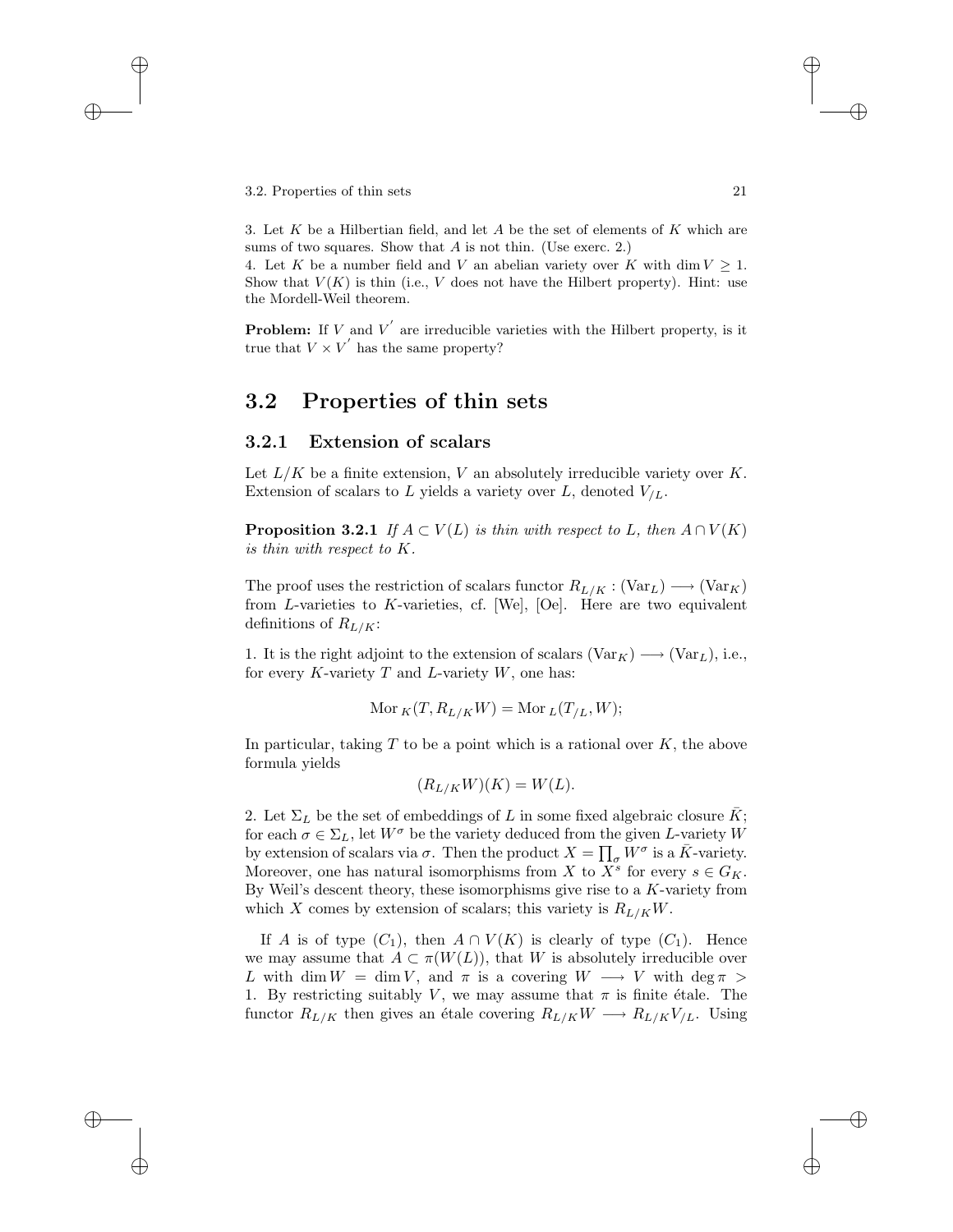the diagonal embedding  $\Delta: V \longrightarrow R_{L/K}V_L$ , we obtain an étale covering  $\pi^{'}: V^{'} \longrightarrow V$ , and a Cartesian diagram:

$$
\begin{array}{ccc}\nV' & \longrightarrow & R_{L/K}W \\
\downarrow^{\pi'} & & \downarrow \\
V & \stackrel{\Delta}{\longrightarrow} & R_{L/K}V_{/L}.\n\end{array}
$$

The set  $A \cap V(K)$  is contained in  $\pi'(V'(K))$ , and it is easy to check that all the components of  $V'$  have degree over V at least equal to deg  $\pi$ . Hence  $\pi'(V'(K))$  is thin, and the same is true for  $A \cap V(K)$ .

**Corollary 3.2.2** *If* K *is Hilbertian, then so is* L*.*

Suppose L were not. Then  $A = \mathbf{P}_1(L)$  is thin in  $\mathbf{P}_1$  with respect to L. This implies that  $A \cap \mathbf{P}_1(K) = \mathbf{P}_1(K)$  is thin in  $\mathbf{P}_1$  with respect to K; contradiction.

**Remark:** The converse to cor. 3.2.2 is not true; see e.g. [Ku].

#### **3.2.2 Intersections with linear subvarieties**

Let V be the projective space  $P_n$  of dimension n, and let  $A \subset V(K)$  be a thin set. We denote by  $\mathbf{Grass}_{n}^{d}$  the Grassmann variety of  $d$ -linear subspaces of  $\mathbf{P}_n$ , where  $1 \leq d \leq n$ .

 $\bf{Proposition 3.2.3}$  *There is a non-empty Zariski-open subset*  $U \subset \bf{Grass}_n^d$ such that if W belongs to  $U(K)$ , then  $A \cap W$  is thin in W.

It is enough to prove this when A is either of type  $(C_1)$  or of type  $(C_2)$ . The first case is easy. In the second, there is a map  $\pi : V' \longrightarrow \mathbf{P}_n$ , with V' absolutely irreducible, deg  $\pi \geq 2$ , and  $A \subset \pi(V'(K))$ . By Bertini's theorem (see e.g., [Jou, ch. I, §6], [Ha, p. 179], [De2], [Z]), there exists a non-empty open set U in  $\mathbf{Grass}_{n}^{d}$  such that  $\pi^{-1}(W)$  is absolutely irreducible for all  $W \in U$ . Hence, if  $W \in U(K)$ , then  $W \cap A$  is of type  $(C_2)$ , and hence is thin.

An interesting case occurs when  $d = 1$ . Let  $\pi : V' \longrightarrow \mathbf{P}_n$  be a generically surjective map of degree  $> 1$ , and  $\Phi$  the hypersurface of ramification of  $\pi$ . Consider the set U of lines which intersect  $\Phi$  transversally at smooth points. Then for  $\mathcal{L} \in U$ , the covering  $\pi^{-1}(\mathcal{L}) \longrightarrow \mathcal{L}$  is irreducible: one proves this over **C** by deforming the line into a generic one, and the general case follows.

**Example:** Consider the "double plane"  $V'_F$  with equation  $t^2 = F(x, y)$ , where F is the equation for a smooth quartic curve  $\Phi$  in  $\mathbf{P}_2$ . The natural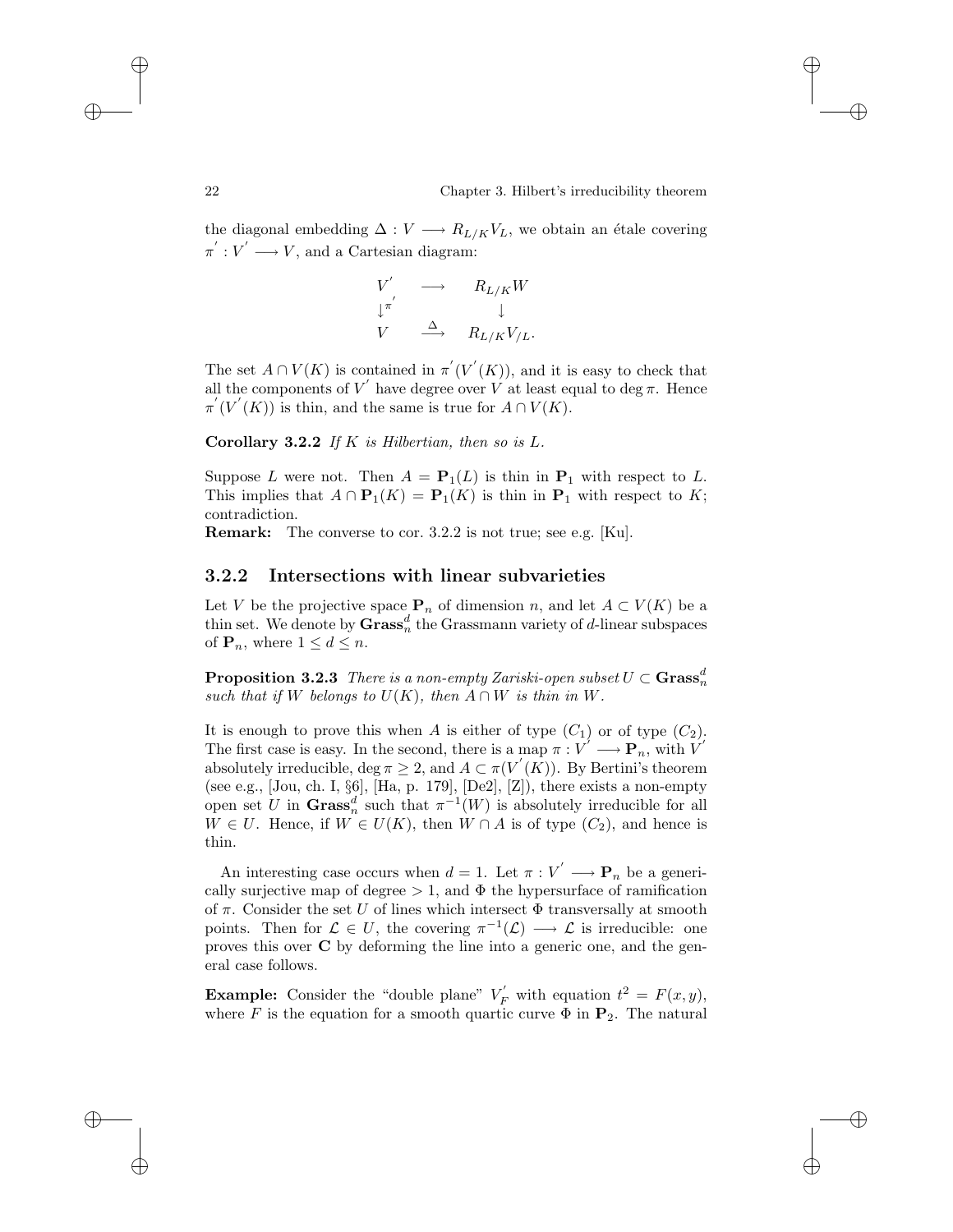projection of  $V_F'$  onto  $P_2$  is quadratic and ramified along the curve  $\Phi$ . A line in  $P_2$  which intersects  $\Phi$  transversally in 4 points lifts to an irreducible curve of genus 1 in  $V_F$ ; a line which is tangent at one point and at no other lifts to an irreducible curve of genus zero; finally, if the line is one of the 28 bitangents to  $\Phi$ , then its inverse image is two curves of genus zero. In that case, one can take for U the complement of 28 points in  $P_2 = \text{Grass}_2^1$ .

**Corollary 3.2.4** *If*  $P_n$  *has the Hilbert property over* K *for some*  $n \geq 1$ *, then all projective spaces* **P**<sup>m</sup> *over* K *have the Hilbert property.*

*Proof:*  $P_1$  has the Hilbert property over K: if not,  $P_1(K) = A$  is thin, and  $A \times \mathbf{P}_1(K) \times \ldots \times \mathbf{P}_1(K)$  is thin in  $\mathbf{P}_1 \times \ldots \times \mathbf{P}_1$ . This cannot be the case, since  $\mathbf{P}_n$  has the Hilbert property (and hence also  $\mathbf{P}_1 \times \cdots \times \mathbf{P}_1$  which is birationally isomorphic to  $\mathbf{P}_n$ ). This implies the same for  $\mathbf{P}_m$ , with  $m \geq 1$ . For, if  $A = \mathbf{P}_m(K)$  is thin in  $\mathbf{P}_m$ , then by prop. 3.2.3, there is a line  $\mathcal L$ such that  $\mathcal{L} \cap A = \mathcal{L}(K)$  is thin in  $\mathcal{L} = \mathbf{P}_1$ . But this contradicts the fact that  $P_1(K)$  has the Hilbert property.

### **3.3 Irreducibility theorem and thin sets**

Let  $\pi : W \longrightarrow V$  be a Galois covering with Galois group G, where V, W denote K-irreducible varieties,  $V = W/G$ , and G acts faithfully on W. Let us say that  $P \in V(K)$  has property Irr $(P)$  if P is "inert", i.e., the inverse image of  $P$  (in the scheme sense) is one point, i.e., the affine ring of the fiber is a field  $K_P$  (or, equivalently,  $G_K$  acts freely and transitively on the K-points of W above P). In this case,  $\pi$  is étale above P and the field  $K_P$ is a Galois extension of K with Galois group  $G$ .

**Proposition 3.3.1** *There is a thin set*  $A \subset V(K)$  *such that for all*  $P \notin A$ *, the irreducibility property* Irr(P) *is satisfied.*

*Proof:* By removing the ramification locus, we may assume that  $W \longrightarrow V$  is  $\alpha$  etale, i.e., G acts freely on each fiber. Let  $\Sigma$  be the set of proper subgroups H of G. We denote by  $W/H$  the quotient of W by H, and by  $\pi_H$  the natural projection onto  $V$ . Let

$$
A = \bigcup_{H \in \Sigma} \pi_H(W/H)(K).
$$

The set A is thin, since the degrees of the  $\pi_H$  are equal to  $[G:H] > 1$ . If  $P \notin A$ , then Irr(P) is satisfied: for, lift P to  $\overline{P}$  in  $W(\overline{K})$ , and let H be the subgroup of G consisting of elements  $g \in G$  such that  $gP = \gamma P$  for some  $\gamma \in G_K = \text{Gal}(K/K)$ . Then  $H = G$ . Otherwise, H would belong to  $\Sigma$ , and since the image of  $\overline{P}$  in  $W/H$  is rational over K, the point P would be in A.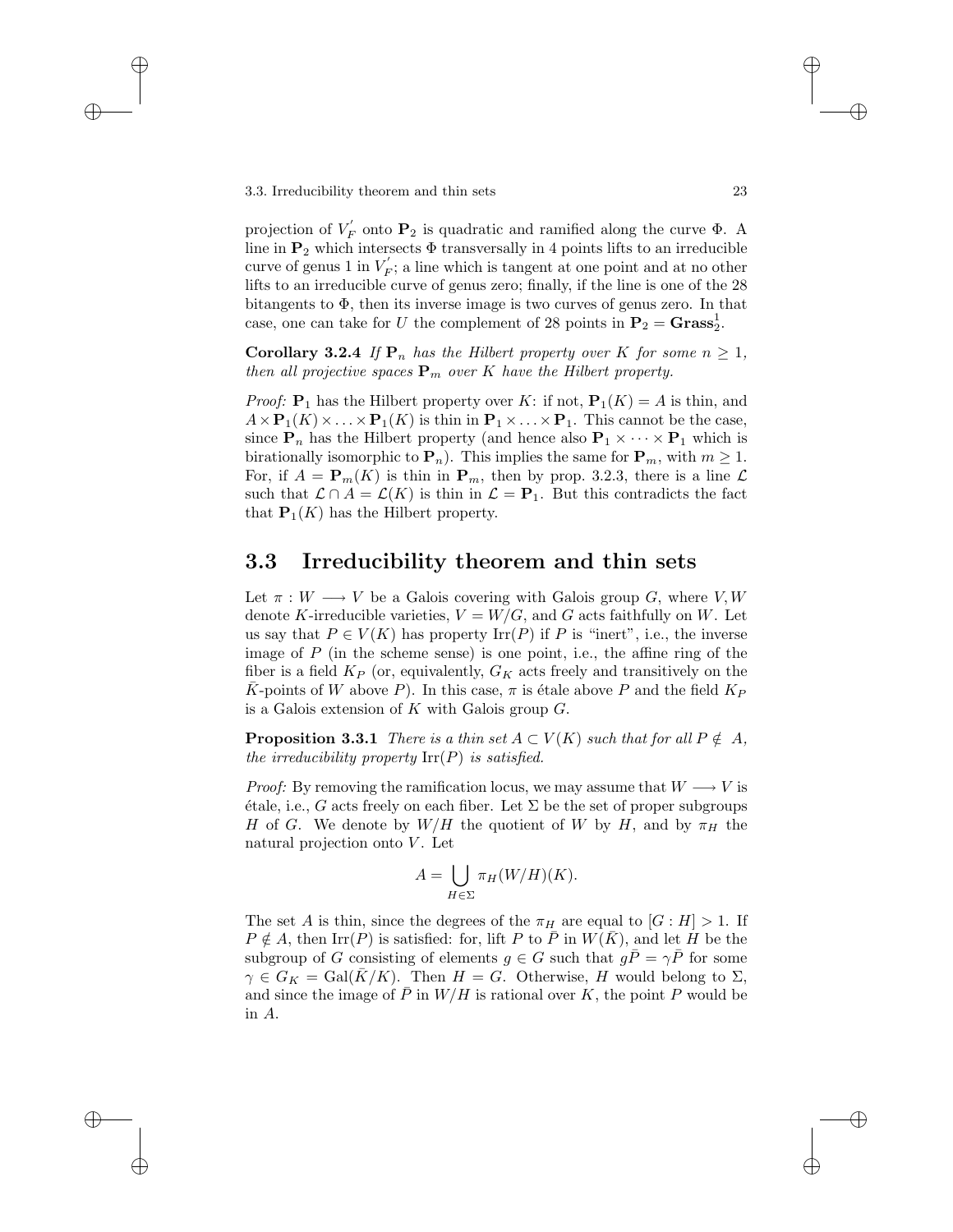**Corollary 3.3.2** *If* V *has the Hilbert property over* K*, the existence of a*  $G$ -covering  $W \longrightarrow V$  as above implies that there is a Galois extension of K *with Galois group* G*.*

Assume furthermore that  $W$ , and hence  $V$ , are absolutely irreducible, and that V has the Hilbert property. Let us say that an extension  $L/K$  is of *type* W if it comes from lifting a K-rational point on V to W.

**Proposition 3.3.3** *Under these assumptions, for every finite extension* L *of* K*, there is a Galois extension* E/K *of type* W *with Galois group* G *which is linearly disjoint from* L*.*

**Corollary 3.3.4** *There exist infinitely many linearly disjoint extensions with Galois group* G*, of type* W*.*

*Proof of prop. 3.3.3:* Extend scalars to L; applying prop. 3.3.1 there is a thin set  $A_L \subset V_{/L}(L)$  such that for all  $P \notin A$ , the property Irr(P) is satisfied over L. Set  $A = A_L \cap V(K)$ . This is a thin set by prop. 3.2.1. Choose  $P \in V(K)$  with  $P \notin A$ . Then  $\mathrm{Irr}(P)$  is true over L, and hence a *fortiori* over K. This P gives the desired extension E.

**Exercise:** Show that the set of rational points  $P$  satisfying property  $\text{Irr}(P)$  and giving a fixed Galois extension of K is thin (if  $G \neq 1$ ).

#### **Polynomial interpretation**

Let V be as above, let  $K(V)$  be its function field, and let

$$
f(X) = X^n + a_1 X^{n-1} + \dots + a_n, \quad a_i \in K(V)
$$

be an irreducible polynomial over  $K(V)$ . Let  $G \subset S_n$  be the Galois group of f viewed as a group of permutations on the roots of  $f$ . (This group can be identified with a subgroup of  $S_n$ , up to conjugacy in  $S_n$ , i.e., one needs to fix a labelling of the roots.) If  $t \in V(K)$  and t is not a pole of any of the  $a_i$ , then  $a_i(t) \in K$ , and one can define the specialization of f at t:

$$
f_t(X) = X^n + a_1(t)X^{n-1} + \dots + a_n(t).
$$

**Proposition 3.3.5** *There exists a thin set*  $A \subset V(K)$  *such that, if*  $t \notin A$ *, then* :

- *1.* t *is not a pole of any of the* ai*,*
- 2.  $f_t(X)$  *is irreducible over*  $K$ *,*
- *3. the Galois group of*  $f_t$  *is G.*

By replacing V by a dense open subset, we may assume that the  $a_i$  have no poles, that V is smooth and that the discriminant  $\Delta$  of f is invertible. The subvariety  $V_f$  of  $V \times \mathbf{A}^1$  defined by

$$
(t, x) \in V_f \iff f_t(x) = 0
$$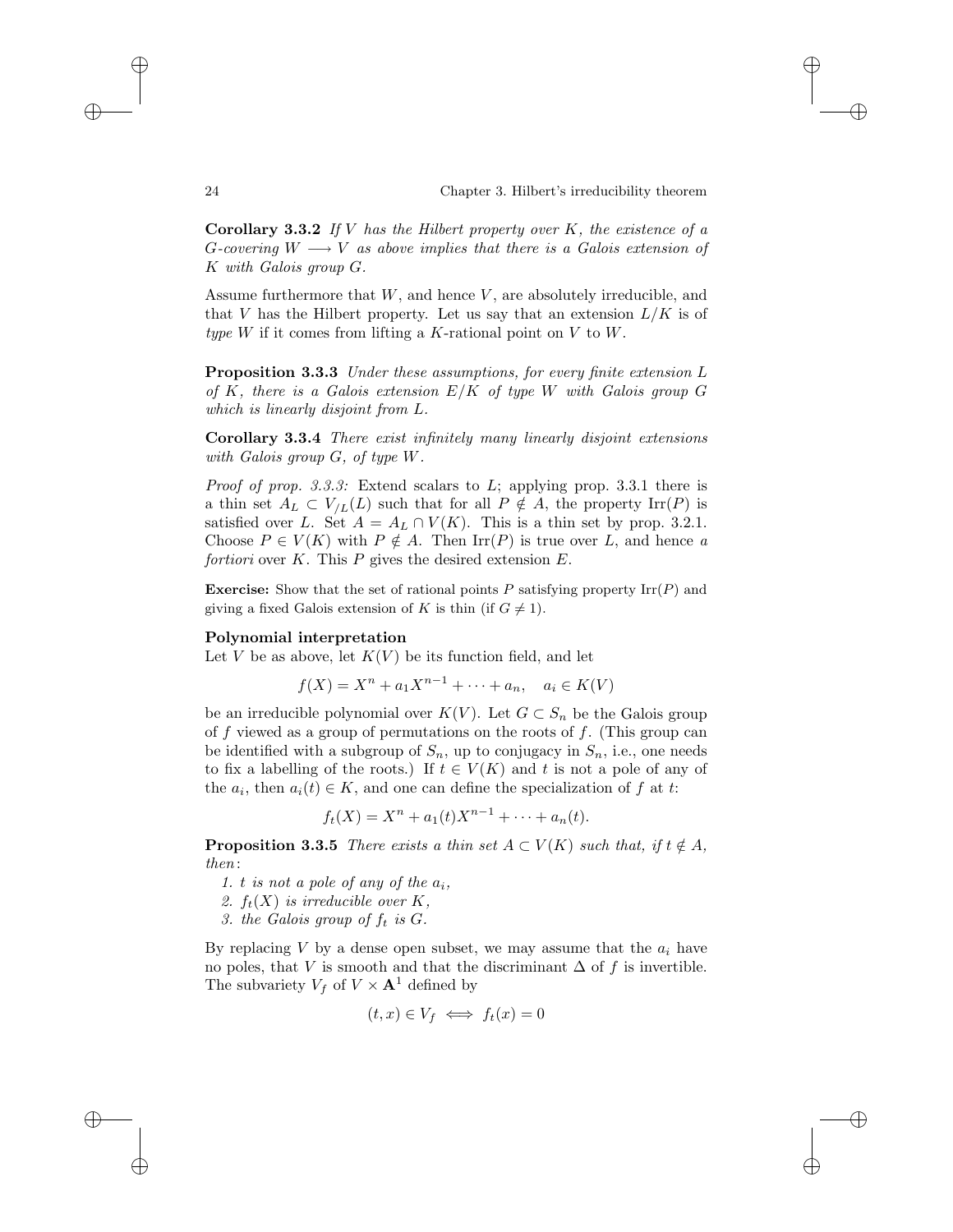is an étale covering of degree *n*. Its Galois closure  $W = V_f^{\text{gal}}$  has Galois group G. The proposition follows by applying prop. 3.3.1 to  $W$ .

#### **Examples:**

•  $G = S_3$ . Let  $f(X) = X^3 + a_1X^2 + a_2X + a_3$  be irreducible, with Galois group  $S_3$  over  $K(V)$ . The specialization at t has Galois group  $S_3$  if the following properties are satisfied:

1.  $t \in V(K)$  is not a pole for any of the  $a_i$ .

2.  $\Delta(t) \neq 0$  (where  $\Delta = a_1^2 a_2^2 + 18a_1 a_2 a_3 - 4a_1^3 a_3 - 4a_2^3 - 27a_3^2$  is the discriminant of  $f$ ).

3.  $X^3 + a_1(t)X^2 + a_2(t)X + a_3(t)$  has no root in K.

4.  $\Delta(t)$  is not a square in K.

Conditions 3 and 4 guarantee that  $G$  is not contained in either of the maximal subgroups of  $S_3$ , namely  $S_2$  and  $A_3$ . It is clear that the set A of  $t \in V(K)$  which fail to satisfy these conditions is thin.

•  $G = S_4$ . The maximal subgroups of G are  $S_3$ ,  $A_4$ , and  $D_4$ , the dihedral group of order 8. The case of  $G \subset S_3$  or  $A_4$  can be disposed of by imposing the same conditions as in the case  $G = S_3$ ; to handle the case of  $D_4$ , one requires the cubic resolvent

$$
(X - (x_1x_2 + x_3x_4))(X - (x_1x_3 + x_2x_4))(X - (x_1x_4 + x_2x_3))
$$
  
=  $X^3 - a_2X^2 + (a_1a_3 - 4a_4)X + (4a_2a_4 - a_1a_4 - a_3^2)$ 

to have no root in K, where  $x_1, \ldots, x_4$  are the roots of the polynomial

$$
f = X^4 + a_1 X^3 + \ldots + a_4.
$$

•  $G = S_5$ . The maximal subgroups of G are  $S_4$ ,  $S_2 \times S_3$ , and  $A_5$ , which give conditions similar to the above, and the Frobenius group  $F_{20}$  of order 20, which is a semi-direct product  $C_5C_4$  and can be viewed as the group of affine linear transformations of the form  $x \mapsto ax + b$  on **Z**/5**Z**. If the Galois group of the specialized polynomial is contained in  $F_{20}$ , then the sextic resolvent, which is the minimal polynomial over  $K(V)$  for

$$
\frac{(x_1x_2+x_2x_3+x_3x_4+x_4x_5+x_5x_1)-(x_1x_3+x_2x_4+x_3x_5+x_4x_1+x_5x_2)}{\prod_{i
$$

has a root in K when specialized.

### **3.4 Hilbert's irreducibility theorem**

**Theorem 3.4.1** (Hilbert [Hi]) If K is a number field, then for every n, *the affine space*  $\mathbf{A}^n$  (*or equivalently the projective space*  $\mathbf{P}_n$ *) has the Hilbert property over* K*.* (In other words, K is Hilbertian.)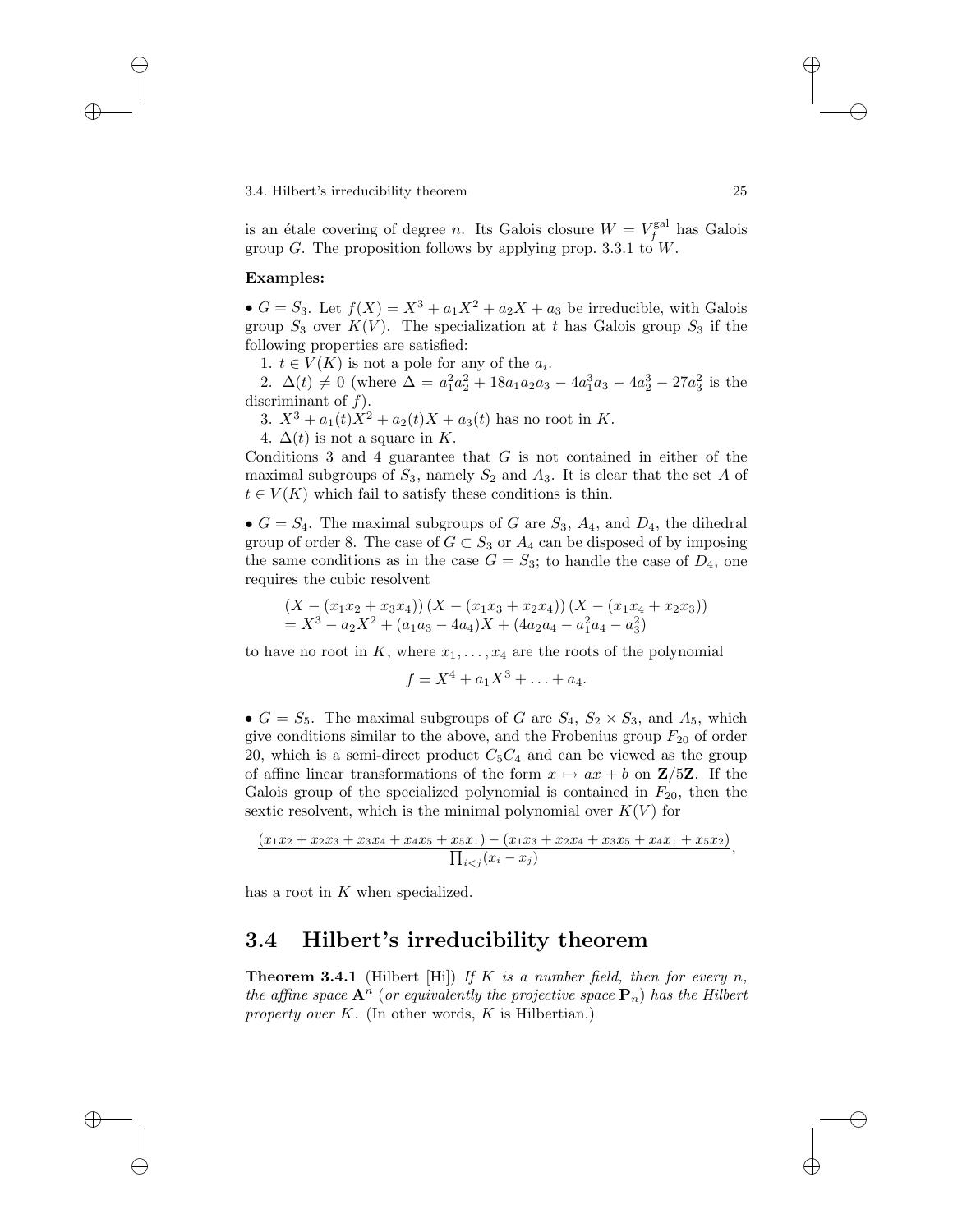By cor. 3.2.2 and cor. 3.2.4, it is enough to show that the projective line  $P_1$ over **Q** has the Hilbert property. There are several ways of proving this:

1. Hilbert's original method ( [Hi]): The proof uses Puiseux expansions (cf. [L]). It shows that if  $A \subset \mathbf{A}^1(\mathbf{Q})$  is thin, then the number of integers  $n \in \mathbf{Z} \cap A$  with  $n < N$  is  $O(N^{\delta})$  for some  $\delta < 1$ , when  $N \to \infty$ . (But it does not give a good estimate for  $\delta$ .)

2. Proof by counting points of height smaller than N on  $P_1(Q)$ : write  $\xi \in \mathbf{P}_1(\mathbf{Q})$  as  $(x, y)$  with  $x, y \in \mathbf{Z}$  and  $x, y$  relatively prime. This can be done in a unique way, up to a choice of sign. The *height* of  $\xi$  is defined to be

$$
height(\xi) = sup(|x|, |y|).
$$

The number of points in  $P_1(Q)$  with height less than N is asymptotically  $\frac{12}{\pi^2}N^2$ . On the other hand:

**Proposition 3.4.2** *If*  $A \subset \mathbf{P}_1(\mathbf{Q})$  *is thin, then the number of points of* A *with height*  $\leq N$  *is*  $\ll N$ *, when*  $N \longrightarrow \infty$ *.* 

*Sketch of proof:* We may assume A is of type  $(C_2)$ ,  $A \subset \pi(X(\mathbf{Q}))$ , where X is is an absolutely irreducible curve and  $\pi : X \longrightarrow \mathbf{P}_1$  has degree  $\geq 2$ . Let Rat<sub>X</sub>(N) be the number of points x in  $X(\mathbf{Q})$  with height( $\pi(x)$ )  $\leq N$ , and let  $q$  be the genus of  $X$ .

**Case 1:**  $g \geq 2$ . Then  $X(\mathbf{Q})$  is finite by Faltings's theorem; hence Rat<sub>X</sub>(N) is  $O(1)$ . One could also invoke an earlier result of Mumford (cf. [L], [Se9]) which gives  $\text{Rat}_X(N) = O(\log \log N)$ .

**Case 2:**  $q = 1$ : By the Mordell-Weil theorem, and the Néron-Tate theory of normalized heights, (see [L]), one has  $\text{Rat}_X(N) = O((\log N)^{\gamma/2})$ , where  $\gamma$  is the rank of  $X(\mathbf{Q})$ .

**Case 3:**  $g = 0$ : let  $H_X$ , H denote the heights on X and  $P_1$  respectively. It is known that

$$
H_X \stackrel{\smile}{\frown} (H \circ \pi)^m,
$$

where  $m = \deg \pi$ . Hence, the number of points on X with  $H \circ \pi \leq N$  is at most  $O(N^{1/m})$ .

3. Proof by counting integral points: A variant of the second proof shows that the number of integral points in A with height less than N is  $O(N^{\frac{1}{2}})$ , which is an optimal bound.

4. Proof by counting S-units: let  $S = \{p_1, \ldots, p_k\}$  be a finite non-empty set of primes,  $E_S = {\pm p_1^{m_1} \cdots p_k^{m_k}}$ ,  $m_i \in \mathbf{Z}$ . Let  $\alpha \in \mathbf{Q}$ , and let  $\alpha + E_S$  be the set of  $\alpha + e$ , where  $e \in E_S$ .

**Proposition 3.4.3** *If* A *is a thin set in*  $P_1(Q)$ *, then*  $A \cap (\alpha + E_S)$  *is finite for all but a finite number of*  $\alpha$ *.*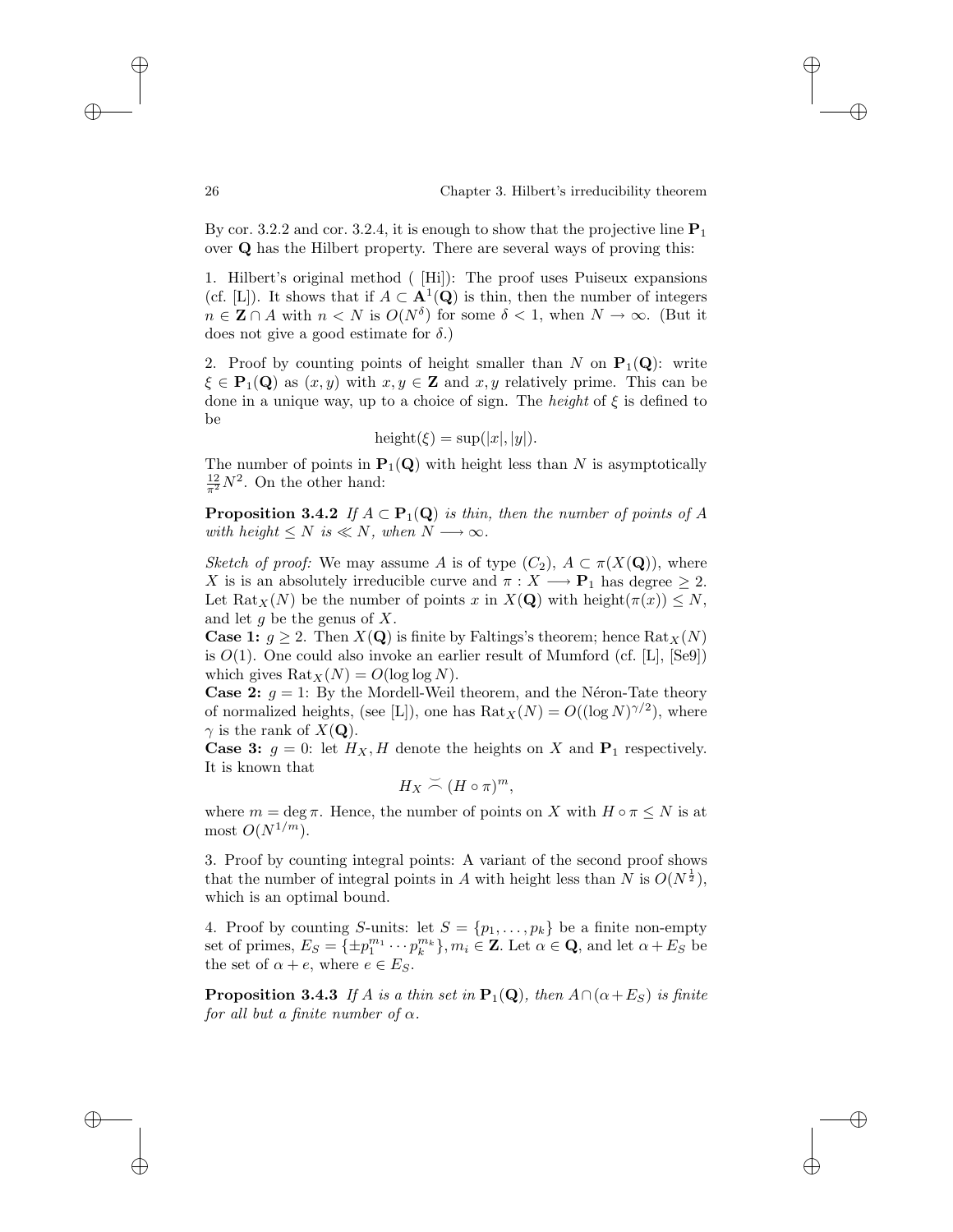Recall that, if V is an affine variety over  $Q$ , a subset B of  $V(Q)$  is called quasi-S-integral if for every regular function f on V, the set  $f(B)$  has bounded denominators in the ring of S-integers, i.e., there is a non-zero integer  $\theta$  (depending on f and B) such that  $\theta f(b)$  is an S-integer for all  $b \in B$ .

Let now  $\pi_i : X_i \longrightarrow \mathbf{P}_1$  be a finite number of coverings, and choose α outside the finite sets  $ram(\pi_i)$  of X at which  $\pi_i$  is ramified. If  $B_i \subset$  $X_j(\mathbf{Q})$  is the set of elements of  $X_j(\mathbf{Q})$  with  $\pi_j(b) \in \alpha + E_S$ , then  $B_j$  is a quasi-S-integral set in the affine curve  $X_j - \pi_j^{-1}(\infty) - \pi_j^{-1}(\alpha)$ . Over  $\bar{\mathbf{Q}}, \pi_j^{-1}(\infty) \cup \pi_j^{-1}(\alpha)$  has at least 3 elements, since  $\pi_j^{-1}(\alpha) \notin \text{ram}(\pi_j)$ . A theorem of Siegel, Mahler and Lang then shows that  $B_j$  is finite ( [L], [Se9]). Prop. 3.4.3 follows.

**Remark:** The bound given in proof no. 3 can be extended to affine *n*space  $\mathbf{A}^n$ . More precisely, let A be a thin set in  $\mathbf{A}^n(\mathbf{Q})$ , and let  $\text{Int}_A(N)$ be the number of integral points  $(x_1,...,x_n) \in A$  with  $|x_i| \leq N$ . Then:

**Theorem 3.4.4** (S.D. Cohen)  $\text{Int}_A(N) = O(N^{n-\frac{1}{2}} \log N)$ .

One can replace the log N term in this inequality by  $(\log N)^{\gamma}$ , where  $\gamma$ 1 is a constant depending on A. The proof is based on the large sieve inequality: one combines th. 3.6.2 with cor. 10.1.2 of the appendix, cf. [Coh] and [Se9].

**Problem:** Let  $X \subset \mathbf{P}_n$  be an absolutely irreducible variety of dimension r. As above, denote by  $\text{Rat}_X(N)$  the number of points of  $X(\mathbf{Q})$  with height  $\leq N$ . If X is linear, deg  $X = 1$ , then

$$
\text{Rat}_X(N) \stackrel{\sim}{\frown} N^{r+1}.
$$

If deg  $X \geq 2$ , one can show, using th. 3.4.4 (cf. [Se9]), that

$$
Rat_X(N) = O(N^{r + \frac{1}{2}} \log N).
$$

A better result follows from results of Schmidt [Schm], namely,

$$
\text{Rat}_X(N) = O(N^{r + \frac{4}{9}}).
$$

Can this estimate be improved to:

$$
Rat_X(N) = O(N^{r+\epsilon}), \text{ for every } \epsilon > 0?
$$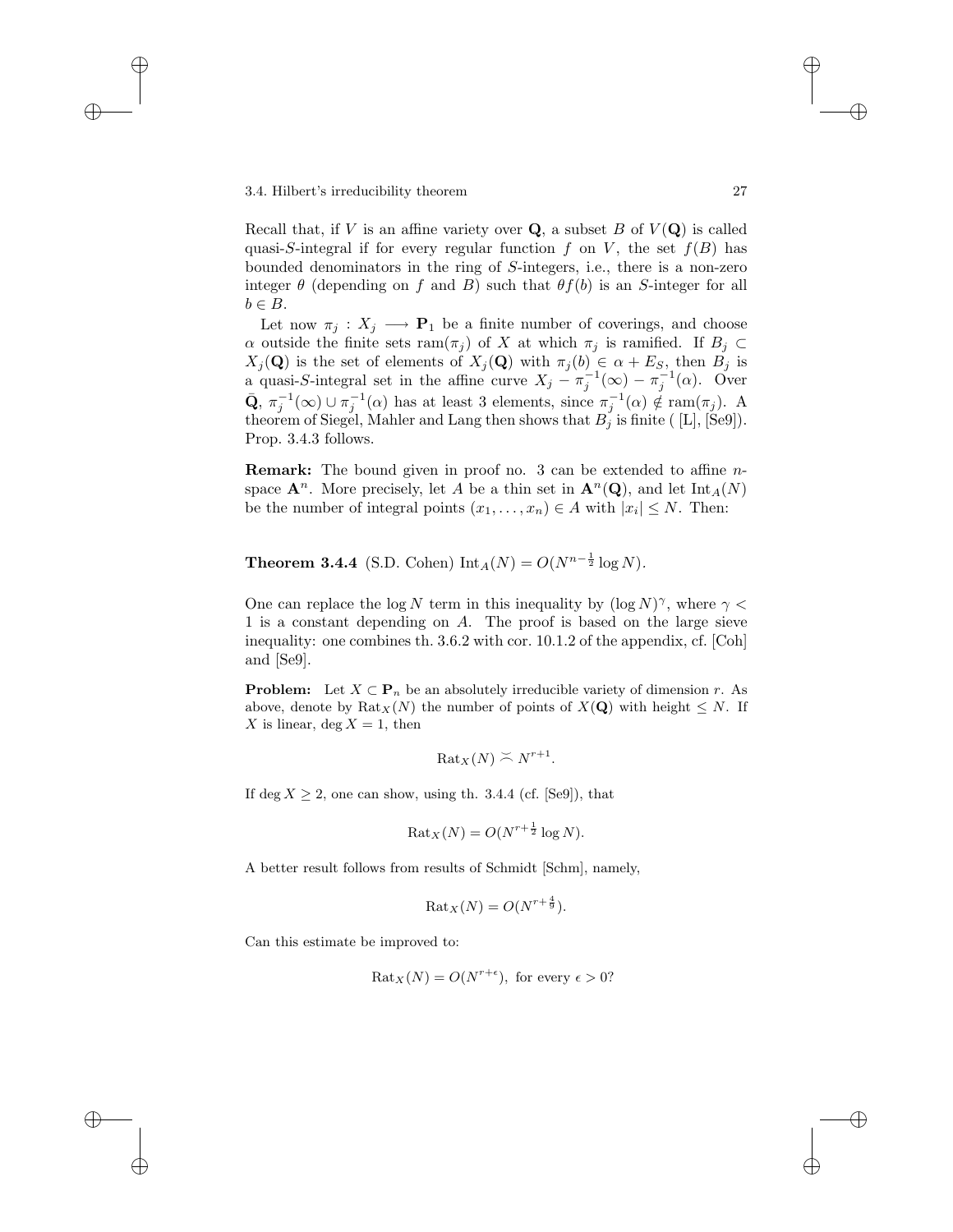### **3.5 Hilbert property and weak approximation**

Let K be a number field,  $\Sigma_K$  the set of places in K (including the archimedean ones). For  $v \in \Sigma_K$ , let  $K_v$  denote the completion of K at v, and let Nv be the cardinality of the residue field of  $K_v$  in case v is non-archimedean. If V is an absolutely irreducible integral variety over  $K, V(K_v)$  is naturally endowed with a  $K_v$ -topology which gives it the structure of a  $K_v$ -analytic space (resp. manifold, if  $V$  is smooth).

**Proposition 3.5.1** *If*  $W \subset V$ *,*  $W \neq V$ *, then*  $W(K_v) \neq V(K_v)$  *for all but a finite number of*  $v \in \Sigma_K$ .

**Proposition 3.5.2** *Let* W *be absolutely irreducible, of same dimension as* V, and  $\pi : W \longrightarrow V$  be a generically surjective morphism,  $\deg \pi > 1$ . Let  $K_{\pi}$  be the algebraic closure of K in the extension  $K(W)^{\text{gal}}/K(V)$ *.* If  $v \in \Sigma_K$  splits completely in  $K_{\pi}$  and  $Nv$  is large enough, then  $\pi(W(K_v)) \neq$  $V(K_v)$ .

The proofs of prop. 3.5.1 and 3.5.2 will be given in § 3.6.

**Example:** Take  $K = \mathbf{Q}, V = \mathbf{P}_1, W$  the curve defined by

$$
y^3 = (x^2 + 3)/(x^2 + 12),
$$

and define  $\pi : W \longrightarrow V$  by  $\pi(x, y) = x$ . Then  $K_{\pi} = \mathbf{Q}(\sqrt{-3})$ . A prime p splits in  $K_{\pi}$  when  $p \equiv 1 \pmod{3}$ . If  $p \equiv -1 \pmod{3}$ ,  $p \ge 5$ , then one checks that  $\pi : W(\mathbf{Q}_p) \longrightarrow V(\mathbf{Q}_p)$  is an isomorphism of analytic  $\mathbf{Q}_p$ -manifolds. This shows that the condition "v splits completely in  $K_\pi$ " cannot be omitted.

**Theorem 3.5.3** Let A be a thin subset of  $V(K)$ , and let  $S_0$  be a finite *subset of*  $\Sigma_K$ *; then there is a finite set* S *of places of* K *satisfying*: a)  $S \cap S_0 = \emptyset$ .

b) The image of A in  $\prod_{v \in S} V(K_v)$  is not dense.

Observe first that if the theorem holds for  $A_1$  and  $A_2$ , it holds also for  $A_1 \cup A_2$ : for, choose  $S_1$  satisfying the conclusion of the theorem for  $A_1$ ; then choose  $S_2$  satisfying the conclusion of the theorem for  $A_2$ , but with S<sub>0</sub> replaced by  $S_0 \cup S_1$ . Then, taking  $S = S_1 \cup S_2$ , one has

$$
A_1 \cup A_2 \subset \prod_{v \in S} V(K_v)
$$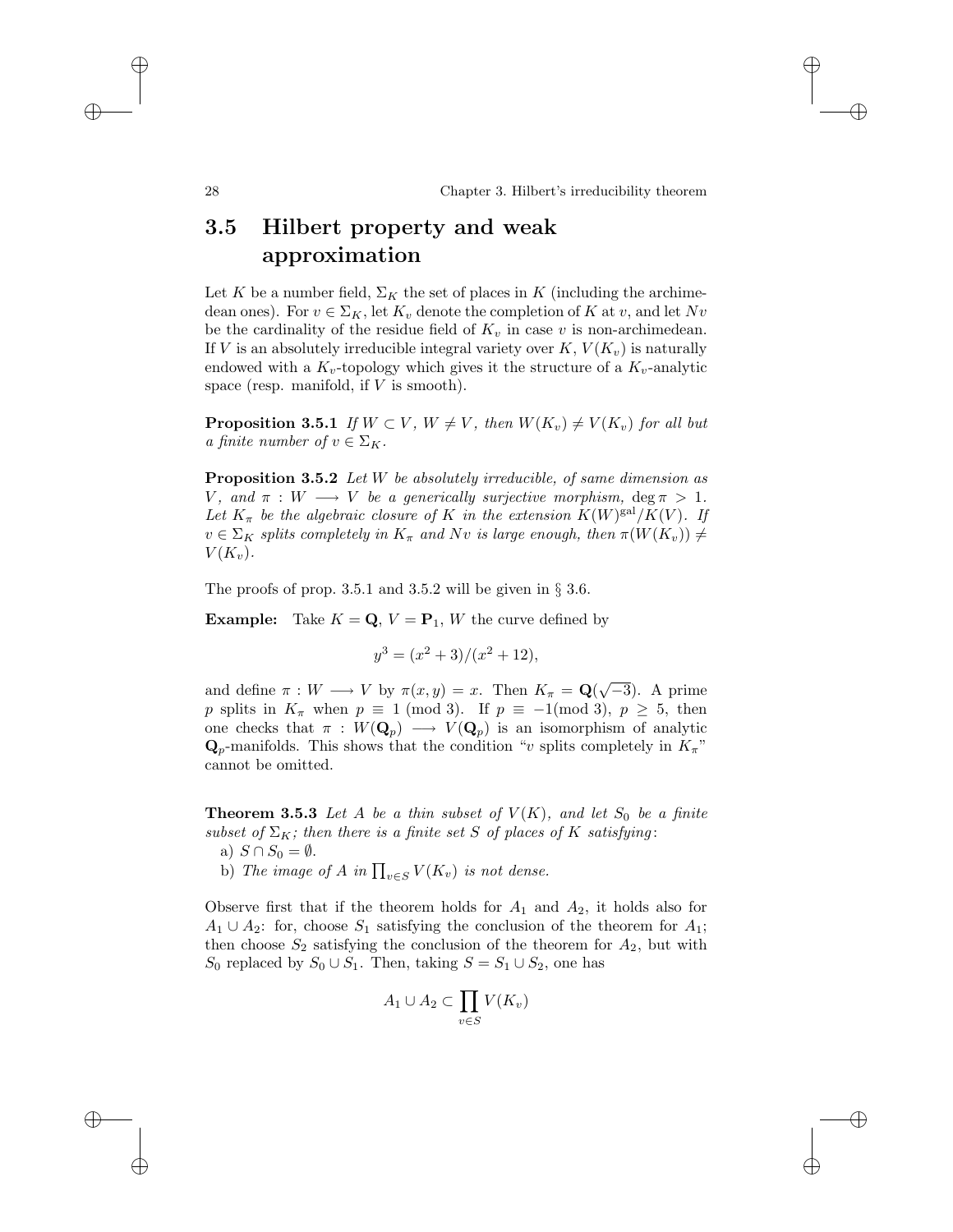is not dense: the point  $(x_1, x_2)$ , where  $x_i \in \prod_{v \in S_i} V(K_v) - \text{closure}(A_i)$ , is not in the closure of  $A_1 \cup A_2$  in  $\prod_{v \in S} V(K_v)$ .

Hence it is enough to prove th. 3.5.3 for sets of type  $(C_1)$  and  $(C_2)$ .

1. If  $W \subset V$ ,  $W \neq V$ ,  $A \subset W(K)$ , then choose  $S = \{v\}$  with v large enough, so that  $v \notin S_0$ ,  $W(K_v) \neq V(K_v)$  (prop. 3.5.1). Since  $\overline{A} \subset W(K_v)$ , A is not dense in  $W(K_v)$ .

2. Assume  $A \subset \pi(W(K))$ , where  $\pi : W \to V$  is generically surjective,  $\dim W = \dim V$ , W is absolutely irreducible, and  $\deg \pi > 2$ . We may also assume that  $\pi$  is a finite morphism (replace V by a suitable open subvariety). By prop. 3.5.2, there exists a  $v \notin S_0$  such that  $\pi(W(K_v)) \neq$  $V(K_v)$ . Since  $\pi$  is finite, it transforms closed subsets into closed subsets. This shows that  $\pi(W(K_v))$  is closed in  $V(K_v)$ ; hence A is not dense in  $V(K_v)$ .

**Corollary 3.5.4** *Assume* V *is a projective variety, and let*  $\bar{A}$  *denote the closure of* A *in the compact space*

$$
\prod_{s \notin S_0} V(K_v).
$$

*Then the interior of*  $\overline{A}$  *is empty, i.e.,*  $A$  *is nowhere dense in the product.* 

One says that V has the *weak approximation property for a finite set* S *of places* if  $V(K)$  is dense in  $\prod_{v \in S} V(K_v)$ .

**Lemma 3.5.5** *If* V,V *are smooth, birationally equivalent, then* V *has the* weak approximation property for  $S$  if and only if  $V'$  has the weak approxi*mation property for* S*.* (In other words, the weak approximation property is a birational property for smooth varieties)*.*

It is enough to prove the lemma when  $V' = V - W$ , with W a closed subvariety,  $W \neq V$ . Clearly, if V has the weak approximation property for S, so does  $V - W$ . Conversely, if  $V - W$  has the weak approximation property for S, one uses smoothness to prove that  $V(K_v) - W(K_v)$  is dense in  $V(K_v)$ . Hence, any point in  $W(K_v)$  can be approximated by points in  $V(K) - W(K)$ .

As a special case, any smooth K-rational variety has the weak approximation property for any finite set  $S$  of places.

**Remark:** The smoothness assumption is necessary: for example, consider the **Q**-rational curve

$$
y^2 = (x^2 - 5)^2 (2 - x^2).
$$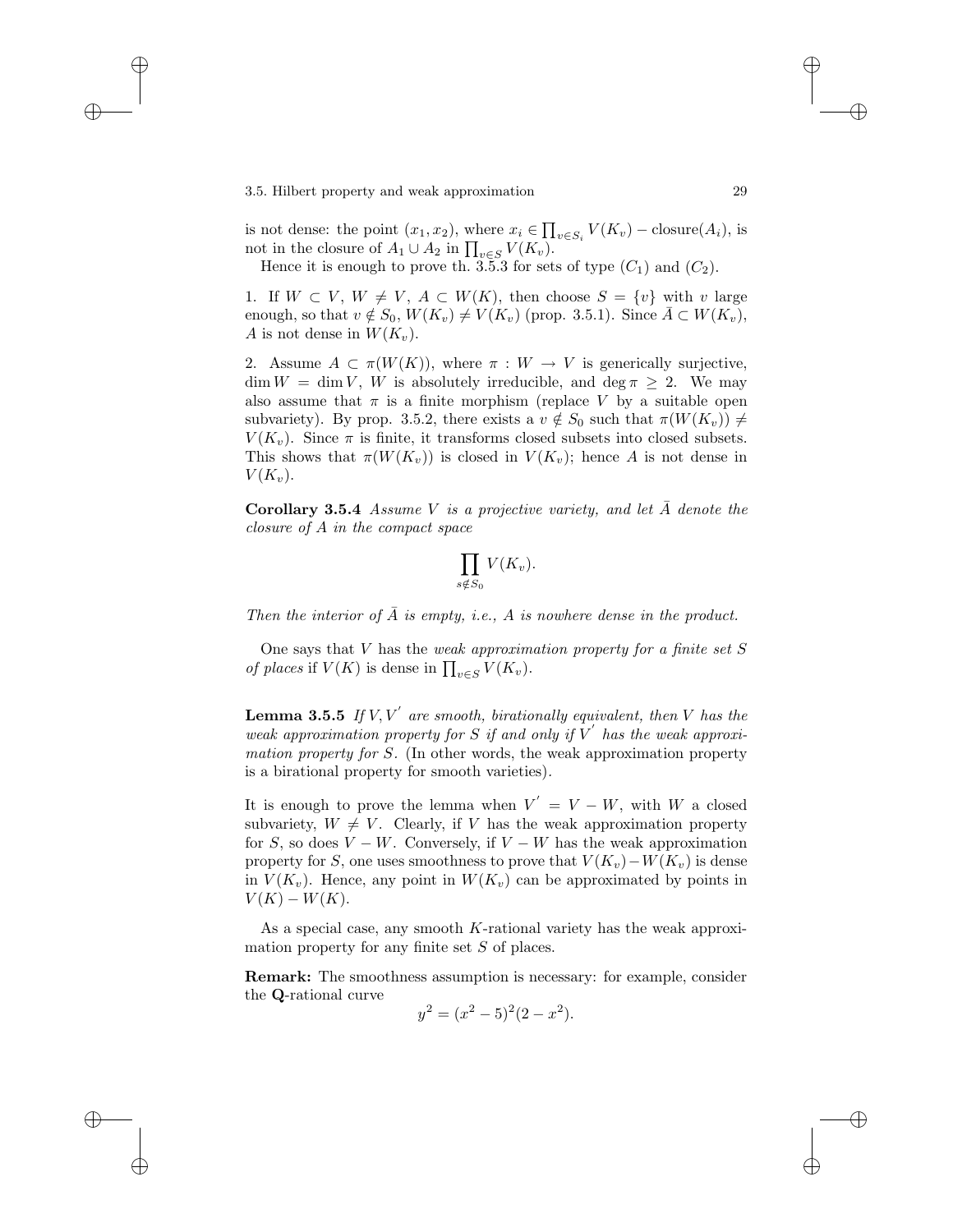Its rational points are not dense in the set of its real points (the points Its rational points are not dense i<br> $(-\sqrt{5},0)$  and  $(\sqrt{5},0)$  are isolated).

**Definition 3.5.6** *A variety* V *is said to have* property (WA) *if it satisfies the weak approximation property with respect to* S *for all finite*  $S \subset \Sigma_K$ . *It is said to have* property (WWA) (*"weak weak approximation property"*) *if there exists a finite set*  $S_0$  *of places of* K *such that* V *has the weak approximation property with respect to*  $S \subset \Sigma_K$ *, for all*  $S$  *with*  $S \cap S_0 = \emptyset$ *.* 

#### **Examples:**

1. A K-rational variety has property (WA).

2. A K-torus has property (WWA), but not necessarily (WA). More precisely, if it is split by a finite Galois extension  $L/K$ , one can take for exceptional set  $S_0$  the places of K whose decomposition group in  $Gal(L/K)$ is not cyclic. (See, e.g., [Vo1], [CTS1].)

**Theorem 3.5.7** ( [Ek], [CT]) *A variety which has the WWA property satisfies the Hilbert property.*

*Proof:* If not,  $A = V(K)$  would be thin. By th. 3.5.3 there would exist S disjoint from  $S_0$  such that  $V(K)$  would not be dense in  $\prod_{v \in S} V(K_v)$ ; this contradicts WWA.

The following conjecture is due to Colliot-Thélène  $\lbrack CT]$ ; it is closely related to the questions discussed in [CTS2]:

**Conjecture 3.5.8** *A* K*-unirational smooth variety has the WWA property.*

Recall that a variety is K-unirational if there exists a generically surjective map  $P_n \longrightarrow V$  defined over K, for some n - one may always take n equal to dim  $V$ .

**Theorem 3.5.9** *Conjecture 3.5.8 implies that every finite group is a Galois group over* **Q***.*

*Proof:* Make G act faithfully on  $W = \mathbf{A}^n$  for some n, and let  $V = W/G$ . Then  $V$  is K-unirational. By conjecture 3.5.8,  $V^{\rm smooth}$  has the WWA property, and hence satisfies the Hilbert property. By cor. 3.3.2, G can be realized as a Galois group over **Q**.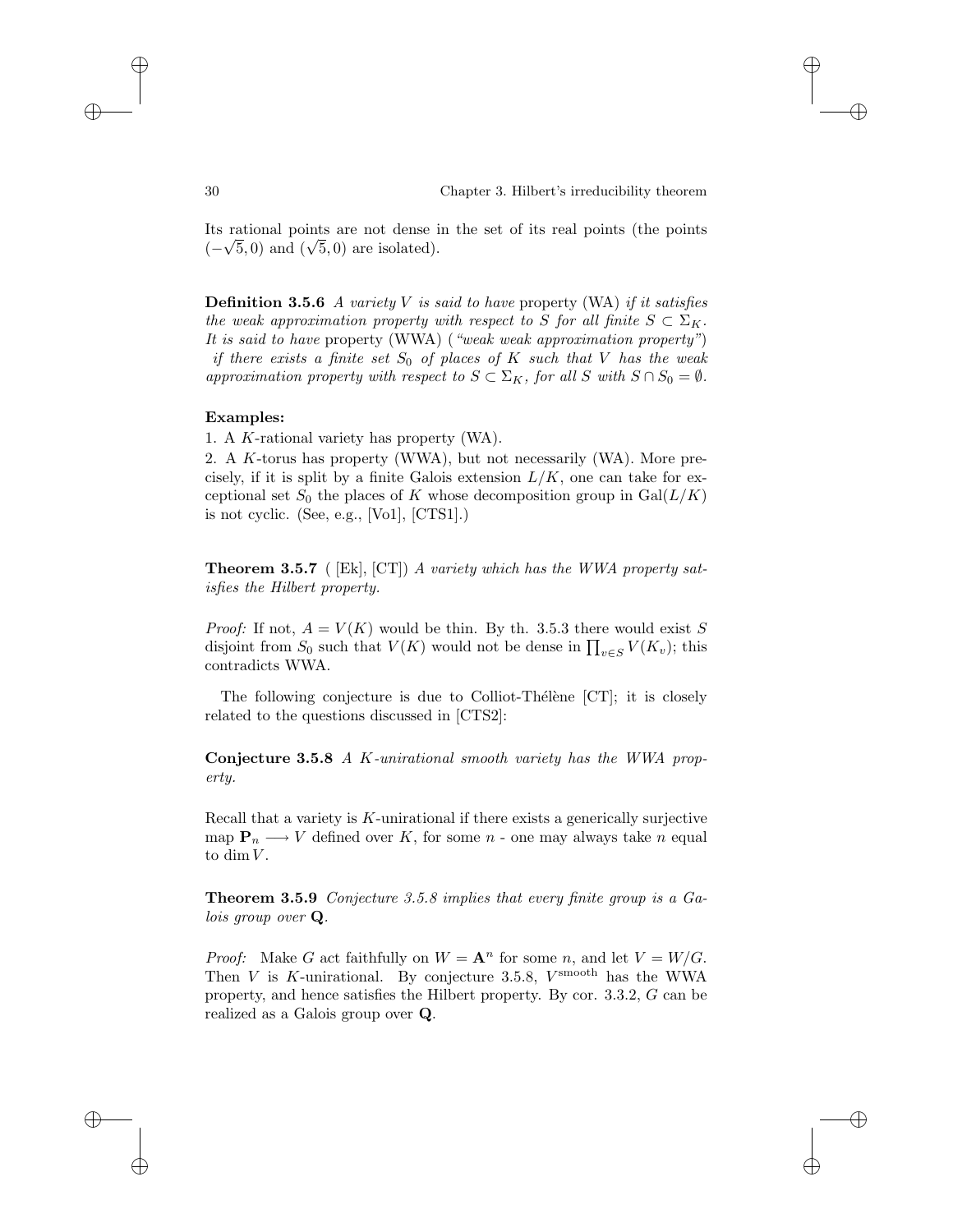### **3.6 Proofs of prop. 3.5.1 and 3.5.2**

Let  $\mathcal O$  denote the ring of integers of K, and choose a scheme V of finite type over  $\mathcal O$  having V as its generic fiber; any two choices for  $\underline V$  coincide outside a finite set of primes, i.e., they become isomorphic as schemes over  $Spec\mathcal{O}[\frac{1}{d}]$  for some non-zero d. If v is a non-archimedean place,  $\mathcal{P}_v$  the corresponding prime of  $\mathcal{O}$ , denote by  $\kappa(v) = \mathcal{O}/\mathcal{P}_v$  the residue field at v, which is a finite field with Nv elements. Let  $\underline{V}(\kappa(v))$  be the set of  $\kappa(v)$ rational points of  $V$  (or, equivalently, of the fiber of  $V$  at v). We shall use the following known result:

**Theorem 3.6.1** (Lang-Weil) *If* V *is absolutely irreducible over* K*, then*

$$
|\underline{V}(\kappa(v))| = Nv^{\dim V} + O((Nv)^{\dim V - \frac{1}{2}}).
$$

The original proof of Lang-Weil is by reduction to the case of curves for which one can use the bound proved by Weil. A different method, which gives a more precise error term, is to use Deligne's estimates for the eigenvalues of the Frobenius endomorphism, together with Bombieri's bounds for the number of zeros and poles of the zeta function, see [Bo].

#### **Proof of prop. 3.5.1**

We may assume that V is smooth and  $W = \emptyset$  (by replacing V by  $V - W$ ). If  $Nv$  is large enough, th. 3.6.1 implies that  $V(\kappa(v))$  is not empty. Choose  $x \in V(\kappa(v))$ . Since V is smooth at v (for Nv large enough), x lifts to a point  $\tilde{x} \in V(\mathcal{O}_v)$ , which is contained in  $V(K_v)$ . Hence  $V(K_v)$  is not empty.

#### **Proof of prop. 3.5.2**

Recall that we are given a generically surjective map  $\pi : W \longrightarrow V$ , with  $\deg \pi > 1$ ,  $\dim W = \dim V$ . By replacing W and V by open subsets if necessary, we may assume that  $\pi$  is finite étale and V is smooth. We may also choose a scheme of finite type  $\underline{W}$  for W over some  $\mathcal{O}[\frac{1}{d}]$ , such that  $\pi$  comes from a map (also denoted  $\pi$ )  $W \to V$ . By changing d, we may further assume that  $\pi : W \longrightarrow V$  is étale and finite and V is smooth (see, e.g. EGA IV  $\S 8$ ). For v prime to d, we have a diagram

$$
\frac{W(\kappa(v))}{\downarrow} \leftarrow \frac{W(\mathcal{O}_v)}{\downarrow} \leftarrow \frac{W(K_v)}{\downarrow}
$$
\n
$$
\frac{V(\kappa(v))}{\downarrow} \leftarrow \frac{V(\mathcal{O}_v)}{\downarrow} \leftarrow \frac{V(K_v)}{\downarrow}.
$$

The fact that  $\pi : \underline{W} \longrightarrow \underline{V}$  is finite implies that the right square is Cartesian, i.e. a point  $z \in W(K_v)$  is an  $\mathcal{O}_v$ -point if and only if  $\pi(z) \in V(K_v)$ has the same property. Moreover, the reduction map  $\underline{V}(\mathcal{O}_v) \longrightarrow \underline{V}((v))$  is surjective, since  $\underline{V}$  is smooth.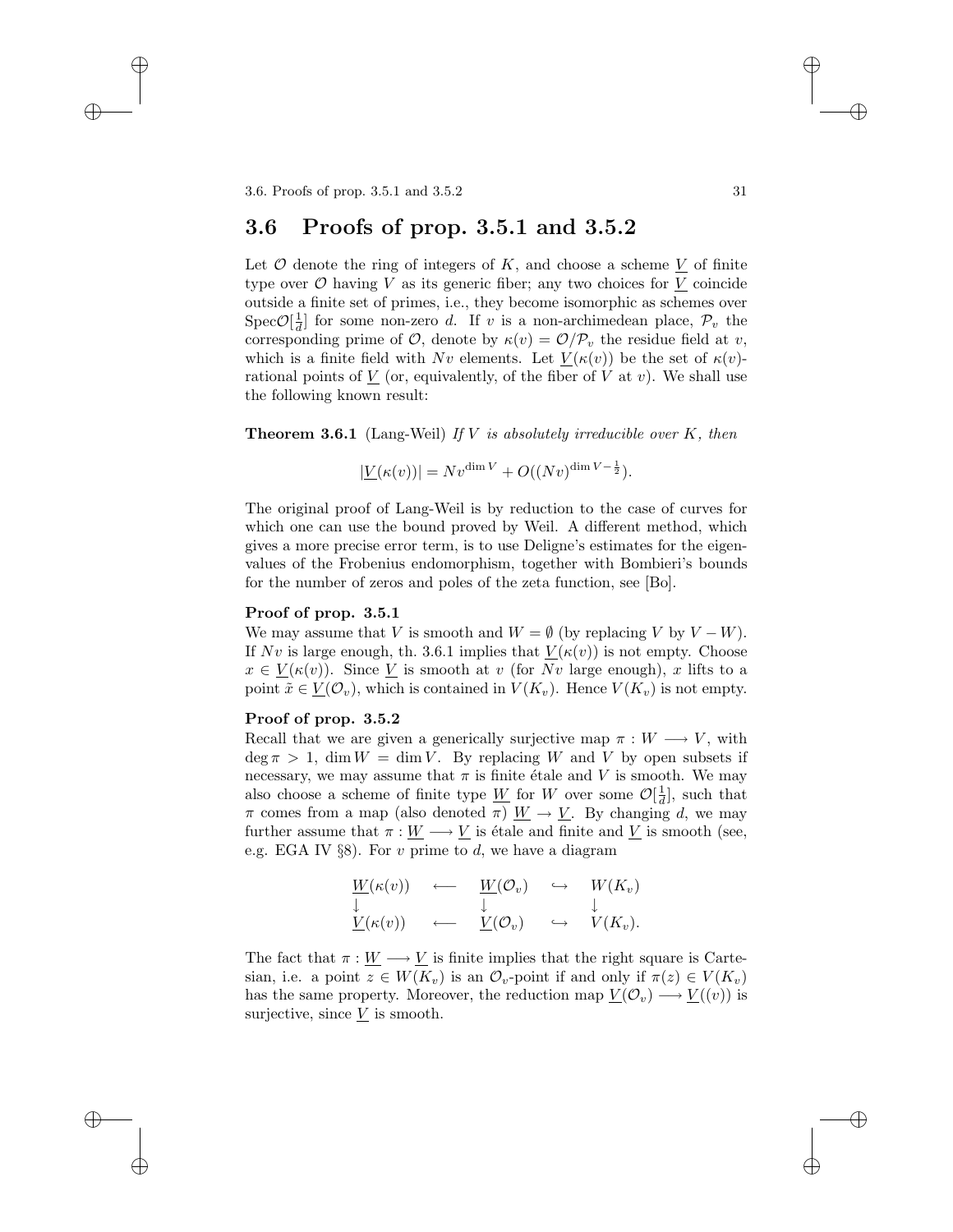To show that  $W(K_v) \neq V(K_v)$  it is thus enough to prove that

$$
\underline{W}(\kappa(v)) \neq \underline{V}(\kappa(v)).
$$

This is a consequence of the following more precise result:

**Theorem 3.6.2** *Let*  $m = \deg \pi$   $(m \geq 2)$ *. Then, for* v *splitting completely in*  $K_{\pi}$ *, one has* 

$$
|\pi(\underline{W}(\kappa(v)))| \le c(Nv)^{\dim V} + O((Nv)^{\dim V - \frac{1}{2}}),
$$

*where*  $c = 1 - \frac{1}{m!}$ . (This implies:

$$
|\pi(\underline{W}(\kappa(v)))| \le c'(Nv)^{\dim V}
$$

with  $c' < 1$ , for Nv large enough, v splitting completely in  $K_{\pi}$ .

Let  $\underline{W}^{\text{gal}}$  be the Galois closure of  $\underline{W}$ ; its Galois group G injects into  $S_m$ , and hence  $|G| \leq m!$ . Now, divide the points in  $W(\kappa(v))$  into two sets:

$$
\underline{W}(\kappa(v)) = A \cup B,
$$

where A is the set of points which can be lifted to  $W^{\text{gal}}(\kappa(v))$ , and B is the set of the remaining points. By th. 3.6.1 applied to  $\underline{W}$ , we have:

$$
|A| + |B| = (Nv)^{\dim V} + O((Nv)^{\dim V - \frac{1}{2}}).
$$

If v splits completely in  $K_{\pi}$ , then all the connected components of the fiber at  $v$  are absolutely irreducible, and hence, letting  $e$  be the number of these components, we have

$$
|\underline{W}^{\text{gal}}(\kappa(v))| = e(Nv)^{\dim V} + O((Nv)^{\dim V - \frac{1}{2}}).
$$

We have  $A = W^{\text{gal}}(\kappa(v))/H$  where  $H = \text{Gal}(W^{\text{gal}}/W)$ . Since H acts freely, this gives

$$
|A| = \frac{e}{|H|} (Nv)^{\dim V} + O((Nv)^{\dim V - \frac{1}{2}}).
$$

The same argument applied to the action of G on  $W^{\text{gal}}(\kappa(v))$  gives

$$
|\pi(A)| = \frac{e}{|G|}(Nv)^{\dim V} + O((Nv)^{\dim V - \frac{1}{2}})
$$
  
= 
$$
\frac{1}{m}|A| + O((Nv)^{\dim V - \frac{1}{2}}).
$$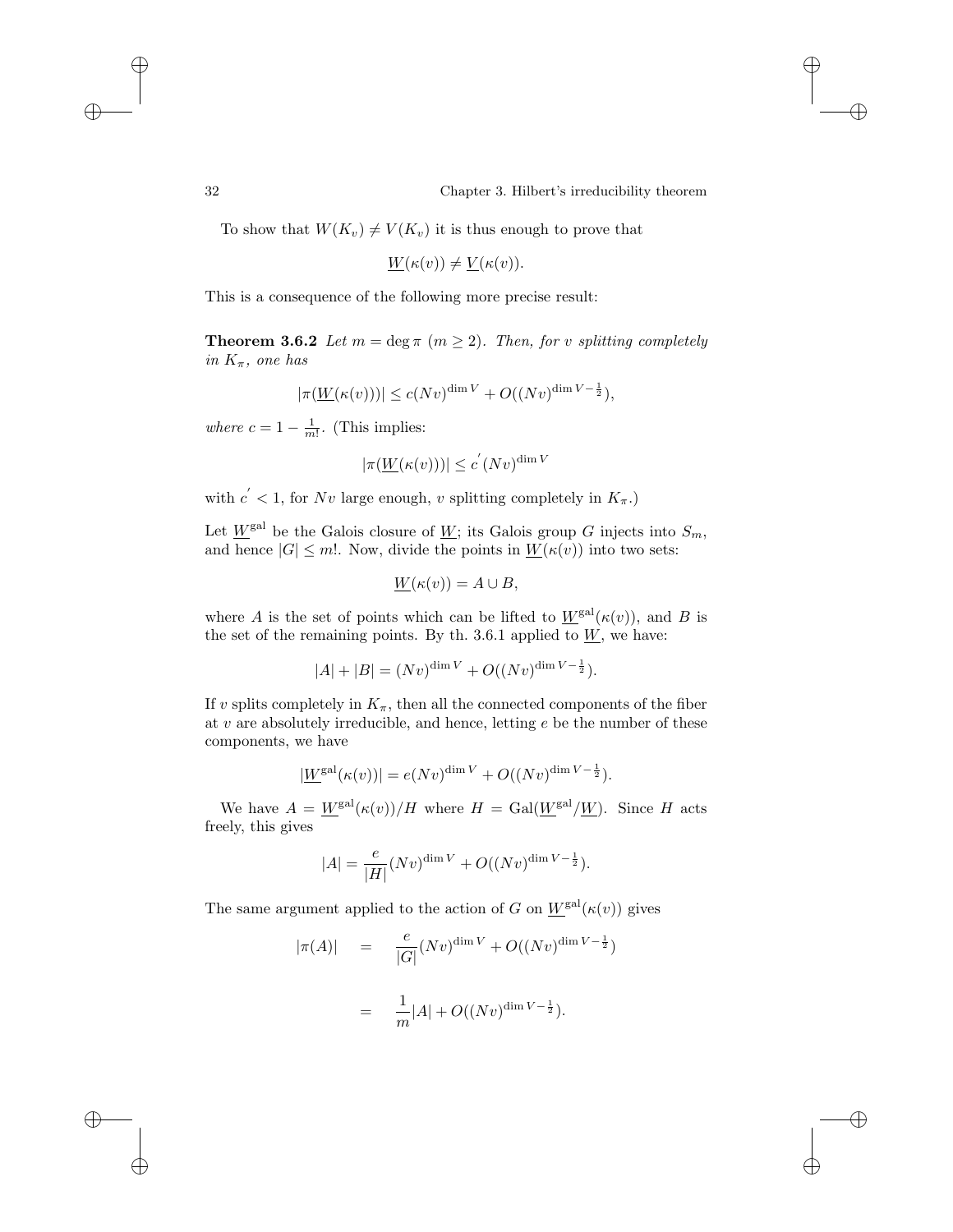3.6. Proofs of prop. 3.5.1 and 3.5.2 33

Hence:

$$
|\pi(A)| + |\pi(B)| \leq \frac{1}{m}|A| + |B| + O((Nv)^{\dim V - \frac{1}{2}})
$$
  
\n
$$
\leq |A| + |B| - (1 - \frac{1}{m})|A| + O((Nv)^{\dim V - \frac{1}{2}})
$$
  
\n
$$
\leq (Nv)^{\dim V} - (1 - \frac{1}{m})|A| + O((Nv)^{\dim V - \frac{1}{2}}),
$$

and therefore

$$
\pi(\underline{W}(\kappa(v))) \le (Nv)^{\dim V} - (1 - \frac{1}{m})\frac{e}{|H|}(Nv)^{\dim V} + O((Nv)^{\dim V - \frac{1}{2}}).
$$

Finally, since  $\left(1 - \frac{1}{m}\right) \frac{e}{|H|} \ge \frac{1}{m|H|} \ge \frac{1}{|G|} \ge \frac{1}{m!}$ , we get:

$$
\pi(\underline{W}(\kappa(v))) \le (1 - \frac{1}{m!}) (Nv)^{\dim V} + O((Nv)^{\dim V - \frac{1}{2}}),
$$

and this completes the proof of th. 3.6.2, and hence of prop. 3.5.2.

#### **Application to the distribution of Frobenius elements**

Let E be an elliptic curve over **Q** without complex multiplication over  $\overline{Q}$ , and let  $a_p$ , for p prime, be the "trace of Frobenius":

$$
a_p = 1 + p - N_p
$$

where  $N_p$  is the number of points of  $\underline{E}$  over  $\mathbf{F}_p$ . The following is well-known:

**Theorem 3.6.3** If  $f \neq 0$  is any polynomial in two variables over  $Q$ , then *the set of primes* p *such that*  $f(p, a_p) = 0$  *has density* 0*.* 

(The proof uses the *l*-adic representation  $\rho: G_{\mathbf{Q}} \longrightarrow \mathbf{GL}_2(\mathbf{Z}_l)$  attached to E: since det  $\rho(\text{Frob}_p) = p$ ,  $\text{Tr } \rho(\text{Frob}_p) = a_p$ , one is lead to consider the set of  $x \in \rho(G_{\mathbf{Q}})$  such that  $f(\text{Tr } x, \det x) = 0$ . Since  $\rho(G_{\mathbf{Q}})$  is known to be open in  $GL_2(\mathbb{Z}_l)$ , this set has Haar measure zero; the theorem follows by applying Chebotarev's density theorem.)

More generally,

**Theorem 3.6.4** *Let* A *be a thin subset of*  $\mathbf{Z} \times \mathbf{Z}$ *. The set of* p*'s such that*  $(p, a_p) \in A$  *has density* 0*.*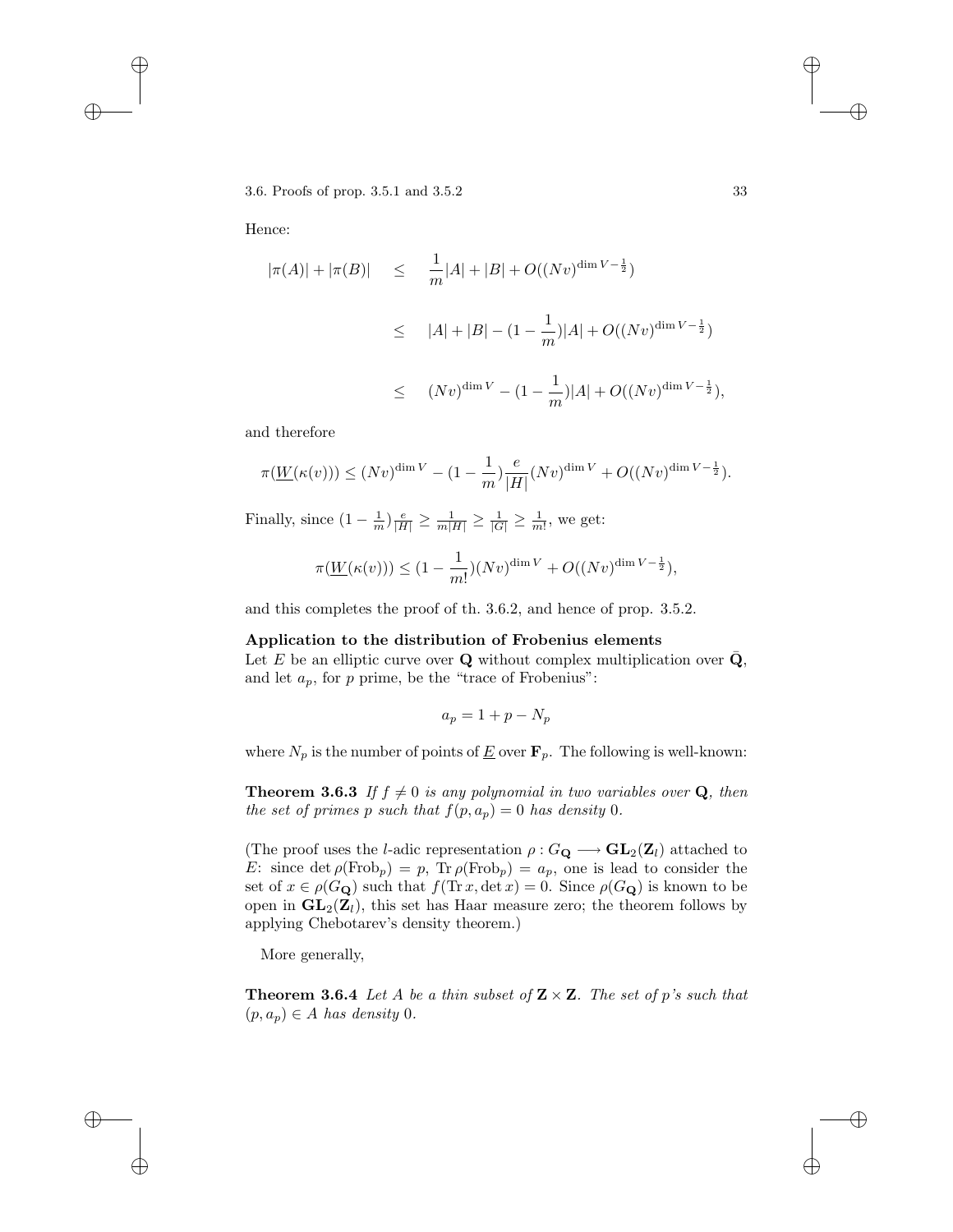The theorem is already proved for A of type  $(C_1)$ : so assume A is of type  $(C_2)$ . Let  $A_l$  be the image of A in  $\mathbf{Z}/l\mathbf{Z} \times \mathbf{Z}/l\mathbf{Z}$  and let  $S_l$  be the set of  $x \in GL_2(\mathbf{Z}/l\mathbf{Z})$  such that  $(\text{Tr}(x), \text{det}(x))$  belongs to  $A_l$ . One checks that

$$
|S_l| \le |A_l| \cdot l^2 (1 + 1/l).
$$

By th. 3.6.2, we have  $|A_l| \leq c l^2$  for  $c < 1$  and l sufficiently large, splitting completely in some fixed extension  $K$  of  $Q$ ; hence

$$
|S_l| \le c l^4 (1 + 1/l).
$$

This shows that the density of  $S_l$  in  $GL_2(\mathbf{Z}/l\mathbf{Z})$  is

$$
\leq c(1+1/l)(1-1/l)^{-1}(1-1/l^2)^{-1} = c(1-1/l)^{-2}
$$

if l is large enough. Recall now that, if  $l_1, \dots, l_m$  are large enough distinct  $\prod$ **GL**<sub>2</sub>(**Z**/l<sub>i</sub>**Z**). If each l<sub>i</sub> splits completely in K the Chebotarev density prime numbers, the Galois group of the  $l_1 \cdots l_m$ -division points of E is theorem, applied to the field of  $l_1 \cdots l_m$ -division points of E, shows that the upper density of the set of primes p with  $(p, a_p) \in A$  is  $\leq c^m \prod_{i=1}^m (1 1/l_i$ )<sup>-2</sup>. Since this can be made arbitrarily small by taking m large enough, the theorem follows.

#### **Remarks:**

1. The above implies, for example, that the set of the primes  $p$  for which  $|\underline{E}(\mathbf{F}_p)| - 3$  is a square has density 0.

2. One can prove more than density zero in 3.6.4; in fact, one has

$$
|\{p|p < N, (p, a_p) \in A\}| = O\left(\frac{N}{(\log N)^{1+\delta}}\right), \text{ for some } \delta > 0.
$$

This implies that

$$
\sum_{(p,a_p)\in A} \frac{1}{p} < \infty.
$$

The proof (unpublished) uses the Selberg " $\Lambda^{2}$ " sieve.

3. There are similar results for the Ramanujan  $\tau$ -function.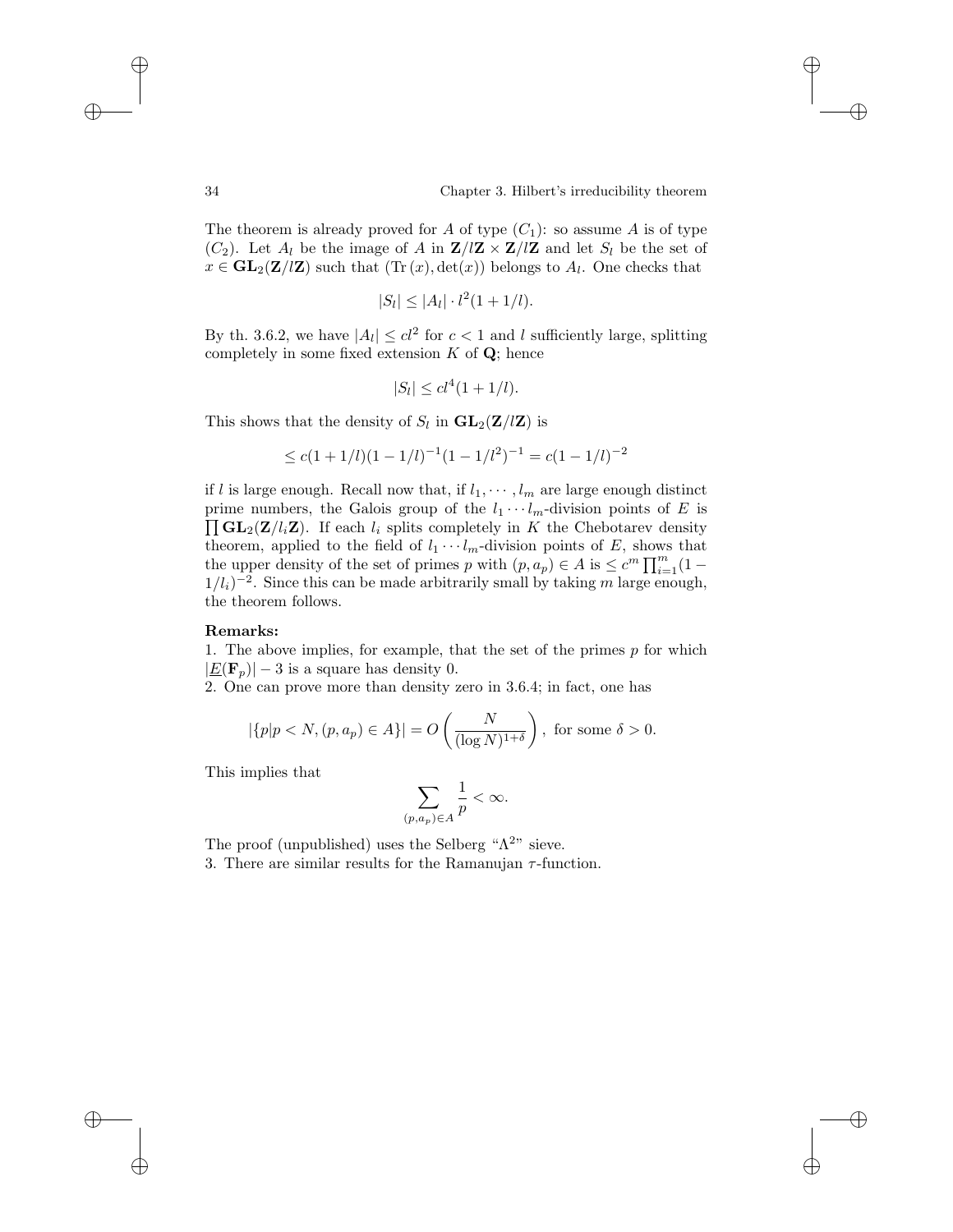## **Chapter 4**

# **Galois extensions of Q(T): first examples**

### **4.1** The property  $Gal_{T}$

Let E be a finite Galois extension of  $\mathbf{Q}(T)$  with group G which is *regular*, i.e.,  $\mathbf{Q} \cap E = \mathbf{Q}$ . Geometrically, E can be viewed as the function field of a smooth projective curve C which is absolutely irreducible over **Q**; the inclusion  $\mathbf{Q}(T) \hookrightarrow E$  corresponds to a (ramified) Galois covering  $C \longrightarrow \mathbf{P}_1$ defined over **Q** with group G.

**Conjecture 4.1.1** *Every finite group* G *occurs as the Galois group of such a covering.*

Let us say that G has property Gal<sub>T</sub> if there is a regular G-covering  $C \rightarrow$ **P**<sup>1</sup> as above. In that case, there are infinitely many linearly disjoint extensions of  $\mathbf{Q}$ , with Galois group  $G$  (cf. th. 3.3.3).

**Remark:** If a regular G-covering exists over  $\mathbf{P}_n$ ,  $n \geq 1$ , then such a covering also exists over **P**1, by Bertini's theorem (cf. e.g. [Jou]).

**Examples:** The property  $Gal<sub>T</sub>$  is satisfied for:

1. Abelian groups.

2.  $A_n$  and  $S_n$  (Hilbert);  $\tilde{A}_n$  (Vila, Mestre).

3. Some non-abelian simple groups, such as the sporadic ones (with the possible exception of  $M_{23}$ , most  $PSL_2(\mathbf{F}_p)$ , p prime, and a few others.

4. If G has property  $Gal_T$ , then so does every quotient of G.

**Proposition 4.1.2** *If*  $G_1$ ,  $G_2$  *have property*  $Gal_T$ *, then so does their product*  $G_1 \times G_2$ *.*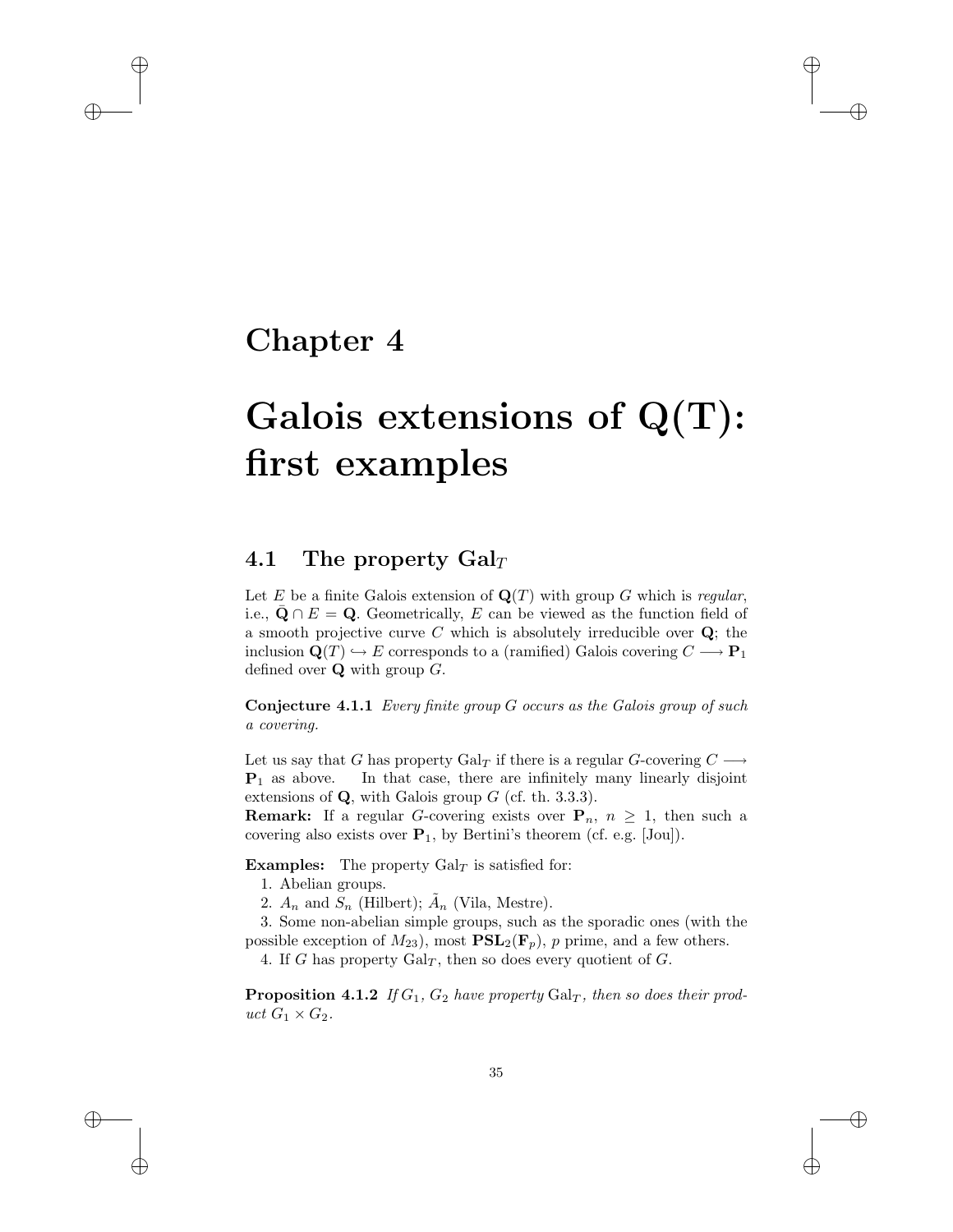*Proof:* Let  $C_1$ ,  $C_2$  be regular coverings of  $P_1$  with groups  $G_1$ ,  $G_2$ , and let  $\Sigma_1$ ,  $\Sigma_2$  be their ramification loci.

1. If  $\Sigma_1 \cap \Sigma_2 = \emptyset$ , then the extensions corresponding to  $C_1$ ,  $C_2$  are linearly disjoint, because  $P_1$  is algebraically simply connected (see §4.4 below). One can take for covering C the fibered product  $C_1 \times_{\mathbf{P}_1} C_2$ , which has function field  $\mathbf{Q}(C_1) \otimes_{\mathbf{Q}(T)} \mathbf{Q}(C_2)$ , and hence has  $G_1 \times G_2$  as Galois group.

2. If  $\Sigma_1 \cap \Sigma_2 \neq \emptyset$ , one modifies the covering  $C_1 \longrightarrow \mathbf{P}_1$  by composing it with an automorphism of  $P_1$  so that the new ramification locus is disjoint from  $\Sigma_2$ . One is thus reduced to case 1.

**Remark:** If  $G_1$  and  $G_2$  have property  $Gal_T$ , one can show (cf. e.g. [Ma3], p. 229, Zusatz 1) that the wreath product  $G_1$  Wr  $G_2$  also has property  $Gal<sub>T</sub>$ . This can be used to give an alternate proof of prop. 4.2.2 below.

#### **Exercises**:

1. Show that the profinite group  $\mathbf{Z}_p$  is not the Galois group of any regular extension of  $\mathbf{Q}(T)$ . (Hence conjecture 4.1.1 does not extend to profinite groups, not even when they are p-adic Lie groups.)

2. Let G be a finite group having property  $Gal_T$ . Show that there exists a regular Galois extension  $L$  of  $\mathbf{Q}(T)$ , with Galois group  $G$ , such that:

(a) Every subextension of L distinct from  $\mathbf{Q}(T)$  has genus  $\geq 2$ .

(b) Every **Q**-rational point P of  $P_1$  has property  $\text{Irr}(P)$  with respect to L. (Use a suitable base change  $P_1 \longrightarrow P_1$ , combined with Faltings's theorem.)

### **4.2 Abelian groups**

A torus defined over **Q** is said to be a "permutation torus" if its character group has a **Z**-basis which is stable under the action of  $Gal(Q/Q)$ , or equivalently, if it can be expressed as a product of tori of the form  $R_{K_i/\mathbf{Q}}\mathbf{G}_{\text{m}}$ , where the  $K_i$  are finite extensions of **Q**. A permutation torus is clearly rational over **Q**.

Now, let A be a finite abelian group. The following proposition implies that A has property  $Gal_T$ :

**Proposition 4.2.1** *There exists a torus* S *over* **Q***, and an embedding of* A in  $S(\mathbf{Q})$ , such that the quotient  $S' = S/A$  is a permutation torus. (In particular,  $S'$  is a **Q**-rational variety.)

The proof uses the functor Y which to a torus associates the **Z**-dual of its character group. An exact sequence of the form  $1 \longrightarrow A \longrightarrow S \longrightarrow S' \longrightarrow$ 1 gives rise to the exact sequence

$$
1 \longrightarrow Y(S) \longrightarrow Y(S^{'}) \longrightarrow \tilde{A} \longrightarrow 1,
$$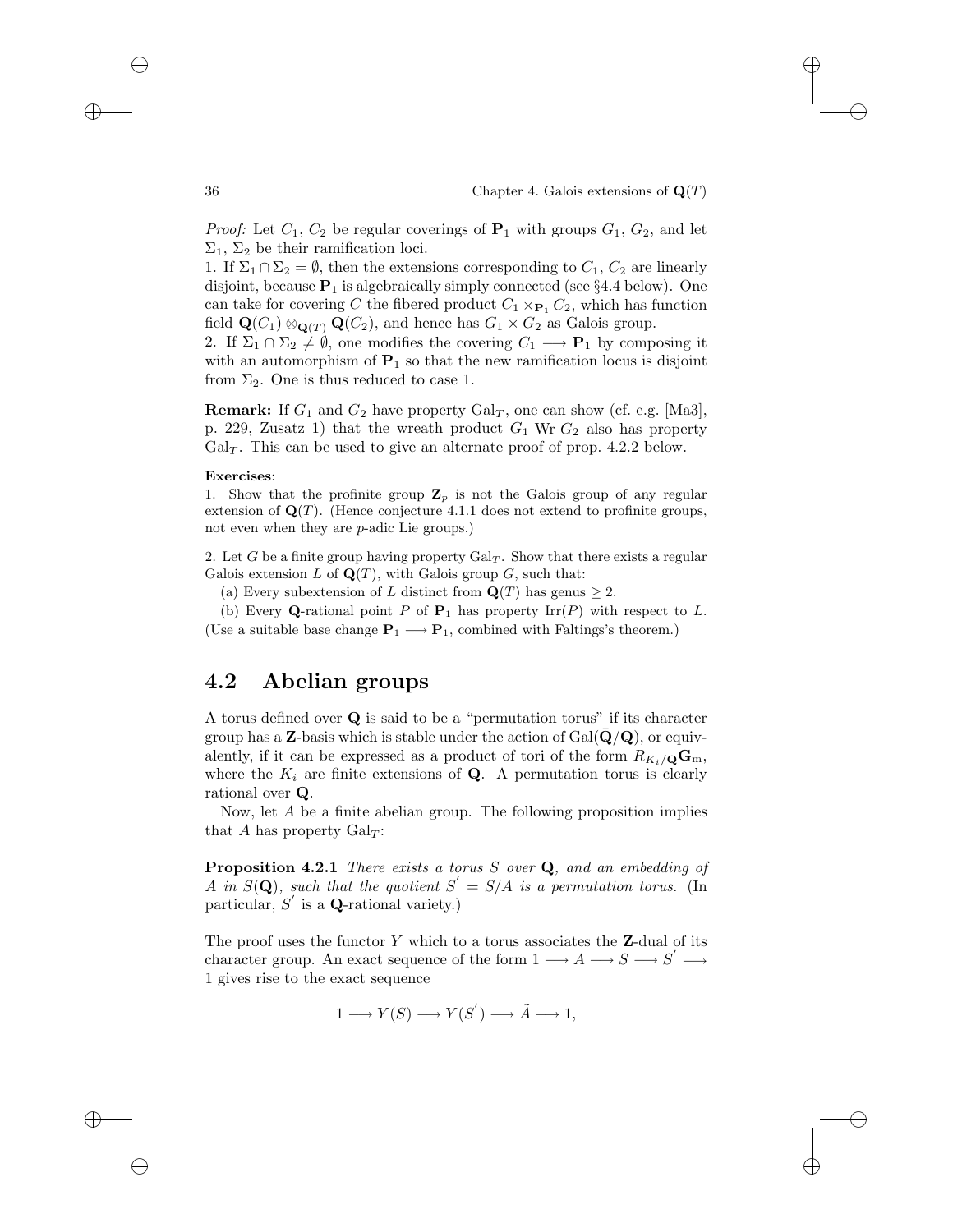where

$$
\tilde{A} = \text{Ext}^1(\hat{A}, \mathbf{Z}) = \text{Hom}(\mu_n, A) = \text{Hom}(\hat{A}, \mathbf{Q}/\mathbf{Z}),
$$

and  $\hat{A}$  denotes as usual the Cartier dual  $Hom(A, \mathbf{G}_m)$ . Choose K finite Galois over **Q** such that the action of  $G_Q$  on  $\tilde{A}$  factors through Gal( $K/Q$ ), e.g.  $K = \mathbf{Q}(\mu_n)$ , where *n* is the exponent of *A*. Now express  $\tilde{A}$  as a quotient of a free  $\mathbf{Z}[\text{Gal}(K/\mathbf{Q})]$ -module F, and let S' be a torus such that  $Y(S') = F$ ; it follows that S' is a permutation torus, and there is an A-isogeny  $S \longrightarrow S'$ .

**Proposition 4.2.2** *Let*  $G$  *be a finite group having property*  $Gal<sub>T</sub>$ *, and let* M *be a finite abelian group with* G*-action. Then the semi-direct product*  $\tilde{G} = M \cdot G$  also has property  $Gal_T$ .

We may assume without loss of generality that  $M$  is an induced  $G$ -module,  $M = \bigoplus gA$ , so that

g∈G

$$
\tilde{G} = \underbrace{(A \times \cdots \times A)}_{|G| \text{ times}} \cdot G
$$

is the *wreath product* of A and G. By prop. 4.2.1, there is an isogeny  $S \longrightarrow S'$  defined over **Q**, with S' a permutation torus and with kernel  $A \subset S(\mathbf{Q})$ . By hypothesis, there is a regular étale G-covering  $C \longrightarrow U$ where U is a **Q**-rational variety (e.g. an open subvariety of  $P_1$ ). The actions of A on S, and of G on C and on  $S \times \ldots \times S$  give rise to a natural G-action on  $X = S \times \ldots \times S \times C$ . This action is free. Let  $Y = X/G$ . Prop. 4.2.2 then follows from the following lemma:

### **Lemma 4.2.3** *The variety*  $Y = X/\tilde{G}$  *is* **Q**-rational.

Define  $X' = X/(A \times \ldots \times A) = S' \times \ldots \times S' \times C$ . We have  $Y = X'/G$ . This shows that Y is the fiber space over U with fiber the torus  $S' \times \ldots \times S'$ , which is associated to the principal G-bundle  $C \longrightarrow U$ . We may thus view Y as a *torus over* U. In particular, the generic fiber  $Y_U$  of  $Y \longrightarrow U$  is a torus over the function field  $\mathbf{Q}(U)$  (this torus is obtained from  $S' \times \ldots \times S'$ ) by a G-twisting, using the Galois extension  $\mathbf{Q}(C)/\mathbf{Q}(U)$ ). Since S' is a permutation torus over  $Q$ ,  $Y_U$  is a permutation torus over  $Q(U)$ . Hence the function field  $\mathbf{Q}(Y)$  of  $Y_U$  is a pure transcendental extension of  $\mathbf{Q}(U)$ , which itself is a pure transcendental extension of **Q**. The lemma follows. (One can also deduce lemma 4.2.3 from lemma 4.3.1 below.)

**Exercise:** Let H be a finite group generated by an abelian normal subgroup M and a subgroup G having property  $Gal_{\mathcal{T}}$ . Show using prop. 4.2.2 that H has property  $Gal_{T}$ .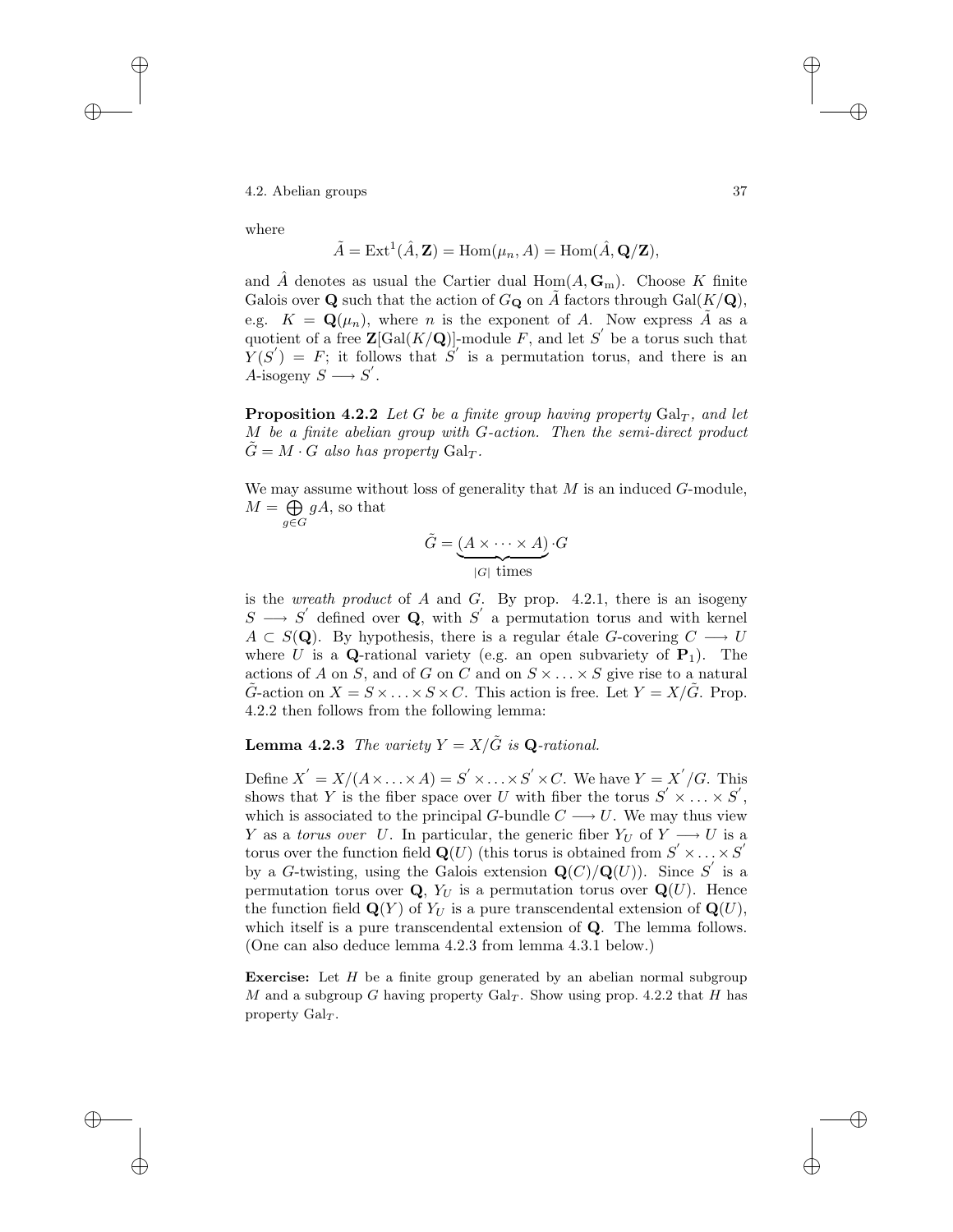### **4.3 Example: the quaternion group** *Q***<sup>8</sup>**

We need first:

**Lemma 4.3.1** *Let*  $Y \longrightarrow X$  *be an étale Galois covering with Galois group* G, and  $G \longrightarrow GL(W)$  be a linear representation of G, where W is a finite*dimensional vector space. Let* E *be the associated fiber bundle with base* X and fiber W. Then E is birationally isomorphic to  $X \times W$ .

This follows from Hilbert's theorem 90:  $H^1(K(X), GL_n) = 0$ , where n is  $\dim W$ , and  $K(X)$  is the function field of X over the ground field (which we assume to be **Q**).

[Alternate proof: Use descent theory to show that  $E$  is a vector bundle over X, hence is locally trivial.]

This lemma implies that  $\mathbf{Q}(E) = \mathbf{Q}(X)(T_1,\ldots,T_n)$ , hence that  $\mathbf{Q}(E)$ and  $\mathbf{Q}(X)$  are stably isomorphic. (Recall that two extensions  $k_1$  and  $k_2$  of a field k are stably isomorphic if there exist integers  $n_1, n_2 \geq 0$  such that the extensions  $k_1(T_1,\ldots,T_{n_1})$  and  $k_2(T_1,\ldots,T_{n_2})$  are k-isomorphic.)

**Application:** Let G act linearly on vector spaces  $W_1$  and  $W_2$ , the action on  $W_2$  being faithful. Letting  $n = \dim W_1$ , we have:

#### **4.3.2**

$$
\mathbf{Q}(W_1 \times W_2)/G \simeq \mathbf{Q}(W_2/G)(T_1,\ldots,T_n).
$$

(In particular,  $\mathbf{Q}(W_1 \times W_2)/G$  is stably isomorphic to  $\mathbf{Q}(W_2/G)$ .) This is a consequence of the lemma applied to  $E = W_1 \times W_2$  and  $X = W_2$ .

**Corollary 4.3.3** If G acts faithfully on  $W_1$  and  $W_2$ , then  $\mathbf{Q}(W_1/G)$  and  $\mathbf{Q}(W_2/G)$  are stably isomorphic.

Let  $R = \bigoplus W_i$  be a decomposition of the regular representation of G as a sum of **Q**-irreducible ones. By the corollary, if one of the  $W_i$  is a faithful G-module, then  $\mathbf{Q}(R/G)$  is stably isomorphic to  $\mathbf{Q}(W_i/G)$ . If  $\mathbf{Q}(W_i/G)$  is a rational field, then so is  $\mathbf{Q}(R/G)$ , by 4.3.2.

**Application to the quaternion group**  $Q_8$ . Let  $Q_8$  be the quaternion group of order 8. The group algebra  $\mathbf{Q}[Q_8]$  decomposes as

$$
\mathbf{Q}[Q_8] = \mathbf{Q} \times \mathbf{Q} \times \mathbf{Q} \times \mathbf{Q} \times \mathbf{H},
$$

where **H** denotes the standard field of quaternions (over  $\mathbf{Q}$ ), and  $Q_8$  acts on **H** by left multiplication. By the previous remark, the **Q**-rationality of  $\mathbf{Q}[Q_8]/Q_8$  is equivalent to the **Q**-rationality of  $\mathbf{H}^*/Q_8$ , where  $\mathbf{H}^*$  is the multiplicative group of **H** viewed as a 4-dimensional **Q**-algebraic group.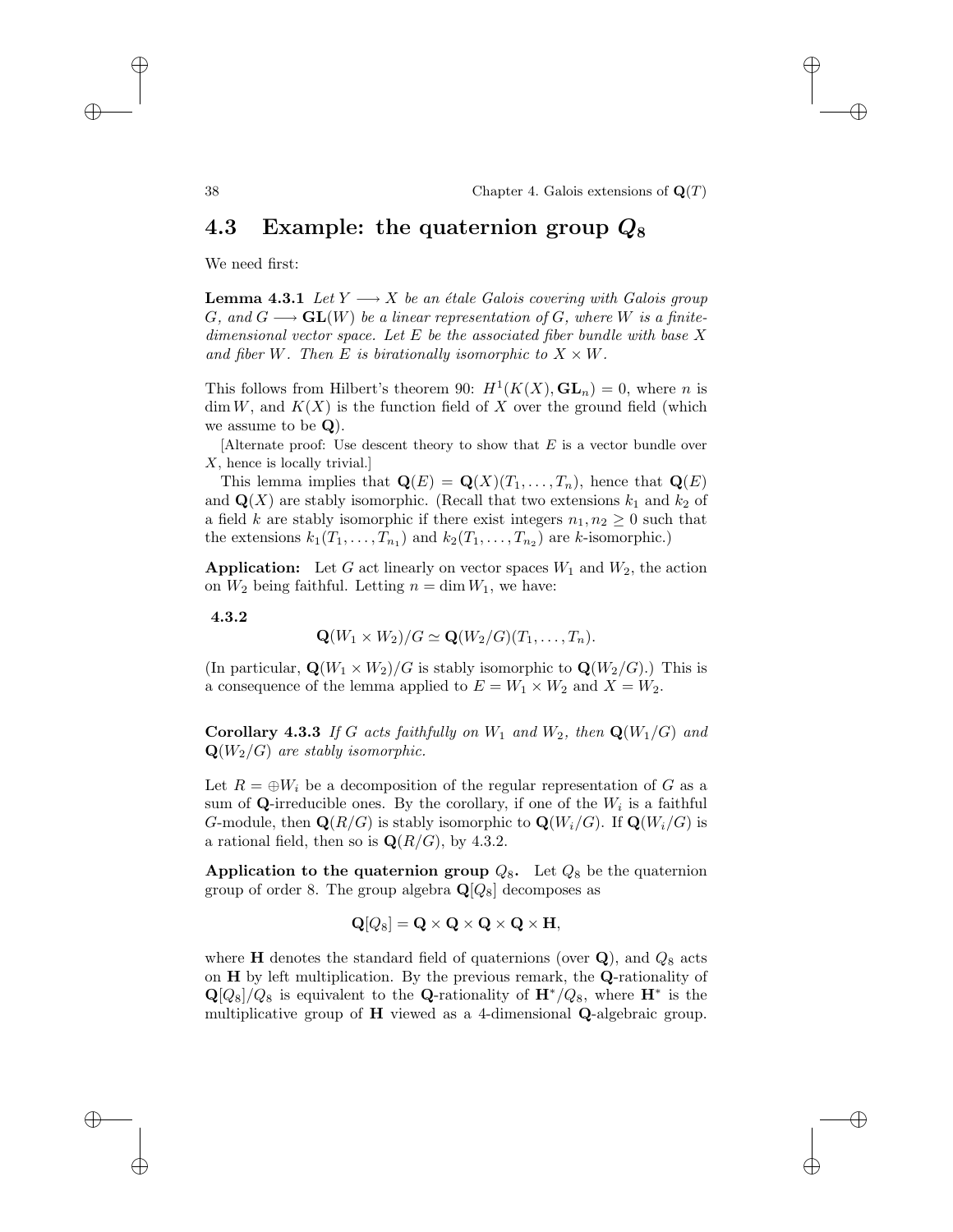The group  $Q_8$  has a center  $\{\pm 1\}$  of order 2, and  $D = Q_8/\{\pm 1\}$  is a group of type (2, 2). On the other hand,

$$
\mathbf{H}^*/\{\pm 1\} \simeq \mathbf{G}_m \times \mathbf{SO}_3,
$$

by the map

$$
(N,\phi): \mathbf{H}^* \longrightarrow \mathbf{G}_m \times \mathbf{SO}_3,
$$

where N is the reduced norm, and  $\phi : \mathbf{H}^* \longrightarrow \mathbf{SO}_3$  maps a quaternion x to the rotation  $y \mapsto xyx^{-1}$  (on the 3-dimensional vector space of quaternions of trace 0). Therefore,

$$
\mathbf{H}^*/Q_8 = \mathbf{G}_m \times \mathbf{SO}_3/D,
$$

and it suffices to show that  $SO_3/D$  is a rational variety over **Q**. But the group D is the stabilizer in  $SO_3$  of a flag in  $A^3$ . Hence  $SO_3/D$  is isomorphic to an open subvariety of the flag variety of **A**<sup>3</sup>, which is rational over **Q**. Noether's method therefore applies to  $Q_8$ ; in particular  $Q_8$  has property  $Gal_{T}$ . For explicit formulae, see [JY].

**Exercise** (L. Schneps) Show that every p-group of order  $p^3$  has property  $Gal_T$ (use the exercise at the end of §4.2).

### **4.4 Symmetric groups**

The symmetric group  $S_n$  acts on the affine space  $\mathbf{A}^n$  with quotient  $\mathbf{A}^n$ ("symmetric functions theorem"). This shows that  $S_n$  has property  $Gal_T$ . Let us give some explicit constructions of polynomials with  $S_n$  as Galois group. For example, consider a polynomial

$$
f(X) = X^n + a_1 X^{n-1} + \dots + a_n, \text{ with } a_i \in \mathbf{Q},
$$

and put

$$
f(X,T) = X^n + a_1 X^{n-1} + \dots + a_n - T.
$$

**Theorem 4.4.1** (Hilbert [Hi]) *If* f *is a Morse function, then the splitting field of*  $f(X,T)$  *over*  $\mathbf{Q}(T)$  *is a regular extension with Galois group*  $S_n$ *.* 

(The polynomial  $f$  is called a Morse function if:

- 1. The zeros  $\beta_1, \ldots, \beta_{n-1}$  of the derivative  $f'$  of f are simple.
- 2.  $f(\beta_i) \neq f(\beta_j)$  for  $i \neq j$ .)

We will need the following simple facts about the symmetric group  $S_n$ .

**Lemma 4.4.2**  $S_n$  *is generated by transpositions.*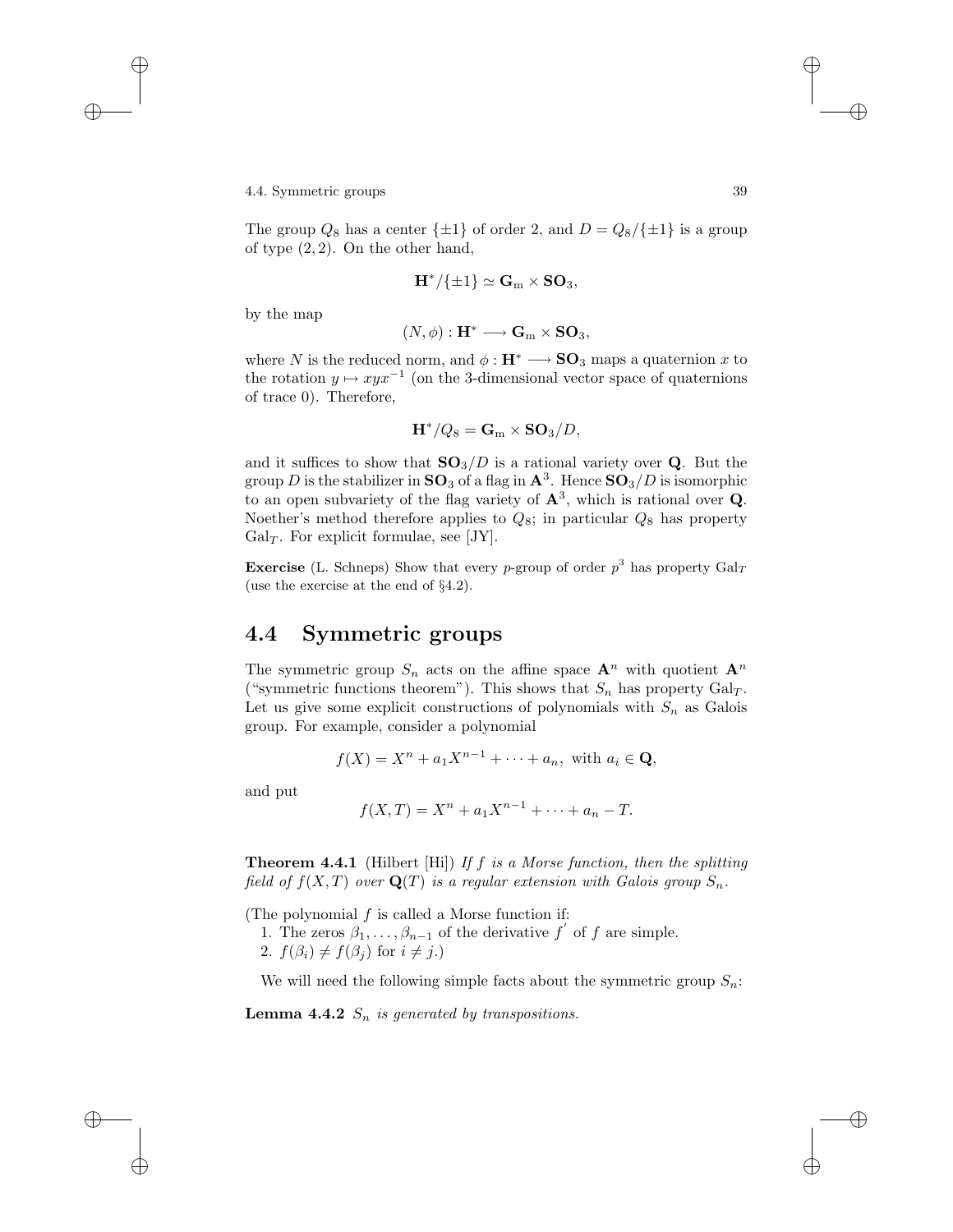This is well-known: indeed  $S_n$  is generated by the transpositions

$$
(12), (23), \ldots, (n-1, n).
$$

**Lemma 4.4.3** Let G be a transitive subgroup of  $S_n$  which contains a trans*position. Then the following are equivalent*:

- *1.* G contains an  $(n-1)$ –cycle.
- *2.* G *is doubly transitive.*
- 3.  $G = S_n$ .

If G contains an  $(n-1)$ –cycle, then the stabilizer of a point is transitive on the complement of the point, hence  $G$  is doubly transitive. If  $G$  is doubly transitive, then G contains all the transpositions in  $S_n$ , hence  $G = S_n$  by lemma 4.4.2. That  $3 \Rightarrow 1$  is obvious.

**Lemma 4.4.4** (cf.  $[Hu], p.171$ ) Let G be a transitive subgroup of  $S_n$  which *is generated by cycles of prime orders. Then* :

- *1.* G *is primitive.*
- 2. If G contains a transposition, then  $G = S_n$ .
- *3. If* G *contains* a 3*-cycle, then*  $G = A_n$  *or*  $S_n$ *.*

Let  $\{Y_1,\ldots,Y_k\}$ , with  $k>1$ , be a partition of  $\{1,\ldots,n\}$  which is stable under  $G$ . Our assumptions imply that there is a cycle  $s$  of  $G$ , of prime order p, such that  $Y_1 \neq sY_1$ . Since no element of  $Y_1 \cup sY_1 \cup \ldots \cup s^{p-1}Y_1$  is fixed by s, we have:

$$
|Y_1| + |sY_1| + \ldots + |s^{p-1}Y_1| \le p,
$$

and hence  $|Y_1| = 1$ . This shows that  $\{Y_1, \ldots, Y_k\}$  is the trivial partition of  $\{1,\ldots,n\}$ . Hence G is primitive. To show 2, let G' be the subgroup of G generated by the transpositions belonging to G. Since  $G' \neq 1$ , it is transitive (a non-trivial normal subgroup of a primitive group is transitive). For  $\Omega \subset \{1,\ldots,n\}$ , let us denote by  $S_{\Omega}$  (resp.  $A_{\Omega}$ ) the symmetric (resp, alternating) group on  $\Omega$ . Let  $\Omega \subset \{1, \ldots, n\}$  be maximal with the property  $S_{\Omega} \subset G'$ , and suppose that  $\Omega \neq \{1, \ldots, n\}$ . By the transitivity of  $G'$ , there exists  $(xy) \in G'$  with  $x \in \Omega$ ,  $y \notin \Omega$ . Hence  $S_{\Omega \cup \{y\}} \subset G'$ , contradicting the maximality of  $\Omega$ . It follows that  $\Omega = \{1, \ldots, n\}$  and hence  $G = G' = S_n$ , proving 2. The proof of 3 is similar, taking  $G'$  this time to be the subgroup of  $G$  generated by the 3-cycles belonging to  $G$ . The hypothesis implies that G' is non-trivial, and hence is transitive. Choose  $\Omega \subset \{1, \ldots, n\}$  maximal with the property  $A_{\Omega} \subset G'$ . As before, if  $\Omega \neq \{1, \ldots, n\}$ , there is a 3-cycle  $(xyz)$  which does not stabilize  $\Omega$ . There are two cases:

Case 1:  $\{x, y, z\} \cap \Omega$  has two elements, say y and z. Then clearly  $A_{\Omega \cup \{x\}} \subset$  $G'$ , contradicting the maximality assumption for  $\Omega$ .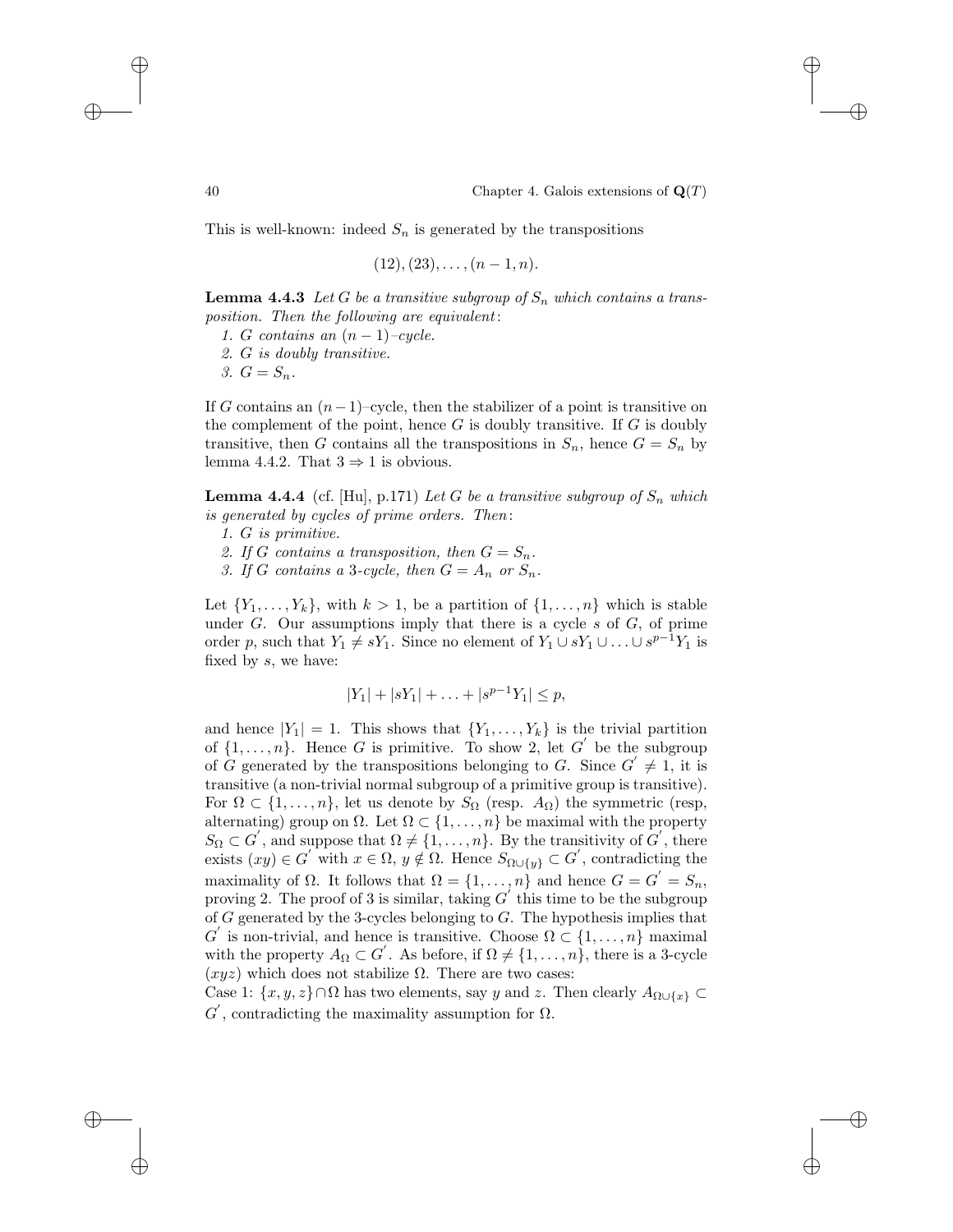Case 2:  $\{x, y, z\} \cap \Omega$  has 1 element, say x. Choose two elements  $y', z' \in$  $\Omega$  distinct from x; it is easy to see that  $(xyz)$  and  $(xy'z')$  generate the alternating group  $A_5$  on  $\{x, y, z, y', z'\}$ . In particular, the cycle  $(xy'z)$  is in G; since this 3-cycle meets  $\Omega$  in two elements, we are reduced to case 1, QED.

More generally, Jordan has shown that a primitive subgroup of  $S_n$  which contains a cycle of prime order  $\leq n-3$  is equal to  $A_n$  or  $S_n$  (see [Wi], p.39).

Th. 4.4.1 will be proved in the following more general form:

**Theorem 4.4.5** *If* K *is any field of characteristic* 0*, or of characteristic* p not dividing n, and  $f(X) \in K[X]$  is Morse, then  $Gal(f(X) - T) = S_n$ *over* K(T)*.*

*Proof*: We may assume  $K$  to be algebraically closed. The polynomial  $f$  can be viewed as a ramified covering of degree  $n$ 

f : **P**<sup>1</sup> −→ **P**<sup>1</sup> x → t = f(x).

The corresponding field extension is  $K(X) \supset K(T)$ ; it is separable because  $p/n$ . Let  $G \subset S_n$  be the Galois group of the Galois closure of  $K(X)$  over  $K(T)$ , i.e., the Galois group of the equation  $f(X) - T = 0$ .

The ramification points of the covering  $f$  are

$$
X=\infty, f(\beta_1),\ldots, f(\beta_{n-1}).
$$

At  $X = \infty$ , the ramification is tame, and the inertia group is generated by an *n*-cycle. At the  $f(\beta_i)$ , the hypothesis on f implies that the inertia group is tame for  $p \neq 2$  and wild for  $p = 2$ , and that (in both cases) it is generated by a transposition.

Hence the theorem is a consequence of the following proposition, combined with lemma 4.4.4.

**Proposition 4.4.6** *Let*  $C \rightarrow \mathbf{P}_1$  *be a regular Galois covering with group* G, tamely ramified at  $\infty$ . Then G is generated by the inertia subgroups of *points outside* ∞*, and their conjugates.*

*Proof:* Let H be the normal subgroup generated by the inertia subgroups outside ∞. Then  $C/H$  is a  $G/H$ -covering of  $P_1$  which is tame at ∞, and unramified outside. The Riemann-Hurwitz formula implies that the genus of  $C/H$  is  $\leq \frac{1}{2}(1 - |G/H|)$ ; hence  $G = H$ .

#### **Corollary 4.4.7**

*a)* **P**<sup>1</sup> *is algebraically simply connected.*

*b) In characteristic* 0*, the affine line is algebraically simply connected.*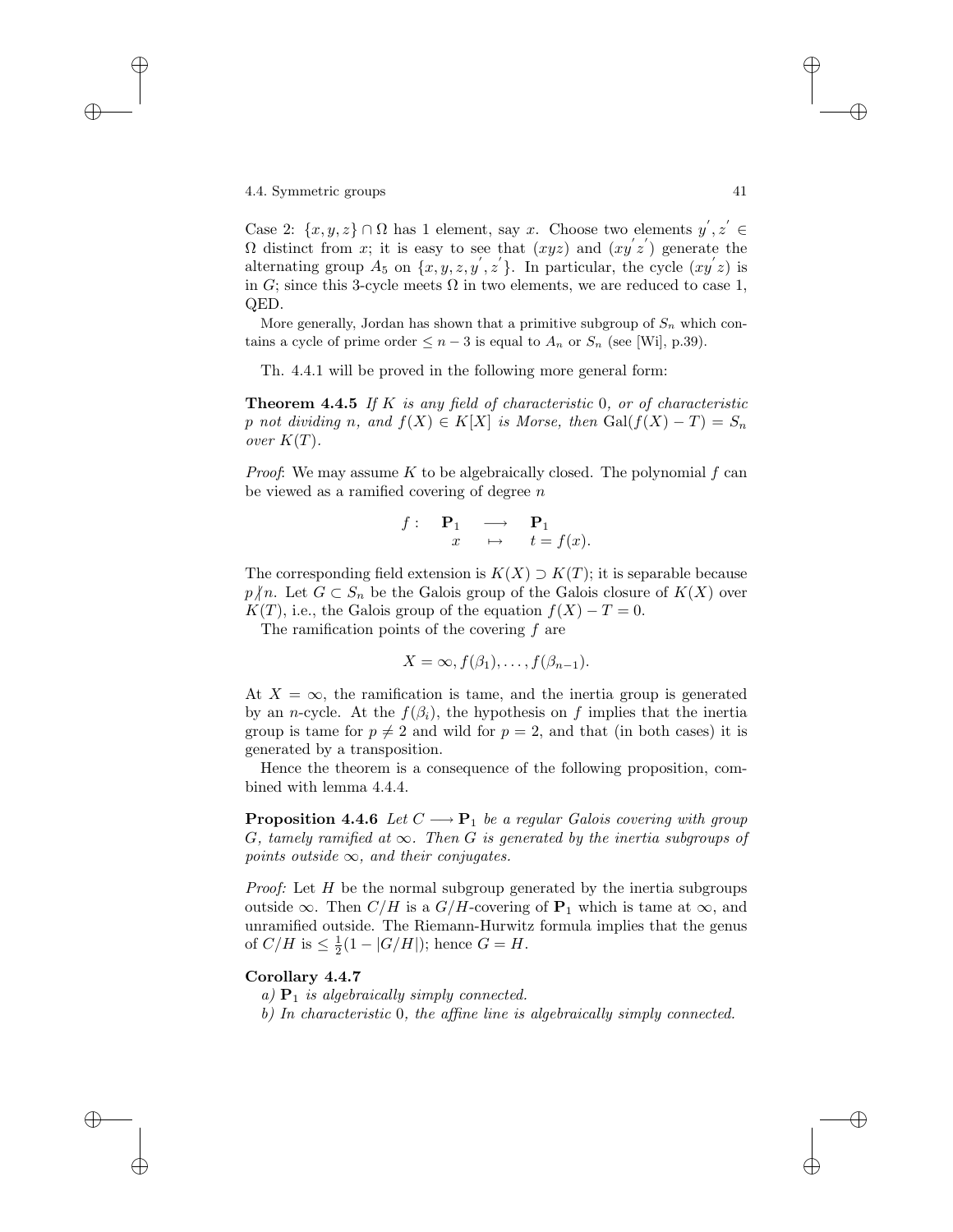**Remark:** In characteristic  $p > 0$ , the affine line  $A<sup>1</sup>$  is not simply connected (as shown e.g. by the Artin-Schreier equation  $X^p - X = T$ ). If G is the Galois group of an unramified covering of  $A<sup>1</sup>$ , then prop. 4.4.6 implies that  $G$  is generated by its Sylow  $p$ -subgroups. There is a conjecture by Abhyankar [Ab1] that, conversely, every group  $G$  having this property occurs. This has now been proved by Raynaud [Ra2] and generalized by Harbater [Harb].

#### **Example of an**  $S_n$ -extension of ramification type  $(n, n-1, 2)$

The above method for constructing polynomials over  $\mathbf{Q}(T)$  with Galois group  $S_n$  gives us polynomials with ramification type  $(n, 2, \ldots, 2)$ . For a different example, consider the polynomial

$$
f(X) = X^n - X^{n-1},
$$

so that

$$
f(X,T) = X^n - X^{n-1} - T.
$$

Then

$$
f' = nX^{n-2}(X - \alpha), \qquad \alpha = 1 - \frac{1}{n},
$$

and hence the ramification is given (in char. 0) by

$$
\begin{cases}\n\text{at } \infty: \quad \text{cycle of order } n; \\
\text{at } 0: \quad \text{cycle of order } n - 1; \\
\text{at } \alpha: \quad \text{a transposition.} \n\end{cases}
$$

Hence  $G = S_n$  by lemma 4.4.3. The polynomial f has ramification type  $(n, n-1, 2).$ 

#### **Remarks:**

1. Consider  $f(X,T) = X^{p+1} - X^p - T$ . This polynomial has  $S_{p+1}$  as Galois group in characteristic different from  $p$  (the proof is similar to the one above). In characteristic  $p$ , one can show that it has Galois group  $\mathbf{PGL}_2(\mathbf{F}_p).$ 

2. One might ask for an explicit polynomial  $f_n$  over **Q** such that  $f_n$  has Galois group  $S_n$ . Here is an example:  $f_n(X) = X^n - X - 1$ . Indeed, Selmer [Sel] has shown that  $f_n$  is irreducible over **Q**. Assuming this, let us prove that  $f_n$  has Galois group  $S_n$ . We look at the primes p dividing the discriminant of  $f_n$ , i.e., those modulo which  $f_n(X)$  has a multiple root. This happens if  $f_n(X)$  and  $f'_n(X) = nX^{n-1} - 1$  have a common root mod p. Substituting  $X^{n-1} \equiv 1/n$  in the equation  $f(X) \equiv 0$ , one gets  $X \equiv n/(1-n)$ . Hence there can be at most one double root mod p for each ramified prime  $p$ . This shows that the inertia subgroup at  $p$  is either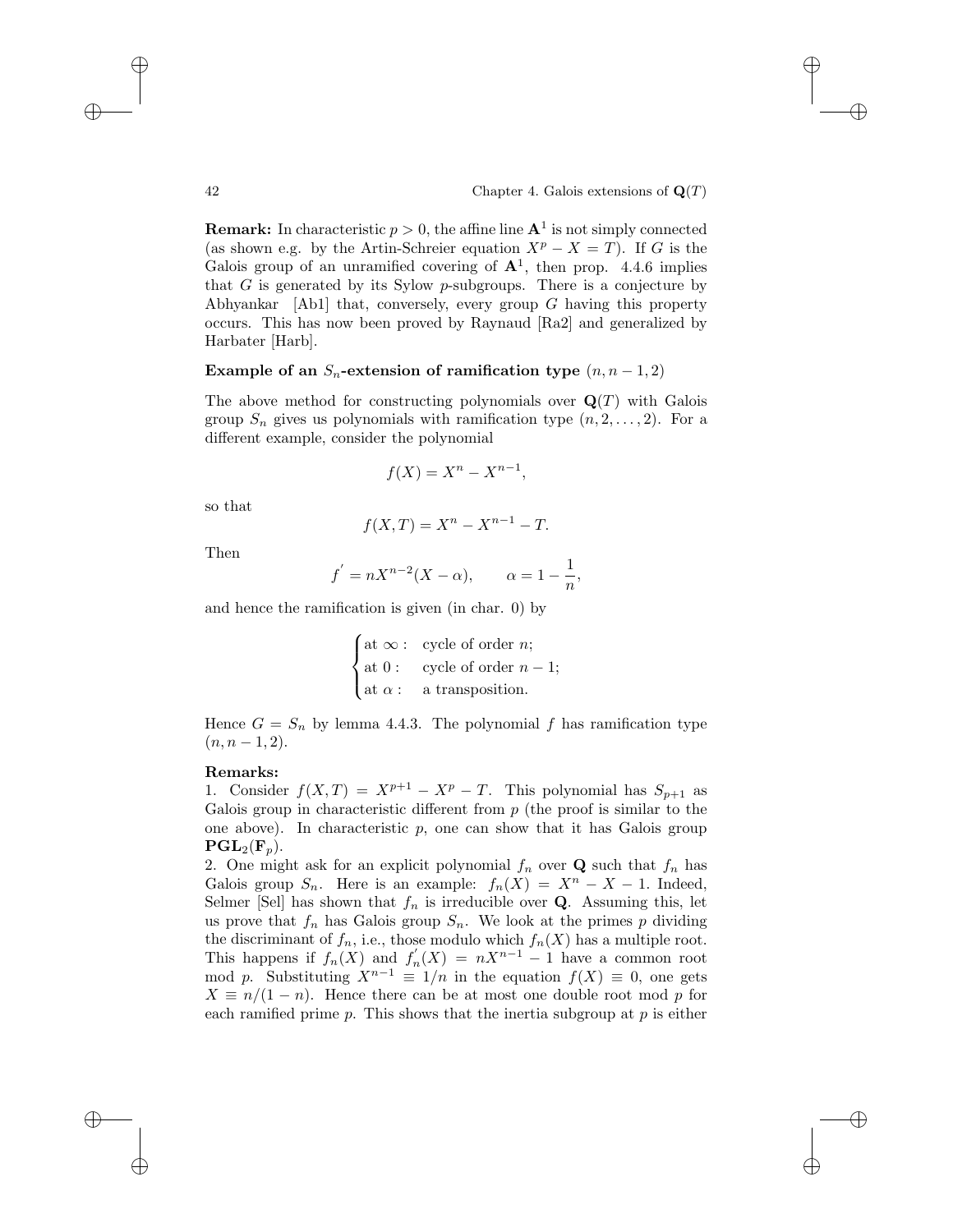#### 4.5. The alternating group  $A_n$  43

trivial, or is of order two, generated by a transposition. But  $G = \text{Gal}(f)$  is generated by its inertia subgroups, because **Q** has no non-trivial unramified extension. By Selmer's result,  $G$  is transitive; we have just shown that  $G$ is generated by transpositions; hence  $G = S_n$  by lemma 4.4.4.

Many more examples can be found in the literature. For instance, the "truncated exponential"

$$
1 + x + \frac{x^2}{2} + \frac{x^3}{6} + \ldots + \frac{x^n}{n!}
$$

has Galois group  $S_n$  when  $n \neq 0 \pmod{4}$ , and Galois group  $A_n$  otherwise (I. Schur).

#### **Exercises:**

1. Let  $Y_n$  be the subvariety of  $\mathbf{P}_{n-1}$  defined by the homogeneous equations

 $X_1^i + \cdots + X_n^i = 0$  for  $i = 1, 2, \ldots, n - 2$ .

1.1.  $Y_n$  is an absolutely irreducible smooth curve, whose genus  $q_n$  is given by:

$$
g_n = 1 + (n-2)! \frac{n^2 - 5n + 2}{4}.
$$

(e.g.  $g_3 = g_4 = 0$ ,  $g_5 = 4$ ,  $g_6 = 49$ ,  $g_7 = 481$ ,...)

1.2. The quotient of  $Y_n$  by  $S_n$  (acting by permutation of coordinates) is isomorphic to  $P_1$ .

1.3. The Galois covering  $Y_n \longrightarrow \mathbf{P}_1$  is the Galois closure of the degree n covering given by the polynomial  $f(X) = X^n - X^{n-1}$ .

2. In characteristic 11, show that the equation

$$
X^{11} + 2X^9 + 3X^8 - T^8 = 0
$$

is an unramified extension of  $A<sup>1</sup>$  whose Galois closure has for Galois group the Mathieu group  $M_{11}$ . (Hint: reduce mod 11 the equation of [Ma4], after dividing the X-variable by  $11^{1/4}$ .)

### **4.5 The alternating group** *An*

One exhibits the alternating group  $A_n$  as a Galois group over  $\mathbf{Q}(T)$  by using the following lemma ("double group trick").

**Lemma 4.5.1** *Let* G *be the Galois group of a regular extension*  $K/k(T)$ *, ramified at most at three places which are rational over* k*, and let* H *be a*  $subgroup of G of index 2. Then the fixed field  $K_1$  of H is rational. (In$ particular, if  $k = \mathbf{Q}$ , then H has property  $Gal_T$ .)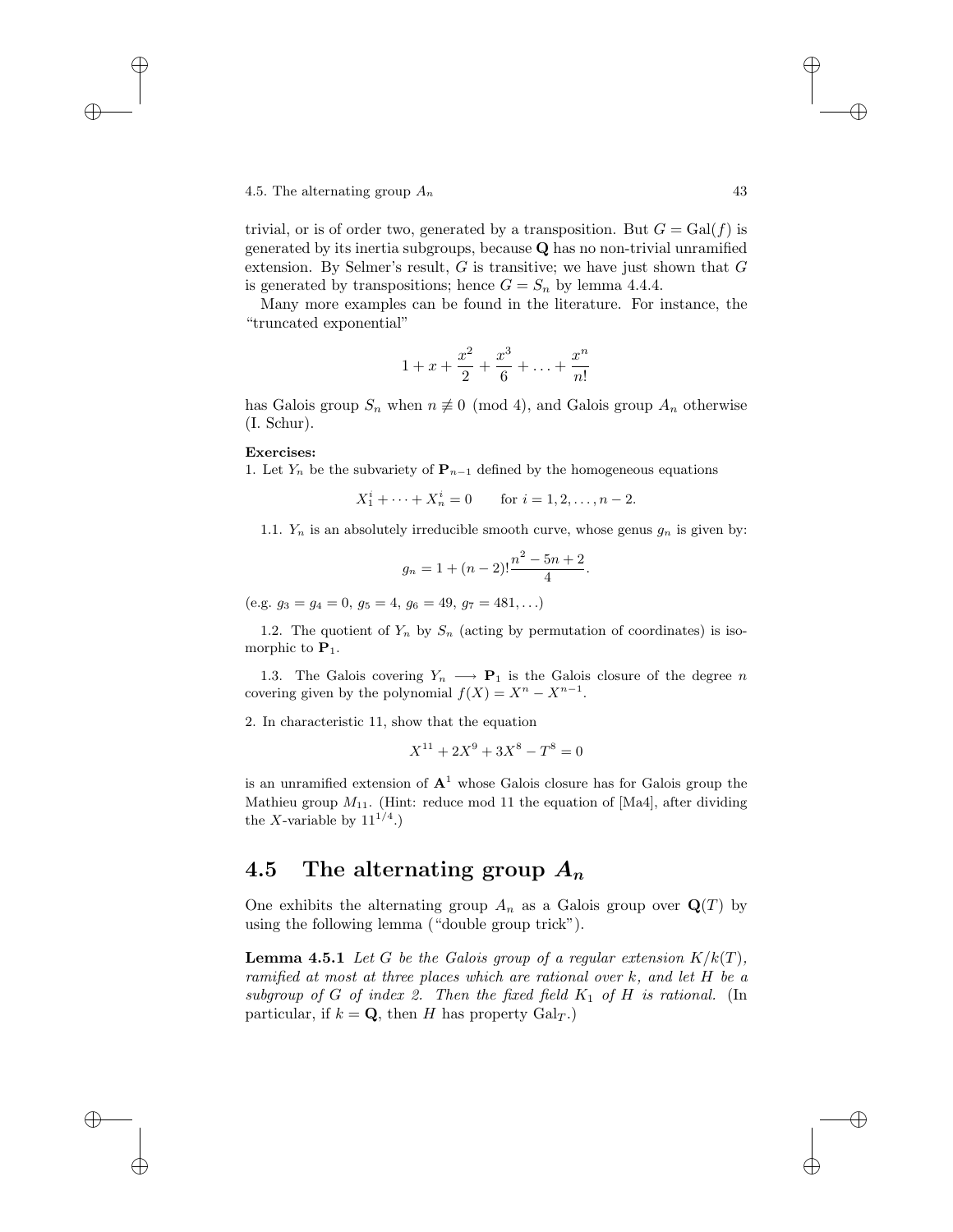Because of the conditions on the ramification, the curve corresponding to  $K_1$  has genus zero, and has a k-rational point. The lemma follows.

For example, the polynomials with ramification type  $(n, n-1, 2)$  discussed in the previous section can be used to construct  $A_n$ -extensions of **Q**(T). More precisely, let us change variables, and put

$$
h(X,T) = (n-1)X^n - nX^{n-1} + T.
$$

Then the discriminant of h (with respect to  $X$ ) is

$$
\Delta(h) = (-1)^{\frac{n(n-1)}{2}} n^n (n-1)^{n-1} T^{n-2} (T-1).
$$

Up to square factors, we have

$$
\Delta(h) \sim \begin{cases} (-1)^{\frac{n}{2}}(n-1)(T-1) & \text{if } n \text{ is even;} \\ (-1)^{\frac{n-1}{2}}nT(T-1) & \text{if } n \text{ is odd.} \end{cases}
$$

Hence the equation  $D^2 = \Delta$  defines a rational curve. For example, if n is even, by replacing T by  $1 + (-1)^{\frac{n}{2}}(n-1)T^2$ , we get the equation

$$
(n-1)X^{n} - nX^{n-1} + 1 + (-1)^{\frac{n}{2}}(n-1)T^{2} = 0,
$$

which gives rise to a regular Galois extension of  $\mathbf{Q}(T)$  with Galois group  $A_n$ .

Hilbert's original construction [Hi] was somewhat different. For the sake of simplicity, we reproduce it here only in the case where  $n = 2m$  is even. Choose a polynomial

$$
g(X) = nX \prod_{i=1}^{m-1} (X - \beta_i)^2,
$$

with the  $\beta_i$  distinct and non-zero. Then, take  $f(X)$  so that  $df/dX = g$ . Assume that the  $f(\beta_i)$  are all distinct, and distinct from  $f(0)$ . Then f has ramification type  $(n, 2, 3, 3, \ldots, 3)$ . Hence its Galois group is  $S_n$  by lemma 4.4.4. But then the quadratic subfield fixed by  $A_n$  is only ramified at the two places  $\infty$  and 0; hence it is a rational field.

**Exercise:** Show that the condition that the  $f(\beta_i)$  are  $\neq f(0)$  can be suppressed.

### **4.6 Finding good specializations of** *T*

Let f be a polynomial over  $Q(T)$  with splitting field a regular G-extension of  $Q(T)$ . Although Hilbert's irreducibility theorem guarantees that for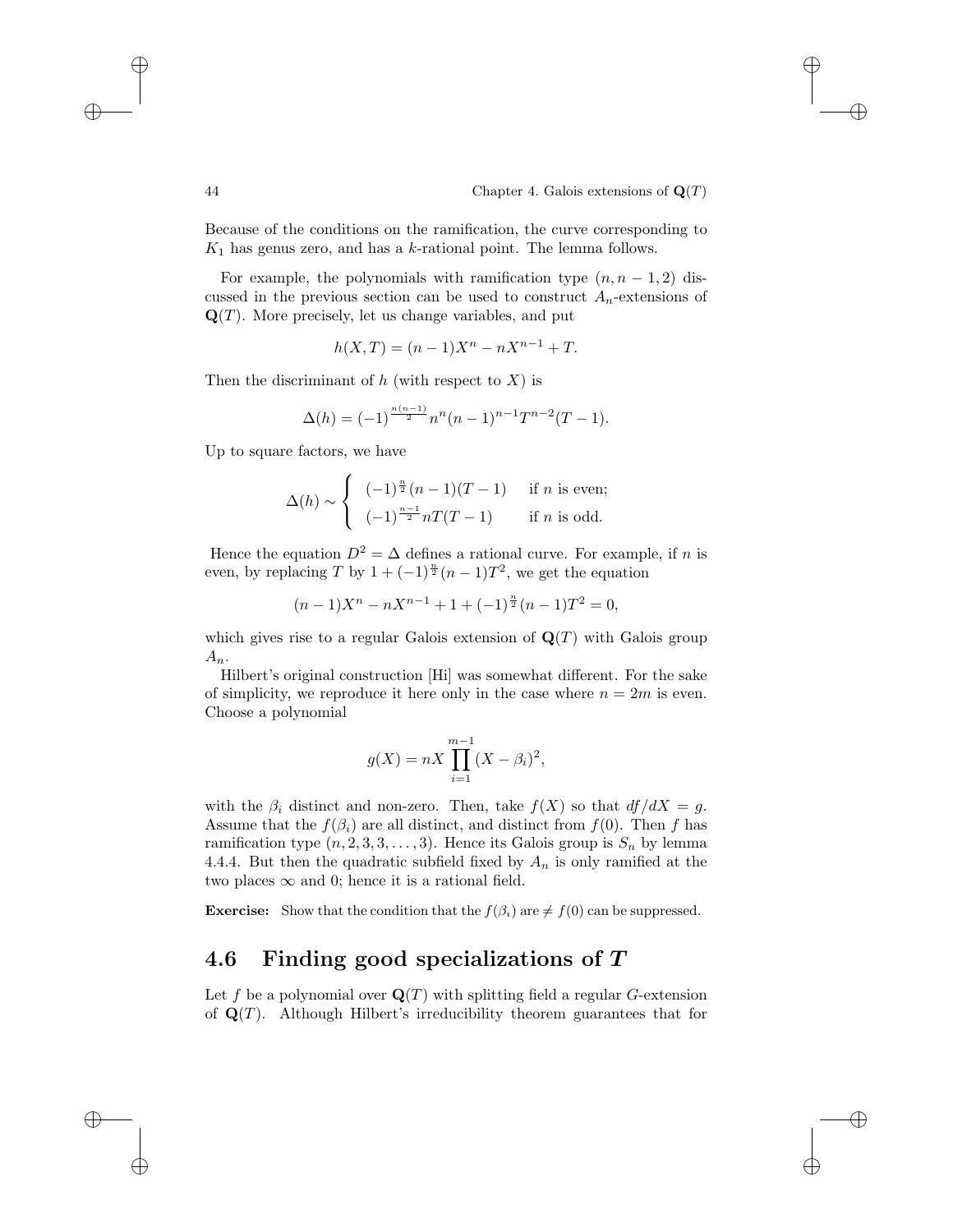"most" values of t, the specialized polynomial  $f(X, t)$  will have Galois group  $G$  over  $Q$ , it does not give a constructive method for finding, say, an infinite number of such  $t$ 's.

For  $p \notin S$ , where S denotes a suitable finite set of primes, the equation  $f(X,T) = 0$  can be reduced mod p. If p is large enough (see exercise) below), then all conjugacy classes in  $G$  occur as Frobenius elements at  $t$ for some  $t \in \mathbf{F}_p$ . Letting  $C_1, \ldots, C_h$  be the conjugacy classes of G, one can thus find distinct primes  $p_1, \ldots, p_h$  and points  $t_1, \ldots, t_h$ , with  $t_i \in \mathbf{F}_{p_i}$ , such that  $\text{Frob}_{p_i}(f(X, t_i)) = C_i$ . Specializing T to any  $t \in \mathbf{Q}$  such that  $t \equiv t_i \pmod{p_i}$  for all i gives a polynomial  $f(X) = f(X, t)$  whose Galois group over  $\bf{Q}$  intersects each of the conjugacy classes  $C_i$ , and hence is equal to  $G$ , by the following elementary result:

**Lemma 4.6.1** (Jordan, [J2]) *Let* G *be a finite group, and* H *a subgroup of* G which meets every conjugacy class of G. Then  $H = G$ .

Indeed, if  $H$  is a subgroup of  $G$ , then the union of the conjugates of  $H$  in G has at most

$$
1 + (G : H)(|H| - 1) = |G| - ((G : H) - 1)
$$

elements.

**Remark**: Here is an arithmetic application of lemma 4.6.1:

(\*) Let  $f(X)$  be an irreducible polynomial of degree  $n > 1$  with integral coefficients. For each prime p, denote by  $N(f, p)$  the number of solutions of  $f(x) \equiv 0 \pmod{p}$ . Then the set of p's with  $N(f, p) = 0$  has a density which is  $> 0$  (and even  $\geq 1/n$ ).

The proof is a straightforward application of Chebotarev's density theorem, cf. [Se12].

#### **Exercises:**

1. Use lemma 4.6.1 to show that every finite division algebra is commutative (cf. Bourbaki, A.VIII, §11, no.1).

2. Show that lemma 4.6.1 can be reformulated as: "Every transitive subgroup of  $S_n$ ,  $n \geq 2$ , contains a permutation without fixed point". (This is how the lemma is stated in Jordan, [J2].)

3. Let  $\pi: X \longrightarrow Y$  be a G-covering of absolutely irreducible projective smooth curves over  $\mathbf{F}_p$ . Let N be the number of geometric points of X where  $\pi$  is ramified, and let g be the genus of X. Assume that  $1 + p - 2g\sqrt{p} > N$ . Show that, for every conjugacy class c in G, there is a point  $t \in Y(\mathbf{F}_p)$  over which  $\pi$ is unramified, and whose Frobenius class in  $G$  is  $c$ . (Apply Weil's bound to the curve  $X$ , twisted by an element of  $c$ .)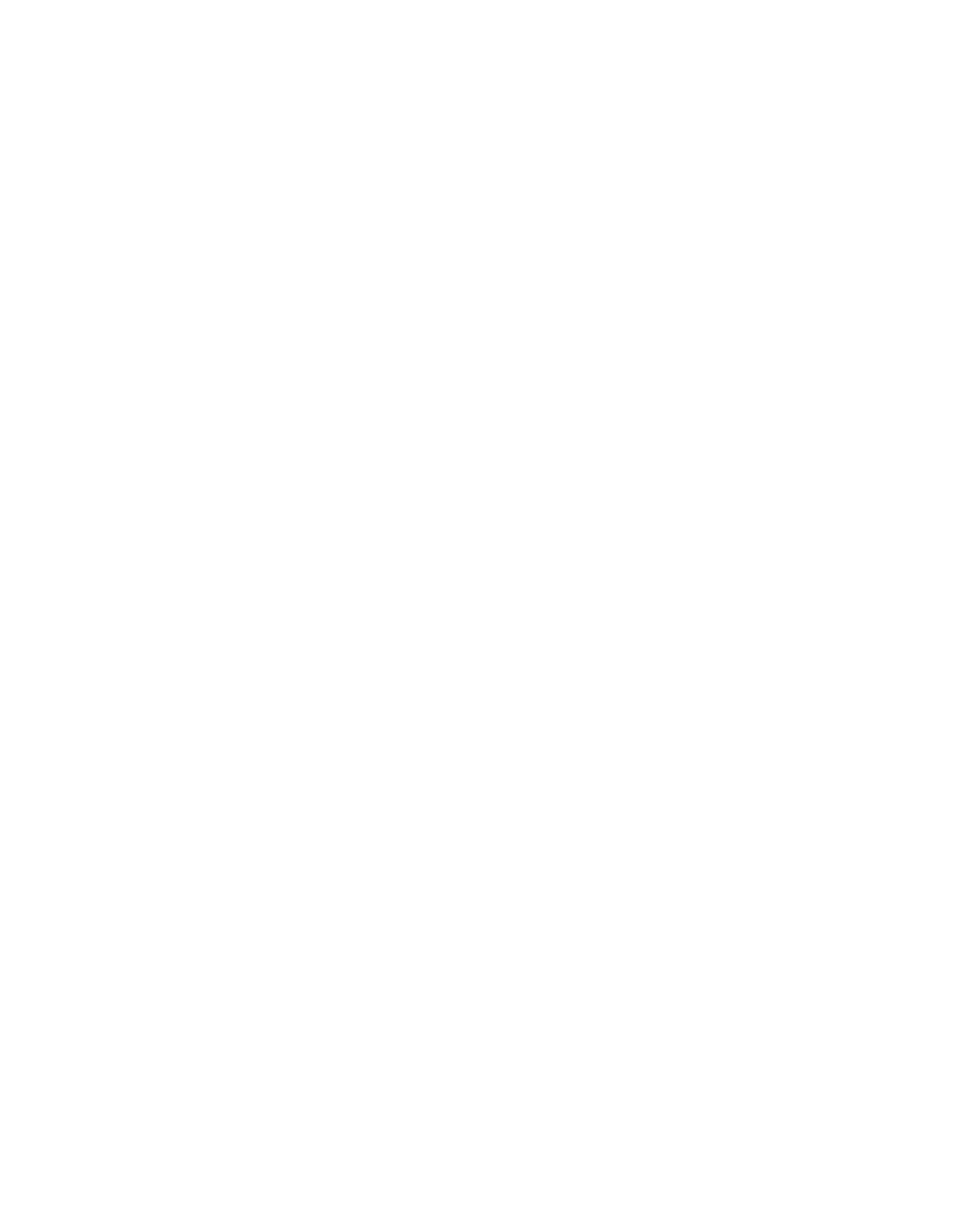## **Chapter 5**

# **Galois extensions of Q(T) given by torsion on elliptic curves**

### **5.1 Statement of Shih's theorem**

Consider an elliptic curve E over  $\mathbf{Q}(T)$  with j-invariant equal to T, e.g. the curve defined by the equation

$$
y^{2} + xy = x^{3} - \frac{36}{T - 1728}x - \frac{1}{T - 1728}.
$$

(Any other choice of E differs from this one by a quadratic twist only.) By adjoining to  $\mathbf{Q}(T)$  the coordinates of the *n*-division points of E, one obtains a Galois extension  $K_n$  of  $\mathbf{Q}(T)$  with  $Gal(K_n/\mathbf{Q}(T)) = GL_2(\mathbf{Z}/n\mathbf{Z})$ . More precisely, the Galois group of  $\mathbf{C} \cdot K_n$  over  $\mathbf{C}(T)$  is  $\mathbf{SL}_2(\mathbf{Z}/n\mathbf{Z})$ , and the homomorphism  $G_{\mathbf{Q}(T)} \longrightarrow \mathbf{GL}_2(\mathbf{Z}/n\mathbf{Z}) \stackrel{\text{det}}{\longrightarrow} (\mathbf{Z}/n\mathbf{Z})^*$  is the cyclotomic character. Hence the extension  $K_n$  is not regular when  $n > 2$ : the algebraic closure of **Q** in  $K_n$  is  $\mathbf{Q}(\mu_n)$ . So the method does not give regular extensions of  $\mathbf{Q}(T)$  with Galois group  $\mathbf{PGL}_2(\mathbf{F}_p)$ , nor  $\mathbf{PSL}_2(\mathbf{F}_p)$ . Nevertheless, K-y. Shih was able to obtain the following result [Shih1], [Shih2]:

**Theorem 5.1.1** *There exists a regular extension of* **Q**(T) *with Galois group*  $\mathbf{PSL}_2(\mathbf{F}_p) \text{ if } \left(\frac{2}{p}\right) = -1, \ \left(\frac{3}{p}\right) = -1, \text{ or } \left(\frac{7}{p}\right) = -1.$ 

Shih's theorem will be proved in §5.3.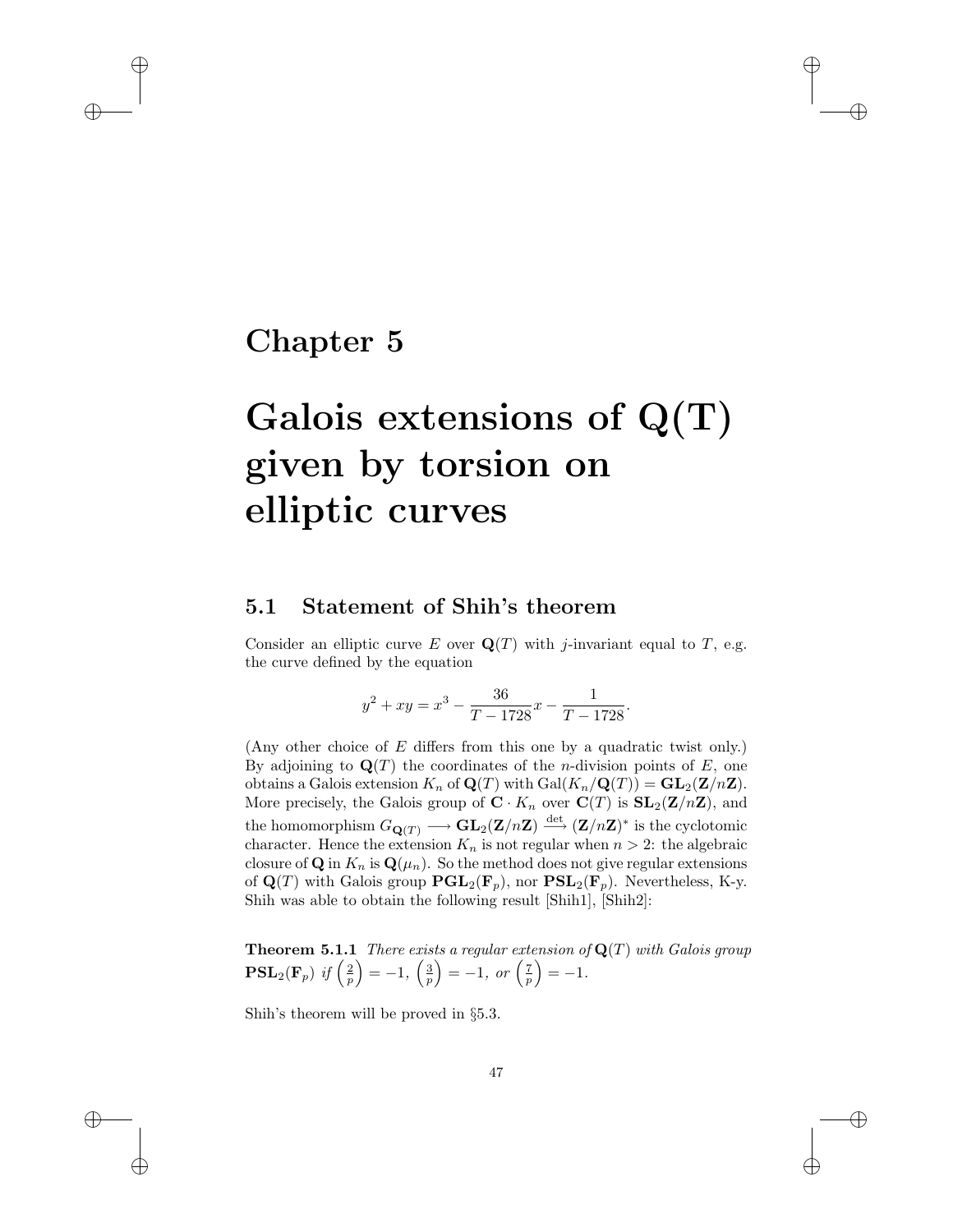**Remark:** It is also known that  $PSL_2(\mathbf{F}_p)$  has property  $Gal_T$  when  $\left(\frac{5}{p}\right)$  = −1; this follows from [Ml2] combined with th. 5.1.1.

### **5.2 An auxiliary construction**

Let  $E$  be an elliptic curve defined over a field  $k$  of characteristic 0. The p-torsion of E, denoted  $E[p]$ , is a two-dimensional  $\mathbf{F}_p$ -vector space; let us call  $PE[p]$  the associated projective line  $PE[p] \simeq \mathbf{P}_1(\mathbf{F}_p)$ . The actions of the Galois group  $G_k$  on  $E[p]$  and  $PE[p]$  give rise to representations

$$
\rho: G_k \longrightarrow \mathbf{GL}(E[p]) \simeq \mathbf{GL}_2(\mathbf{F}_p)
$$

and

$$
\bar{\rho}: G_k \longrightarrow \mathbf{PGL}(PE[p]) \simeq \mathbf{PGL}_2(\mathbf{F}_p).
$$

The determinant gives a well-defined homomorphism  $PGL_2(\mathbf{F}_p) \longrightarrow$  $\mathbf{F}_p^*/\mathbf{F}_p^{*2}$ . The group  $\mathbf{F}_p^*/\mathbf{F}_p^{*2}$  is of order 2 when p is odd (which we assume from now on). Hence the homomorphism  $\epsilon_p = \det \circ \bar{\rho}$  is a quadratic Galois character,

$$
\epsilon_p: G_K \longrightarrow \{\pm 1\}.
$$

The Weil pairing gives a canonical identification of  $\wedge^2(E[p])$  with  $\mu_p$ , so that det  $\rho = \chi$ , where  $\chi$  is the pth cyclotomic character giving the action of  $G_k$  on the pth roots of unity. Therefore  $\epsilon_p$  is the quadratic character associated to  $k(\sqrt{p^*})$ , where  $p^* = (-1)^{\frac{p-1}{2}}p$ .

Let K be a quadratic extension of k, and let  $\sigma$  be the involution in  $Gal(K/k)$ . Let N be an integer  $\geq 1$  and E an elliptic curve defined over K such that E and  $E^{\sigma}$  are N-isogenous (i.e., there is a homomorphism  $\phi: E \longrightarrow E^{\sigma}$  with cyclic kernel of order N). Assume for simplicity that E has no complex multiplication, so that there are only two N-isogenies,  $\phi$ and  $-\phi$ , from E to  $E^{\sigma}$ .

If  $p/N$ , the maps  $\phi$ ,  $-\phi$  induce isomorphisms (also denoted  $\phi$ ,  $-\phi$ ) from  $E[p]$  to  $E^{\sigma}[p]$ . By passing to the projective lines, one gets an isomorphism  $\phi:PE[p] \longrightarrow PE^{\sigma}[p]$  which is independent of the choice of the N-isogeny  $E \longrightarrow E^{\sigma}$ , and commutes with the action of  $G_K$ . We define a map  $\rho_{E,N}$ :  $G_k \longrightarrow \textbf{PGL}(PE[p])$  as follows:

1. If s belongs to the subgroup  $G_K$  of  $G_k$ , then  $\rho_{E,N}(s)$  is defined via the natural action of  $G_K$  on  $PE[p]$ .

2. If  $s \in G_k - G_K$ , then the image of s in  $G_{K/k}$  is  $\sigma$ . Hence s gives an isomorphism  $PE[p] \longrightarrow PE^{\sigma}[p]$ , and  $\rho(s) : PE[p] \longrightarrow PE[p]$  is defined by composing this isomorphism with  $\phi^{-1}: PE^{\sigma}[p] \longrightarrow PE[p].$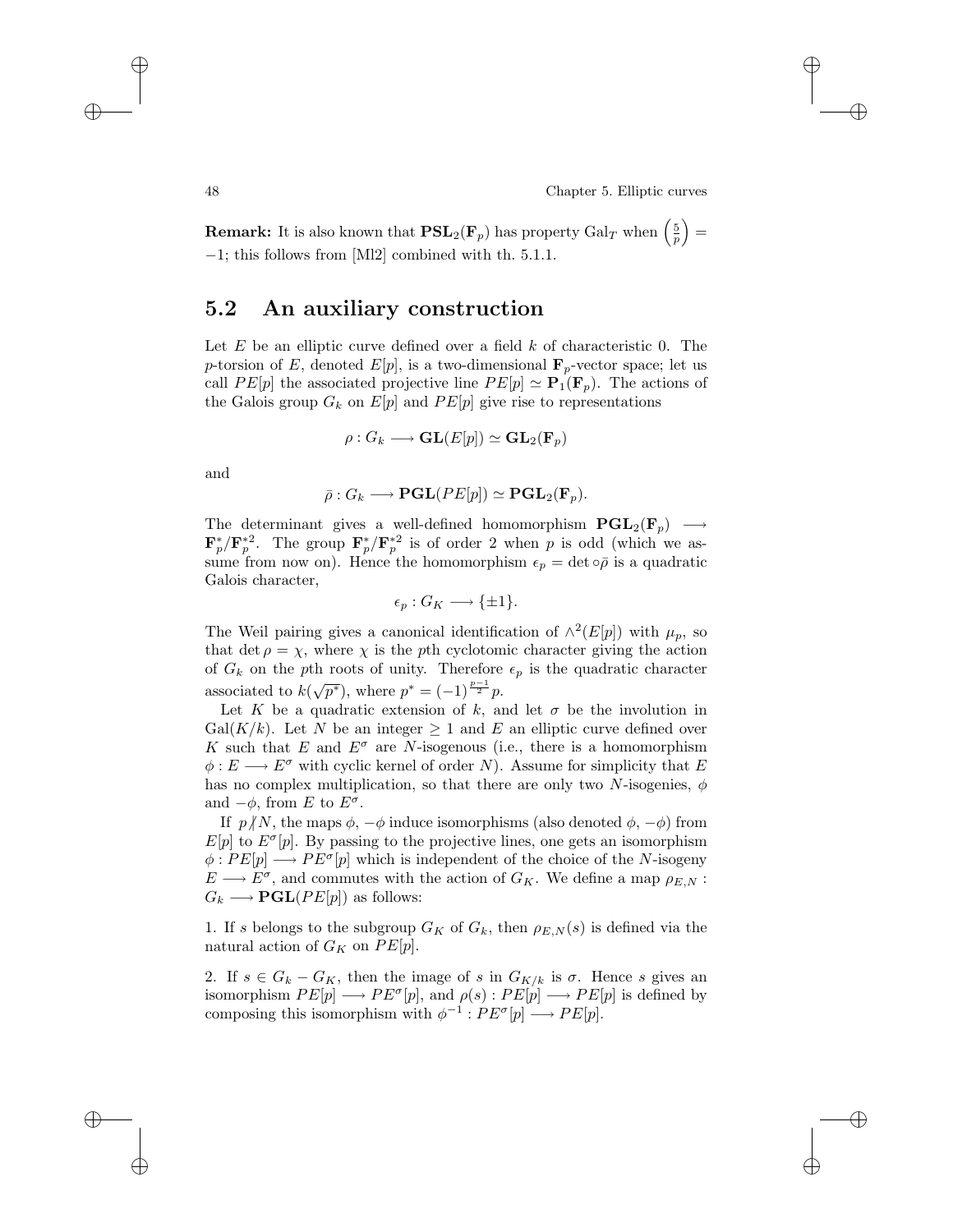(In other words,  $\rho_{E,N}$  describes the action of  $G_k$  on the pairs of points  $(x, y)$  in  $PE[p] \times PE^{\sigma}[p]$  which correspond to each other under the isogeny  $\phi$ .) One checks easily that the map

$$
\rho_{E,N}: G_k \longrightarrow \mathbf{PGL}(PE[p])
$$

so defined is a homomorphism.

As before, the projective representation  $\rho_{E,N}$  of  $G_k$  gives a character

$$
\epsilon_{E,N}: G_k \longrightarrow \pm 1.
$$

Let  $\epsilon_K$  denote the character  $G_k \longrightarrow \pm 1$  corresponding to the quadratic Let  $\epsilon_K$  denote the character  $G_k \longrightarrow \pm 1$  corresponding to the quadratic extension  $K/k$ . Recall that  $\epsilon_p : G_k \longrightarrow \pm 1$  corresponds to  $k(\sqrt{p^*})/k$ .

**Proposition 5.2.1** *We have* :

$$
\epsilon_{E,N} = \begin{cases}\n\epsilon_p & \text{if } \left(\frac{N}{p}\right) = 1 \\
\epsilon_p \epsilon_K & \text{if } \left(\frac{N}{p}\right) = -1\n\end{cases}
$$

**Corollary 5.2.2** *If*  $K = k(\sqrt{p^*})$ *, and*  $\left(\frac{N}{p}\right) = -1$ *, then*  $\epsilon_{E,N} = 1$ *, i.e., the image of*  $\rho_{E,N}$  *is contained in*  $\mathbf{PSL}_2(\mathbf{F}_p)$ .

*Proof of 5.2.1:* If  $s \in G_K$ , then  $\rho_{E,N}(s)$  acts on  $\wedge^2 E[p] \simeq \mu_p$  by  $\chi(s)$ . Hence  $\epsilon_{E,N}(s) = \left(\frac{\chi(s)}{p}\right) = \epsilon_p(s)$ . If  $s \notin G_K$ , then using the fact that the homomorphism  $\phi^{-1}: E^{\sigma}[p] \longrightarrow E[p]$  induces multiplication by  $N^{-1}$  on

$$
\mu_p \simeq \wedge^2 (E^{\sigma}[p]) \simeq \wedge^2 (E[p])
$$

(where the group operation on  $\mu_p$  is written additively), one finds that

$$
\det \rho_{E,N}(s) = N^{-1} \chi(s).
$$

Hence  $\epsilon_{E,N}(s) = \left(\frac{N}{p}\right) \epsilon_p(s)$ . This completes the proof.

### **5.3 Proof of Shih's theorem**

Let  $K_N$  denote the function field of the modular curve  $X_0(N)$  of level N over **Q**,

$$
K_N = \mathbf{Q}[j_1, j_2]/F_N(j_1, j_2),
$$

where  $F_N$  is the (normalized) polynomial relating the j-invariants of Nisogenous elliptic curves (cf.  $[F]$ ). The Fricke involution  $W_N$  acts on  $K_N$ by interchanging  $j_1$  and  $j_2$ . Let  $X_0(N)^p$  be the twist of  $X_0(N)$  by the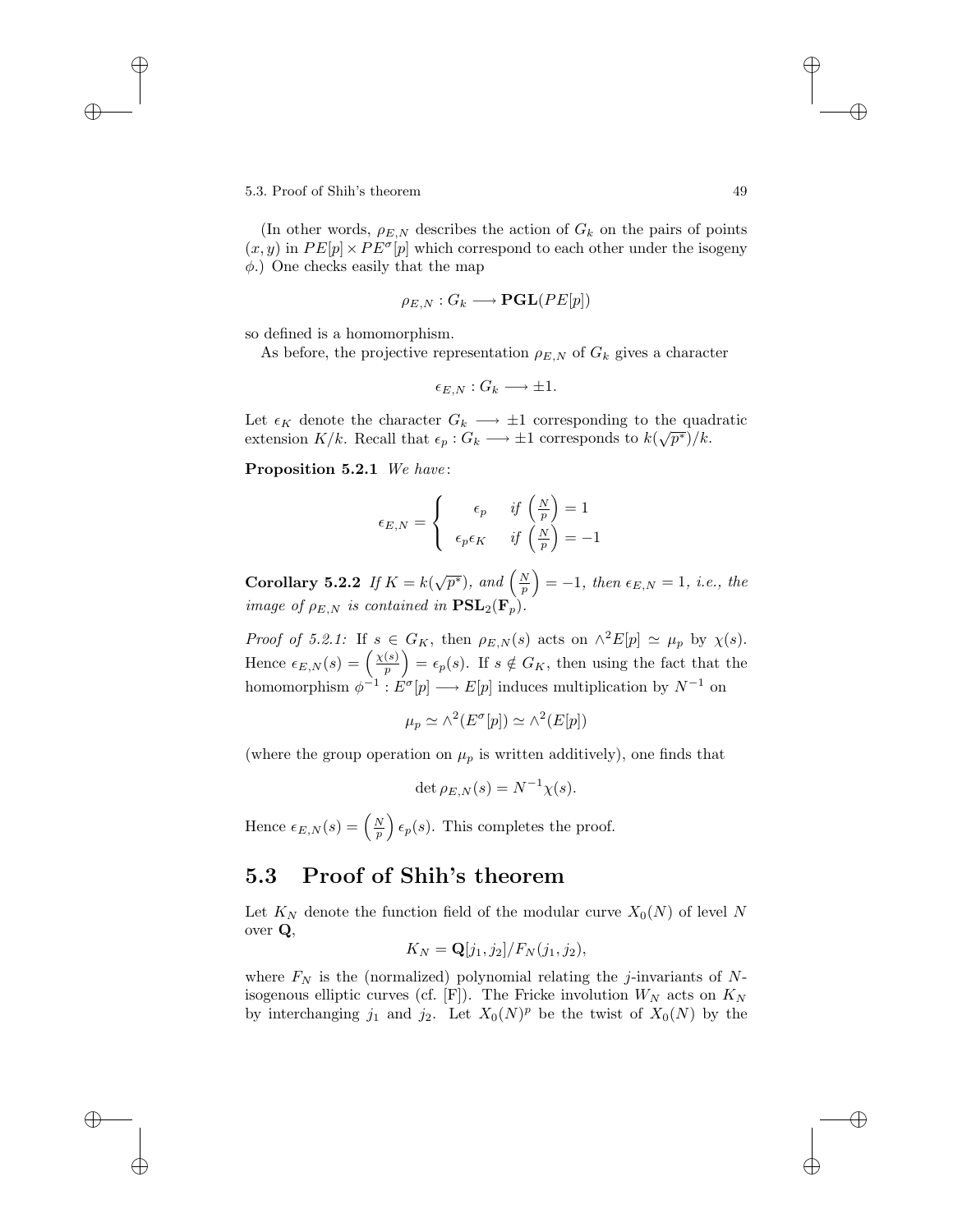quadratic character  $\epsilon_p$ , using the involution  $W_N$ . The function field of  $X_0(N)^p$  can be described as follows: let  $k_N$  be the field of invariants of  $W_N$  in  $K_N$ , i.e., the function field of  $X_0(N)^+$ . Then  $K_N$  and  $k_N(\sqrt{p^*})$  are disjoint quadratic extensions of  $k_N$ . The third quadratic extension, k, of  $k_N$  contained in  $K = K_N(\sqrt{p^*})$  is the function field of  $X_0(N)^p$ 



Now, let E denote an elliptic curve over K with j-invariant  $j_1$ . Then  $E^{\sigma}$  has j-invariant j<sub>2</sub>, and hence E and  $E^{\sigma}$  are N-isogenous. Assuming  $\left(\frac{N}{p}\right) = -1$ , cor. 5.2.2 gives a projective representation  $G_k \longrightarrow \mathbf{PSL}_2(\mathbf{F}_p)$ . It is not hard to see that this representation is surjective, and gives a regular extension of k.

**Remark:** Instead of taking  $E$  over  $K$  one can take it over  $K_N$ . One thus gets a projective representation  $G_{k_N} \longrightarrow \mathbf{PGL}_2(\mathbf{F}_p)$  and prop. 5.2.1 shows that it is surjective, and gives a regular extension if  $(\frac{N}{p}) = -1$ . Since  $k_N$  is known to be<br>isomorphic to  $\mathbf{O}(T)$  if N belongs to the set isomorphic to  $\mathbf{Q}(T)$  if N belongs to the set

$$
S = \{2, 3, 5, 7, 11, 13, 17, 19, 23, 29, 31, 41, 47, 59, 71\},\
$$

this shows that  $\mathbf{PGL}_2(\mathbf{F}_p)$  has property  $Gal_T$  provided there exists  $N \in S$  with  $\left(\frac{N}{p}\right) = -1$  (a computer search shows that this is true for all  $p < 5329271$ ).

We are interested in values of N for which k is isomorphic to  $\mathbf{Q}(T)$ , i.e., such that:

- 1.  $X_0(N)$  has genus 0.
- 2.  $X_0(N)^p$  has a **Q**-rational point.

Assuming that N is not a square, condition 1 implies that  $N = 2, 3, 5$ , 6, 7, 8, 10, 12, 13, 18. Condition 2 is satisfied when  $N = 2, 3, 7$  (and also for  $N = 6$ ,  $\left(\frac{2}{p}\right) = 1$  and  $N = 10$ ,  $\left(\frac{5}{p}\right) = 1$ , cf. [Shih1]). More precisely:

**Proposition 5.3.1** *For*  $N = 2, 3$ *, or* 7*, the two fixed points of*  $W_N$  *in*  $X_0(N)$  are rational over **Q**.

(Hence, these points stay rational on  $X_0(N)^p$ , which is thus isomorphic to **P**<sup>1</sup> over **Q**; this concludes the proof of th. 5.1.1.)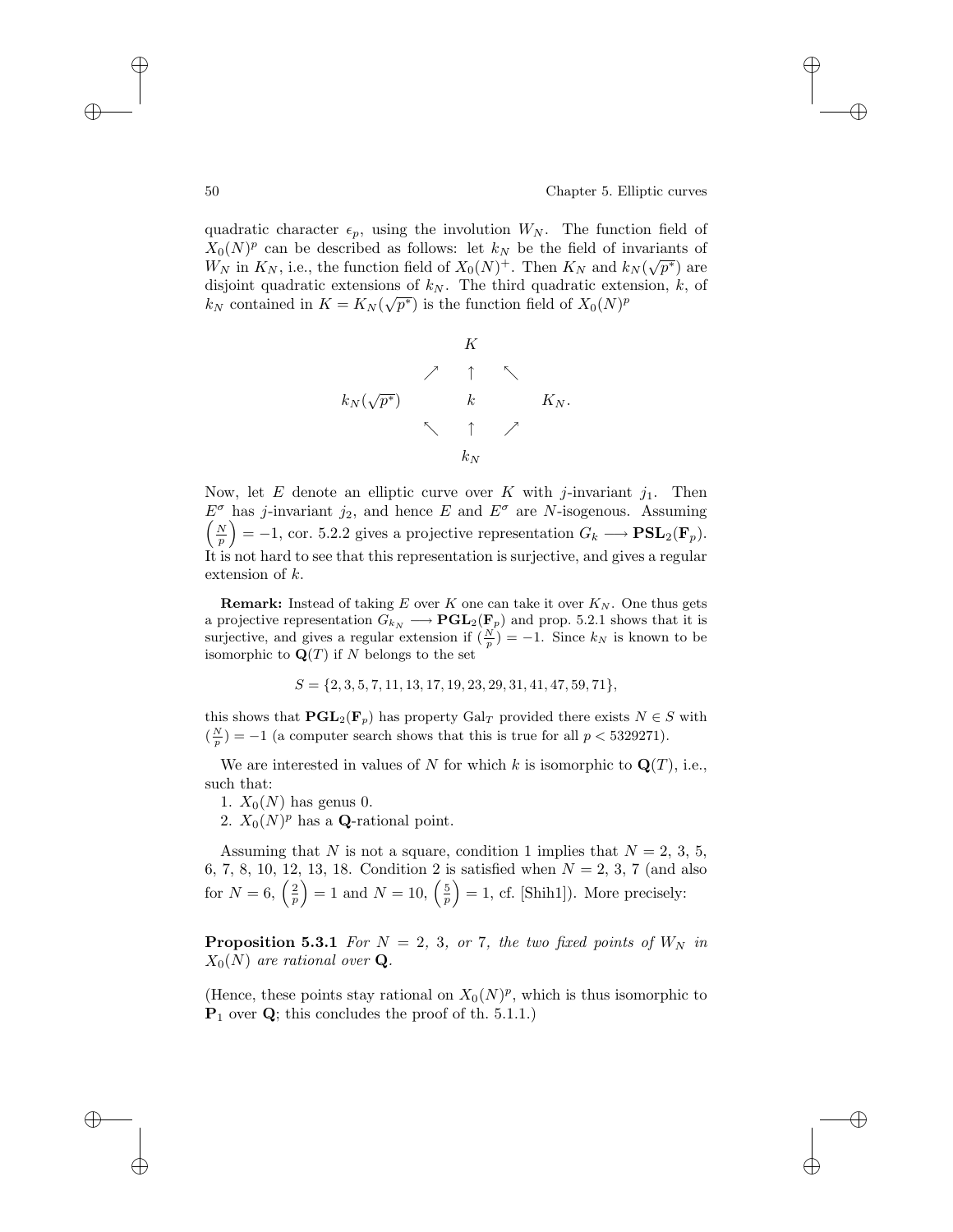#### 5.3. Proof of Shih's theorem 51

Let us give two proofs of prop.  $5.3.1$ .

*First proof:* Let  $\mathcal O$  be an order of class number 1 in a quadratic imaginary field, and  $E_{\mathcal{O}}$  an elliptic curve with endomorphism ring  $\mathcal{O}$ . Assume that the unique prime ramified in the field is  $N$ , and that  $\mathcal O$  contains an element  $\pi$  with  $\pi \bar{\pi} = N$ . This is indeed possible for  $N = 2, 3, 7$ :

| N | Ο                                 | $\pi$ |
|---|-----------------------------------|-------|
| 2 | $\mathbf{Z}[i]$                   | $1+i$ |
|   | $\mathbf{Z}[\sqrt{-2}]$           | $-2$  |
| 3 | $1+\sqrt{-3}$<br>$\mathbf{Z}$     | 3     |
|   | $\mathbf{Z}[\sqrt{ }$<br>$3\vert$ | 3     |
| 7 | Z<br>$\sqrt{-7}$                  |       |
|   | $\mathbf{Z}[\sqrt{ }$             |       |

By the theory of complex multiplication, the pair  $(E_{\mathcal{O}}, \pi)$  then defines a rational point of  $X_0(N)$  which is fixed under  $W_N$ .

*Second proof:* Let  $\Delta$  be the discriminant modular form

$$
\Delta(q) = q \prod (1 - q^n)^{24}, \qquad q = e^{2\pi i z},
$$

and let f be the power series defined by

$$
f = (\Delta(z)/\Delta(Nz))^{\frac{1}{N-1}} \n= q^{-1} \prod_{\substack{n \neq 0(N) \\ n \ge 1}} (1 - q^n)^{2m}, \quad \text{where } m = \frac{12}{N-1}.
$$

One can prove that f generates  $K_N$  over **Q**, and that  $f^{W_N} = N^m/f$ . For  $N = 2, 3,$  and 7 we have  $m = 12, 6, 2,$  and  $N<sup>m</sup>$  is a square. This shows that the fixed points of  $W_N$  are rational.

One can also show that the quaternion algebra corresponding to  $X_0(N)^p$ is given by  $(N^m, p^*)$ . More generally:

**Exercise:** Let F be a field, and let X be the variety obtained by twisting  $P_1$  by **EXECTS:** LET T be a next, and let X be the variety obtained by twisting **1** 1 by the quadratic character attached to the extension  $F(\sqrt{b})$  and the involution of  ${\bf P}_1$   $x \mapsto a/x$ . Then the quaternion invariant of this curve is the element  $(a, b)$  of  $Br_2(F)$ .

The ramification in the Shih covering constructed above is as follows: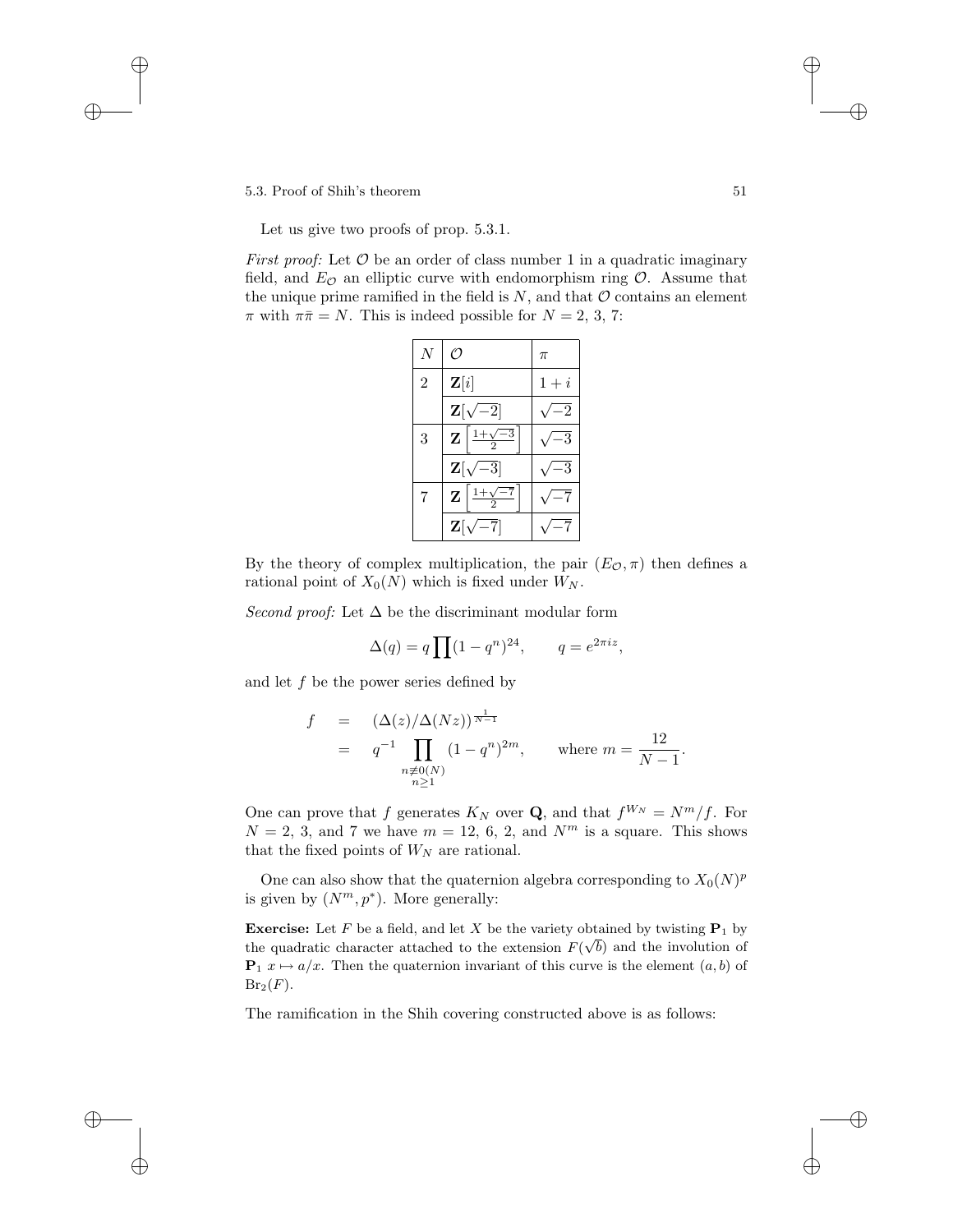**N=2:** The ramification is of type  $(2, p, p)$ . One ramification point is rational over **Q**, with inertia group of order 2 generated by the element  $\begin{pmatrix} 0 & 1 \\ -1 & 0 \end{pmatrix}$ . The two others are defined over  $\mathbf{Q}(\sqrt{p^*})$  and are conjugate to each other. Their inertia groups, of order  $p$ , correspond to the two different conjugacy classes of unipotent elements in  $PSL_2(Z)$ ,  $\begin{pmatrix} 1 & 1 \\ 0 & 1 \end{pmatrix}$  and  $\begin{pmatrix} 1 & \alpha \\ 0 & 1 \end{pmatrix}$ , where  $\alpha$  is a non-quadratic residue mod p.

**N=3:** The situation is similar; we have ramification of type  $(3, p, p)$ , the inertia group of order 3 being generated by the element  $\begin{pmatrix} 1 & -1 \\ 1 & 0 \end{pmatrix}$ .

**N=7:** The ramification is of type  $(3,3,p,p)$ ; with a suitable choice of coordinates, the ramification points are located at  $\pm \sqrt{-27p^*}$  and  $\pm \sqrt{p^*}$ .

**Exercise:** Show that the statement of th. 5.1.1 remains true when  $PSL_2(F_p)$  is replaced by  $PSL_2(\mathbf{Z}/p^n\mathbf{Z})$ .

### **5.4 A complement**

Assume as before that  $\left(\frac{N}{p}\right) = -1$ . Then there is a regular Galois covering  $C \longrightarrow X_0(N)^p$  with Galois group  $G = \mathbf{PSL}_2(\mathbf{F}_p)$  by the above. In Shih's theorem, one takes N such that  $X_0(N)$  has genus 0. One might try to exploit the case where  $X_0(N)$  is of genus 1; for if the twisted curve  $X_0(N)^p$ has a **Q**-rational point, and is of rank  $> 0$  (where  $X_0(N)^p$  is viewed as an elliptic curve over **Q** by fixing this rational point as origin) then the following variant of Hilbert's irreducibility theorem allows us to deduce the existence of infinitely many extensions of **Q** with Galois group G:

**Proposition 5.4.1** *Let*  $C \longrightarrow E$  *be a regular Galois covering with group* G*, where* E *is an elliptic curve over a number field* K*. Assume that for every proper subgroup*  $H$  *of*  $G$  *containing the commutator subgroup*  $(G, G)$ *, the corresponding* G/H*-covering of* E *is ramified at least at one point. Then all*  $P \in E(K)$  *except a finite number have property*  $\text{Irr}(P)$  *of* §3.3.

The hypothesis in the proposition implies that for all subgroups  $H \neq G$ , the covering  $C/H \longrightarrow E$  is ramified somewhere, since the only unramified coverings of E are abelian. Hence the genus of  $C_H = C/H$  is at least 2; by Faltings' theorem,  $C_H$  has finitely many rational points. Let  $S_K \subset E(K)$ be the union of the ramification points and the images of the  $C_H(K)$ . This is a finite set, and if  $P \notin S_K$ , then property  $\text{Irr}(P)$  is satisfied. This proves the proposition.

The above result was first obtained by Néron (Proc. Int. Cong. 1954) in a weaker form, since Mordell's conjecture was still unproved at that time.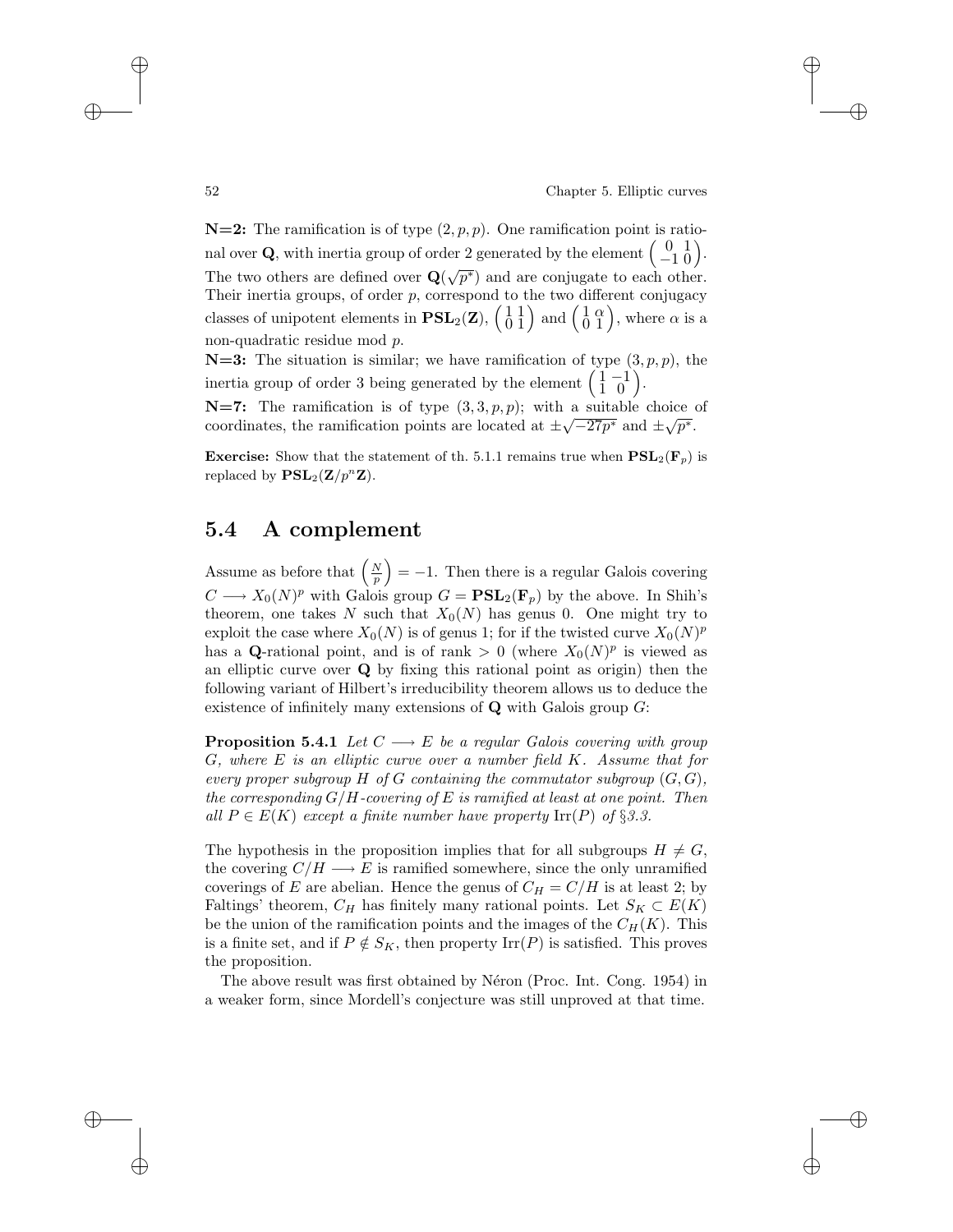**Corollary 5.4.2** *Assume* E(K) *is infinite. Then, there are infinitely many linearly disjoint Galois extensions of* K *with Galois group* G*.*

*Proof:* If L is any finite extension of K, we can find  $P \in E(K)$ ,  $P \notin S_L$ (where  $S_L$  is defined as above). The property  $\text{Irr}(P)$  is then satisfied both over K and over L. The corresponding G-extension  $K_P$  is then linearly disjoint from L. The corollary follows.

**Example:** For  $N = 11$ ,  $p = 47$ , the twisted elliptic curve  $X_0(N)^p$  has rank 2 over **Q**. Hence there are infinitely many extensions of **Q** with Galois group  $PSL_2(F_{47})$ . (An explicit example has been written down by N. Elkies.)

**Problem**: Is it possible to generalize prop. 5.4.1 to abelian varieties? More precisely, let  $\pi: C \longrightarrow A$  be a finite covering of an abelian variety A. Assume that a)  $A(K)$  is Zariski dense in A; b)  $\pi$  is ramified (i.e., C is not an abelian variety). Is it true that  $\pi(C(K))$  is "much smaller" than  $A(K)$ , i.e., that the number of points of logarithmic height  $\leq N$  in  $\pi(C(K))$  is  $o(N^{\rho/2})$ , where  $\rho =$ rank  $A(K)$ ? There is a partial result in this direction in the paper of A. Néron referred to above.

### **5.5** Further results on  $PSL_2(F_\text{q})$  and  $SL_2(F_\text{q})$ **as Galois groups**

Concerning the groups **PSL**<sup>2</sup> and **SL**<sup>2</sup> over finite fields, there are the following results:

- 1.  $PSL_2(\mathbf{F}_q)$ , for q not a prime, is known to have property  $Gal_T$  when:
	- (a)  $q = 4$  and  $q = 9$ , because  $PSL_2(\mathbf{F}_q)$  is isomorphic to  $A_5$  and  $A_6$ respectively in these cases.
	- (b)  $q = 8$ , by a result of Matzat ( [Ma3]).
	- (c)  $q = 25$ , by a result of Pryzwara ( [Pr]).
	- (d)  $q = p^2$ , for p prime,  $p \equiv \pm 2 \pmod{5}$ , cf. [Me1].
- 2.  $SL_2(\mathbf{F}_q)$  is known to have property  $Gal_T$  for:
	- (a)  $q = 2, 4, 8$ , for then  $SL_2(\mathbf{F}_q) \approx \mathbf{PSL}_2(\mathbf{F}_q)$ .
	- (b)  $q = 3, 5$  or 9, for then  $SL_2(\mathbf{F}_q)$  is isomorphic to  $\tilde{A}_4$ ,  $\tilde{A}_5$ , or  $\tilde{A}_6$ , which are known to have property  $Gal_T$ , cf. [Me2], or §9.3.
	- (c)  $q = 7$ , Mestre (unpublished).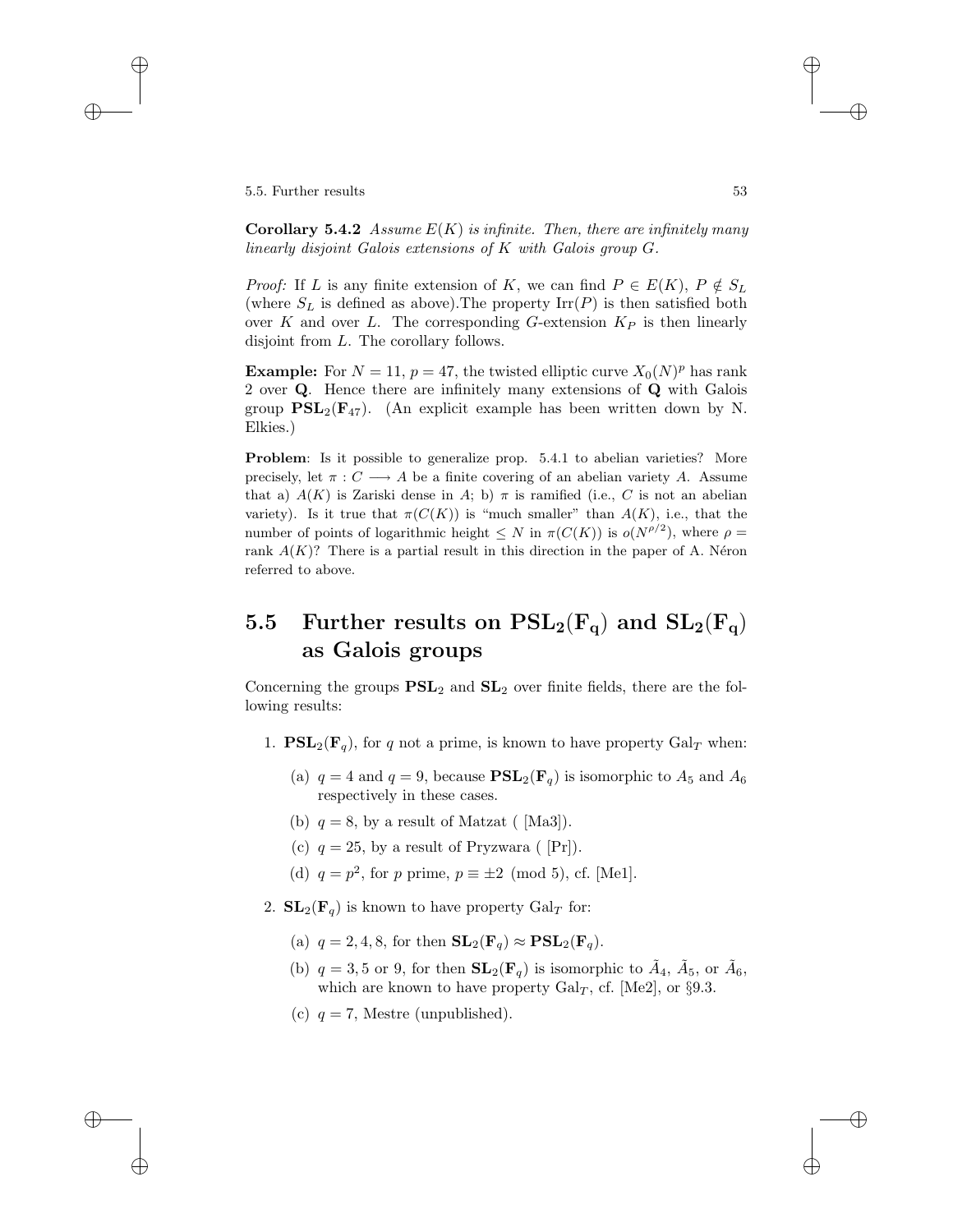It seems that the other values of  $q$  have not been treated (not even the case  $q = 11$ .

There are a few examples of Galois extensions of **Q** with Galois group  $\mathbf{SL}_2(\mathbf{F}_{2^m})$  for  $m = 1, 2, \ldots, 16$ . Their construction is due to Mestre (unpublished), who uses the representations of G**<sup>Q</sup>** given by modular forms mod 2 of prime level  $\leq 600$ .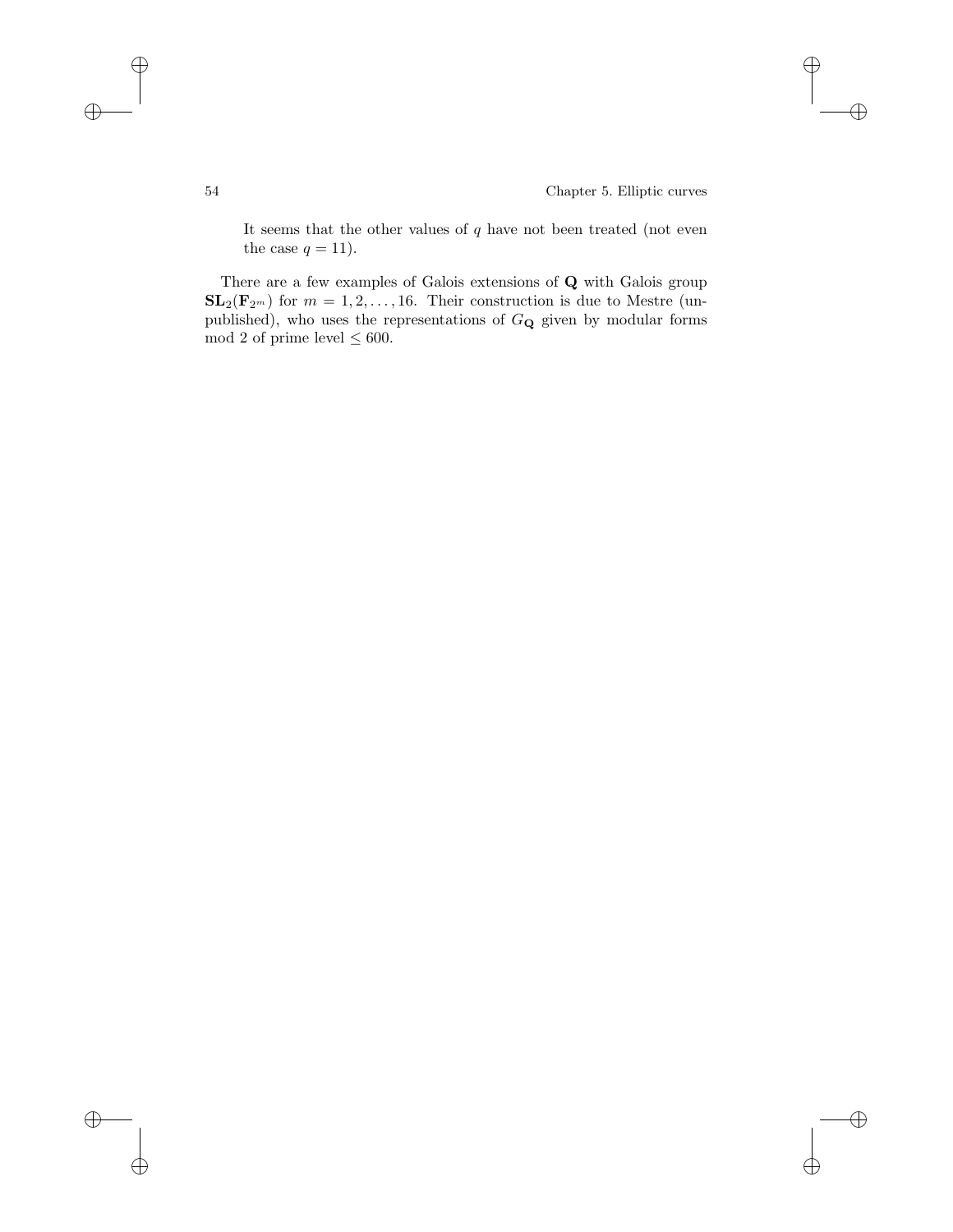## **Chapter 6**

# **Galois extensions of C(T)**

### **6.1 The GAGA principle**

Our goal in this chapter is to construct Galois extensions of  $C(T)$ , using the tools of topology and analytic geometry. To carry out this program, we need a bridge between analysis and algebra.

**Theorem 6.1.1** (GAGA principle) *Let* X*,* Y *be projective algebraic varieties over*  $C$ *, and let*  $X^{an}$ *,*  $Y^{an}$  *be the corresponding complex analytic spaces. Then*

*1. Every analytic map*  $X^{\text{an}} \longrightarrow Y^{\text{an}}$  *is algebraic.* 

2. Every coherent analytic sheaf over  $X^{\text{an}}$  is algebraic, and its algebraic *cohomology coincides with its analytic one.*

For a proof, see  $[Se4]$  or  $[SGA1]$ , exposé XII. In what follows, we will allow ourselves to write  $X$  instead of  $X^{\text{an}}$ .

#### **Remarks:**

1. The functor  $X \mapsto X^{an}$  is the "forgetful" functor which embeds the category of complex projective varieties into the category of complex analytic spaces. Th. 6.1.1 implies that it is fully faithful.

2. By the above, there is at most one algebraic structure on a compact analytic space which is compatible with it.

3. Th. 6.1.1 implies Chow's theorem: every closed analytic subspace of a projective algebraic variety is algebraic.

4. The analytic map  $\exp : \mathbf{G}_a \longrightarrow \mathbf{G}_m$ , where

$$
\mathbf{G}_a = \mathbf{P}_1 - \{\infty\}, \text{ and } \mathbf{G}_m = \mathbf{P}_1 - \{0, \infty\},
$$

is not algebraic; hence the hypothesis that  $X$  is projective is essential.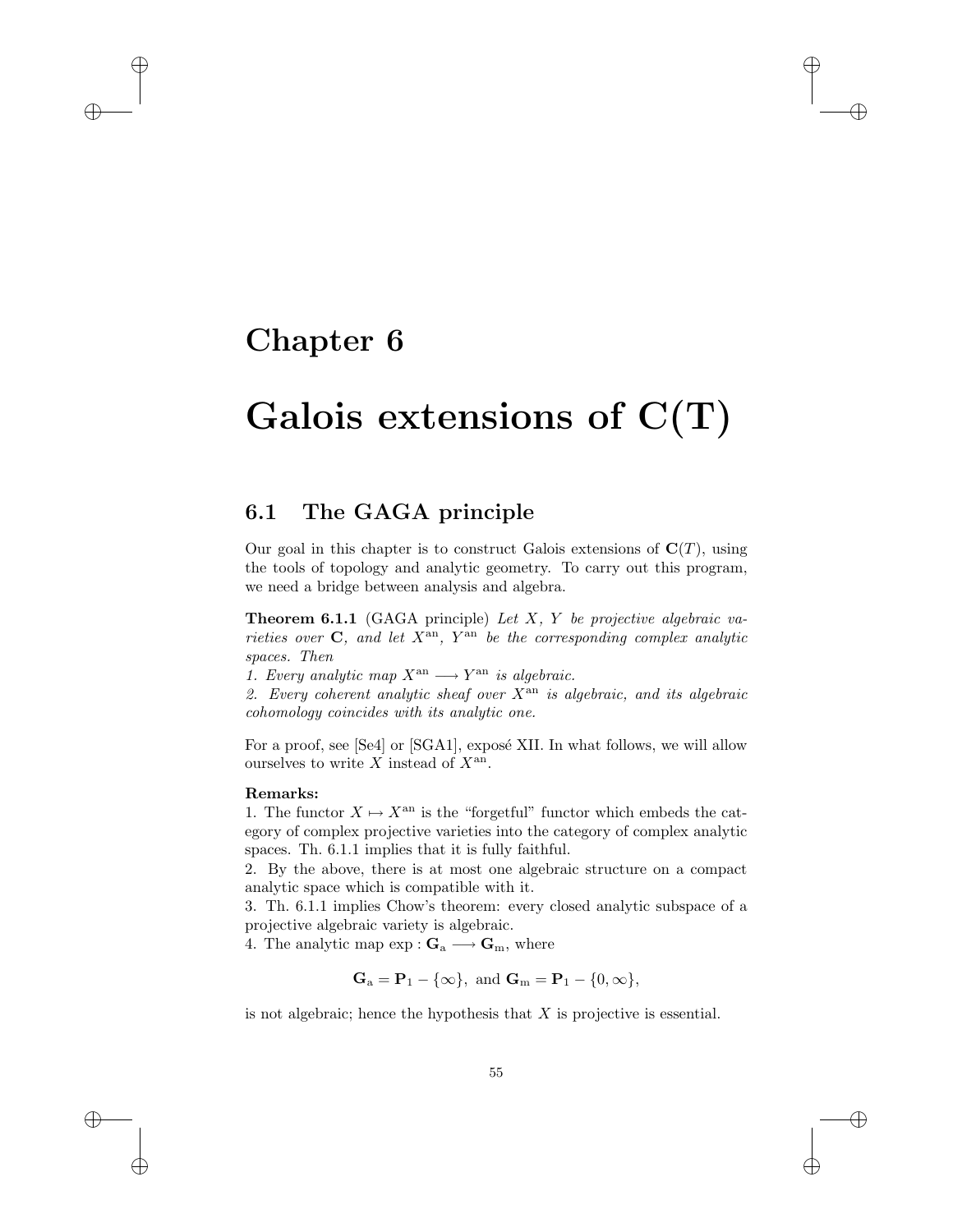**Exercise:** If X and Y are reduced varieties of dimension 1, prove that any analytic isomorphism of X on Y is algebraic; disprove this for non-reduced varieties.

**Theorem 6.1.2** (Riemann) *Any compact complex analytic manifold of dimension 1 is algebraic.*

The proof is easy, once one knows the finiteness of the (analytic) cohomology groups of coherent sheaves, see e.g. [Fo], chap. 2. A generalization for a broader class of varieties is given by a theorem of Kodaira:

**Theorem 6.1.3** (see e.g. [GH], ch. I, §4) *Every compact Kähler manifold* X whose Kähler class is integral (as an element of  $H^2(X, \mathbf{R})$ ) is a projective *algebraic variety.*

In the above theorems, the compactness assumption is essential. For coverings, no such assumption is necessary:

**Theorem 6.1.4** *Let* X *be an algebraic variety over* **C***, and let*  $\pi : Y \longrightarrow$ X *be a finite unramified analytic covering of* X*. Then there is a unique algebraic structure on* Y *compatible with its analytic structure and with* π*.*

The proof is given in [SGA1], exposé XII. Let us explain the idea in the case  $X = \overline{X} - Z$ , where  $\overline{X}$  is an irreducible projective normal variety, and Z a closed subspace. One first uses a theorem of Grauert and Remmert [GR] to extend  $Y \longrightarrow X$  to a ramified analytic covering  $\overline{Y} \longrightarrow \overline{X}$ . Such a covering corresponds to a coherent analytic sheaf of algebras over  $X$ . Since  $X$  is projective, one can apply th. 6.1.1, and one then finds that this sheaf is algebraic, hence so are  $\overline{Y}$  and Y.

(The extension theorem of Grauert and Remmert used in the proof is a rather delicate one - however, it is quite easy to prove when  $\dim X = 1$ , which is the only case we shall need.)

The GAGA principle applies to *real* projective algebraic varieties, in the following way: we may associate to any such variety X the pair  $(X<sup>an</sup>, s)$ , where  $X^{an} = X(\mathbf{C})$  is the complex analytic space underlying X, and

$$
s:X^{\mathrm{an}}\longrightarrow X^{\mathrm{an}}
$$

is the anti-holomorphic involution given by complex conjugation on  $X$ . The real variety X can be recovered from the data  $(X<sup>an</sup>, s)$  up to a unique isomorphism. Furthermore, any complex projective variety X together with an anti-holomorphic involution s determines a projective variety over **R**: for by GAGA, s is an algebraic isomorphism from X to  $\overline{X}$ , the conjugate variety of  $X$ , and hence gives descent data which determines  $X$  as a variety over **R**. Similar remarks apply to coherent sheaves, and coverings: for example, giving a finite covering of  $X$  over  $\mathbf R$  is equivalent to giving a finite covering of the complex analytic space  $X(\mathbf{C})$ , together with an antiholomorphic involution which is compatible with the complex conjugation on  $X(\mathbf{C})$ .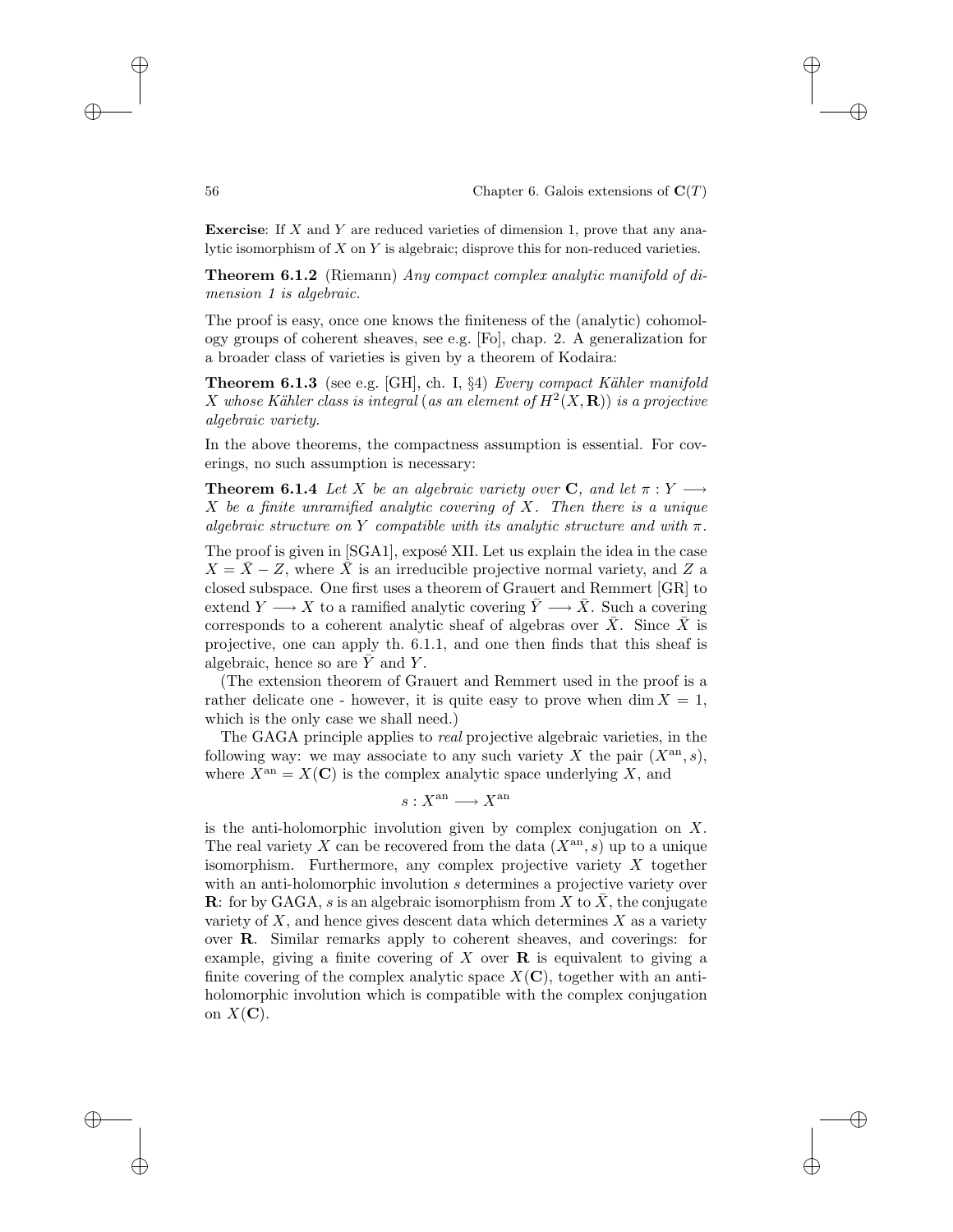# **6.2 Coverings of Riemann surfaces**

Recall that for all  $q \geq 0$ , there exists, up to homeomorphism, a unique compact, connected, oriented surface  $X<sub>q</sub>$  of genus g (i.e., with first Betti number 2g). This can be proved either by "cutting and pasting" or by Morse theory (in the differentiable category). The surface  $X<sub>g</sub>$  has a standard description as a polygon with 4g edges labelled  $a_1, b_1, a_1^{-1}, b_1^{-1}, \ldots$  $a_g, b_g, a_g^{-1}, b_g^{-1}$ , and identified in the appropriate manner. From this description one can see that the fundamental group  $\pi_1(X_q)$  relative to any base point has a presentation given by 2g generators  $a_1, b_1, \ldots, a_g, b_g$ , and a single relation

$$
a_1b_1a_1^{-1}b_1^{-1}\cdots a_g b_g a_g^{-1}b_g^{-1} = 1.
$$

(To show this, one may express  $X_q$  as the union of two open sets U and V, where U is the polygon punctured at one point, which is homotopic to a wedge of 2g circles and has fundamental group the free group  $F$  on 2g generators, and  $V$  is a disk in the center of the polygon. Applying the van Kampen theorem, one finds that

$$
\pi_1(X_g) = 1 *_R F = F / \langle R \rangle,
$$

where  $R$  is  $a_1b_1a_1^{-1}b_1^{-1}\ldots a_gb_ga_g^{-1}b_g^{-1}$ .

Let now  $P_1,\ldots,P_k$  be distinct points of  $X_q$ , and let  $\pi_1$  be the fundamental group of  $X_q - \{P_1, \ldots, P_k\}$ , relative to a base point x. Each  $P_i$ defines in  $\pi_1$  a conjugacy class  $C_i$  corresponding to "turning around  $P_i$  in the positive direction" (choose a disk  $D_i$  containing  $P_i$  and no other  $P_j$ , and use the fact that  $\pi_1(D_i - P_i)$  can be identified with **Z**). A similar argument as above proves that the group  $\pi_1$  has a presentation given by  $2g + k$  generators  $a_1, b_1, \ldots, a_g, b_g, c_1, \ldots, c_k$  and the single relation:

$$
a_1b_1a_1^{-1}b_1^{-1}\cdots a_g b_g a_g^{-1}b_g^{-1}c_1\cdots c_k=1,
$$

where the  $c_i$  belong to  $C_i$  for all i.

We denote this group by  $\pi_1(g, k)$ . Observe that, if  $k \geq 1$ , then  $\pi_1(g, k)$ is the free group on  $2g + k - 1$  generators. In the applications, we shall be mainly interested in the case  $g = 0, k \geq 3$ .

# **6.3 From C to Q**¯

Let K be an algebraically closed field of characteristic  $0, X$  a projective smooth curve of genus g over K, and let  $P_1, \ldots, P_k$  be distinct points in  $X(K)$ . The algebraic fundamental group of  $X - \{P_1, \ldots, P_k\}$  may be defined as follows. Let  $K(X)$  be an algebraic closure of the function field  $K(X)$  of X over K, and let  $\Omega \subset K(X)$  be the maximal extension of  $K(X)$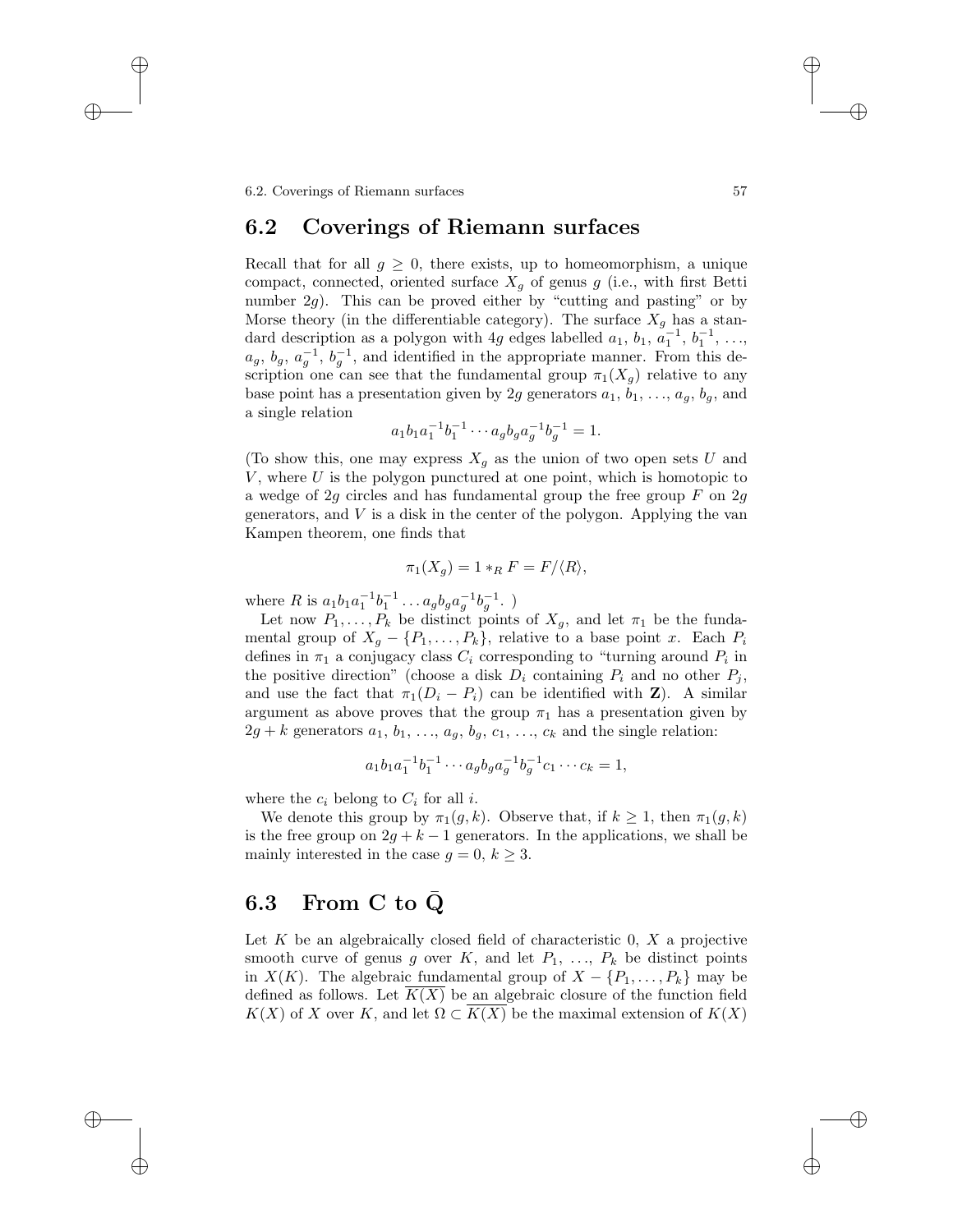unramified outside the points  $P_1, \ldots, P_k$ . The algebraic fundamental group is the Galois group of  $\Omega$  over  $K(X)$ , namely,

$$
\pi_1^{\mathrm{alg}}(X - \{P_1, \ldots, P_k\}) = \mathrm{Gal}(\Omega/K(X)).
$$

It is a profinite group. Let us denote it by  $\pi$ .

**Theorem 6.3.1** *The algebraic fundamental group* π *is isomorphic to the profinite completion of the topological fundamental group* :

$$
\pi \simeq \hat{\pi}_1(g,k).
$$

(Recall that the profinite completion  $\hat{\Gamma}$  of a discrete group  $\Gamma$  is the inverse limit of the finite quotients of Γ.)

**Proof:** Let first E be a finite extension of  $K(X)$  with Galois group G, let  $Q_i$  be a place of E above  $P_i$ , and let  $I(Q_i)$  denote the inertia subgroup of G at  $Q_i$ . Since the ramification is tame, we have a canonical isomorphism:

$$
I(Q_i) \simeq \mu_{e_i},
$$

where  $e_i$  is the ramification index at  $Q_i$ ; this isomorphism sends an element s of  $I(Q_i)$  to  $s\pi/\pi$  (mod  $\pi$ ), where  $\pi$  is any uniformizing element at  $Q_i$ .

From now on, let  $Q_i$  be a place of  $\Omega$  above  $P_i$ . The isomorphism above can be generalized to such infinite extensions, by passing to the limit: write  $\Omega$  as a union of finite extensions  $E_j$  with ramification indices  $e_j$  at  $Q_i$ . Then one has:

$$
I(Q_i) \simeq \lim_{\longleftarrow} \mu_{e_j}.
$$

Choose a coherent system of roots of unity in  $K$ , i.e., a fixed generator  $z_n$  for each  $\mu_n$ , such that  $z_{nm}^m = z_n$  for all  $n, m$ . This provides  $I(Q_i)$  with a canonical generator  $c(Q_i)$ . Changing  $Q_i$  above  $P_i$  merely affects  $c(Q_i)$  by inner conjugation. Hence, the conjugacy class  $C_i$  of  $c(Q_i)$  depends only on  $P_i$ . (Changing the coherent system  $\{z_n\}$  – i.e., replacing it by  $\{z_n^{\alpha}\}\,$ , where  $\alpha \in \mathbf{Z}^* = \text{Aut } \mathbf{Z}$  replaces  $c(Q_i)$  by  $c(Q_i)^\alpha$ .)

Th. 6.3.1 is a consequence of the following more precise statement:

**Theorem 6.3.2** *There exists a choice of elements*  $x_j$ ,  $y_j$ ,  $c_i$  *in*  $\pi$ , *with*  $c_i \in C_i$  *for all i, such that:* 

1.  $x_1y_1x_1^{-1}y_1^{-1}\cdots x_gy_gx_g^{-1}y_g^{-1}c_1\cdots c_k=1.$ 2. The map  $\pi_1(g, k) \longrightarrow \pi$  *mapping the generators*  $x_j, y_j, c_i$  *of*  $\pi_1(g, k)$  *to the elements*  $x_j$ *,*  $y_i$ *,*  $c_i$  *extends to an isomorphism* 

$$
\hat{\pi}_1(g,k) \xrightarrow{\sim} \pi.
$$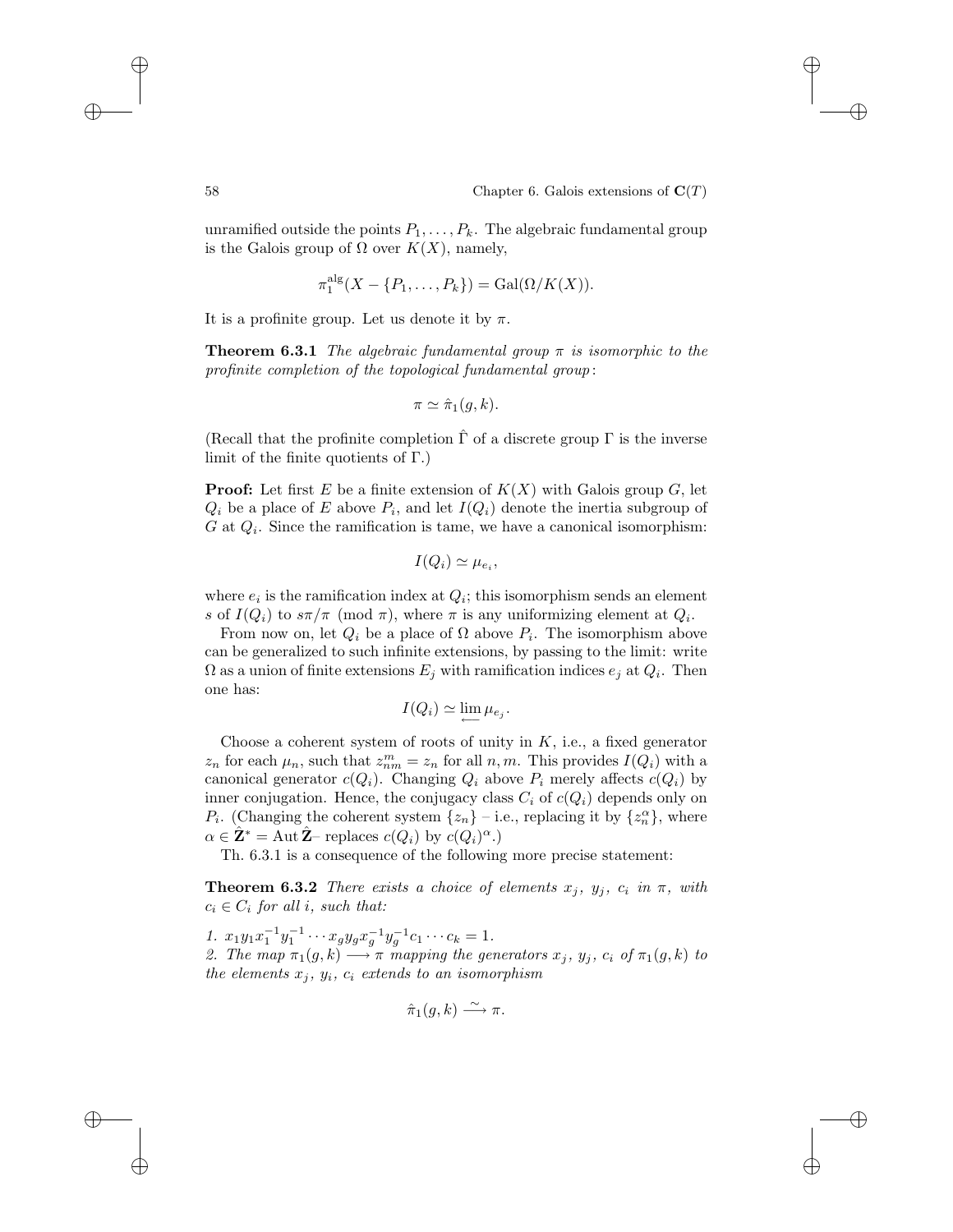In other words,  $\pi$  is presented as a profinite group by the generators  $x_j$ ,  $y_j$ ,  $c_i$  with the relations above. The proof will be done in two stages: first, for  $K = \mathbf{C}$ , then, for arbitrary algebraically closed fields K of characteristic 0.

**Step 1:** Proof when  $K = \mathbf{C}$ , with the standard choice of roots of unity,  ${z_n} = {e^{2\pi i/n}}$ . In this case, the result follows from the GAGA dictionary between algebraic and topological coverings (see th. 6.1.3 and [SGA1]).

**Step 2:** K arbitrary. One has the following general result

**Theorem 6.3.3** *Let* V *be an algebraic variety over an algebraically closed field* K *of characteristic* 0*, and let* K *be an algebraically closed extension of* K*. Then any covering of* V *over* K *comes uniquely from a covering defined over* K*.*

(Note that this is not true in characteristic  $p$ , unless the coverings are tame. For example, the Artin-Schreier covering  $Y^p - Y = \alpha T$  of the affine line with  $\alpha \in K'$ ,  $\alpha \notin K$ , does not come from a covering defined over K.)

Two coverings of V defined over K and K'-isomorphic are K-isomorphic; this is clear, e.g. by using a specialization argument. Next, one has to show that any covering which is defined over  $K'$  can be defined over K. If  $K'$  is of finite transcendence degree over K, then by using induction on tr.deg $(K'/K)$ , it is enough to show this for tr.deg $(K'/K) = 1$ . In this case, a covering  $W \longrightarrow V$  over K' corresponds to a covering  $W \times$  $C \longrightarrow V \times C$  over K, where C is the curve over K corresponding to the extension  $K'/K$ . This can be viewed as a family of coverings  $W \longrightarrow V$ over  $K$  parameterized by  $C$ . But it is a general fact that in characteristic 0, such families of coverings are constant. (One can deduce this from the similar geometrical statement over **C**, where it follows from the fact that  $\pi_1(X \times Y) = \pi_1(X) \times \pi_1(Y)$ .) By choosing a K-rational point c of C, on then gets a covering  $W_c \longrightarrow V$  defined over K which is K'-isomorphic to W.

**Step 3:** Using th. 6.3.3, we may replace  $(K, \{z_n\})$  by  $(K_1, \{z_n\})$ , where tr.deg $K_1/\mathbf{Q} < \infty$ . One can then find an embedding  $K_1 \longrightarrow \mathbf{C}$  which transforms the  $\{z_n\}$  into the  $\{e^{2\pi i/n}\}\$  (irreducibility of the cyclotomic polynomials). Another application of th. 6.3.3 concludes the proof.

**Remark:** Let  $\Gamma$  be a discrete group,  $\hat{\Gamma}$  its profinite completion

$$
\hat{\Gamma} = \lim_{\longleftarrow} \Gamma/N
$$

where N runs over the normal subgroups of  $\Gamma$  of finite index. The canonical homomorphism  $\Gamma \longrightarrow \hat{\Gamma}$  is universal for maps of  $\Gamma$  into profinite groups. *It is not always true that this map is injective.* There are examples of finitely presented Γ with Γ infinite but  $\hat{\Gamma} = \{1\}$ , e.g. the group defined by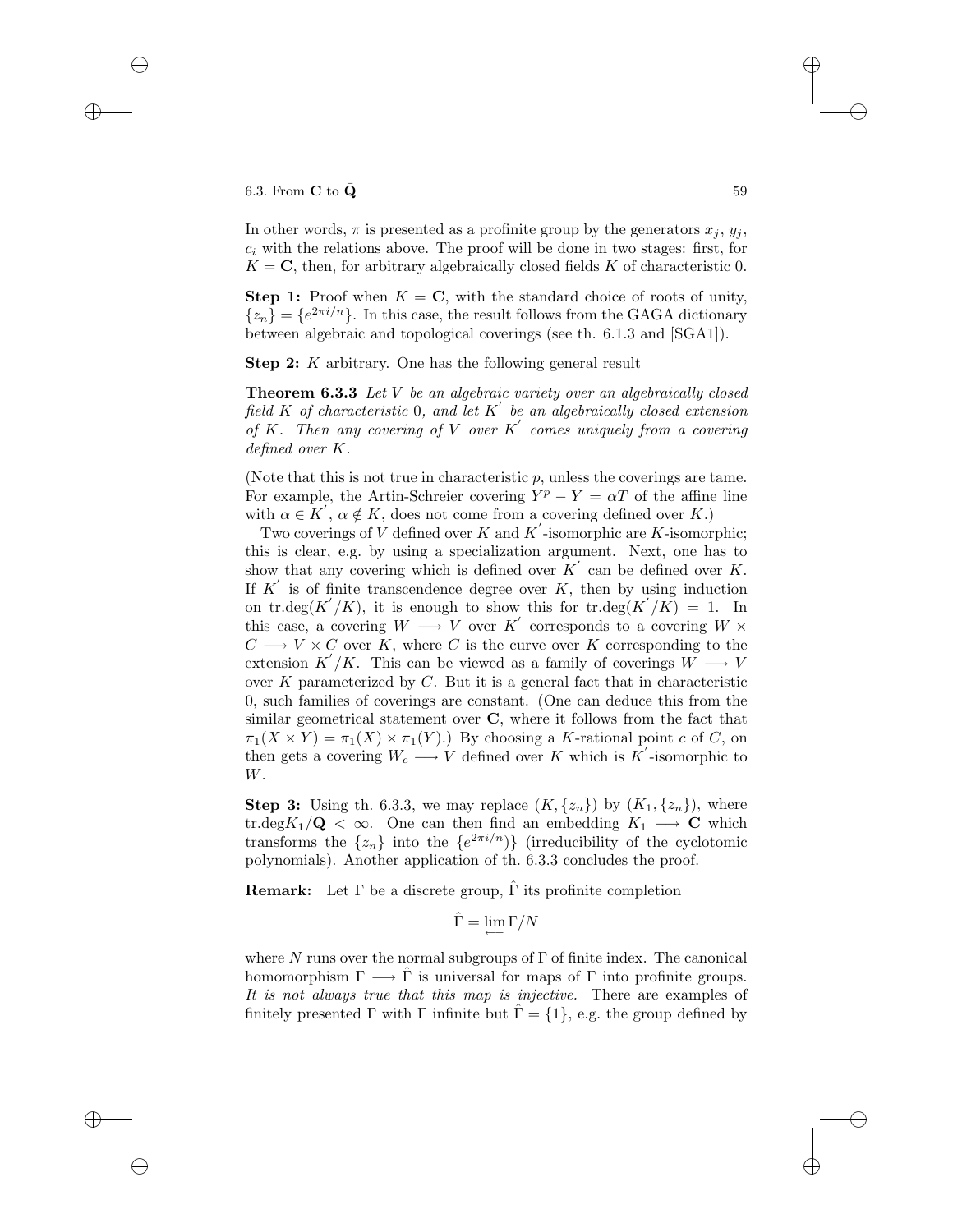four generators  $x_i$  ( $i \in \mathbf{Z}/4\mathbf{Z}$ ) with the four relations  $x_i x_{i+1} x_i^{-1} = x_{i+1}^2$ (G. Higman).

There are examples of complex algebraic varieties with a fundamental group Γ such that the map  $\Gamma \to \Gamma$  is not injective, cf. [To].

In the case of curves, which is the case we are mostly interested in, the map  $\pi_1(g, k) \longrightarrow \hat{\pi}_1(g, k)$  is injective. This follows from the fact that  $\pi_1(g, k)$  is isomorphic to a subgroup of a linear group (e.g.,  $SL_3(R)$ ) or even better,  $SL<sub>2</sub>(**R**)$ ; one then uses a well-known result of Minkowski and Selberg (see e.g. [Bor], p. 119).

# **6.4 Appendix: universal ramified coverings of Riemann surfaces with signature**

Let X be a Riemann surface,  $S \subset X$  a finite set of points in X. Let us assign to each point  $P \in S$  an integer  $n_P$ , with  $2 \leq n_P < \infty$ . Such a set S along with a set of integers  $n_P$  is called a *signature* on X.

One defines a ramified covering subordinate to the signature  $(S; n_P)$  to be a holomorphic map  $f: Y \longrightarrow X$ , with the following properties:

- 1. If  $S_Y = f^{-1}(S)$ , the map  $f: Y S_Y \longrightarrow X S$  is a topological covering.
- 2. Let  $P \in S$  and choose a disk D in X with  $D \cap S = \{P\}$ . Then  $f^{-1}(D)$  splits into connected components  $D_{\alpha}$ , and the restriction  $f_{\alpha}$ of f to  $D_{\alpha}$  is isomorphic to the map  $z \mapsto z^{n_{\alpha}}$ , for some  $n_{\alpha}$  dividing  $n_P$ .

(When  $Y \longrightarrow X$  is a finite map, condition 2 just means that the ramification above P divides  $n_P$ .)

For every  $P \in S$ , let  $C_P$  be the conjugacy class "turning around  $P$ " in the fundamental group  $\pi_1(X-S)$ . If  $Y \longrightarrow X$  is as above,  $Y - f^{-1}(S) \longrightarrow$  $X - S$  is a covering, and the action of  $C_P^{n_P}$  is trivial. Conversely, given a covering of  $X-S$  with that property, one shows (by an easy local argument) that it extends uniquely to a map  $Y \longrightarrow X$  of the type above.

**Theorem 6.4.1** *Let* X, S, and  $n_P$  *be given. Then there is a universal covering* Y *subordinate to the signature*  $(S; n_P)$  *with faithful action of* 

$$
\Gamma = \pi_1(X - S)/N,
$$

*where* N *is the normal subgroup generated by the*  $s^{n_p}$ ,  $s \in C_P$ ,  $P \in S$ *. This Y is simply connected, and one has*  $Y/\Gamma = X$ *.*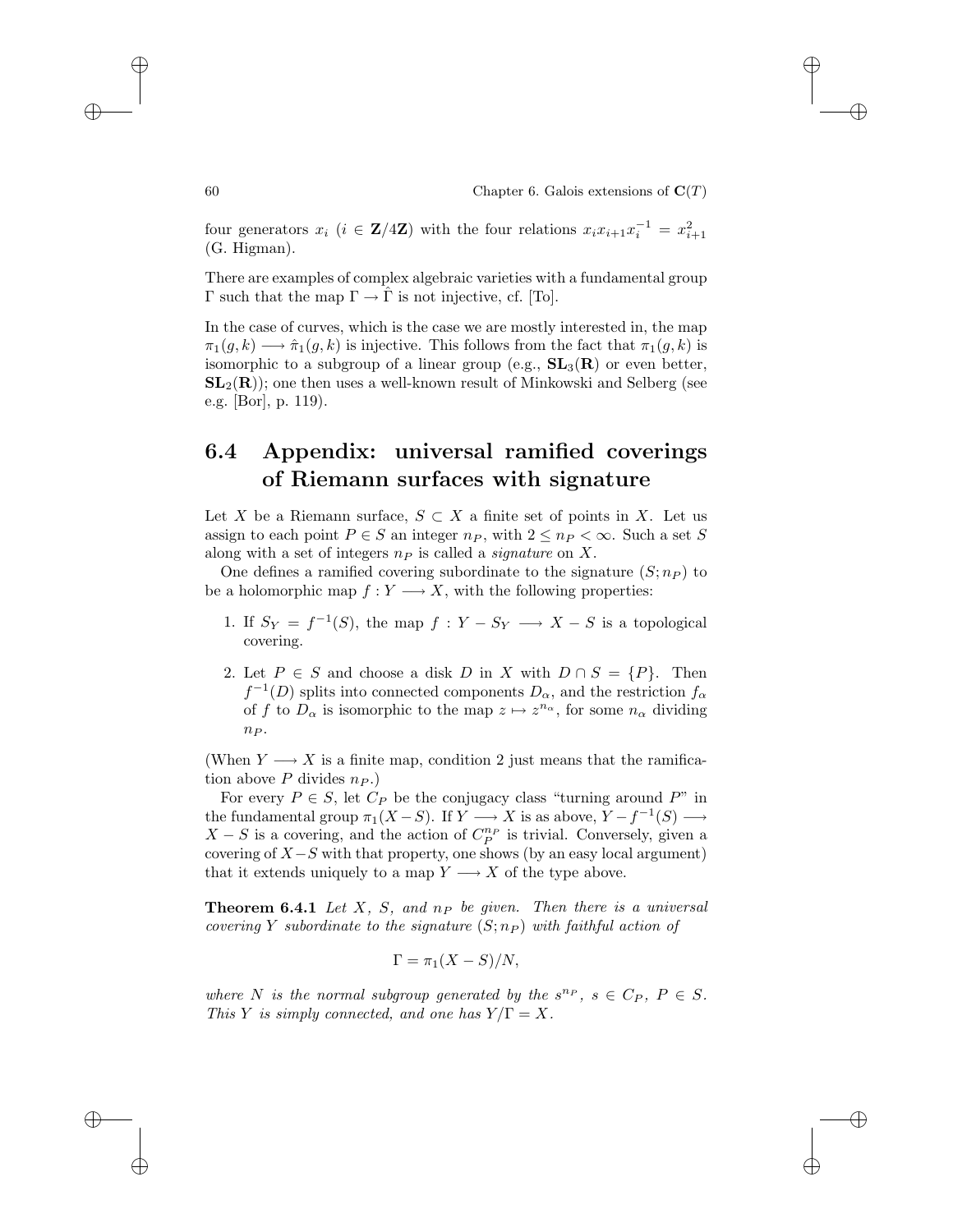#### 6.4. Appendix 61

*Sketch of proof*: Let  $Y_N$  be the covering of  $X - S$  associated to N. This is a Galois covering, with Galois group  $\pi_1(X - S)/N$ . As above, one can complete it to a covering  $Y \longrightarrow X$ . One checks that Y is universal, simply connected, and that  $\Gamma$  acts properly on Y, with  $X = Y/\Gamma$ .

We apply this to the case  $X = X - T$ , where X is a compact Riemann surface of genus g, and T is a finite subset of  $\overline{X}$ . Letting  $S = \{P_1, \ldots, P_s\}$ and  $T = \{P_{s+1}, \ldots, P_{s+t}\}\$ , one associates to X a "generalized signature" on X, where the indices are allowed to take to value  $\infty$ , by setting

$$
\begin{cases} n_i = n_{P_i} & \text{if } i \le s, \\ n_i = \infty & \text{otherwise.} \end{cases}
$$

The corresponding group  $\Gamma$  is then defined by generators  $a_1, b_1, \ldots, a_g$ ,  $b_q, c_1, \ldots c_{s+t}$  and relations:

$$
\begin{cases} a_1b_1a_1^{-1}b_1^{-1}\cdots a_gb_ga_g^{-1}b_g^{-1}c_1\cdots c_{s+t} = 1\\ c_1^{n_1} = 1,\ldots,c_s^{n_s} = 1. \end{cases}
$$

**Example:** In the case  $g = 0$  and  $s+t = 3$ , the group  $\Gamma$  and the corresponding universal covering  $\bar{X} \longrightarrow \mathbf{P}_1(\mathbf{C})$  can be constructed geometrically as follows. Set  $\lambda = 1/n_1 + 1/n_2 + 1/n_3$  (with the convention that  $1/\infty = 0$ ). If  $\lambda > 1$ , let  $\overline{X}$  be the Riemann sphere  $S_2$  equipped with its metric of curvature 1; if  $\lambda = 1$ , let X be **C** with the euclidean metric; and if  $\lambda < 1$ , let  $\overline{X}$  be the Poincaré upper half plane, equipped with the metric of curvature −1. In each case, by the Gauss-Bonnet theorem there is a geodesic triangle on  $\bar{X}$  with angles  $\pi/n_1$ ,  $\pi/n_2$ , and  $\pi/n_3$ . (The case  $n_i = \infty$  gives an angle equal to 0, and the corresponding vertex is a "cusp" at infinity.) Denoting by  $s_i$  the reflection about the *i*th side  $(i = 1, 2, 3)$ , the elements  $C_1 = s_2 s_3$ ,  $C_2 = s_3s_1$ , and  $C_3 = s_1s_2$  satisfy the relation

$$
C_1C_2C_3=1
$$

and the  $C_i$  are of order  $n_i$ . Hence the group  $\Gamma'$  generated by the  $C_i$  is a quotient of Γ, by the map sending  $c_i$  to  $C_i$  (i = 1, 2, 3). In fact, one can show that the projection  $\Gamma \longrightarrow \Gamma'$  is an isomorphism, and that  $\bar{X}$  with this action of  $\Gamma$  is the universal covering of th. 6.4.1. A fundamental domain for the action of  $\Gamma$  is given by the union of the geodesic triangle with one of its reflections about a side.

**Theorem 6.4.2** *The element*  $c_i$  *of*  $\Gamma$  *has order*  $n_i$ *, except in the following two cases* :

*1.*  $q = 0$ ,  $s + t = 1$ ; 2.  $g = 0, s + t = 2, n_1 \neq n_2.$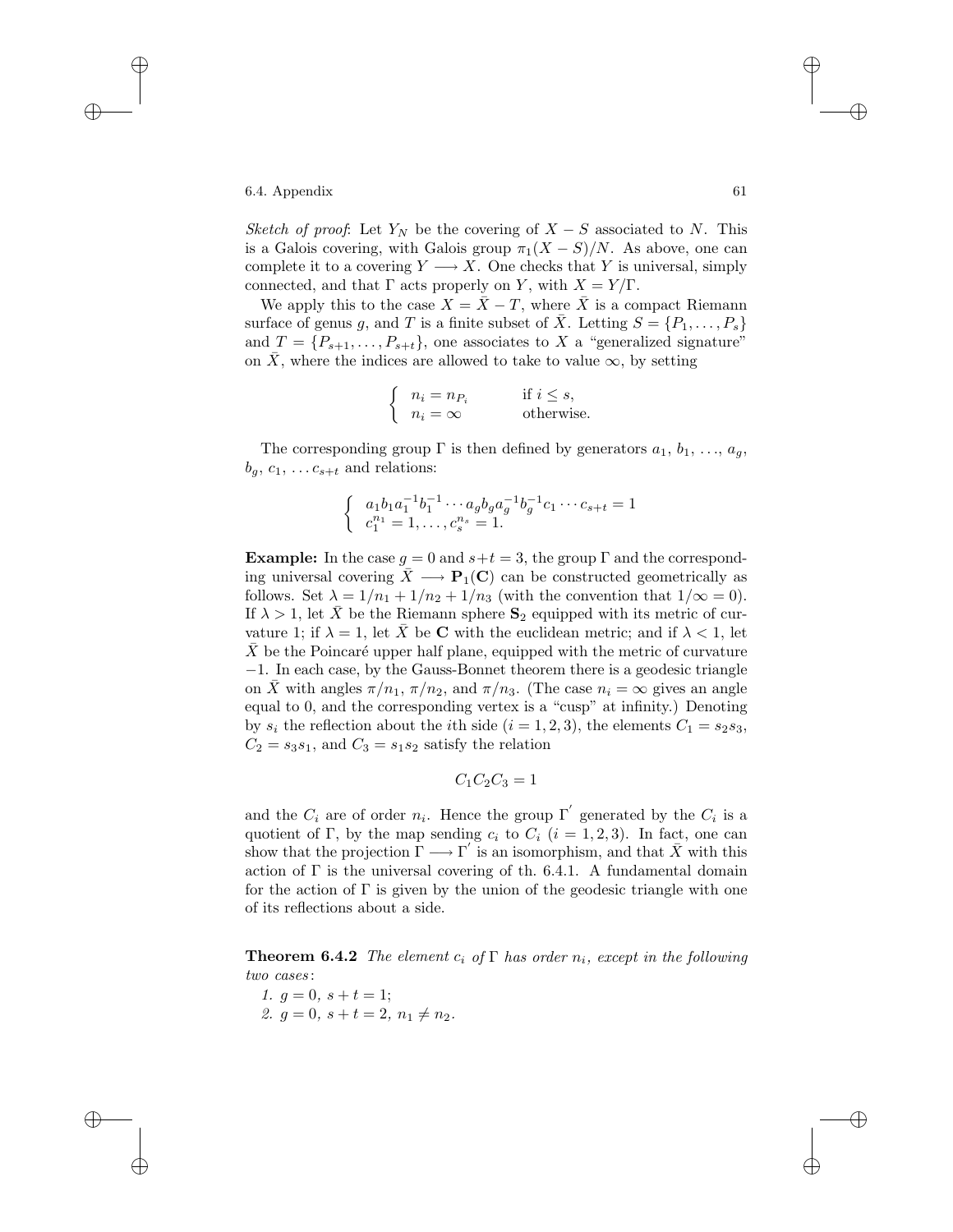Consider first the case  $g = 0$ . This case can itself be divided into three subcases:

1.  $s + t = 2$ , and  $n_1 = n_2$ . In this case Γ is isomorphic to a cyclic group of order  $n_1$  (if  $n_1 = \infty$ , then  $\Gamma = \mathbf{Z}$ ), and the statement follows.

2.  $s + t = 3$ . The explicit construction of Γ above shows that the  $c_i$  are of order  $n_i$ .

3.  $s + t \geq 4$ . One reduces this to case 2 by adding the relations  $c_i = 1$ for a set I of indices with  $|I| = s + t - 3$ . One thus gets a surjective homomorphism onto a group of the type treated in case 2, and the  $c_i$  with  $i \notin I$  are therefore of order  $n_i$ . By varying I, one obtains the result.

To treat the case  $q \geq 1$ , it suffices to exhibit a group containing elements  $A_1,\ldots,A_g,B_1,\ldots,B_g,C_1,\ldots,C_{s+t}$  satisfying the given relation for Γ, with the  $C_i$  of order  $n_i$ ,  $(i = 1, \ldots s+t)$ . For this, one may choose elements  $C_i$  of order  $n_i$  in the special orthogonal group  $SO_2$ . Every element x of  $SO_2$  can be written as a commutator  $(y, z)$  in the orthogonal group  $\mathbf{O}_2$ ; for, choosing  $y \in \mathbf{SO}_2$  such that  $y^2 = x$ , and  $z \in \mathbf{O}_2-\mathbf{SO}_2$ , one has  $yzy^{-1}z^{-1} = y \cdot y = x$ . Hence, it suffices to take  $A_j$ ,  $B_j = 1$  if  $j > 1$ , and  $A_1, B_1 \in \mathbf{O}_2$  such that

$$
(A_1, B_1) = (C_1 C_2 \cdots C_{s+t})^{-1}.
$$

Assume that the signature  $(n_1,\ldots,n_{s+t})$  is not one of the exceptional cases in the theorem above. We then have a "universal" ramified covering Y which is simply connected. By the uniformization theorem (cf. [Fo]), such a Y is isomorphic to either  $P_1(C)$ , C, or the upper half plane  $H$ . To tell which of these three cases occur, let us introduce the "Euler-Poincaré characteristic"  $E$  of the signature:

$$
E = 2 - 2g - \sum_{i=1}^{s+t} (1 - \frac{1}{n_i}),
$$

with the convention that  $\frac{1}{\infty} = 0$ .

#### **Theorem 6.4.3**

- *1.* If  $E > 0$ , then Y is isomorphic to  $P_1(C)$ .
- 2. If  $E = 0$ , then Y is isomorphic to **C**.
- *3. If* E < 0*, then* Y *is isomorphic to the upper half plane* H*.*

This can be proved using the Gauss-Bonnet formula.

1. Case 1 occurs only if  $g = 0$  and the signature is:

- empty, corresponding to the identity covering  $P_1(C) \longrightarrow P_1(C)$ .
- $(n, n), n < \infty$ , corresponding to the cyclic covering  $z \mapsto z^n$ .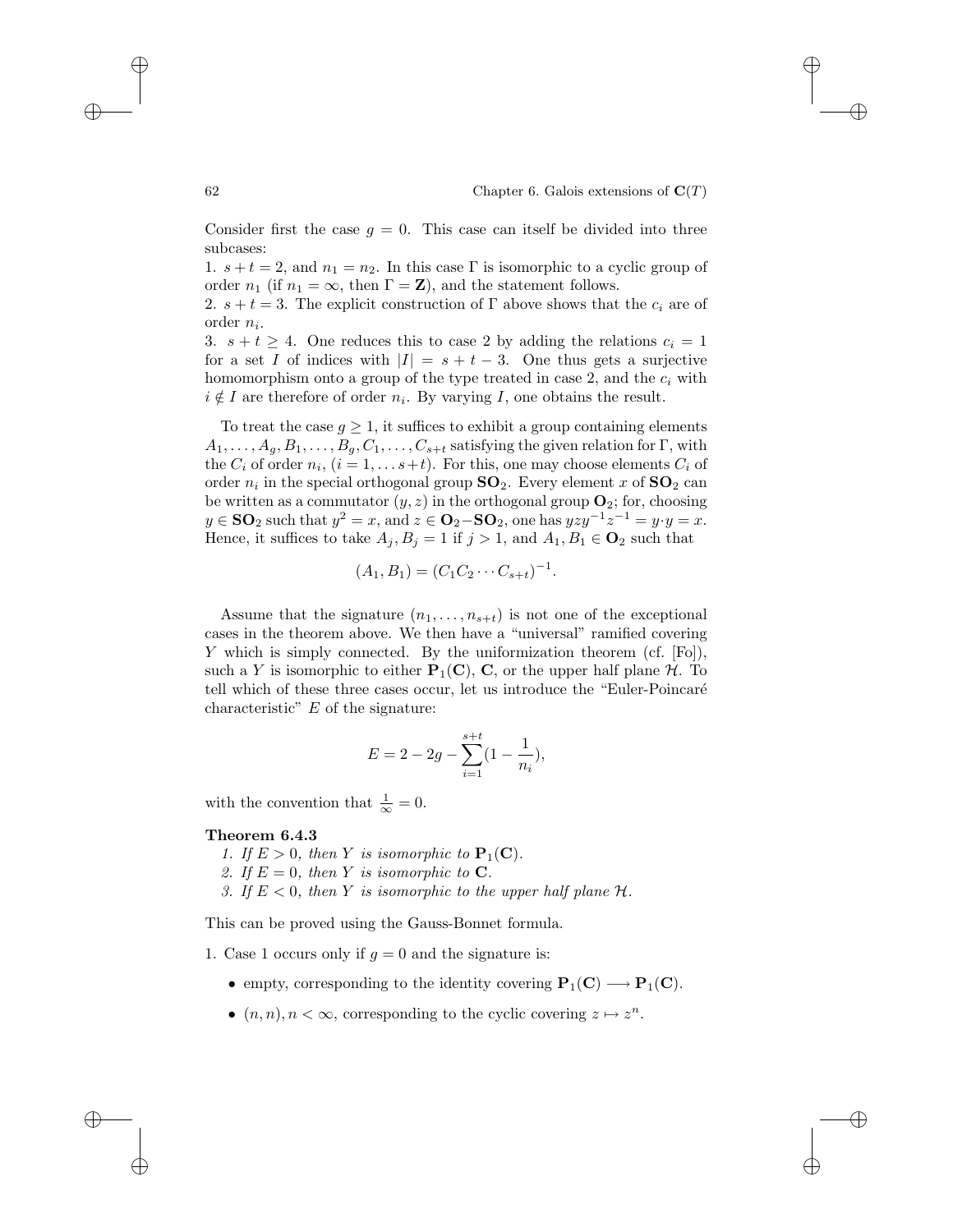6.4. Appendix 63

- $(2, 2, n)$ , corresponding to  $\Gamma = D_n$ , the dihedral group of order  $2n$ .
- $(2, 3, 3)$ , corresponding to  $\Gamma = A_4$  (tetrahedral group).
- $(2, 3, 4)$ , corresponding to  $\Gamma = S_4$  (octahedral group).
- $(2, 3, 5)$ , corresponding to  $\Gamma = A_5$  (icosahedral group).
- 2. Case 2 occurs for
	- $g = 1$  and empty signature, corresponding to the covering of a complex torus by the complex plane,  $\Gamma = a$  lattice.
	- $g = 0$  and signature  $(\infty, \infty)$ , corresponding to the map

$$
\exp: \mathbf{C} \longrightarrow \mathbf{C}, \quad \Gamma = \mathbf{Z}.
$$

- signature  $(2, 4, 4)$ , corresponding to  $\Gamma$  = group of affine motions preserving the lattice  $\mathbf{Z} + \mathbf{Z}i$ .
- signature  $(2,3,6)$ , corresponding to  $\Gamma =$  group of affine motions preserving the lattice  $\mathbf{Z} + \left(\frac{1+\sqrt{-3}}{2}\right)\mathbf{Z}$ .
- signature  $(3, 3, 3)$ , corresponding to a subgroup of index 2 of the previous one.
- signature  $(2, 2, 2, 2)$ , corresponding to coverings

$$
\mathbf{C} \longrightarrow T \longrightarrow \mathbf{P}_1,
$$

where T is an elliptic curve and  $C \longrightarrow T$  is the universal unramified covering map.

3. Case 3 corresponds to the case where Γ is a discrete subgroup of  $PSL_2(R)$  which is a "Fuchsian group of the first kind", cf. e.g. Shimura [Shim], Chap. 1; one then has  $X = \mathcal{H}/\Gamma$  and  $\overline{X}$  is obtained by adding to X the set of cusps (mod Γ). (By a theorem of Siegel [Sie], such groups Γ can be characterized as the discrete subgroups of  $PSL_2(R)$  with finite covolume.) The generators  $c_i$  with  $n_i < \infty$  are elliptic elements of the Fuchsian group Γ, the  $c_i$  with  $n_i = \infty$  correspond to parabolic elements, and the  $a_i$  and  $b_i$  to hyperbolic elements.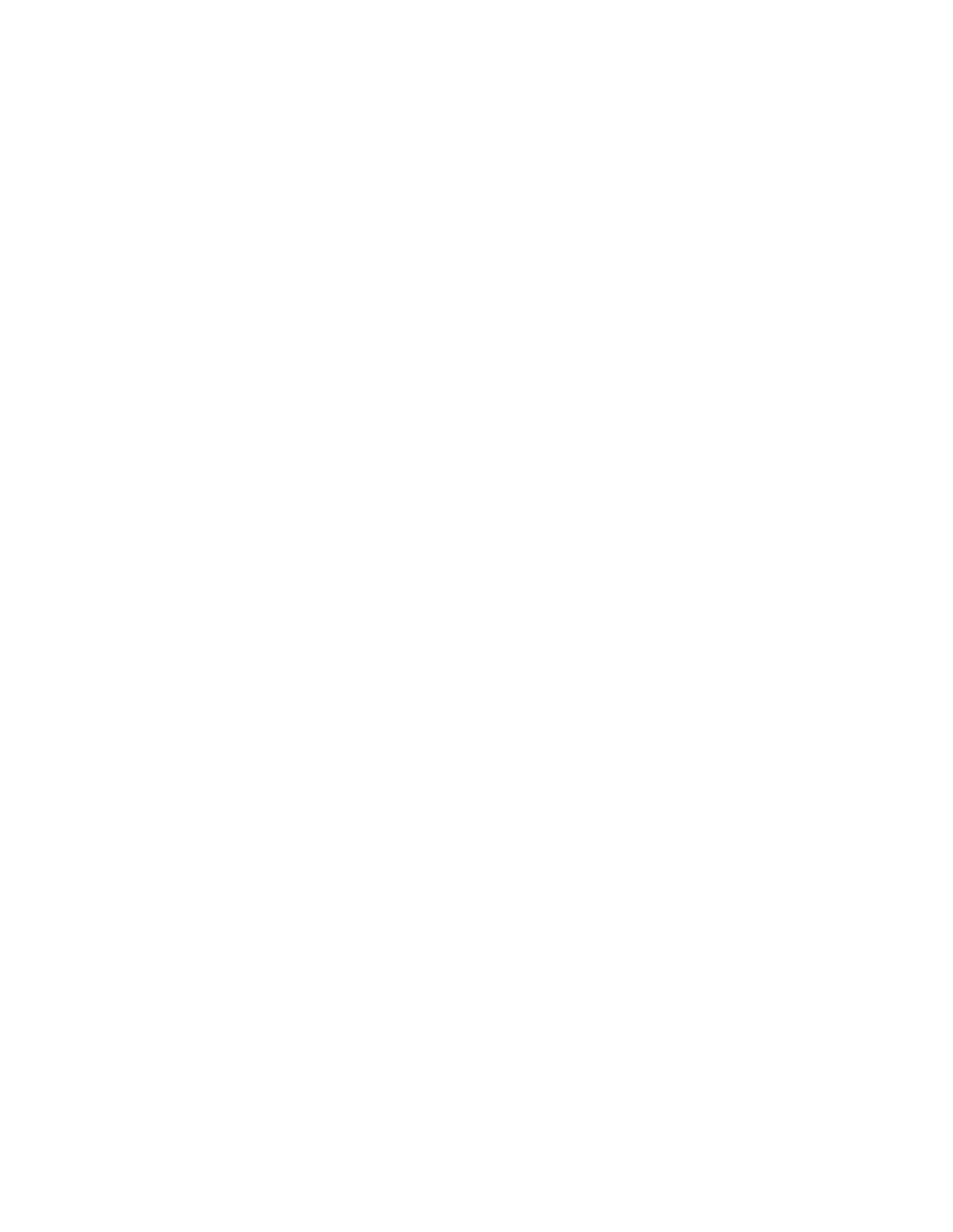# **Chapter 7**

# **Rigidity and rationality on finite groups**

# **7.1 Rationality**

Let G be a finite group,  $Cl(G)$  the set of its conjugacy classes. Choose N such that every element of G has order dividing N; the group  $\Gamma_N =$  $(\mathbf{Z}/N\mathbf{Z})^*$  acts on G by sending s to  $s^{\alpha}$ , for  $\alpha \in (\mathbf{Z}/N\mathbf{Z})^*$ , and acts similarly on  $Cl(G)$ .

Let  $X(G)$  be the set of irreducible characters of G. They take values in  $\mathbf{Q}(\mu_N)$ , and hence there is a natural action of  $Gal(\mathbf{Q}(\mu_N)) \simeq \Gamma_N$  on  $X(G)$ . The actions of  $\Gamma_N$  on  $Cl(G)$  and on  $X(G)$  are related by the formula

$$
\sigma_{\alpha}(\chi)(s) = \chi(s^{\alpha}),
$$

where  $\sigma_{\alpha} \in \text{Gal}(\mathbf{Q}(\mu_N)/\mathbf{Q})$  is the element sending the Nth roots of unity to their  $\alpha$ th powers.

**Definition 7.1.1** *A class* c *in* Cl(G) *is called* **Q***-rational if the following equivalent properties hold* :

*1.* c is fixed under  $\Gamma_N$ .

2. Every  $\chi \in X(G)$  takes values in **Q** (and hence in **Z**) on c.

(The equivalence of these two conditions follows from the formula above.)

The rationality condition means that, if  $s \in c$ , then all of the generators of the cyclic group  $\langle s \rangle$  generated by s are in c, i.e., are conjugate to s.

For instance, in the symmetric group  $S_n$ , every conjugacy class is rational.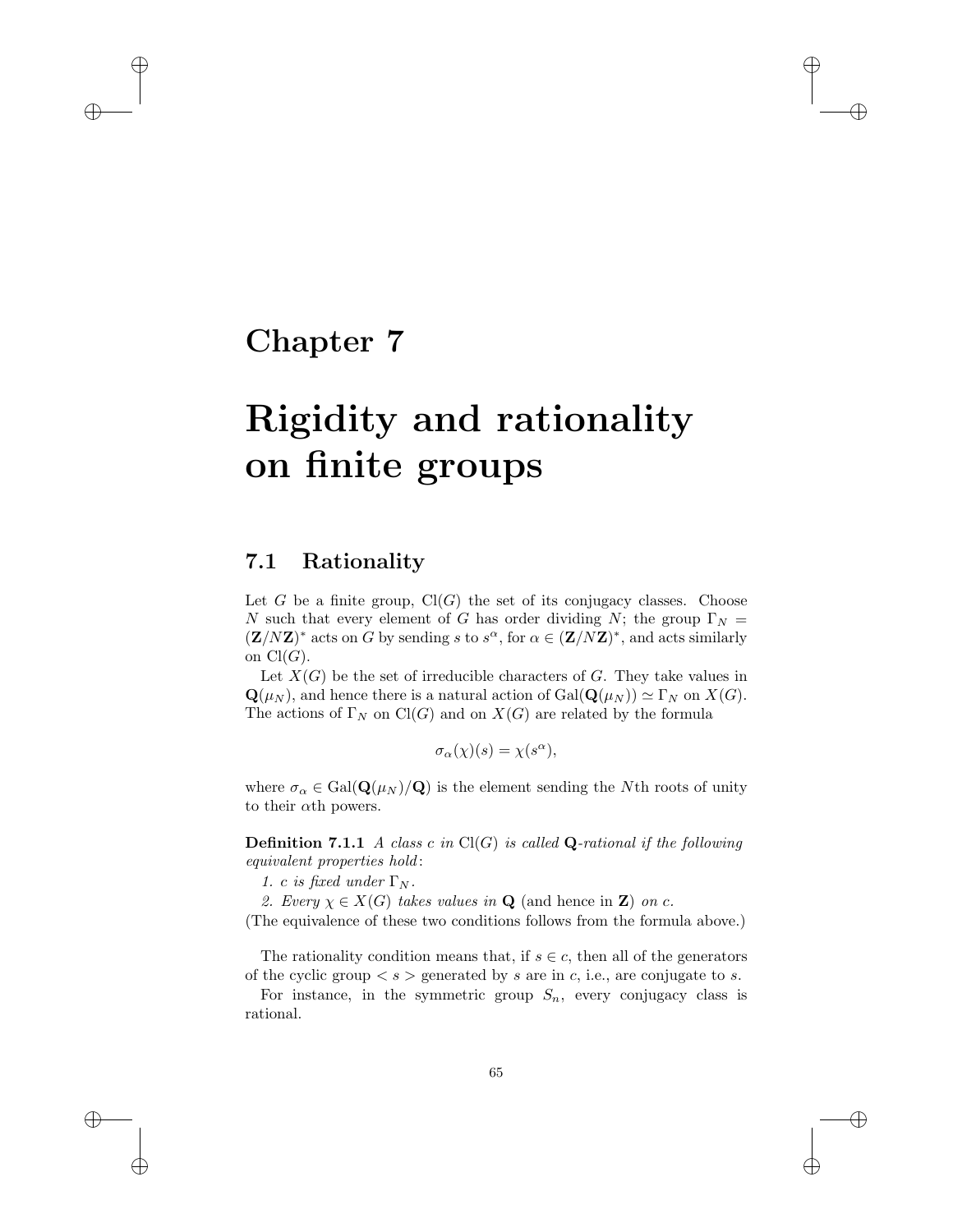More generally, let  $K$  be any field of characteristic zero. The class  $c$  of an element  $s \in G$  is called K-rational if  $\chi(s) \in K$  for all  $\chi \in X(G)$ , or equivalently, if  $c^{\alpha} = c$  for all  $\alpha$  such that  $\sigma_{\alpha} \in \text{Gal}(K(\mu_N)/K)$ .

For example, the alternating group  $A_5$  has five conjugacy classes of order 1, 2, 3, 5, and 5 respectively. Let us call  $5A$  and  $5B$  the two conjugacy classes of exponent 5. (They can be distinguished as follows: given a fivecycle s, let  $\alpha(s)$  be the permutation of  $\{1, 2, 3, 4, 5\}$  sending i to  $s^{i}(1)$ . Then s is in the conjugacy class 5A if and only if  $\alpha(s)$  is even.) If  $s \in 5A$ , then  $s^{-1} \in 5A$  and  $s^2, s^3 \in 5B$ , so the classes 5A and 5B are not rational over **Q**. However, they are rational over the quadratic field  $\mathbf{Q}(\sqrt{5})$ .

**Remark:** The formula  $\sigma_{\alpha}(\chi)(s) = \chi(s^{\alpha})$  has an analogue for supercuspidal admissible representations of semi-simple  $p$ -adic groups. This can be deduced from the fact, proved by Deligne (cf. [De1]), that the character of such a representation is supported by the elliptic elements (note that these are the only elements s for which the notation  $s^{\alpha}$  makes sense).

#### **Rationality of inertia**

Let K be a local field with residue field  $k$  of characteristic zero, and let M be a Galois extension of K with group  $G$ . There is a unique maximal unramified extension  $L$  of  $K$  in  $M$ ; it is Galois over  $K$ . Let  $I$  be the inertia subgroup of G, i.e.,  $I = \text{Gal}(M/L)$ . Since the ramification is tame, I is cyclic. In fact, there is a canonical isomorphism

$$
I \stackrel{\sim}{\longrightarrow} \mu_e(l),
$$

where e denotes the ramification index of  $L/K$ , and l is the residue field of L. (This isomorphism sends  $\sigma \in I$  to  $\sigma \pi / \pi$  (mod  $\pi$ ), where  $\pi$  is a uniformizing element of  $M$ .)

#### **Proposition 7.1.2** *The class in* G *of an element of* I *is rational over* k*.*

Indeed, the group  $H = \text{Gal}(L/K) = \text{Gal}(l/k)$  acts on  $\mu_e(l)$  in a natural way, and on I by conjugation. These actions are compatible with the isomorphism above. If now  $\sigma_{\alpha}$  is an element of  $Gal(k(\mu_e)/k)$ , there exists  $t \in H$  such that t acts on  $\mu_e(l)$  by  $z \mapsto z^{\alpha}$ . If  $s \in I$ , then  $s^{\alpha}$  and  $tst^{-1}$ have the same image in  $\mu_e(l)$ . Hence  $s^{\alpha} = tst^{-1}$ . This shows that the class c of s is such that  $c^{\alpha} = c$ , q.e.d.

**Corollary 7.1.3** *If*  $k = Q$ *, then the classes in I* are rational in *G*.

#### **Remark on the action of**  $\Gamma_N$  on  $Cl(G)$  and  $X(G)$

The  $\Gamma_N$ -sets Cl(G) and X(G) are the character sets of the étale **Q**algebras  $\mathbf{Q} \otimes R(G)$  and  $Z\mathbf{Q}[G]$ , where  $R(G)$  is the representation ring of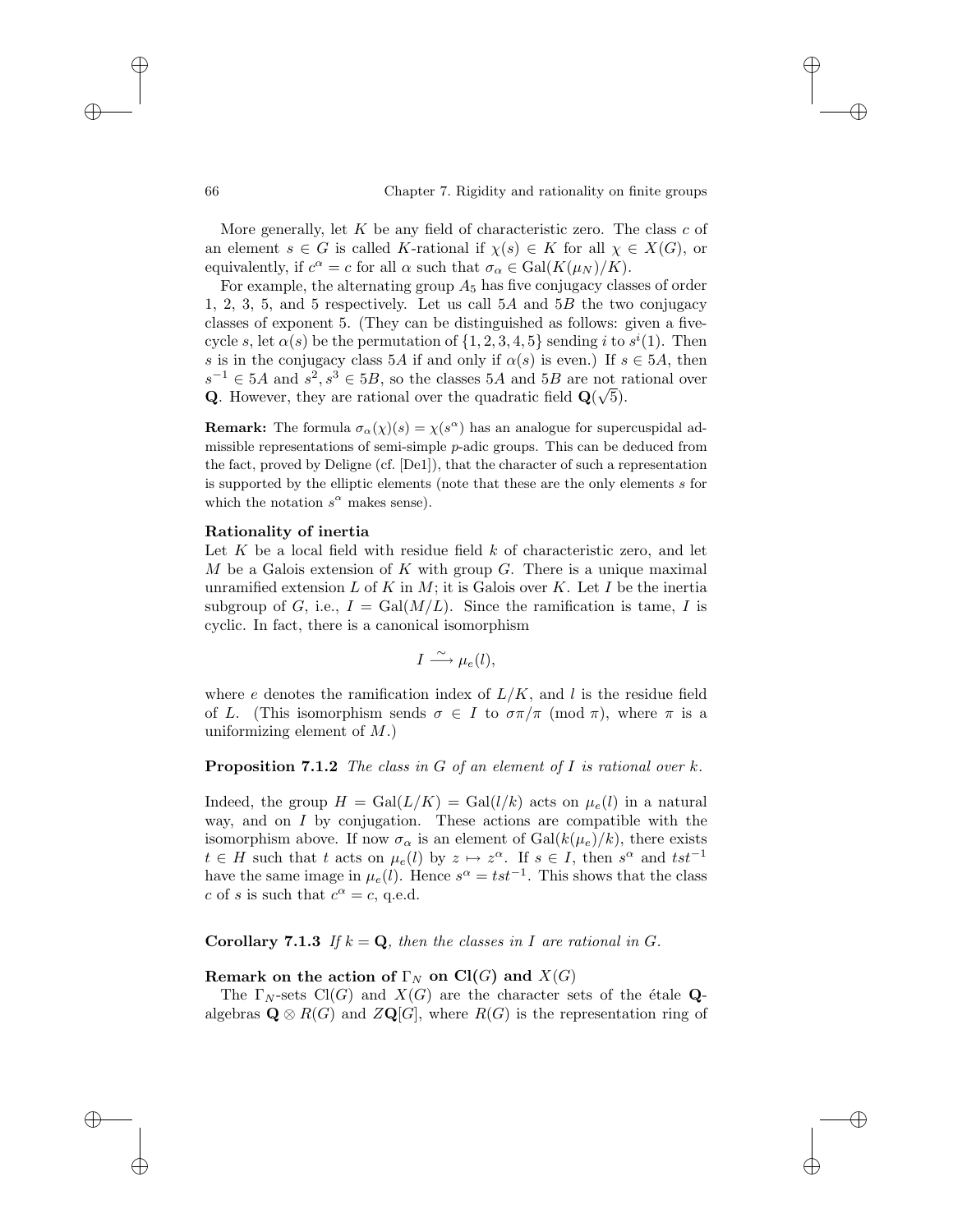G (over **Q**), and  $Z\mathbf{Q}[G]$  is the center of the group algebra  $\mathbf{Q}[G]$ . These  $\Gamma_N$ -sets are easily proved to be "weakly isomorphic" in the sense of exercise 1 below. However, they are not always isomorphic (see [Th1]).

#### **Exercises:**

1. Let X and Y be finite sets on which acts a finite group  $\Gamma$ .

(a) Show the equivalence of the following properties:

i.  $|X^C| = |Y^C|$  for every cyclic subgroup C of Γ;

ii.  $|X/C| = |Y/C|$  for every cyclic subgroup C of Γ;

iii.  $|X/H| = |Y/H|$  for every subgroup H of Γ;

iv. The **Q**-linear representations of  $\Gamma$  defined by X and Y are isomorphic.

If those properties are true, the  $\Gamma$ -sets  $X$  and  $Y$  are said to be weakly isomorphic.

(b) Show that weak isomorphism is equivalent to isomorphism when  $\Gamma$  is cyclic ("Brauer's Lemma"). Give an example where  $\Gamma$  is a non-cyclic group of order 4,  $|X| = |Y| = 6$ , and X and Y are weakly isomorphic but not isomorphic.

2. Use exerc. 1.(b) to prove that, if G is a p-group,  $p \neq 2$ , then  $\mathbf{Q} \otimes R(G)$  is isomorphic to  $Z\mathbf{Q}[G]$ .

3. Extend prop. 7.1.2 to the case where k has characteristic  $p > 0$ , assuming that  $M/K$  is tame.

# **7.2 Counting solutions of equations in finite groups**

Let  $G$  be a compact group, equipped with its Haar measure of total mass 1. Let  $\chi$  be an irreducible character of G, with  $\rho : G \longrightarrow GL(E)$  the corresponding linear representation. By Schur's lemma,  $\int_G \rho (txt^{-1}) dt$  is a scalar multiple  $\lambda \cdot 1_E$  of the identity in  $\mathbf{GL}(E)$ . Taking traces gives  $\chi(x) = \lambda \chi(1)$ , hence

$$
\int_G \rho(txt^{-1})dt = \frac{\chi(x)}{\chi(1)}1_E.
$$

Multiplying on the right by  $\rho(y)$ , we get:

$$
\int_G \rho(txt^{-1}y)dt = \frac{\chi(x)}{\chi(1)}\rho(y).
$$

Taking traces gives:

$$
\int_G \chi(\t{t}xt^{-1}y)dt = \frac{\chi(x)\chi(y)}{\chi(1)}.
$$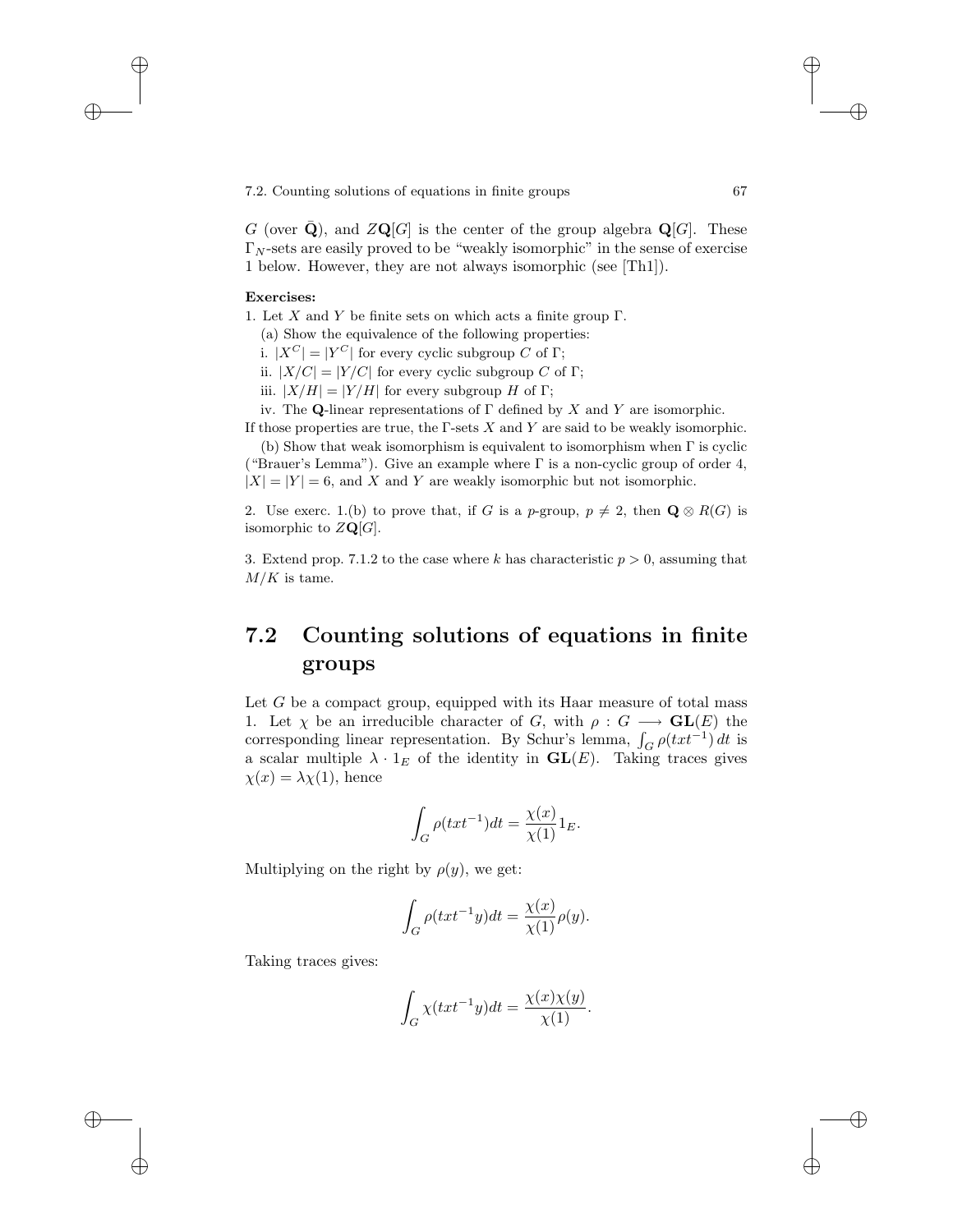This formula extends by induction to k elements  $x_1, \ldots, x_k$ :

$$
\int_{G} \cdots \int_{G} \chi(t_1 x_1 t_1^{-1} \cdots t_k x_k t_k^{-1} y) dt_1 dt_2 \cdots dt_k = \frac{\chi(x_1) \cdots \chi(x_k) \chi(y)}{\chi(1)^k}
$$
\n(7.1)

More generally, let  $\phi$  be a class function on  $G$ ,

$$
\phi = \sum_{\chi} c_{\chi} \chi,
$$

where  $c<sub>x</sub>$  is the inner product of  $\phi$  with the irreducible character  $\chi$ ,

$$
c_{\chi} = \int_{G} \phi(x)\bar{\chi}(x) dx,
$$

and assume that  $\sum |c_{\chi}|\chi(1) < \infty$  so that the sum is normally convergent. By summing over all characters in formula 7.1, we see that the integral

$$
I(\phi) = \int_G \cdots \int_G \phi(t_1 x_1 t_1^{-1} \cdots t_k x_k t_k^{-1} y) dt_1 dt_2 \cdots dt_k
$$

is equal to

$$
\sum_{x} c_{x} \frac{\chi(x_{1}) \cdots \chi(x_{k}) \chi(y)}{\chi(1)^{k}}.
$$

Let us compute  $I(\phi)$  in the case where G is a finite group and  $\phi$  is the Dirac function which is 1 at the identity element, and 0 elsewhere. One has

$$
\phi = \frac{1}{|G|} \sum_{\chi} \chi(1)\chi,
$$

and hence  $c_{\chi} = \chi(1)/|G|$ . Given elements  $x_1, \ldots, x_k$ , and y in G, the value of  $I(\phi)$  is  $N/|G|^k$ , where N is the number of solutions  $(t_1,\ldots,t_k)$  of the equation

$$
t_1 x_1 t_1^{-1} \cdots t_k x_k t_k^{-1} y = 1.
$$

Hence

$$
N = |G|^k \sum_{\chi} \frac{\chi(1)}{|G|} \frac{\chi(x_1) \cdots \chi(x_k) \chi(y)}{\chi(1)^k}
$$

$$
= |G|^{k-1} \sum_{\chi} \frac{\chi(x_1) \cdots \chi(x_k) \chi(y)}{\chi(1)^{k-1}}.
$$
(7.2)

Let  $C_1, \ldots, C_k$  denote the conjugacy classes of the elements  $x_1, \ldots, x_k$ , and define  $n(C_1, \ldots, C_k)$  to be the number of solutions  $(g_1, \ldots, g_k)$  of the equation

$$
g_1g_2\cdots g_k=1, \quad g_i\in C_i.
$$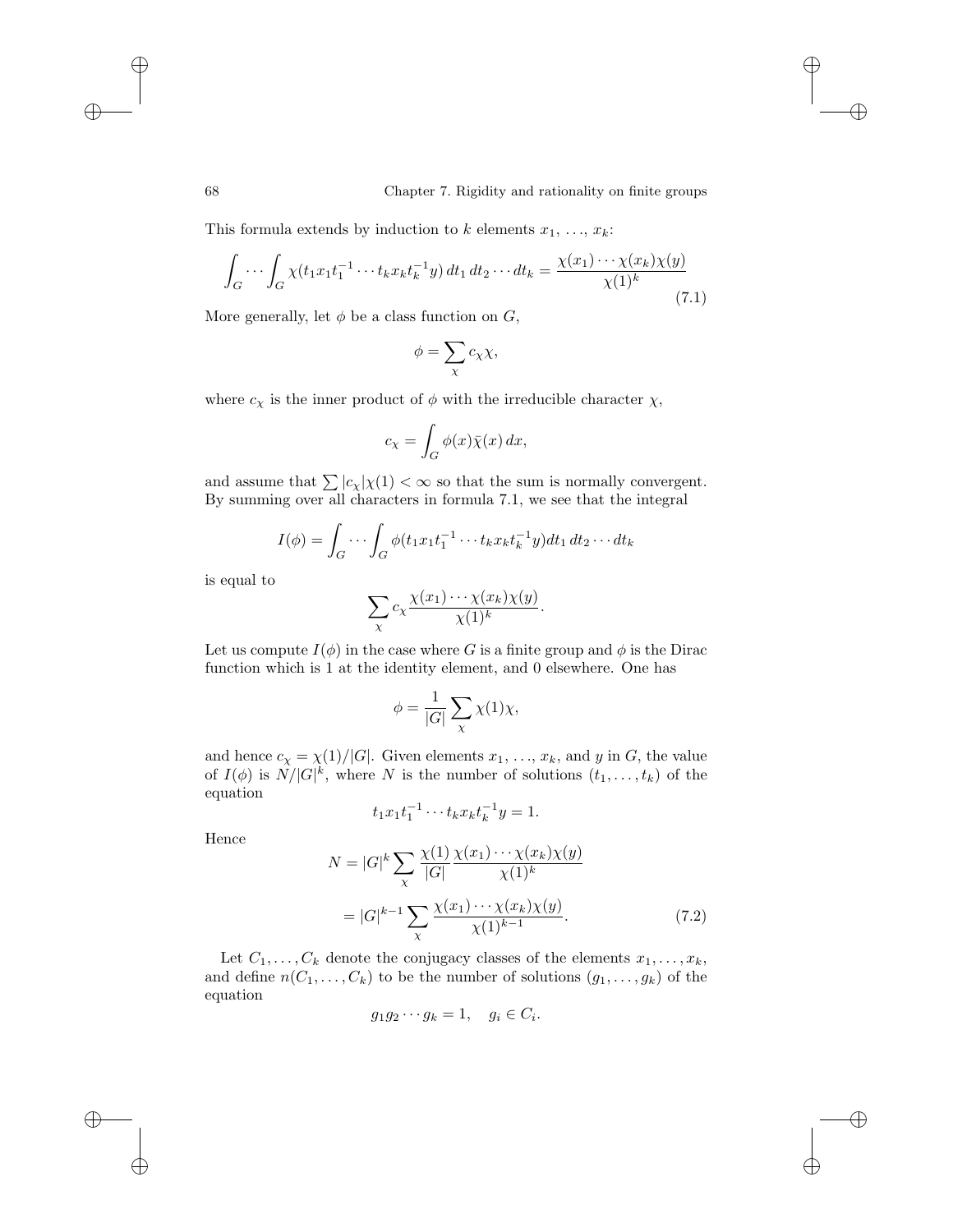Letting  $Z_i$  be the order of the centralizer of an element of  $C_i$ , one has

$$
n(C_1,\ldots,C_k)=\frac{N}{Z_1\cdots Z_k}.
$$

By applying formula 7.2 and observing that  $Z_i = |G|/|C_i|$ , one therefore gets:

**Theorem 7.2.1** *The number*  $n = n(C_1, \ldots, C_k)$  *of solutions of the equation*  $g_1 \cdots g_k = 1$ *,*  $g_i \in C_i$ *<i>, is given by* 

$$
n = \frac{1}{|G|} |C_1| \cdots |C_k| \sum_{\chi} \frac{\chi(x_1) \cdots \chi(x_k)}{\chi(1)^{k-2}},
$$

*where*  $x_i$  *is a representative of the conjugacy class*  $C_i$ *, and*  $\chi$  *runs through all the irreducible characters of* G*.*

#### **Exercises:**

1. Let G be a compact group and let  $\rho$  be an irreducible representation of G with character  $\chi$ . Show that

$$
\int \int \rho(txt^{-1}x^{-1})dx dt = 1/\chi(1)^2.
$$

(Hint: Show that the left hand side is an intertwining operator for  $\rho$ , and hence is a scalar by Schur's lemma. Then compute its trace.) Conclude that

$$
\int \int \rho(txt^{-1}x^{-1} \cdot y) dx dt = \rho(y)/\chi(1)^2, \quad \text{for all } y \in G,
$$

and that

$$
\int \int \chi(\t t x t^{-1} x^{-1} \cdot y) dx dt = \chi(y) / \chi(1)^2.
$$

Hence show by induction that:

$$
\int \cdots \int \chi(t_1x_1t_1^{-1}x_1^{-1}\cdots t_gx_gt_g^{-1}x_g^{-1}\cdot y)dx_1 dt_1\cdots dx_g dt_g = \chi(y)/\chi(1)^{2g}.
$$

2. Suppose now that G is finite. We denote the commutator  $uvw^{-1}v^{-1}$  of u and v by  $(u, v)$ . Let  $g \geq 0$ , and let  $z_j$  be fixed elements of G, for  $j = 1, \ldots, k$ . For  $y \in G$ , let  $N = N(g, z_j, y)$  denote the number of tuples of elements of G,

$$
(u_1,v_1,\ldots,u_g,v_g,t_1,\ldots,t_k),
$$

such that

$$
(u_1, v_1) \cdots (u_g, v_g) t_1 z_1 t_1^{-1} \cdots t_k z_k t_k^{-1} = y^{-1}
$$

.

Using exerc. 1, show that:

$$
N = |G|^{2g+k-1} \sum_{\chi} \chi(z_1) \cdots \chi(z_k) \chi(y) / \chi(1)^{2g+k-1}.
$$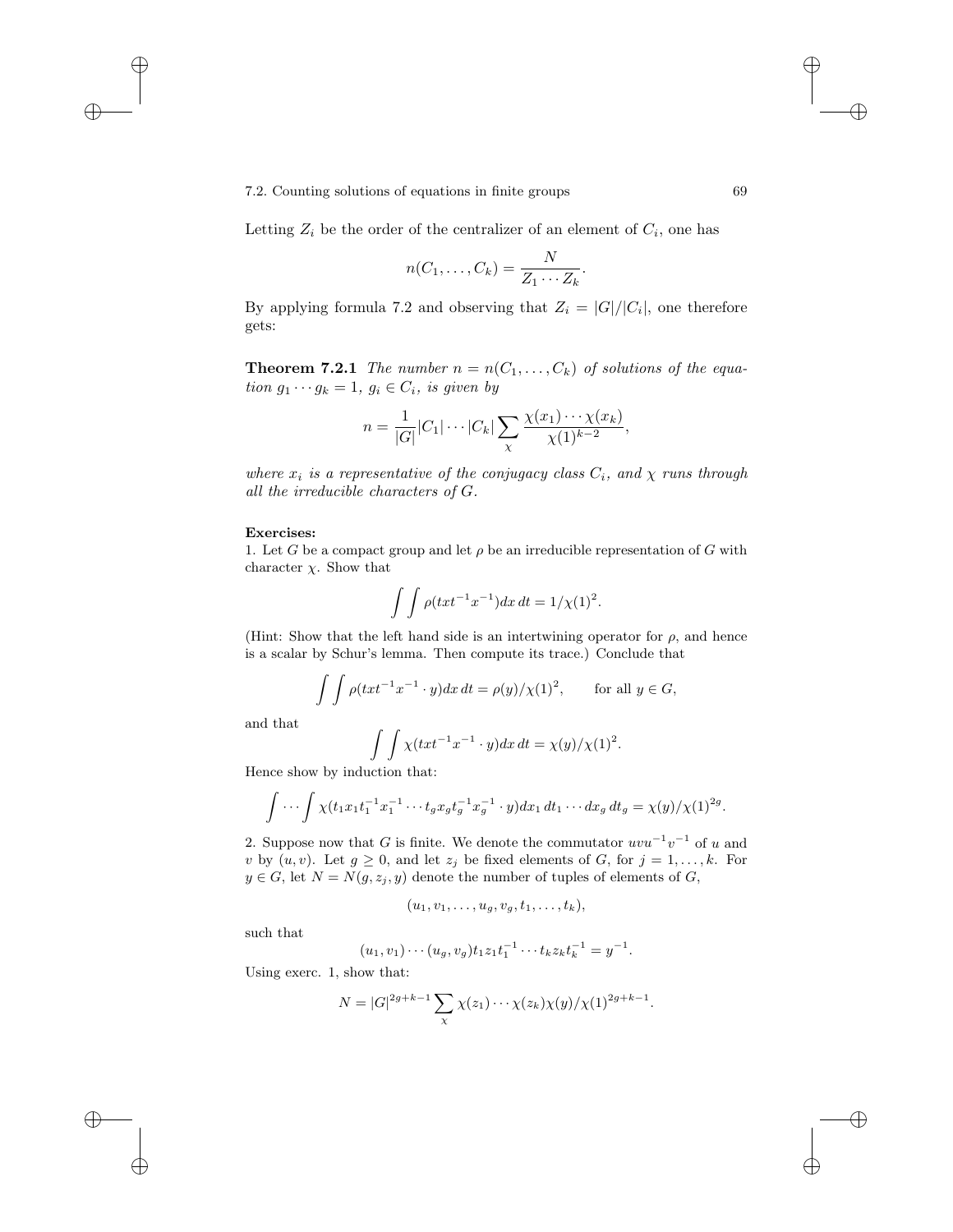3. Show that an element  $y$  of G is a product of q commutators if and only if the sum

$$
\sum_{\chi} \chi(y) / \chi(1)^{2g-1}
$$

is non-zero. In particular, y is a commutator if and only if  $\sum \chi(y)/\chi(1) \neq 0$ . It is a known conjecture of Öystein Ore that every element in a finite non-abelian simple group is a commutator. The reader may wish to verify this (for one of the sporadic groups, say) by using the formula above and the character tables in [ATLAS].

**Remark:** Th. 7.2.1 can be used to compute the number of subgroups in a finite group which are isomorphic to the alternating group  $A_5$ . Indeed,  $A_5$  has a presentation given by three generators x, y, z, and relations

$$
x^2 = y^3 = z^5 = xyz = 1.
$$

The problem therefore amounts to finding the number of solutions of the equation  $xyz = 1$ , where x, y z belong to conjugacy classes of exponent 2, 3, and 5 respectively. The same remark applies to  $S_4$ ,  $A_4$ , and the dihedral groups, which have similar presentations, cf. th. 6.4.3, case 1.

# **7.3 Rigidity of a family of conjugacy classes**

Let G be a finite group, and fix conjugacy classes  $C_1, \ldots, C_k$  in G. Let  $\bar{\Sigma} = \bar{\Sigma}(C_1,\ldots,C_k)$  be the set of all  $(g_1,\ldots,g_k)$ , with  $g_i \in C_i$ , such that  $g_1 \cdots g_k = 1$ . (Hence, by the previous section,  $n(C_1, \ldots, C_k) = |\bar{\Sigma}|$ .) Let  $\Sigma = \Sigma(C_1,\ldots,C_k)$  be the set of  $(g_1,\ldots,g_k)$  in  $\Sigma$  such that  $g_1, \ldots, g_k$ generate the group G. The group G acts by conjugation on  $\Sigma$  and  $\overline{\Sigma}$ .

Assume that the center of  $G$  is trivial (as is the case, for example, when  $G = S_n$ ,  $n \geq 3$ , or when G is a non-abelian simple group). Then the action *of* G *on*  $\Sigma$  *is free:* for, if  $g \in G$  fixes  $(q_1, \ldots, q_k)$ , it commutes with the  $q_i$ 's, and hence with all of G, since the  $q_i$ 's generate G; but then  $q = 1$ , because G is assumed to have trivial center.

One says that a k-tuple of conjugacy classes  $(C_1, \ldots, C_k)$  is *rigid* if  $\Sigma \neq \emptyset$ and G acts transitively on  $\Sigma$ , i.e.,

$$
|\Sigma| = |G|.
$$

One says that  $(C_1,\ldots,C_k)$  is *strictly rigid* if it is rigid, and  $\Sigma = \Sigma$ .

The order of  $\Sigma$  can be computed using the formula of the previous section:

$$
|\bar{\Sigma}| = \frac{1}{|G|} |C_1| \cdots |C_k| \sum_{\chi} \chi(c_1) \chi(c_2) \cdots \chi(c_k) / \chi(1)^{k-2},
$$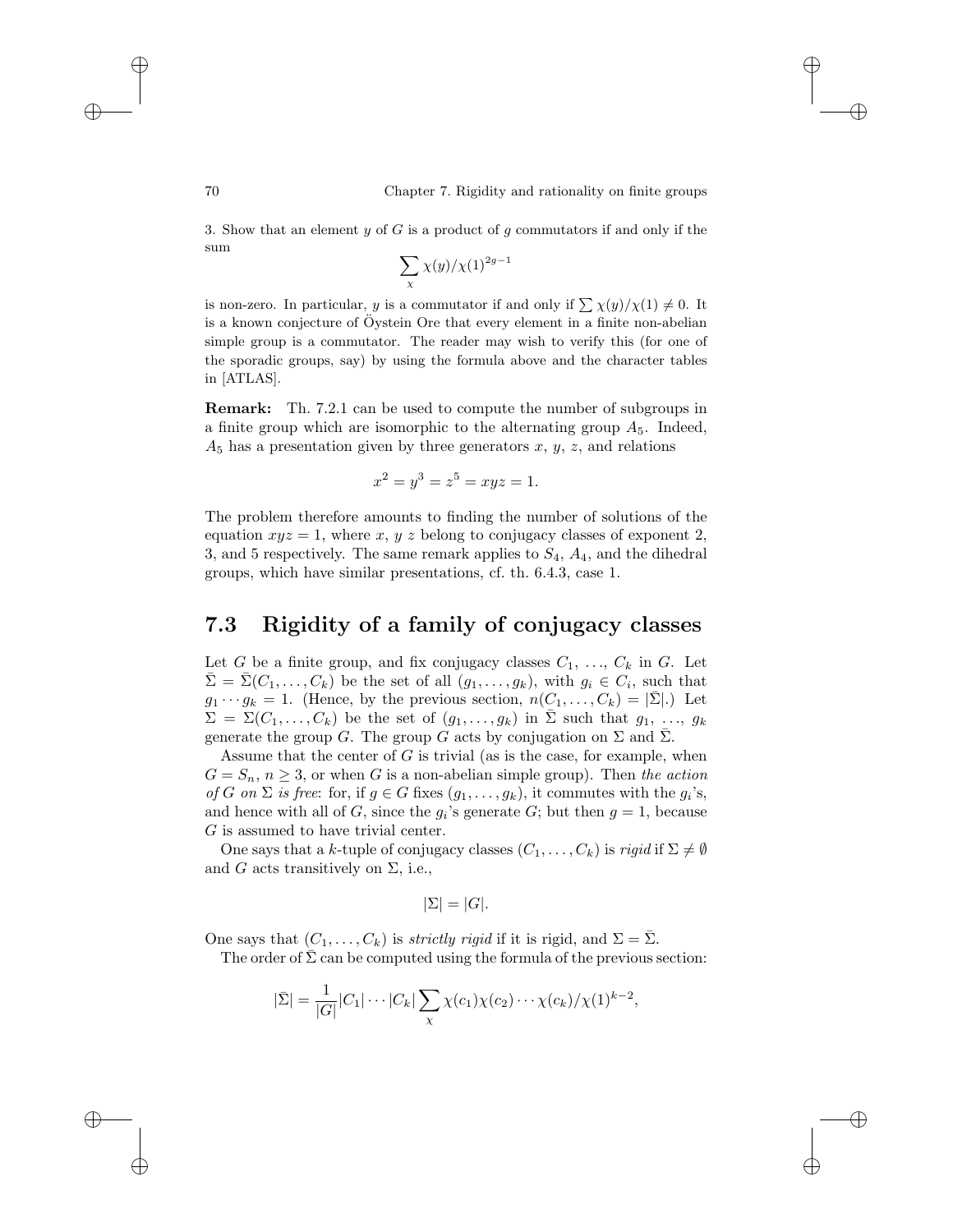where  $c_i \in C_i$  for  $i = 1, \ldots, k$ , and  $\chi$  runs through the irreducible characters of G. If  $z_i$  is the order of the centralizer  $Z(c_i)$ , this can also be written as:

$$
|\bar{\Sigma}| = \frac{|G|^{k-1}}{z_1 \dots z_k} \sum_{\chi} \chi(c_1) \chi(c_2) \dots \chi(c_k) / \chi(1)^{k-2}.
$$
 (7.3)

Rigidity is often proved in two steps:

1. Compute the order of  $\Sigma$ , by using formula 7.3 and the character table of G.

2. Compute the order of  $\bar{\Sigma} - \Sigma$ , by finding k-tuples in  $\bar{\Sigma}$  which do not generate all of G: for this, one uses a knowledge of the maximal subgroups of  $G$  (whenever possible).

#### **Remarks:**

1. Let  $\sigma$  be an outer automorphism of G. Suppose  $(C_1,\ldots,C_k)$  is a rigid k-tuple of conjugacy classes. Then  $\sigma(C_i) \neq C_i$  for some *i*. Indeed, suppose that  $\sigma$  preserves each  $C_i$ . Then, letting  $(g_1, \ldots, g_k)$  be an element of  $\Sigma$ , it follows that  $(\sigma g_1, \ldots, \sigma g_k)$  belongs to  $\Sigma$ . Since G acts transitively on  $\Sigma$  by inner conjugation, there exists  $g \in G$  such that

$$
\sigma g_i = g g_i g^{-1} \qquad \text{for all } i.
$$

But the  $g_i$  generate G and hence  $\sigma$  is an inner automorphism, which contradicts the assumption.

2. In many cases, the term  $\sum_{\chi} \chi(C_1) \cdots \chi(C_k) / \chi(1)^{k-2}$  in formula 7.3 is not very large, the main contribution to the sum being given by the unit character  $\chi = 1$ . For a rigid family of conjugacy classes, one might therefore expect that the order of magnitude of  $|C_1|\cdots|C_k|$  is close to  $|G|$ .

As in §7.1, let  $\alpha \in (\mathbf{Z}/N\mathbf{Z})^*$ , where N is a multiple of the exponent of G, so that  $(\mathbf{Z}/N\mathbf{Z})^*$  acts on Cl(G). Then one has:

**Proposition 7.3.1**

1.  $|\bar{\Sigma}(C_1^{\alpha},...,C_k^{\alpha})| = |\bar{\Sigma}(C_1,...,C_k)|;$ 

2.  $|\Sigma(C_1^{\alpha},...,C_k^{\alpha})| = |\Sigma(C_1,...,C_k)|.$ 

The first identity follows from formula 7.3 above, combined with the formula  $\chi(c^{\alpha}) = \sigma_{\alpha}(\chi)(c)$  of §7.1. The second is proved by induction on the order of  $G$ , as follows: if  $H$  is a subgroup of  $G,$  let  $\Sigma^{(H)}(C_1 \cap H, \ldots, C_k \cap H)$  denote the set of  $(g_1, \ldots, g_k)$ , with  $g_i \in C_i \cap H$  for all i, such that  $g_1 \cdots g_k = 1$ and the  $g_i$  generate H. (In general, the  $C_i \cap H$  are not conjugacy classes in  $H$ , but unions of conjugacy classes.) The formula

$$
\bar{\Sigma} - \Sigma(C_1, \dots, C_k) = \bigcup_{H \subset G, H \neq G} \Sigma^{(H)}(C_1 \cap H, \dots, C_k \cap H)
$$

supplies the induction step.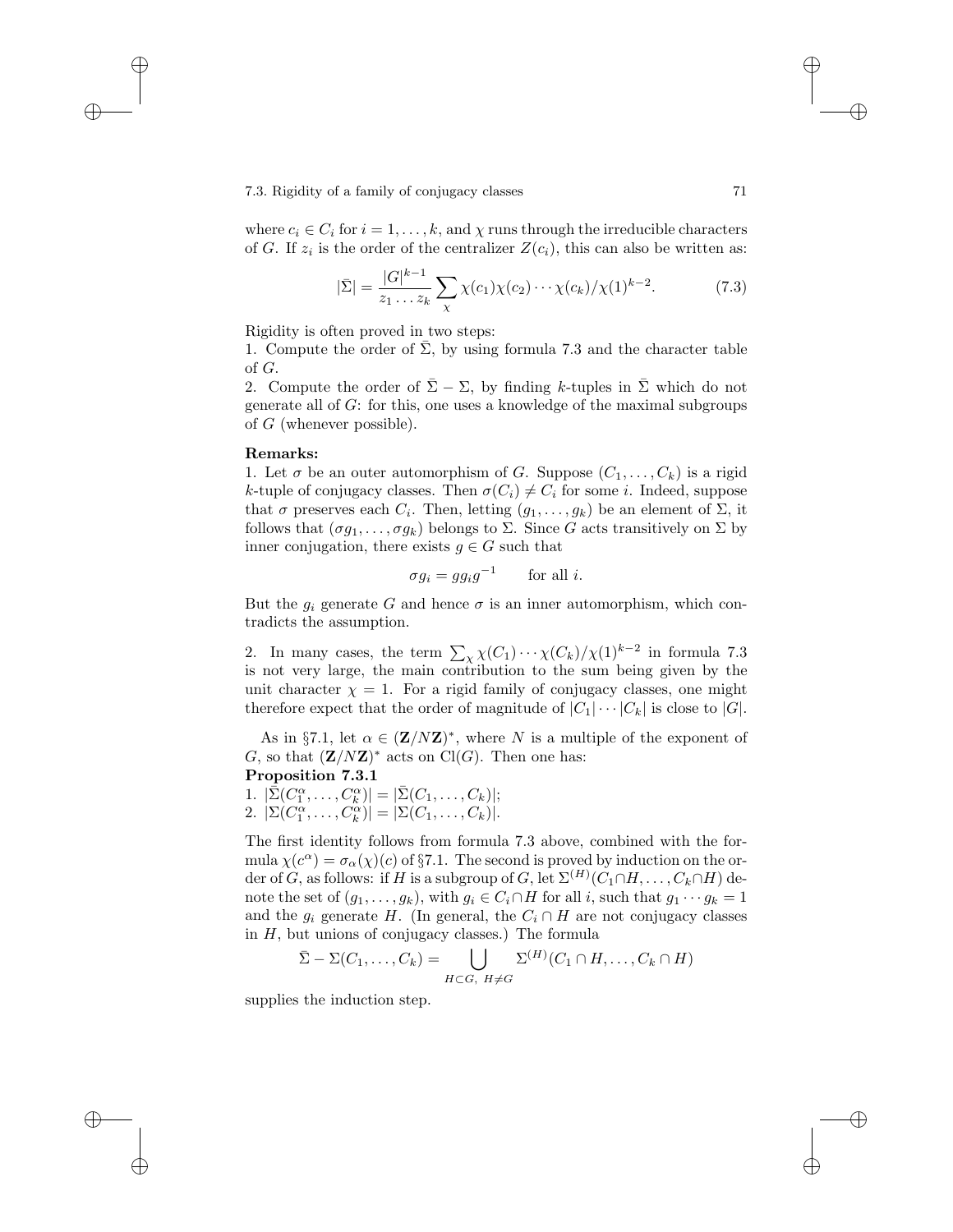**Corollary 7.3.2** *If*  $(C_1, \ldots, C_k)$  *is rigid* (*resp. strictly rigid*)*, so is the family*  $(C_1^{\alpha}, \ldots, C_k^{\alpha})$ *.* 

**Remark:** Here is another way to prove prop. 7.3.1. Let F be the group with presentation given by generators  $x_1, \ldots, x_k$  and relation  $x_1 \cdots x_k = 1$ , and let  $\hat{F}$  be its profinite completion. Then one has:

**Proposition 7.3.3** *For each*  $\alpha \in \hat{\mathbf{Z}}^*$ *, there is an automorphism*  $\theta$  *of*  $\hat{F}$ *such that*  $\theta(x_i)$  *belongs to the conjugacy class of*  $x_i^{\alpha}$ . (Equivalently, there exist elements  $y_1, \ldots, y_k$  with  $y_i$  conjugate to  $x_i^{\alpha}$ , satisfying  $y_1 \cdots y_k = 1$ , and generating  $\hat{F}$ .)

Let us use the interpretation of  $\hat{F}$  as the algebraic fundamental group  $\pi$ of the projective line  $P_1$  with k points removed. By choosing a coherent system  $\{z_n\}$  of roots of unity in  $\bar{\mathbf{Q}}$ , one has an identification (cf. §6.3)

$$
\hat{F} \stackrel{\sim}{\longrightarrow} \pi.
$$

Replacing the system  $\{z_n\}$  by  $\{z_n^{\alpha}\}\$  gives a different isomorphism, and composing the two yields the desired automorphism  $\theta$  of  $\ddot{F}$ .

Prop. 7.3.3 implies that  $|\Sigma(C_1^{\alpha}, \ldots, C_k^{\alpha})| = |\Sigma(C_1, \ldots, C_k)|$ . For, the elements of  $\Sigma(C_1,\ldots,C_k)$  are in one-one correspondence with the surjective homomorphisms  $\hat{F} \longrightarrow G$  sending each  $x_i$  to an element of  $C_i$ , while the elements of  $\Sigma(C_1^{\alpha}, \ldots, C_k^{\alpha})$  correspond to the surjective homomorphisms sending each  $x_i$  to an element in  $C_i^{\alpha}$ . The automorphism  $\theta : \hat{F} \longrightarrow \hat{F}$ induces a map  $\text{Hom}(\hat{F}, G) \longrightarrow \text{Hom}(\hat{F}, G)$  which gives a bijection between the two sets  $\Sigma(C_1,\ldots,C_k)$  and  $\Sigma(C_1^{\alpha},\ldots,C_k^{\alpha}).$ 

**Exercise:** Show that, if  $(C_1, \ldots, C_k)$  is rigid (resp. strictly rigid), then so is the family  $(C_{\sigma(1)},...,C_{\sigma(k)})$  for any permutation  $\sigma$  of  $\{1,...,k\}$ .

# **7.4 Examples of rigidity**

We give only a few such examples. For more, the reader should consult [Ma3] and [MM].

## **7.4.1 The symmetric group** *S<sup>n</sup>*

The symmetric group  $S_n$   $(n \geq 3)$  has conjugacy classes nA, 2A, and  $C^{(1)}$ corresponding to cycles of order  $n$ , 2, and  $n - 1$  respectively. The triple  $(nA, 2A, C^{(1)})$  *is strictly rigid.* For, giving an n-cycle  $x \in nA$  determines a cyclic arrangement of  $\{1,\ldots,n\}$  (i.e., an oriented *n*-gon). Composing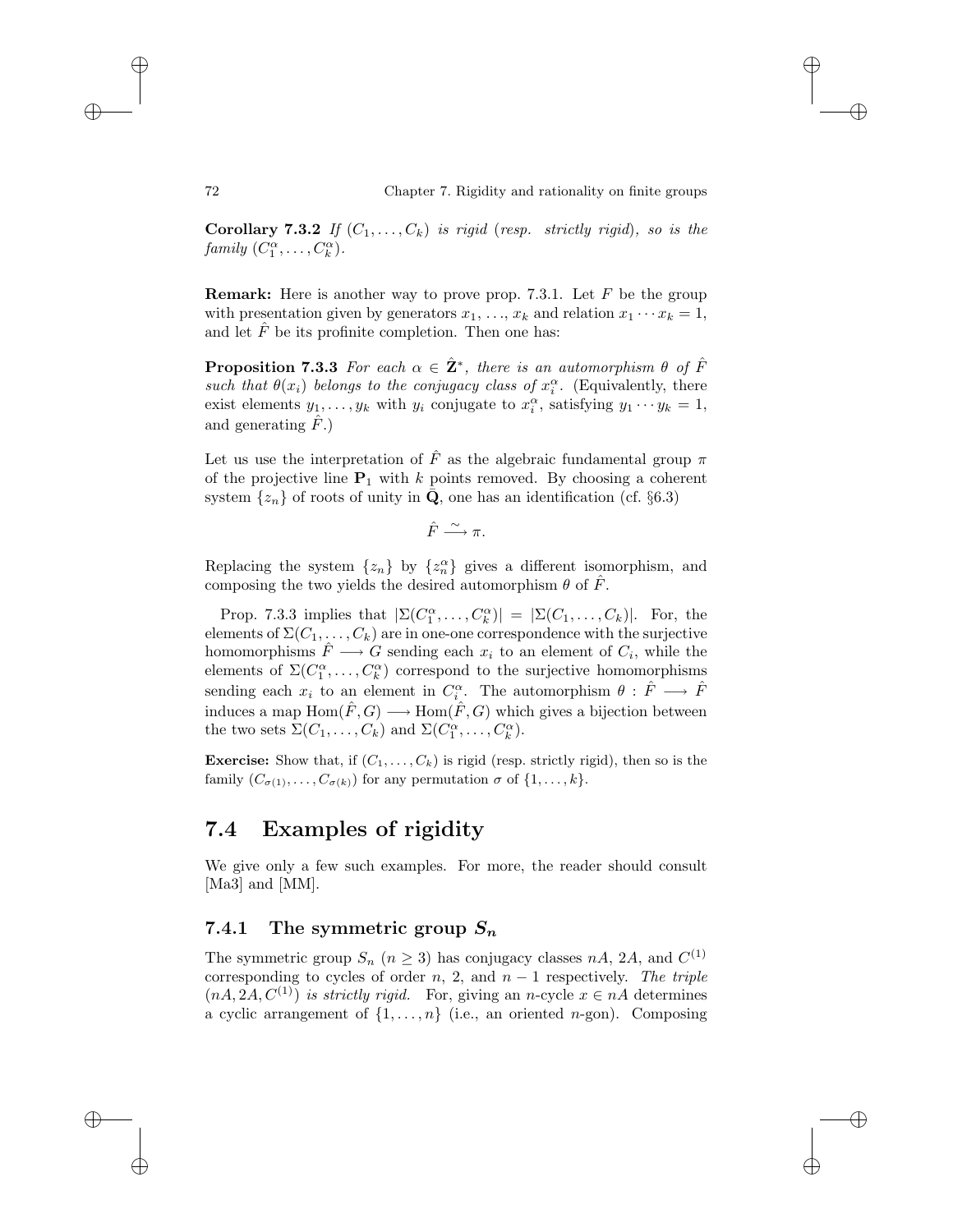#### 7.4. Examples of rigidity 73

this permutation of order n with a transposition gives an  $(n - 1)$ -cycle if and only if the two vertices which are permuted are consecutive. Hence, the solutions x, y, z of the equation  $xyz = 1$ , with x, y, z cycles of order  $n, 2$  and  $n - 1$  respectively, are in one to one correspondence with the oriented  $n$ -gons with a distinguished edge. Any two such configurations can be tranformed into one another by a unique permutation in  $S_n$ ; hence  $|\Sigma| = |G|$ . But  $\Sigma = \Sigma$ , since (12) and (12...n) are known to generate  $S_n$ ; this shows that  $(nA, 2A, C^{(1)})$  is strictly rigid.

More generally, consider the conjugacy classes  $nA$ , 2A, and  $C^{(k)}$ , where  $C^{(k)}$  is the class of the permutation

$$
(1 \ldots k)(k+1 \ldots n).
$$

As before, an element  $(x, y, z) \in \overline{\Sigma}$  corresponds to an oriented *n*-gon with two distinguished vertices separated by  $k$  edges. If  $k \neq n/2$ , any two such configurations can be transformed into one another by a unique permutation in  $S_n$ , and hence  $|\bar{\Sigma}| = |G|$ . However,  $(nA, 2A, C^{(k)})$  is not rigid in general; to get rigidity, one must assume that  $(k, n) = 1$ . In that case, any triple  $(x, y, z)$  in  $\Sigma$  generates  $S_n$ : by relabelling if necessary, we may write  $x = (1 \dots n)$ , and  $y = (1, k + 1)$ . Since  $(k, n) = 1$ , the permutation  $x<sup>k</sup>$  is still an *n*-cycle. By relabelling again, the group generated by  $x^k$  and y is isomorphic to the group generated by the permutations  $(1 \dots n)$  and  $(12)$ . This in turn contains the group generated by  $(12)$ ,  $(23)$ , ...,  $(n-1,n)$ , which is equal to  $S_n$  by a well-known result (cf. §4.4).

**Exercise:** Check that  $|\bar{\Sigma}| = n!$  for the conjugacy classes  $(2A, nA, C^{(1)})$  by applying formula 7.3 of §7.3 (prove that the only non-zero terms come from the two characters of degree 1 of  $S_n$ ).

### **7.4.2 The alternating group** *A***<sup>5</sup>**

The alternating group  $A_5$  has unique conjugacy classes of order 2 and 3, denoted by 2A and 3A respectively. It has two conjugacy classes of order denoted by  $2A$  and  $3A$  respectively. It has two conjugacy classes of order 5 which are rational over  $\mathbf{Q}(\sqrt{5})$  and conjugate to each other, denoted by 5A and 5B.

**Proposition 7.4.1** *The following triples of conjugacy classes are strictly rigid* : (2A, 3A, 5A),(2A, 5A, 5B)*, and* (3A, 5A, 5B)*.*

To prove this, one can compute the order of  $\overline{\Sigma}$  in each case from the character table of  $A_5$ . In ATLAS style, it is: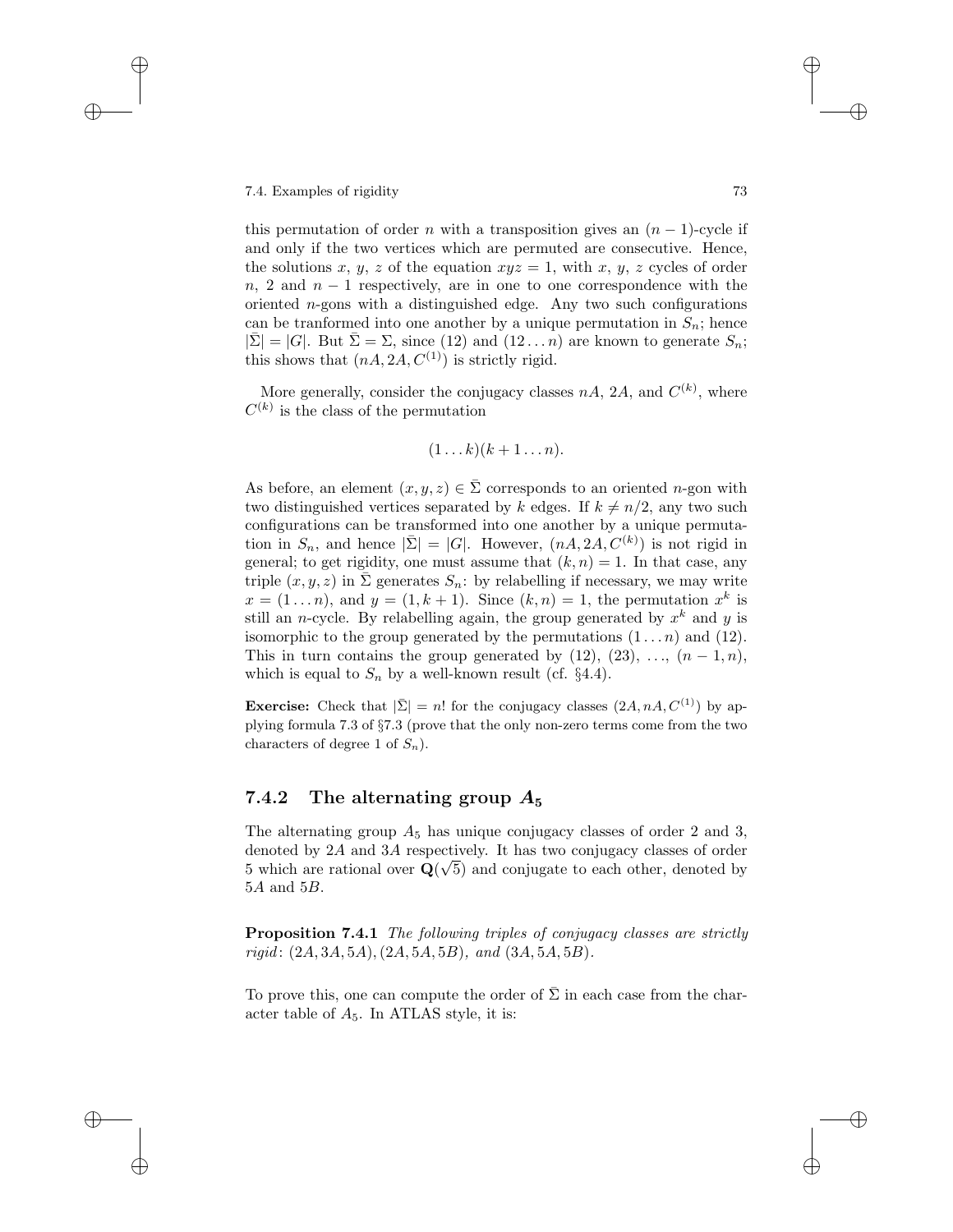| characters | 60 | 4  | 3  | 5                         | 5                         | orders of<br>$\leftarrow$ centralizers                                                     |
|------------|----|----|----|---------------------------|---------------------------|--------------------------------------------------------------------------------------------|
|            | 1Α | 2A | 3A | 5Α                        | 5B                        | classes                                                                                    |
| $\chi_1$   |    |    |    |                           |                           |                                                                                            |
| $\chi_2$   | 3  |    |    | $\widetilde{\mathcal{Z}}$ | $\widetilde{\mathcal{Z}}$ | 75<br>$\begin{array}{c} z = \frac{1 + \sqrt{5}}{2} \\ \sqrt{2} = 1 - \sqrt{5} \end{array}$ |
| $\chi_3$   | 3  |    |    | $\boldsymbol{z}$          | $\boldsymbol{z}$          | $\widetilde{\mathcal{Z}}$                                                                  |
| $\chi_4$   |    |    |    |                           |                           |                                                                                            |
| $\chi_5$   | 5  |    |    |                           |                           |                                                                                            |

One then gets:

$$
|\bar{\Sigma}(2A, 3A, 5A)| = \frac{60^2}{4 \cdot 3 \cdot 5} (1 + 0 + 0 + 0 + 0) = 60
$$
  

$$
|\bar{\Sigma}(2A, 5A, 5B)| = \frac{60^2}{4 \cdot 5 \cdot 5} (1 + \frac{1}{3} + \frac{1}{3} + 0 + 0) = 60
$$
  

$$
|\bar{\Sigma}(3A, 5A, 5B)| = \frac{60^2}{3 \cdot 5 \cdot 5} (1 + 0 + 0 + \frac{1}{4} + 0) = 60.
$$

One checks easily that any triple in any of these  $\bar{\Sigma}$  generates  $A_5$ , and prop. 7.4.1 follows.

#### **Exercises:**

1. Show that the triples  $(3A, 3A, 5A), (3A, 5A, 5A),$  and  $(5A, 5A, 5A)$  are strictly rigid.

2. Show that  $(2A, 2A, 5A)$  is not rigid, even though  $|\Sigma| = 60$  in that case (the triples in  $\bar{\Sigma}$  generate dihedral subgroups of order 10).

# **7.4.3** The groups  $PSL_2(F_p)$

The group  $PSL_2(\mathbf{F}_p)$ , with  $p > 2$ , contains unique conjugacy classes of elements of order 2 and 3, denoted by 2A and 3A respectively. There are two classes  $pA$  and  $pB$  of elements of order  $p$ , which are represented by unipotent matrices,  $\begin{pmatrix} 1 & 1 \\ 0 & 1 \end{pmatrix}$ , and  $\begin{pmatrix} 1 & \alpha \\ 0 & 1 \end{pmatrix}$ , where  $\begin{pmatrix} \alpha \\ p \end{pmatrix} = -1$ .

#### **Proposition 7.4.2** *The triple* (2A, 3A, pA) *is strictly rigid.*

One checks that  $(x_0, y_0, z_0) \in \Sigma$ , where  $x_0, y_0$ , and  $z_0$  are represented by the matrices:

$$
x_0 = \begin{pmatrix} 0 & 1 \\ -1 & 0 \end{pmatrix}, \qquad y_0 = \begin{pmatrix} 0 & -1 \\ 1 & -1 \end{pmatrix}, \qquad z_0 = \begin{pmatrix} 1 & 1 \\ 0 & 1 \end{pmatrix}
$$

Conversely, let  $(x, y, z)$  be in  $\overline{\Sigma}$ . We lift  $x, y, z$  to  $\tilde{x}, \tilde{y}, \tilde{z}$  in  $SL_2(\mathbf{F}_p)$ , with  $\tilde{x}$  of order 4,  $\tilde{y}$  of order 3 and  $\tilde{z}$  of order p, so that we have  $\tilde{x}\tilde{y}\tilde{z} = \pm 1$ . We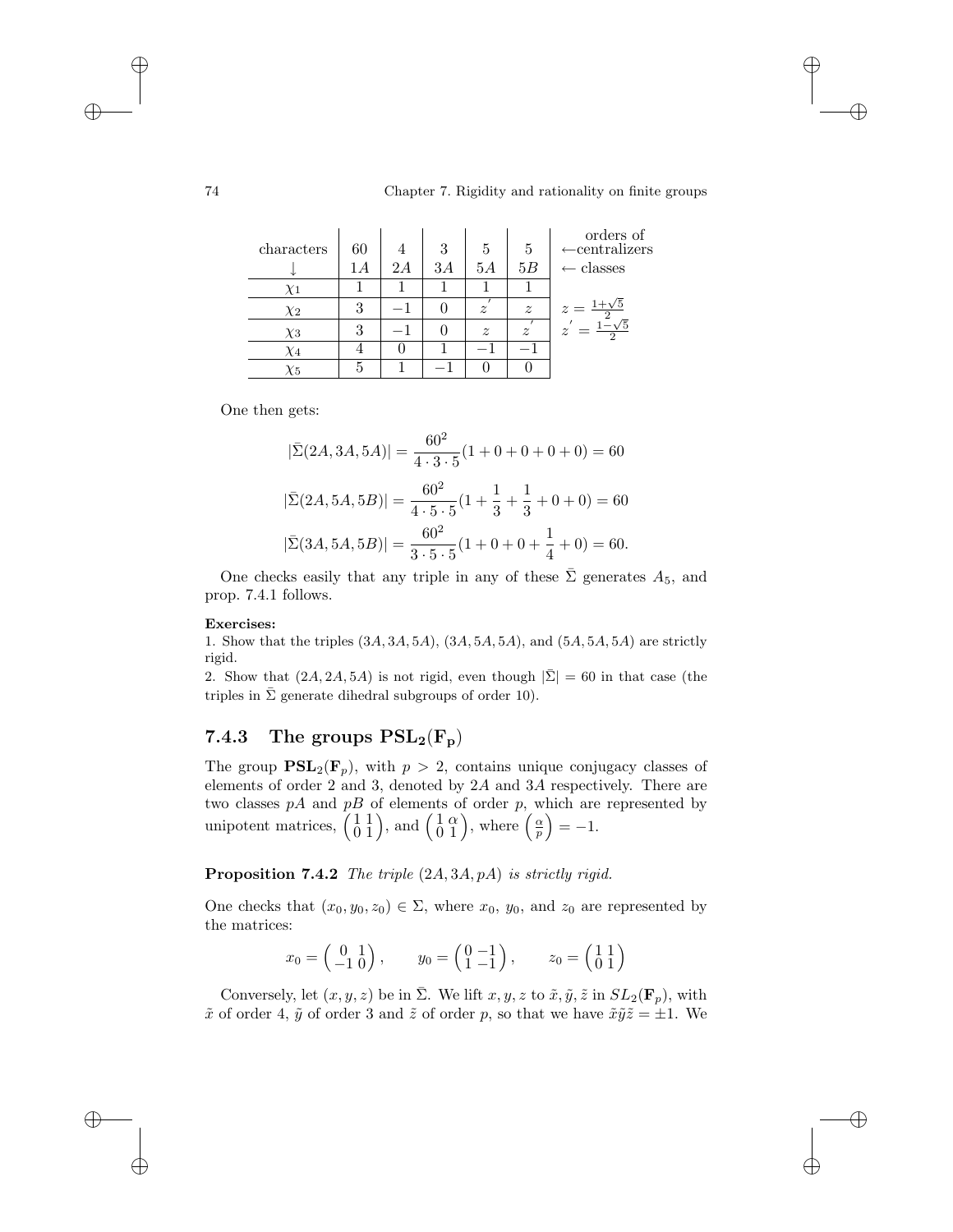#### 7.4. Examples of rigidity 75

view these elements as automorphisms of the vector space  $V = \mathbf{F}_p \oplus \mathbf{F}_p$ . Let D be the line of V fixed by  $\tilde{z}$  and let  $D' = \tilde{x}D$  be its transform by  $\tilde{x}$ . One has  $D' \neq D$  (otherwise,  $\pm \tilde{x}\tilde{z}$  would not be of order 3). After conjugating by an element of  $SL_2(\mathbf{F}_p)$ , we may assume that D (resp. D') is the first (resp. the second) axis of coordinates in  $V$ . This means that we have

$$
\tilde{x} = \begin{pmatrix} 0 & -\lambda \\ \lambda^{-1} & 0 \end{pmatrix}
$$
, and  $\tilde{z} = \begin{pmatrix} 1 & \mu \\ 0 & 1 \end{pmatrix}$ ,

for some  $\lambda, \mu$  in  $\mathbf{F}_p^*$ . By assumption, z belongs to the class pA of  $\begin{pmatrix} 1 & 1 \\ 0 & 1 \end{pmatrix}$ ; this implies that  $\mu$  is a square. If we write  $\mu = \nu^2$ , and conjugate by  $(\nu \ 0$  $\begin{pmatrix} \nu & 0 \\ 0 & \nu^{-1} \end{pmatrix}$ , we see that we can further assume that  $\mu = 1$ , i.e., that  $\tilde{z} = z_0$ . Moreover, since  $\tilde{z}\tilde{x}$  is of order 3 or 6, we have  $\text{Tr}(\tilde{z}\tilde{x}) = \pm 1$ . This gives  $\lambda = \pm 1$ , hence  $x = x_0$ ,  $y = y_0$ , and  $z = z_0$ , which proves the result.

**Proposition 7.4.3** *The triple*  $(2A, pA, pB)$  *is strictly rigid if*  $\left(\frac{2}{p}\right) = -1$ *.* 

One checks that  $(x_0, y_0, z_0)$  is in  $\Sigma$ , where

$$
x_0 = \begin{pmatrix} 1 & -1 \\ 2 & -1 \end{pmatrix}, \qquad y_0 = \begin{pmatrix} 1 & 1 \\ 0 & 1 \end{pmatrix}, \qquad z_0 = \begin{pmatrix} 1 & 0 \\ -2 & 1 \end{pmatrix}.
$$

The element  $z_0$  is conjugate to  $\left(\begin{array}{c} 1 & 2 \\ 0 & 1 \end{array}\right)$ ; since  $\left(\begin{array}{c} 2 \\ p \end{array}\right) = -1$ , it belongs to the class pB. Conversely, let  $(x, y, z) \in \overline{\Sigma}$ . We lift  $(x, y, z)$  as above to  $(\tilde{x}, \tilde{y}, \tilde{z})$ with  $\tilde{x}$  of order 4 and  $\tilde{y}$ ,  $\tilde{z}$  of order p. Let D be the line fixed by  $\tilde{y}$  and  $D^{'}$  be the line fixed by  $\tilde{z}$ . We may again assume that these lines are the standard coordinate lines, and that

$$
\tilde{y} = \begin{pmatrix} 1 & 1 \\ 0 & 1 \end{pmatrix}, \qquad \tilde{z} = \begin{pmatrix} 1 & 0 \\ \lambda & 1 \end{pmatrix}.
$$

Writing that  $\tilde{y}\tilde{z}$  has order 4, one gets Tr  $(\tilde{y}\tilde{z}) = 0$ , i.e.  $\lambda = -2$ , q.e.d.

**Proposition 7.4.4** *The triple*  $(3A, pA, pB)$  *is strictly rigid if*  $\left(\frac{3}{p}\right) = -1$ *.* 

One checks that  $(x_0, y_0, z_0)$  is in  $\Sigma$ , where

$$
x_0 = \begin{pmatrix} 1 & -1 \\ 3 & -2 \end{pmatrix}
$$
,  $y_0 = \begin{pmatrix} 1 & 1 \\ 0 & 1 \end{pmatrix}$ ,  $z_0 = \begin{pmatrix} 1 & 0 \\ -3 & 1 \end{pmatrix}$ .

The assumption that 3 is not a quadratic residue mod  $p$  ensures that  $z_0$  is in the class pB.

Conversely, let  $(x, y, z)$  be in  $\Sigma$ . Using liftings  $(\tilde{x}, \tilde{y}, \tilde{z})$  as above, one may assume that

$$
\tilde{y} = \begin{pmatrix} 1 & 1 \\ 0 & 1 \end{pmatrix}, \qquad \tilde{z} = \begin{pmatrix} 1 & 0 \\ \lambda & 1 \end{pmatrix}.
$$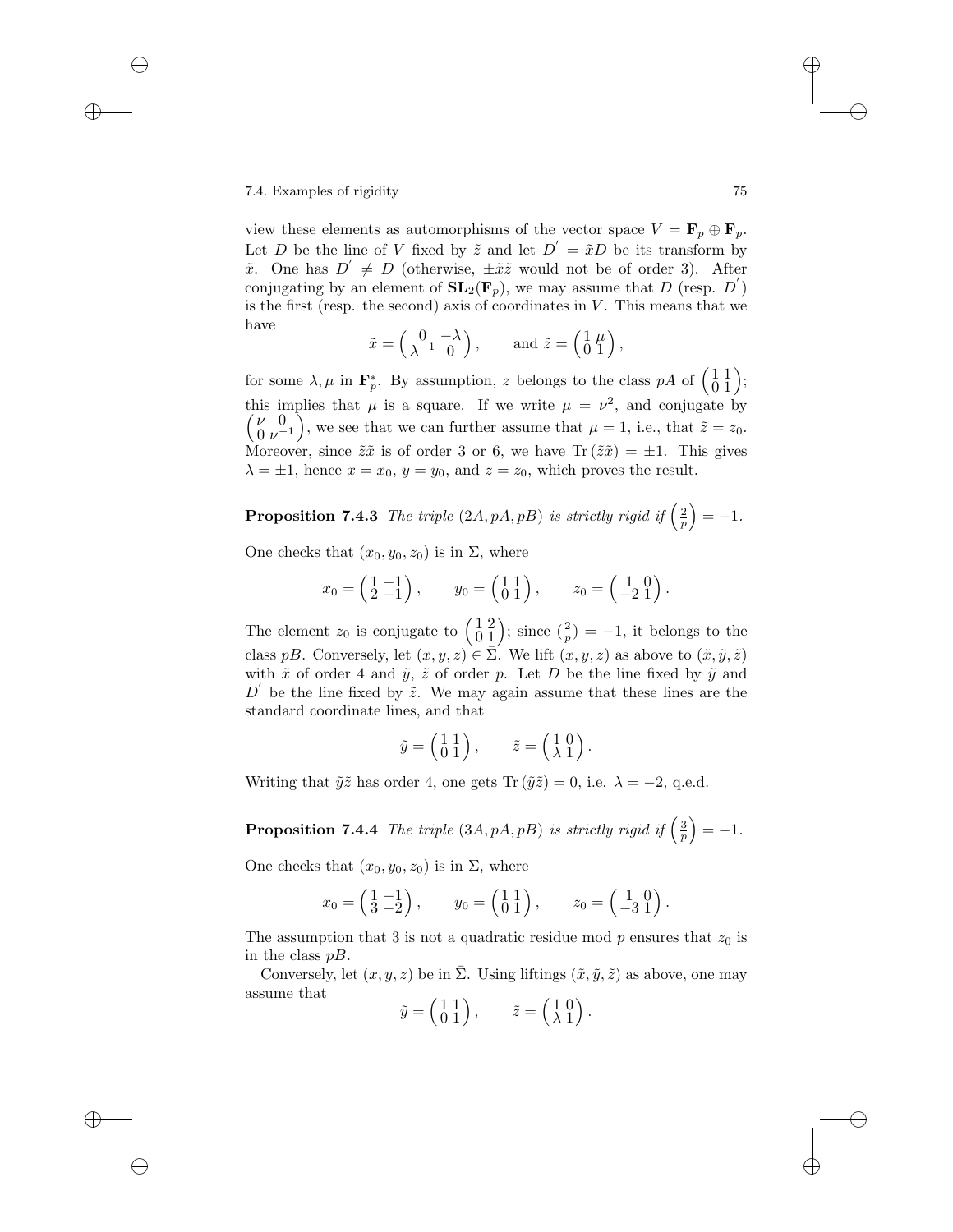Writing that  $\tilde{y}\tilde{z}$  has order 3 or 6, one gets Tr  $(\tilde{y}\tilde{z}) = \pm 1$ , i.e.,  $\lambda = -1$  or  $\lambda = -3$ . However,  $\lambda = -1$  is impossible (it would imply that  $\tilde{z}$  belongs to the class  $pA$ ); hence  $\lambda = -3$ , q.e.d.

### **7.4.4** The group  $SL_2(F_8)$

The simple group  $G = SL_2(\mathbf{F}_8)$ , of order 504, has three distinct conjugacy classes of order 9, denoted 9A, 9B, and 9C which are rational over the cubic field  $\mathbf{Q}(\cos \frac{2\pi}{9})$  and conjugate to each other (cf. [ATLAS], p.6).

**Proposition 7.4.5** *The triple* (9A, 9B, 9C) *is strictly rigid.*

|          | 504 | 8    | 9        | 7                   | 7                                 | 7                   | 9                      | 9                                 | 9                      | orders of<br>$\leftarrow$ centralizers |
|----------|-----|------|----------|---------------------|-----------------------------------|---------------------|------------------------|-----------------------------------|------------------------|----------------------------------------|
|          | 1Α  | 2Α   | 3А       | 7Α                  | 7B                                | 7C                  | 9A                     | 9B                                | 9C                     | classes<br>$\leftarrow$                |
| $\chi_1$ |     |      | 1        |                     |                                   | 1                   | 1                      | 1                                 | 1                      |                                        |
| $\chi_2$ | 7   | $-1$ | $-2$     | $\theta$            | $\theta$                          | $\theta$            | 1                      | 1                                 |                        |                                        |
| $\chi_3$ | 7   | $-1$ | 1        | $\overline{0}$      | $\theta$                          | $\theta$            | $\boldsymbol{x}$       | $\boldsymbol{x}$                  | 77<br>$\boldsymbol{x}$ |                                        |
| $\chi_4$ | 7   | $-1$ | 1        | $\overline{0}$      | $\theta$                          | $\theta$            | 77<br>$\boldsymbol{x}$ | $\boldsymbol{x}$                  | $\boldsymbol{x}$       |                                        |
| $\chi_5$ | 7   | $-1$ | 1        | $\overline{0}$      | $\theta$                          | $\theta$            | $\boldsymbol{x}$       | $^{\tau\tau}$<br>$\boldsymbol{x}$ | $\boldsymbol{x}$       |                                        |
| $\chi_6$ | 8   | 0    | $-1$     |                     |                                   | 1                   | $-1$                   | $-1$                              |                        |                                        |
| $\chi_7$ | 9   | 1    | $\theta$ | $\mathcal{Y}$       | $\boldsymbol{y}$                  | 77<br>$\mathcal{Y}$ | $\theta$               | $\theta$                          | $\theta$               |                                        |
| $\chi_8$ | 9   | 1    | $\theta$ | 77<br>$\mathcal{Y}$ | $\boldsymbol{y}$                  | $\mathcal{Y}$       | $\Omega$               | $\Omega$                          | $\Omega$               |                                        |
| $\chi_9$ | 9   | 1    | $\theta$ | $\mathcal{Y}$       | $^{\tau\tau}$<br>$\boldsymbol{y}$ | $\mathcal{Y}$       | $\theta$               | $\theta$                          | $\theta$               |                                        |
|          |     |      |          |                     |                                   |                     |                        |                                   |                        |                                        |

The character table for G is ( [ATLAS], *loc. cit.*):

$$
x = -2 \cos \frac{2\pi}{9}, \qquad x^{'} = -2 \cos \frac{4\pi}{9}, \qquad x^{''} = -2 \cos \frac{8\pi}{9}, \qquad xx^{'}x^{''} = 1;
$$
  

$$
y = 2 \cos \frac{2\pi}{7}, \qquad y^{'} = 2 \cos \frac{4\pi}{7}, \qquad y^{''} = 2 \cos \frac{8\pi}{7}, \qquad yy^{'}y^{''} = 1.
$$

Using formula (7.3) of §7.3, one gets:

$$
|\bar{\Sigma}(9A, 9B, 9C)| = \frac{504^2}{9^3} \left(1 + \frac{1}{7} + \frac{1}{7} + \frac{1}{7} + \frac{1}{7} - \frac{1}{8} + 0 + 0 + 0\right) = 504 = |G|.
$$

Hence it suffices to show that any  $(x, y, z) \in \overline{\Sigma}$  generates G to prove rigidity.

The only maximal subgroups of G containing an element of order 9 are the normalizers of the non-split Cartan subgroups, which are isomorphic to a semi-direct product  $C_2(\mathbf{F}_{64}^*)$ <sub>1</sub>, where  $(\mathbf{F}_{64}^*)$ <sub>1</sub> denotes the multiplicative group of elements of  $\mathbf{F}_{64}$  of norm 1 over  $\mathbf{F}_8$ , and the non-trivial element of  $C_2$  acts on  $(\mathbf{F}_{64}^*)_1$  by  $x \mapsto x^{-1}$ ; they are dihedral groups of order 18.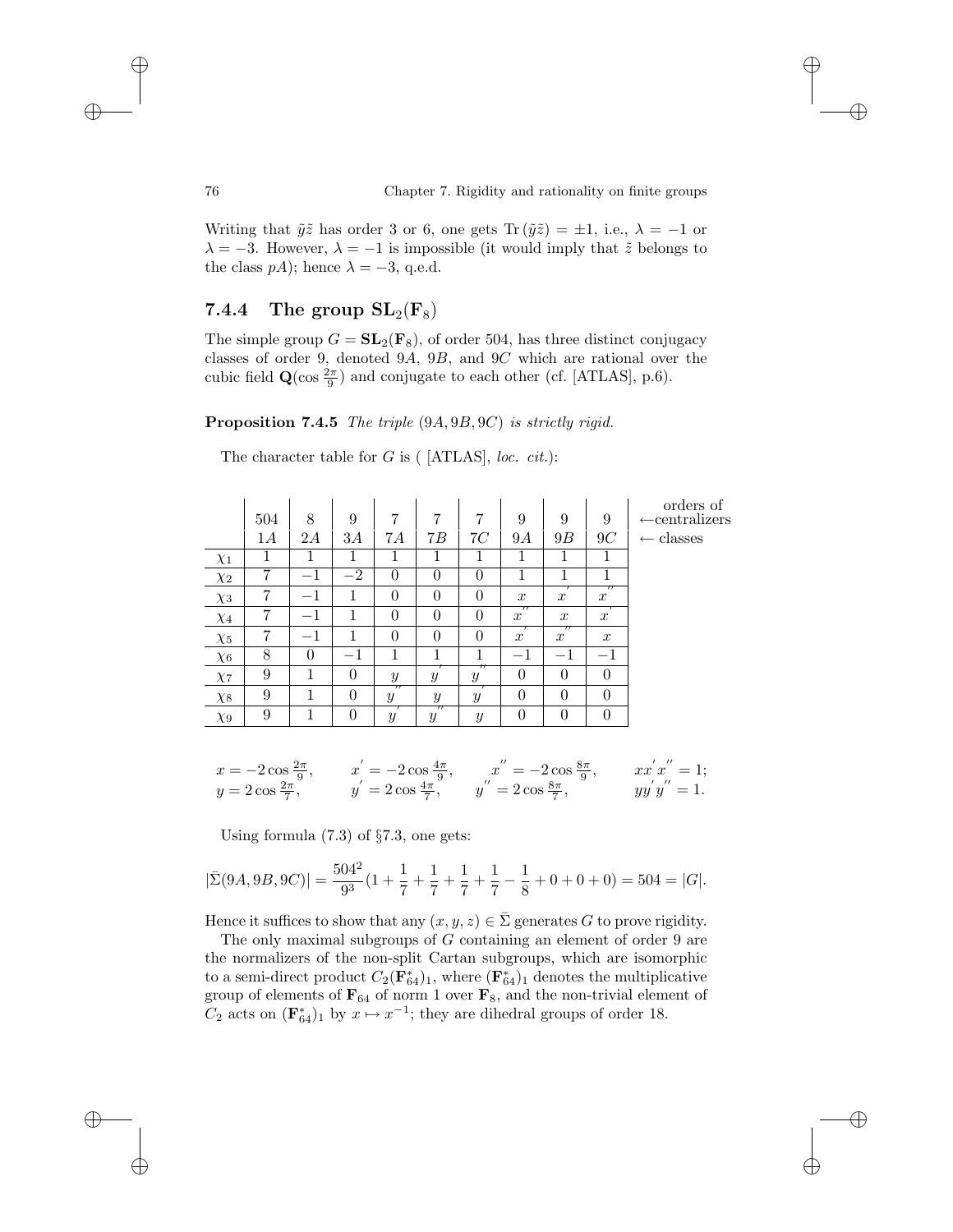If  $(x, y, z) \in \overline{\Sigma}$  does not generate G, then x, y, z are contained in such a normalizer. It follows that (by interchanging  $y$  and  $z$  if necessary):

$$
y = x^{\pm 2}
$$
,  $z = x^{\pm 4}$ .

But then  $xyz = x^{1 \pm 2 \pm 4}$  is not equal to 1. This contradiction completes the proof.

#### **Exercises:**

1. Show that the triples  $(7A, 7A, 7A), (2A, 3A, 7A), (2A, 3A, 9A)$  are strictly rigid, and that  $(7A, 7B, 7C)$  is not rigid.

2. Let  $G \cdot 3$  be the automorphism group of  $SL_2(\mathbf{F}_8)$ , cf. [ATLAS], p. 6. Show that the triple  $(9A, 3B, 3C)$  is strictly rigid; the class 9A is rational (as a class of G · 3); the classes 3B and 3C are rational over  $\mathbf{Q}(\sqrt{-3})$ , and conjugate to each domain over  $\mathbf{Q}(\sqrt{-3})$ , and conjugate to each other.

#### **7.4.5** The Janko group  $J_1$

The sporadic simple group  $J_1$  discovered by Janko is of order

$$
175560 = 2^3 \cdot 3 \cdot 5 \cdot 7 \cdot 11 \cdot 19.
$$

It contains conjugacy classes 2A, 5A, and 5B of orders 2, 5, and 5; the classes 5A and 5B are rational over  $\mathbf{Q}(\sqrt{5})$  and conjugate to each other. If  $x \in 5A$ , then  $x^{-1} \in 5A$ , but  $x^2, x^3 \in 5B$ ; these conjugacy classes behave like the ones of the same order in  $A_5$ .

**Proposition 7.4.6** (cf. [Ho]) *The triple* (2A, 5A, 5B) *is rigid but not strictly rigid.*

The relevant part of the character table of  $G = J_1$  is (cf. [ATLAS], p.36):

|             | 175560 | 120  | 30                        | 30               | orders of<br>$\leftarrow$ centralizers |
|-------------|--------|------|---------------------------|------------------|----------------------------------------|
|             | 1Α     | 2Α   | 5A                        | 5B               | $\leftarrow$ classes                   |
| $\chi_1$    |        |      |                           | 1                |                                        |
| $\chi_4$    | 76     | 4    | 1                         | 1                |                                        |
| $\chi_5$    | 76     | $-4$ | 1                         | 1                |                                        |
| $\chi_6$    | 77     | 5    | $\overline{2}$            | $\overline{2}$   | $z = (1 + \sqrt{5})/2$                 |
| $\chi_7$    | 77     | $-3$ | $-z$                      | $-z$             | $z' = (1 - \sqrt{5})/2$                |
| $\chi_{8}$  | 77     | $-3$ | $-z$                      | $-z$             |                                        |
| $\chi_{12}$ | 133    | 5    | $\overline{-}2$           | $-2$             |                                        |
| $\chi_{13}$ | 133    | $-3$ | $\widetilde{\mathcal{Z}}$ | $\boldsymbol{z}$ |                                        |
| $X_{14}$    | 133    | $-3$ | $\boldsymbol{z}$          | $\tilde{z}$      |                                        |
| $\chi_{15}$ | 209    |      | $^{\rm -1}$               | -1               |                                        |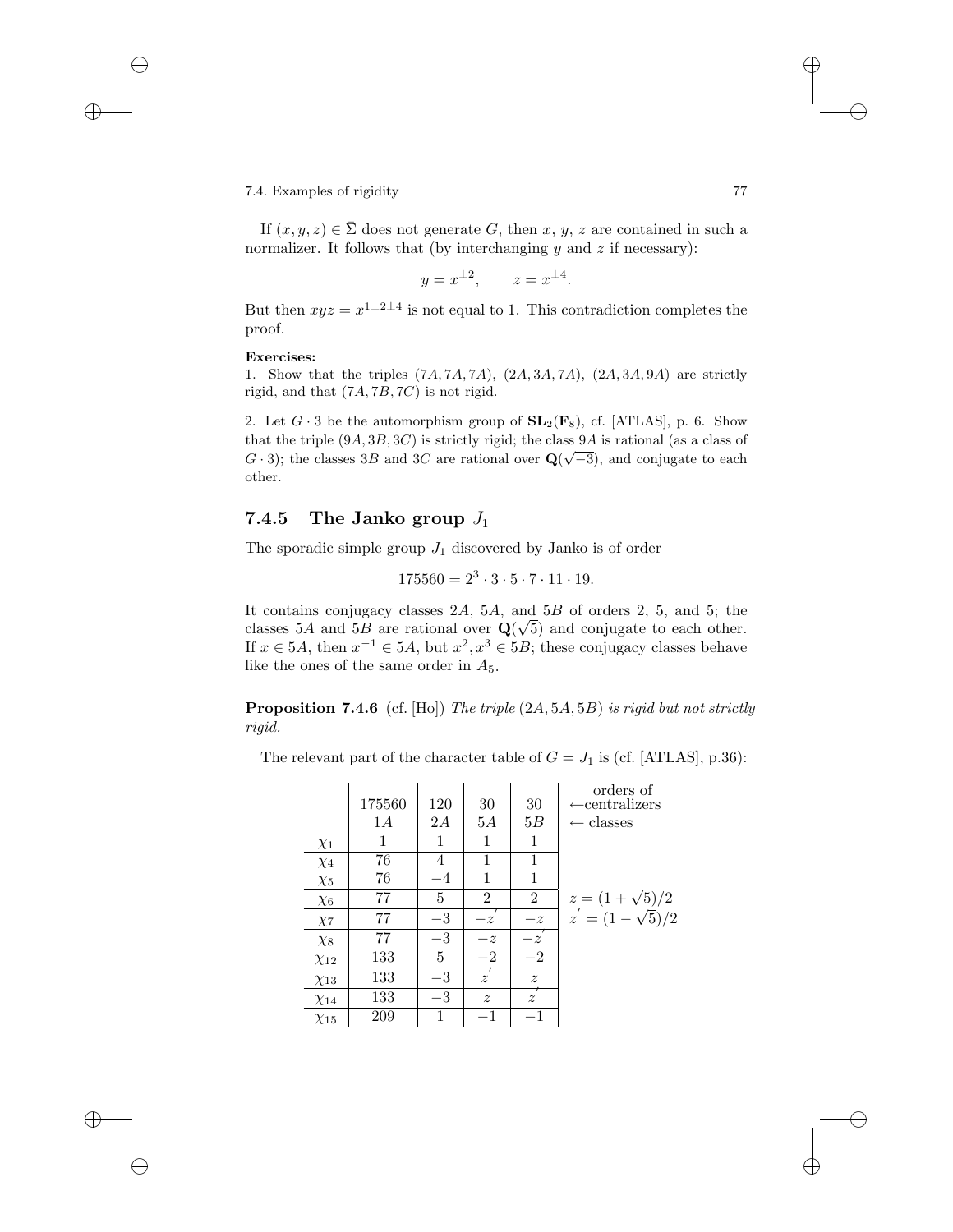Using formula (7.3) of §7.3, one obtains:

$$
\begin{array}{rcl}\n|\bar{\Sigma}| & = & \frac{175560^2}{120 \cdot 30^2} \left(1 + \frac{4}{76} - \frac{4}{76} + \frac{20}{77} + \frac{3}{77} + \frac{3}{77} + \frac{20}{133} + \frac{3}{133} + \frac{3}{133} + \frac{1}{209}\right) \\
 & = & 438900 = \frac{5}{2}|G|. \n\end{array}
$$

Hence  $(2A, 5A, 5B)$  is not strictly rigid. One can check that the triples in  $\Sigma - \Sigma$  generate subroups of  $J_1$  isomorphic to  $A_5$ . It is known that  $J_1$ contains 2 conjugacy classes of such subgroups:

- 1. There are  $|J_1|/(2|A_5|)$  conjugate subgroups isomorphic to  $A_5$  which are contained in the centralizer of an involution in  $J_1$ . (Indeed,  $J_1$ was first defined abstractly by Janko as a simple group having the property that it contains an involution whose centralizer is isomorphic to  $\{\pm 1\} \times A_5$ .
- 2. There is a conjugacy class of  $A_5$ -subgroups which are self-normalizing: there are  $|J_1|/|A_5|$  such subgroups.

In all, one has  $\frac{3}{2}|J_1|/|A_5|$  subgroups of  $J_1$  which are isomorphic to  $A_5$ . Since the conjugacy classes  $(2A, 5A, 5B)$  are rigid in  $A_5$ , each subgroup gives  $|A_5|$  solutions in  $\Sigma$ . This shows that

$$
|\bar{\Sigma} - \Sigma| = \frac{3}{2}|J_1|,
$$

and hence  $|\Sigma| = |J_1|$ , i.e.,  $(2A, 5A, 5B)$  is rigid.

### **7.4.6 The Hall-Janko group** *J***<sup>2</sup>**

This sporadic simple group has order  $604800 = 2^73^35^27$ . It has a rational class 7A of order 7, and two conjugate classes 5A and 5B of order 5, rational class *(A* of order *(*, and two conjugate class *(* $\sqrt{5}$ *)*, see e.g. [ATLAS], pp.42-43.

**Proposition 7.4.7** (cf. [Ho]) *The triple* (5A, 5B, 7A) *is strictly rigid.*

No proper subgroup of  $J_2$  has order divisible by 35, hence  $|\Sigma| = |\Sigma|$ . On the other hand, formula (7.3) of  $\S7.3$  and the character table of  $J_2$ ( [ATLAS], *loc.cit.*) give:

$$
|\bar{\Sigma}| = \frac{|J_2|^2}{300^2 \cdot 7} (1 + \frac{16}{36} - \frac{25}{90} - \frac{25}{160} + \frac{9}{288}) = |J_2|.
$$

Hence the result.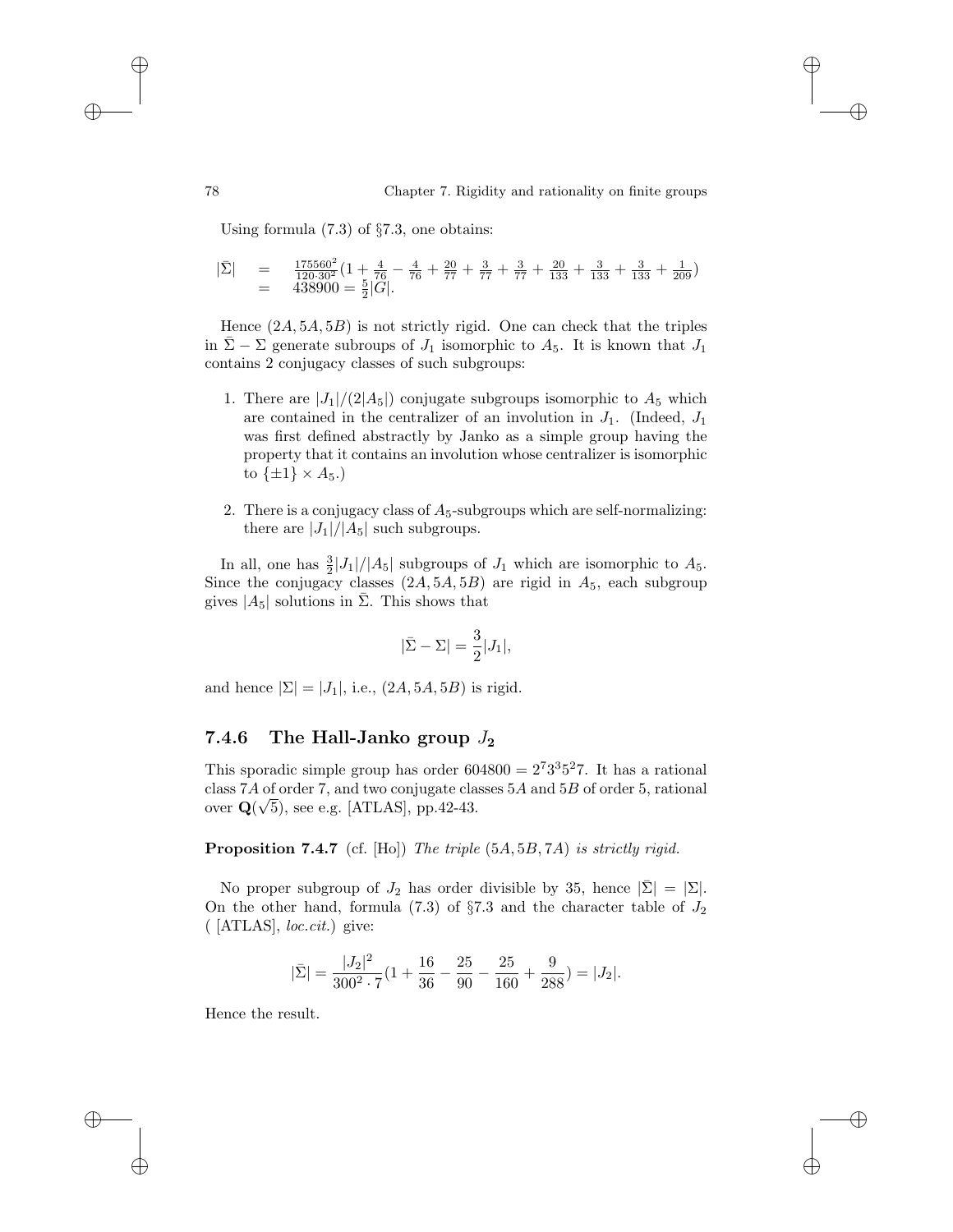#### **7.4.7 The Fischer-Griess Monster** *M*

The Fischer-Griess group  $M$ , known as the "Monster", is the largest of the sporadic simple groups. Its order is

$$
2^{46} \cdot 3^{20} \cdot 5^9 \cdot 7^6 \cdot 11^2 \cdot 13^3 \cdot 17 \cdot 19 \cdot 23 \cdot 29 \cdot 31 \cdot 41 \cdot 47 \cdot 59 \cdot 71,
$$

yet it has only 194 conjugacy classes. Its character table is therefore of manageable size (in fact, it was computed before  $M$  had been shown to exist). The group M contains rational conjugacy classes  $2A$ ,  $3B$ , and  $29A$ of exponent 2, 3, and 29 (ATLAS notation).

#### **Proposition 7.4.8** (Thompson, cf. [Hunt], [Ma3], [Th2]) *The triple* (2A, 3B, 29A) *is strictly rigid.*

It can be verified by computer that  $|\bar{\Sigma}| = |M|$ . To prove rigidity, one must show that  $\Sigma = \Sigma$ , i.e., no  $(x, y, z) \in \Sigma$  generate a proper subgroup of  $M$ . Unfortunately, the maximal subgroups of  $M$  are not completely known at present. Hence, one must take the following indirect approach: suppose there is a proper subgroup G in M which is generated by  $(x, y, z) \in \Sigma$ . Let S be a simple quotient of G. Clearly the elements  $x, y, z$  have non-trivial image in S, and hence the order of S is divisible by  $2 \cdot 3 \cdot 29$ . Hence, it suffices to check that there are no simple groups S with  $2 \cdot 3 \cdot 29$  dividing  $|S|$ and |S| dividing  $|M|$ , such that S is generated by elements x, y, z coming from the conjugacy classes 2A, 3B, and 29A in the Monster. This is done by checking that no group in the list of finite simple groups satisfies these properties. One is thus forced to invoke the classification theorem for the finite simple groups to prove rigidity in this case.

[Although the proof of the classification theorem had been announced, described and advertised since 1980, it was not complete at the time the present course was given (1988): the part on "quasi-thin" groups was lacking. This gap was only filled in 2004 by M. Aschbacher and S. D. Smith [AS].]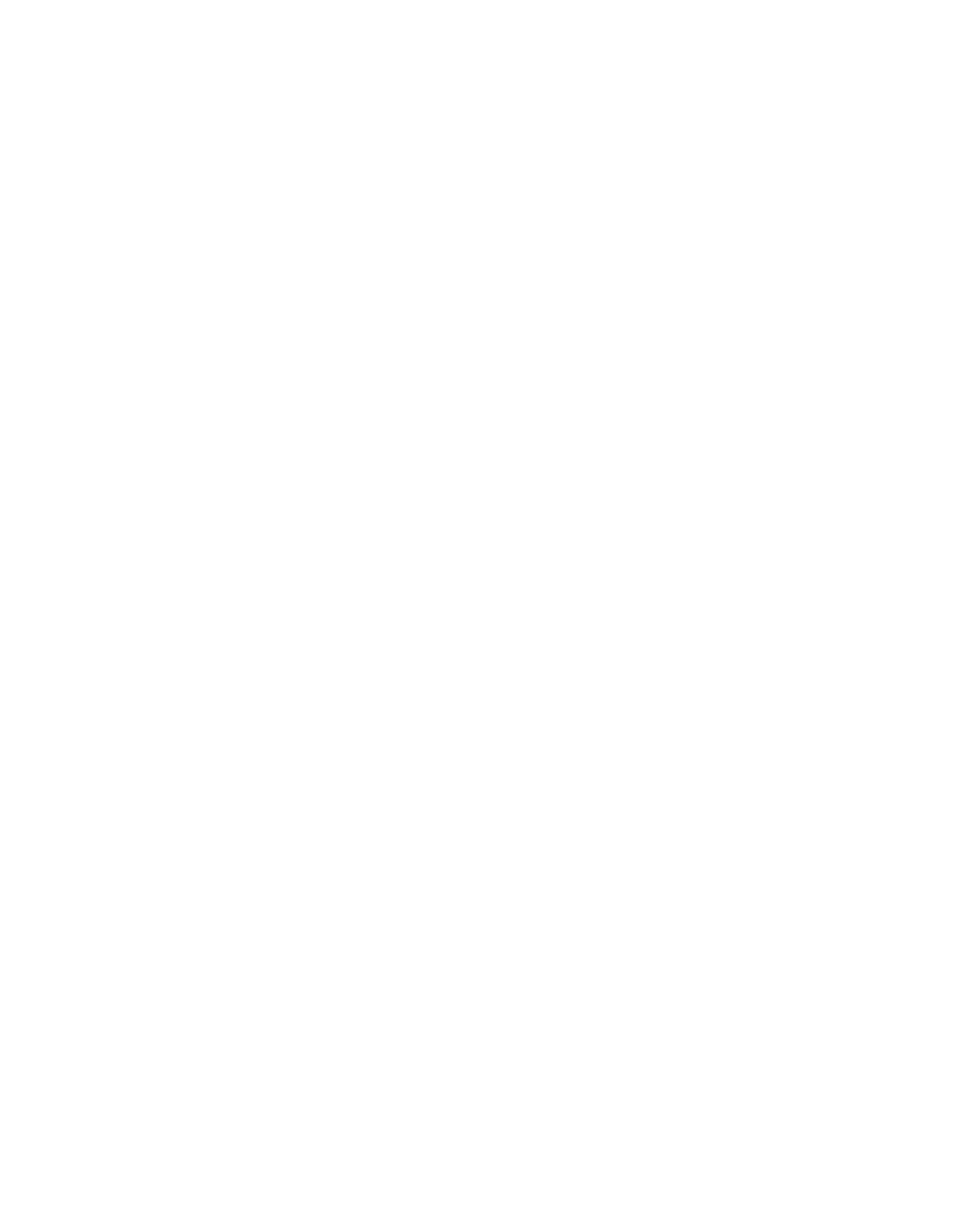# **Chapter 8**

# **Construction of Galois extensions of Q(T) by the rigidity method**

# **8.1 The main theorem**

Let K be a field of characteristic zero, let  $P_1, \ldots, P_k$  be distinct K-rational points of  $P_1$ , and let  $C_1, \ldots, C_k$  be a family of conjugacy classes of a finite group  $G$  with trivial center. The following result is due to Belyi, Fried, Matzat, Shih, and Thompson (see [Ma23], [MM] and [Se8] for references).

**Theorem 8.1.1** *Assume that the family*  $(C_1, \ldots, C_k)$  *is rigid and that each*  $C_i$  *is rational. Then there is a regular* G-covering  $C \longrightarrow \mathbf{P}_1$  defined over K which is unramified outside  $\{P_1,\ldots,P_k\}$  and such that the inertia group *over each*  $P_i$  *is generated by an element of*  $C_i$ *. Furthermore, such a covering is unique, up to a unique* G*-isomorphism.*

By taking  $K = \mathbf{Q}$ , one has:

**Corollary 8.1.2** G has property  $Gal_{\mathcal{T}}$  (and hence is a Galois group over **Q**).

#### **Proof of th. 8.1.1**

Let L be the maximal extension of  $\bar{K}(T)$  unramified outside  $\{P_1,\ldots,P_k\}$ , and let  $\pi$  denote the Galois group of L over  $\bar{K}(T)$ . This is the algebraic fundamental group of  $P_1 - \{P_1, \ldots, P_k\}$  over  $\overline{K}$ . (It is also called the geometric fundamental group because the ground field is algebraically closed.)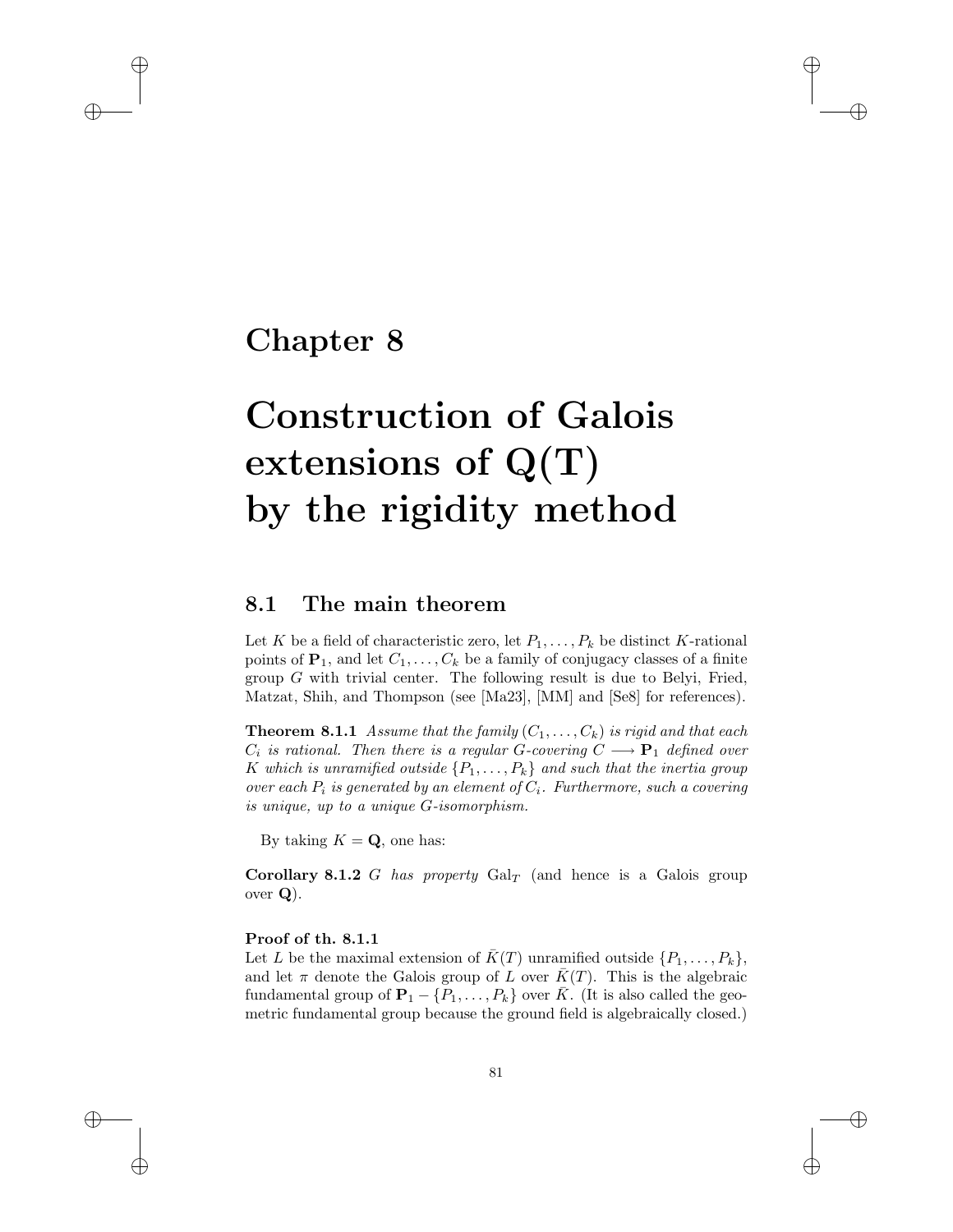Since L is a Galois extension of  $K(T)$ , one has an exact sequence:

$$
1 \longrightarrow \pi \longrightarrow \pi_K \longrightarrow \Gamma \longrightarrow 1,\tag{8.1}
$$

where  $\pi_K$  is the Galois group of L over  $K(T)$ , and  $\Gamma = \text{Gal}(K/K)$ .

Let  $I_i$  be the inertia group of  $\pi$  at  $P_i$ . As a profinite group,  $\pi$  has a presentation given by k generators  $x_1, \ldots, x_k$  and a single relation  $x_1 \cdots x_k = 1$ , cf. th. 6.3.1. More precisely, choose a coherent system  $\{z_\alpha\}$  of roots of unity in **Q**. This choice determines an element  $x_i$  in each  $I_i$  up to conjugacy in  $\pi$ . One can then choose the  $x_i$  so that they satisfy the relation  $x_1 \cdots x_k = 1$  (cf. §6.3).

The set Hom $(\pi, G)$  of continuous homomorphisms  $\pi \longrightarrow G$  is equipped with natural G- and  $\pi_K$ -actions. The G-action is defined (on the left) by

$$
(g * f)(x) = gf(x)g^{-1}, \qquad g \in G, \quad f \in \text{Hom}(\pi, G),
$$

and the  $\pi_K$ -action is defined (on the right) by

$$
(f * \alpha)(x) = f(\alpha x \alpha^{-1}), \qquad \alpha \in \pi_K, \quad f \in \text{Hom}(\pi, G).
$$

The two actions commute, i.e.,

$$
(g * f) * \alpha = g * (f * \alpha).
$$

Consider the set  $H \subset \text{Hom}(\pi, G)$  defined by:

$$
H = \{ \phi | \phi \text{ is surjective and } \phi(x_i) \in C_i \text{ for all } i \}.
$$

This set is stable under both the G and  $\pi_K$ -actions:

- The action of G on itself by inner automorphisms stabilizes the  $C_i$ , and hence G preserves H, which is isomorphic to  $\Sigma(C_1,\ldots,C_k)$  as a G-set (cf. §7.3). By the rigidity assumption, G acts freely and transitively on H.
- Conjugation by an element  $\sigma \in \pi_K$  sends an inertia group  $I_i$  at  $P_i$ to an inertia group at  $P_i^{\sigma}$ . Since the  $P_i$  are K-rational,  $\pi_K$  permutes the inertia groups above  $P_i$ . Hence,  $\sigma$  sends each of the  $x_i \in I_i$  to a conjugate of  $x_i^{\alpha}$ , for some  $\alpha \in \hat{\mathbf{Z}}$  (namely,  $\alpha = \chi(\sigma)$ , where  $\chi$  is the cyclotomic character). By the rationality of the  $C_i$ , it follows that  $f * \sigma$  maps each  $x_i$  to an element of  $C_i$ , and hence  $f * \sigma \in H$ .

Any  $\phi \in H$  defines a Galois extension E of  $K(T)$  with Galois group G. To descend from  $K(T)$  to  $K(T)$ , it suffices to show that  $\phi$  can be extended to  $\pi_K$ . This is an immediate consequence of the following: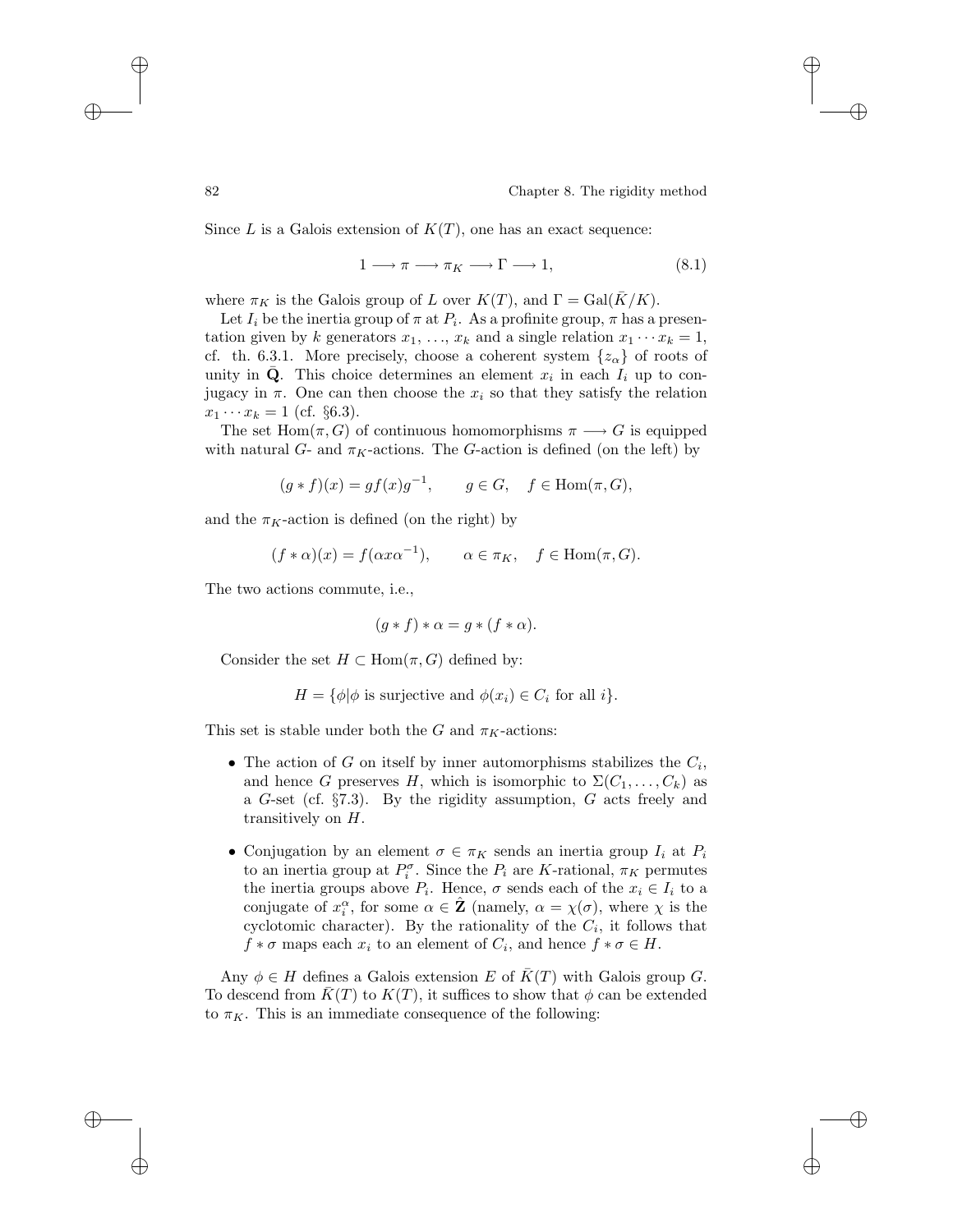**Lemma 8.1.3** *Let*  $1 \longrightarrow A \longrightarrow B \longrightarrow C \longrightarrow 1$  *be an exact sequence of groups, let* G *be a finite group, and let* G *and* B *act on* Hom(A, G) *as above*  $(i.e., (g * f)(x) = gf(x)g^{-1}$  *if*  $g ∈ G$ *,*  $x ∈ A$ *, and*  $(f * b)(x) = f(bxb^{-1})$  *if*  $b \in B$ ,  $x \in A$ ). If H is a non-empty subset of  $Hom(A, G)$  on which G acts *freely and transitively, then the following are equivalent* :

*1.* Any  $\phi \in H$  extends uniquely to a homomorphism  $B \longrightarrow G$ .

*2.* H *is stable under the action of* B*.*

*Proof* : Suppose 1 holds, i.e., any  $\phi \in H$  extends uniquely to a homomorphism  $\psi : B \longrightarrow G$ . If  $b \in B$ , then  $(\phi * b)(x) = \phi(bxb^{-1}) = \psi(bxb^{-1}) =$  $(\psi(b) * \phi)(x)$ . Hence  $\phi * b \in H$ , since by hypothesis H is preserved by the action of G. Conversely, if property 2 is satisfied, then given  $\phi: A \longrightarrow G$ , one may define  $\psi : B \longrightarrow G$  by:

$$
\phi * b = \psi(b) * \phi.
$$

Such a  $\psi$  exists (G acts transitively on H) and is unique (G acts freely on H). One verifies that  $\psi$  defines a homomorphism  $B \longrightarrow G$  which extends  $\phi$ ; this follows from the compatibility of the  $G$ - and  $B$ -actions.

This completes the proof of the lemma, and hence of th. 8.1.1.

#### *Alternate method of proof for th. 8.1.1*:

(a) Prove that the required G-covering  $C \longrightarrow \mathbf{P}_1$  exists over  $\overline{K}$  and is unique up to a unique isomorphism.

(b) Use Weil's descent criterion (  $[Se3]$ , chap. V, no. 20) to prove that  $C$ , together with the action of  $G$ , can be defined over  $K$ . (General principle: every "problem" over  $K$  which has a unique solution - up to a unique isomorphism - over  $K$  has a solution over  $K$ .)

**Remark:** When  $k = 3$ , one can suppose without loss of generality that  $(P_1, P_2, P_3) = (0, 1, \infty)$ . In this way, a rigid triple  $(C_1, C_2, C_3)$  of rational conjugacy classes of G determines a canonical extension of  $K(T)$ . Several natural questions arise in this context:

- 1. Can one describe what happens when  $K$  is a local field? We will do this (in a special case) for  $K = \mathbf{R}$  in §8.4.
- 2. Can one describe the decomposition group above  $P_i$ ? For example, if G is the Monster, and  $(C_1, C_2, C_3) = (2A, 3B, 29A)$  as in §7.4.7, then the decomposition group  $D_1$  above  $P_1$  must be contained in the normalizer of an element of the class 2A. This normalizer is  $2 \times B$ , where  $B$  is the "Baby Monster" sporadic group. Aside from this, nothing seems to be known about  $D_1$ .

**Exercise:** Show that the alternating group  $A_n$   $(n = 4, 5, 6, 7, 8)$  does not contain any rigid family  $(C_1,\ldots,C_k)$  of rational conjugacy classes (use remark 1 of §7.3).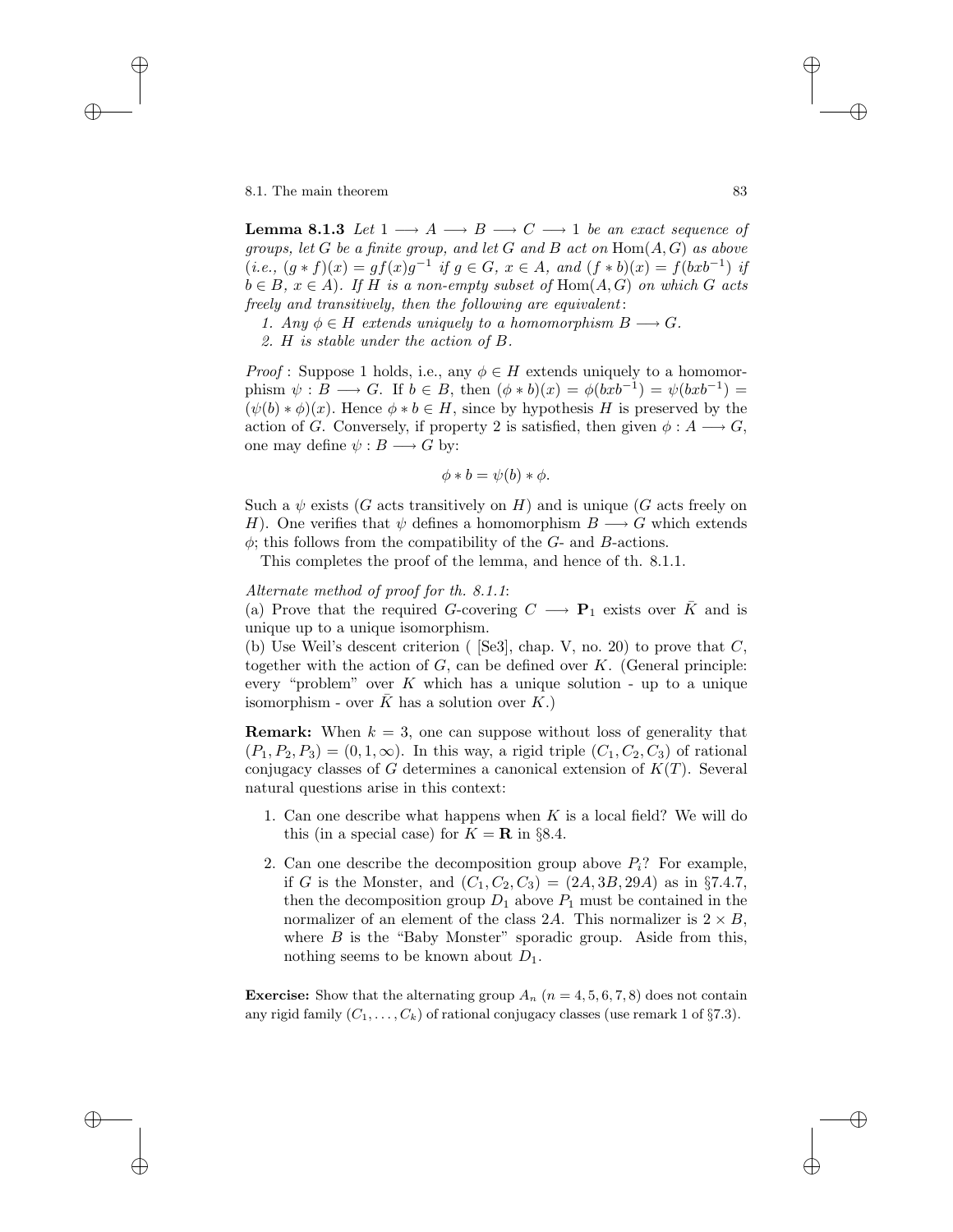# **8.2 Two variants**

#### **8.2.1 First variant**

Th. 8.1.1 can be generalized to the case where the classes are only Krational. More precisely, let us fix a choice of primitive Nth roots of unity over K, i.e., an orbit under  $Gal(K/K)$  of primitive Nth roots of unity. This amounts to choosing a K-irreducible factor of the  $N<sup>th</sup>$  cyclotomic This amounts to choosing a **A**-irreducible factor of the *N*th cyclotomic polynomial  $\phi_N$ . (For example, if  $K = \mathbf{Q}(\sqrt{5})$ ,  $N = 5$ , the cyclotomic polynomial  $\phi_5$  factors as

$$
\phi_5(X) = X^4 + X^3 + X^2 + X + 1 = (X^2 + \frac{1 + \sqrt{5}}{2}X + 1)(X^2 + \frac{1 - \sqrt{5}}{2}X + 1).
$$

A choice of 5th roots of unity gives a square root of 5 in  $\mathbf{Q}(\sqrt{5})$ .) Such a choice determines a generator  $x_i$  for each inertia group  $I_i$  at  $P_i$  (which is well-defined up to conjugation in  $\pi_K$ ). After such a choice has been made, one has:

**Theorem 8.2.1** *If*  $C_1, \ldots, C_k$  *is a rigid family of* K-rational classes of G, and  $P_1, \ldots, P_k$  are K-rational points of  $\mathbf{P}_1$ , then there is a regular G*covering*  $C \longrightarrow \mathbf{P}_1$  *defined over* K *which is unramified outside*  $\{P_1, \ldots, P_k\}$ and such that the  $x_i$ -generator of the inertia group above  $P_i$  belongs to the *class* Ci*. This covering is uniquely defined up to a unique* G*-isomorphism.*

The proof is essentially the same as that of th. 8.1.1.

Since conjugacy classes are always rational over the maximal cyclotomic extension **Q**cycl of **Q**, one only needs the rigidity condition to ensure that a group can be realized as a Galois group over  $\mathbf{Q}^{\text{cycl}}(T)$ . This property is known for:

- Most of the classical Chevalley groups over finite fields (Belyi [Be2]);
- All the sporadic groups;
- Most of the exceptional groups  $G_2$ ,  $F_4$ ,  $E_6$ ,  $E_7$  and  $E_8$  (and also the twisted forms  ${}^2G_2$ ,  ${}^3D_4$ , and  ${}^2E_6$ ) over finite fields (Malle [Ml1]).

#### **8.2.2 Second variant**

The assumption that the conjugacy classes are rational is often too restrictive for applications. The following variant of th. 8.1.1 is useful in practice: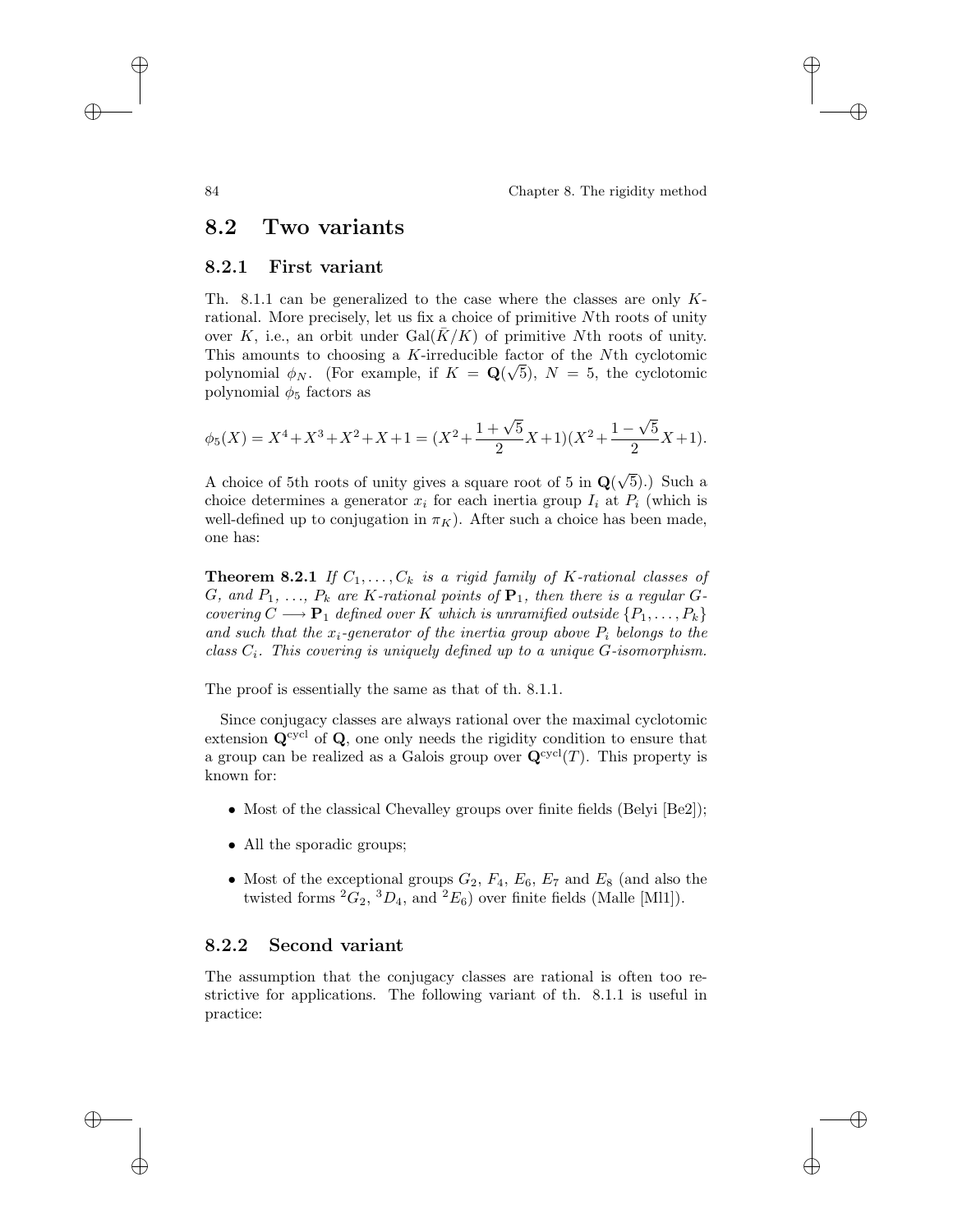#### 8.3. Examples 85

**Theorem 8.2.2** *Let*  $(C_1, C_2, C_3)$  *be a rigid triple of conjugacy classes of*  $G$ *,* with  $C_1$  *rational and*  $C_2$  *and*  $C_3$  *conjugate to each other over a quadratic field*  $\mathbf{Q}(\sqrt{D})$ *.* Let  $P_1 \in \mathbf{P}_1(\mathbf{Q})$ *,*  $P_2, P_3 \in \mathbf{P}_1(\mathbf{Q}(\sqrt{D}))$ *, with*  $P_2$  *and*  $P_3$ *conjugate to each other. Then there is a regular* G*-extension of* **Q**(T) *which is ramified only at* P1*,* P<sup>2</sup> *and* P3*, and such that the canonical generator of the inertia group at*  $P_i$  (which is well-defined after a choice of roots of unity over  $\mathbf{Q}(\sqrt{D})$  *is in C<sub>i</sub>*.

**Corollary 8.2.3** *The group G* has property  $Gal_{T}$ .

The proof of th. 8.2.2 is similar to that of th. 8.1.1. The set  $H \subset \text{Hom}(\pi, G)$ is defined in the same way. The key point is to prove that  $H$  is still preserved under the action of  $\pi_{\mathbf{Q}}$ .

- If  $\sigma \in \pi_{\mathbf{Q}}$  is trivial on  $\mathbf{Q}$ ( √ D), then  $\sigma$  fixes  $P_1$ ,  $P_2$  and  $P_3$ , and also fixes the choice of roots of unity over  $\mathbf{Q}(\sqrt{D})$ . Hence  $\sigma$  preserves H, as before.
- If  $\sigma$  is not trivial on  $\mathbf{Q}$ ( √ D), then  $\sigma$  interchanges  $P_2$  and  $P_3$ , and hence  $I_2$  and  $I_3$ . But  $\sigma$  also changes the choice of roots of unity, and these effects compensate each other.

#### **Remarks:**

1. The assumptions on the number of classes and the field of rationality are only put to simplify the proof, and because this is the principal case which occurs in practice. In fact, the same conclusion holds in greater generality, e.g., if  $\{C_1,\ldots,C_k\}$  is stable under the action of  $Gal(\bar{\mathbf{Q}}/\mathbf{Q})$ , and the map  $\{P_1,\ldots,P_k\} \longrightarrow \{C_1,\ldots,C_k\}$  defined by  $P_i \mapsto C_i$  is an anti-isomorphism of  $Gal(\mathbf{Q}/\mathbf{Q})$ -sets.

2. For other variants of th. 8.1.1 using the braid group, see [Fr1] and [MM].

# **8.3 Examples**

Here also, we only give a few examples. For more, see [MM].

#### **8.3.1 The symmetric group** *S<sup>n</sup>*

Recall from §7.4.1 that the symmetric group  $S_n$  has a rigid triple of conjugacy classes  $(nA, 2A, C^{(k)})$ , when  $(k, n) = 1$ . The covering  $P_1 \longrightarrow P_1$ given by  $X \mapsto X^k(X-1)^{n-k}$  has ramification of this type, namely:

$$
\begin{cases}\n t = \infty & nA \\
 t = 0 & C^{(k)} \\
 t = k^k (k - n)^{n-k} n^{-n} & 2A\n\end{cases}
$$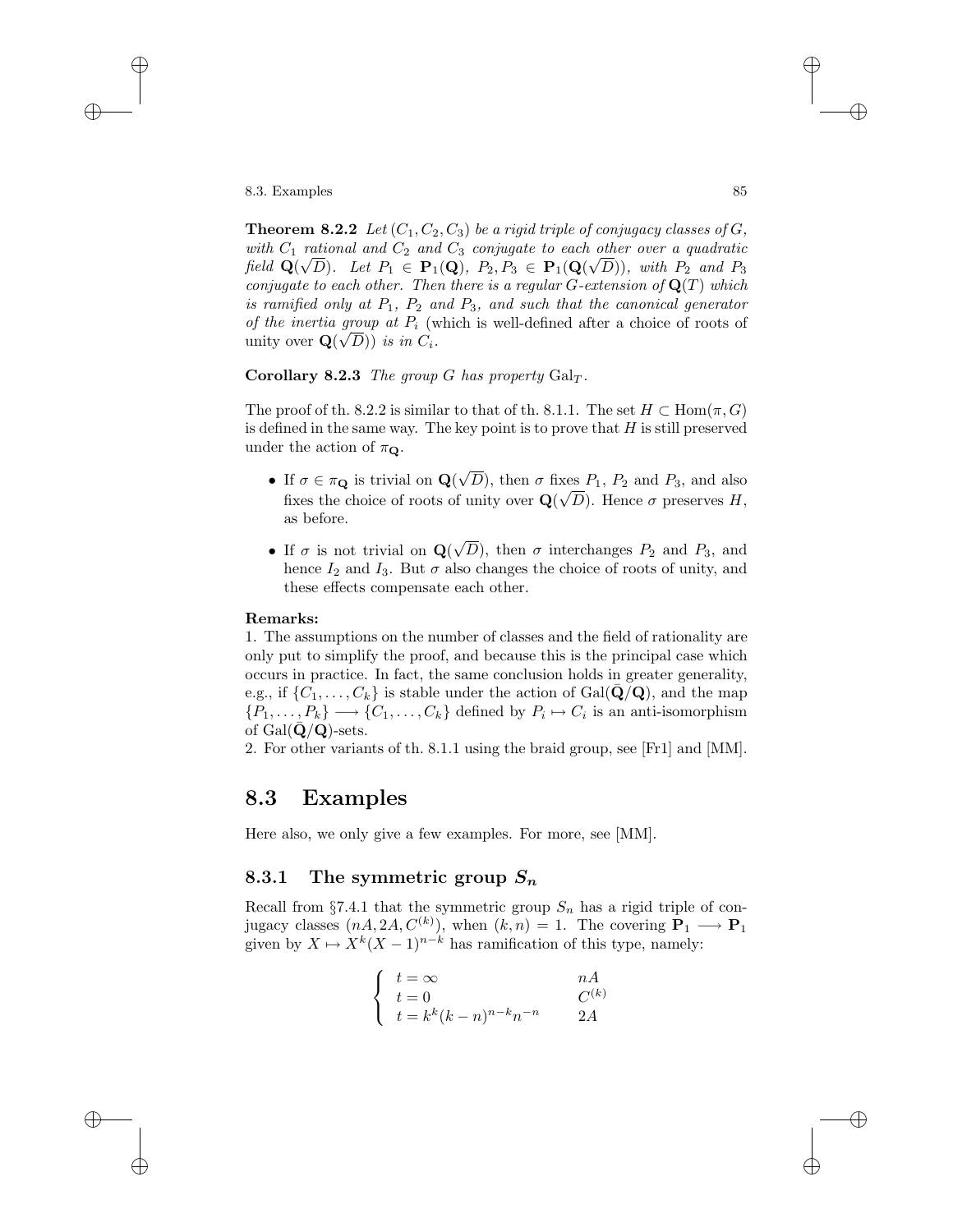Hence, by th. 8.1.1, the polynomial

$$
X^k(X-1)^{n-k} - T = 0
$$

has Galois group  $S_n$  over  $\mathbf{Q}(T)$  when  $(k, n) = 1$ . Note that when  $(k, n) =$  $l \neq 1$ , the splitting field of the equation

$$
X^k(X-1)^{n-k} - T = 0
$$

contains  $\mathbf{Q}(T^{1/l}, \mu_l)$ . Its Galois group is strictly smaller than  $S_n$  (and the extension is not regular when  $l > 2$ .

#### **8.3.2 The alternating group** *A*<sup>5</sup>

Recall from §7.4.2 that the triple  $(2A, 3A, 5A)$  of conjugacy classes in  $A_5$ recall from  $\S$ *i*.4.2 that the triple  $(ZA, SA, 3A)$  or conjugacy classes in  $A_5$  is rigid. The conjugacy class 5A is rational over  $\mathbf{Q}(\sqrt{5})$  (but not over  $\mathbf{Q}$ ). By th. 8.2.1, there is a regular extension of  $\mathbf{Q}(\sqrt{5})(T)$  with Galois group  $A_5$ , and ramification of type  $(2A, 3A, 5A)$ . The corresponding curve C has  $A_5$ , and ramincation of type  $(A, 3A, 3A)$ . The correspondition is not isomorphic to  $P_1$  over  $Q(\sqrt{5})$ , cf. [Se5]).

The action of  $A_5$  on C can be realized geometrically as follows (loc. cit.). Consider the variety in  $P_4$  defined by the equations:

$$
\begin{cases}\nX_1 + \dots + X_5 = 0 \\
X_1^2 + \dots + X_5^2 = 0.\n\end{cases}
$$

Since the first equation is linear, this variety can be viewed as a quadric hypersurface in **P**3. The variety of lines on this quadric is a curve over **Q** my persurface in  $\mathbf{P}_3$ . The variety of lines on this quadric is a curve over  $\mathbf{Q}$  which becomes isomorphic over  $\mathbf{Q}(\sqrt{5})$  to the disjoint union of two curves which becomes isomorphic over  $\mathbf{Q}(\sqrt{5})$  to the disjoint union of two curves of genus 0 which are conjugate over  $\mathbf{Q}(\sqrt{5})$ . The obvious action of  $S_5$  on V (permuting coordinates) induces an action of  $S_5$  on this curve. The extension of  $\mathbf{Q}(T)$  corresponding to this curve is a non-regular extension extension of  $\mathbf{Q}(I)$  corresponding to this curve is a non-regular extension with Galois group  $S_5$ , which contains  $\mathbf{Q}(\sqrt{5})$ ; it can also be viewed as a with Galois group  $s_5$ , which come<br>regular  $A_5$ -extension of  $\mathbf{Q}(\sqrt{5})(T)$ .

An  $A_5$ -covering of  $P_1$  with ramification  $(2A, 5A, 5B)$  can be realized by taking an  $S_5$ -covering with ramification of type  $(2, 4, 5)$  (e.g., the covering  $X \mapsto X^5 - X^4$  and using the double group trick (cf. §4.5). This defines a regular  $A_5$ -covering of  $P_1$  over **Q**, with two ramification points conjugate over  $\mathbf{Q}(\sqrt{5})$ ; this is the situation of th. 8.2.2. This covering can be shown to be isomorphic to the Bring curve, defined in  $P_4$  by the homogeneous equations

$$
\begin{cases}\nX_1 + \cdots + X_5 = 0, \\
X_1^2 + \cdots + X_5^2 = 0, \\
X_1^3 + \cdots + X_5^3 = 0,\n\end{cases}
$$

cf. §4.4, exercise.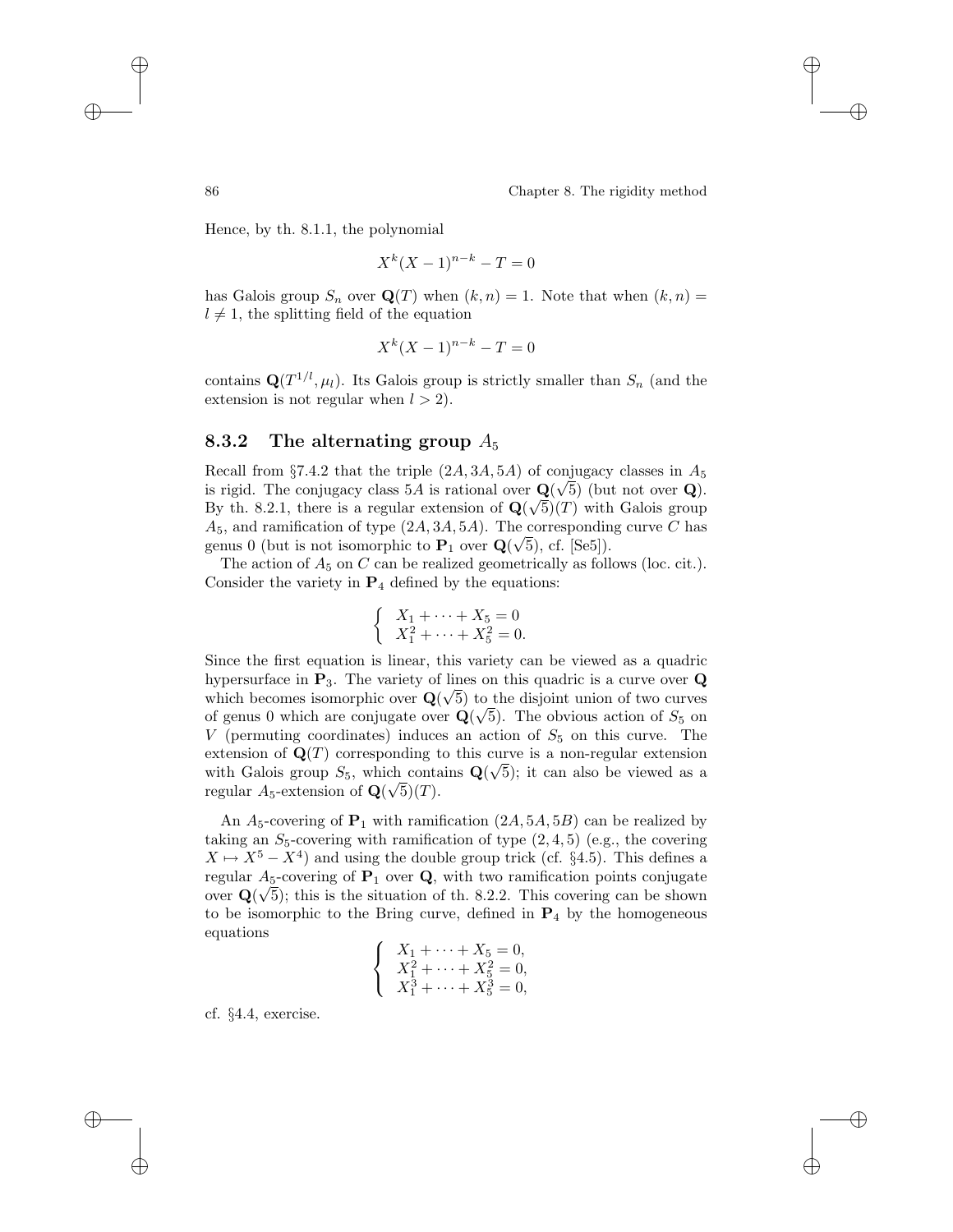**Exercise:** Let C be the Bring curve in  $P_4$  (see above).

a) Let  $E$  be the quotient of  $C$  by the group of order 2 generated by the transposition (12) in  $S_5$ . Show that E is isomorphic to the elliptic curve defined in  $P_2$ by the homogeneous equation:

$$
(x3 + y3 + z3) + (x2y + x2z + y2z + y2x + z2x + z2y) + xyz = 0,
$$

(put  $x = x_3$ ,  $y = x_4 = z = x_5$ ). Show that this curve is **Q**-isomorphic to the curve  $50E$  of [ANVERS], p.86, with minimal equation

$$
Y^2 + XY + Y = X^3 - X - 2
$$

and *j*-invariant  $-5^2/2$ .

b) Use the action of  $S_5$  on C to show that the Jacobian of C is **Q**-isogenous to the product of 4 copies of  $E$ .

c) Show that the quotient of C by  $A_4$  is **Q**-isomorphic to the elliptic curve 50H of [ANVERS], *loc.cit.*, with j-invariant  $2^{-15} \cdot 5 \cdot 211^3$ ; this curve is 15-isogenous to E.

d) Show that C has good reduction (mod p) for  $p \neq 2, 5$ . If  $N_p(C)$  (resp  $N_p(E)$ ) denotes the number of points on  $C$  (resp.  $E$ ) modulo  $p$ , deduce from b) that

$$
N_p(C) = 4N_p(E) - 3 - 3p.
$$

Use [ANVERS], p.117, to construct a table giving  $N_p(C)$  for  $p < 100$ :

|                             |  |  | $p \mid 7 \mid 11 \mid 13 \mid  \mid 83 \mid 89 \mid 97$ |  |
|-----------------------------|--|--|----------------------------------------------------------|--|
| $N_p(C)$ 0 24 30  120 30 90 |  |  |                                                          |  |

Check these values by determining the polynomials  $X^5 + aX + b$  over  $\mathbf{F}_p$ , with  $(a, b) \neq (0, 0)$ , which have all their roots rational over  $\mathbf{F}_p$ . For instance, if  $p = 83$ , there is only one such polynomial (up to replacing a by  $at^4$  and b by  $bt^5$ , with  $t \in \mathbf{F}_p^*$ , namely:

$$
X^{5} + 11X + 11 \equiv (X + 33)(X + 13)(X - 4)(X - 20)(X - 22).
$$

This fits with  $N_p(C) = 120$ .

e) Show that  $C$  has semi-stable reduction at 2, the reduced curve being isomorphic (over  $\mathbf{F}_4$ ) with the union of two copies of  $\mathbf{P}_1$  intersecting each other at the five points of  $\mathbf{P}_1(\mathbf{F}_4)$ ; describe the action of  $S_5$  on this curve, using the fact that  $A_5$ is isomorphic to  $SL_2(\mathbf{F}_4)$ .

## **8.3.3** The group  $PSL_2(F_p)$

Th. 8.2.2 applied to the rigid triples of conjugacy classes  $(2A, pA, pB)$ (when  $(\frac{2}{p}) = -1$ ) and  $(3A, pA, pB)$  (when  $(\frac{3}{p}) = -1$ ) shows that there are regular  $PSL_2(\mathbf{F}_p)$ -extensions of  $\mathbf{Q}(T)$  with ramification of this shape. These correspond to the Shih coverings with  $N = 2$  and  $N = 3$  (cf. §5.1).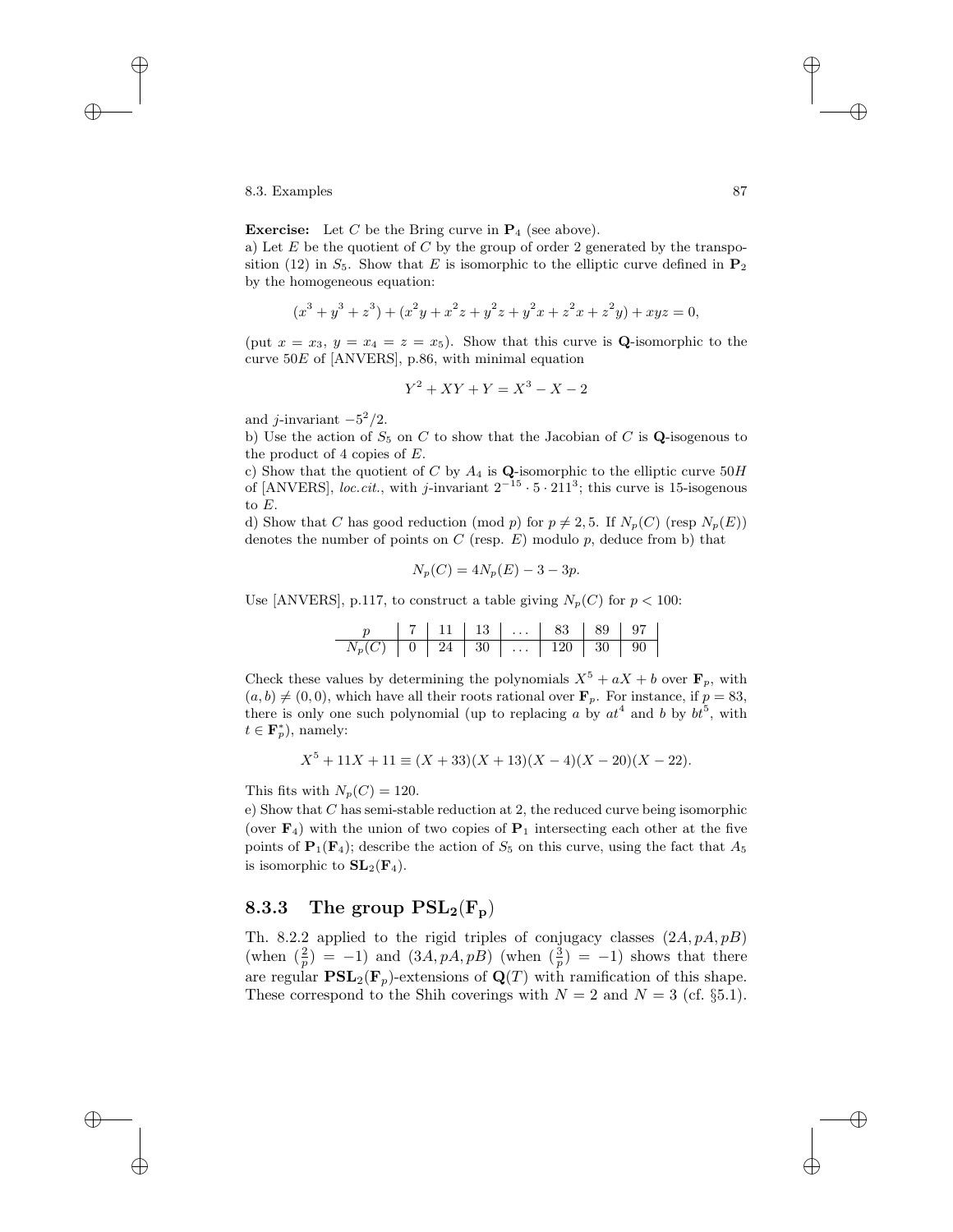The rigidity method does not predict the existence of the Shih coverings related to  $N = 7$ , which are ramified at four points.

A covering of  $P_1$  having ramification type  $(2A, 3A, pA)$  is given by the A covering of  $\Gamma_1$  having ramification type  $(2A, 3A, pA)$  is given by the covering of modular curves defined over  $\mathbf{Q}(\sqrt{p^*})$ ,  $X(p) \longrightarrow X(1)$ . This covering or modular curves defined over  $\mathbf{Q}(\sqrt{p}), \ \mathbf{A}(p) \to \mathbf{A}(1)$ . This covering has Galois group  $\mathbf{PSL}_2(\mathbf{F}_p)$  over  $\mathbf{Q}(\sqrt{p^*})$ ; the rigidity property shows that it is the only  $PSL_2(\mathbf{F}_p)$ -covering with this ramification type. This was first pointed out by Hecke [He].

In particular, the rigid triple  $(2A, 3A, 7A)$  in  $PSL_2(\mathbf{F}_7)$  gives rise to the Klein covering of **P**<sub>1</sub> defined over  $\mathbf{Q}(\sqrt{-7})$  and having Galois group **PSL**<sub>2</sub>( $\mathbf{F}_7$ ). Its function field E is a Galois extension of  $\mathbf{Q}(T)$  with Galois group  $\mathbf{PGL}_2(\mathbf{F}_7)$ , which is not regular.

#### **8.3.4 The Gal***<sup>T</sup>* **property for the smallest simple groups**

The following table lists the smallest ten non-abelian simple groups. All of them, except the last one  $SL_2(F_{16})$ , are known to have the  $Gal<sub>T</sub>$  property. The last column of the table indicates why.

| group                                        | order                                   | $Gal_T$ property              |
|----------------------------------------------|-----------------------------------------|-------------------------------|
| $A_5 = \mathbf{SL}_2(\mathbf{F}_4)$          | $60 = 2^2 \cdot 3 \cdot 5$              | Hilbert $(\S_{\S4.5, 8.3.2})$ |
| $=$ $\mathbf{PSL}_2(\mathbf{F}_5)$           |                                         | Shih with $N = 2, 3$          |
|                                              |                                         | $(\S\$ {5.1}, 8.3.3);         |
| $SL_3(F_2)$                                  | $168 = 2^3 \cdot 3 \cdot 7$             | Shih with $N=3$               |
| $=$ $\mathbf{PSL}_2(\mathbf{F}_7)$           |                                         | $(\S\$ {5.1}, 8.3.3);         |
| $A_6 = \textbf{PSL}_2(\mathbf{F}_9)$         | $360 = 2^3 \cdot 3^2 \cdot 5$           | Hilbert $(\S4.5);$            |
| $\operatorname{\mathbf{SL}}_2(\mathbf{F}_8)$ | $504 = 2^3 \cdot 3^2 \cdot 7$           | Th. $8.2.2$ and $\S7.4.4$ ;   |
| $\mathbf{PSL}_2(\mathbf{F}_{11})$            | $660 = 2^2 \cdot 3 \cdot 5 \cdot 11$    | Shih with $N=2$               |
|                                              |                                         | $(\S\$ {5.1}, 8.3.3);         |
| $PSL_2(F_{13})$                              | $1092 = 2^2 \cdot 3 \cdot 7 \cdot 13$   | Shih with $N=2$               |
|                                              |                                         | $(\S\$ {5.1}, 8.3.3);         |
| $PSL_2(F_{17})$                              | $2448 = 2^4 \cdot 3^2 \cdot 17$         | Shih with $N=3$               |
|                                              |                                         | $(\S 5.1, 8.3.3);$            |
| $A_7$                                        | $2520 = 2^3 \cdot 3^2 \cdot 5 \cdot 7$  | Hilbert $(\S4.5);$            |
| $PSL_2(F_{19})$                              | $3420 = 2^2 \cdot 3^2 \cdot 5 \cdot 19$ | Shih with $N = 2, 3$          |
|                                              |                                         | $(\S\$ {5.1}, 8.3.3);         |
| $\mathbf{SL}_2(\mathbf{F}_{16})$             | $4080 = 2^4 \cdot 3 \cdot 5 \cdot 17$   |                               |

In addition, it has been shown that all the sporadic simple groups satisfy the Gal<sub>T</sub> property, with the possible exception of the Mathieu group  $M_{23}$ , cf. [Hunt], [Ma3], [MM], [Pa].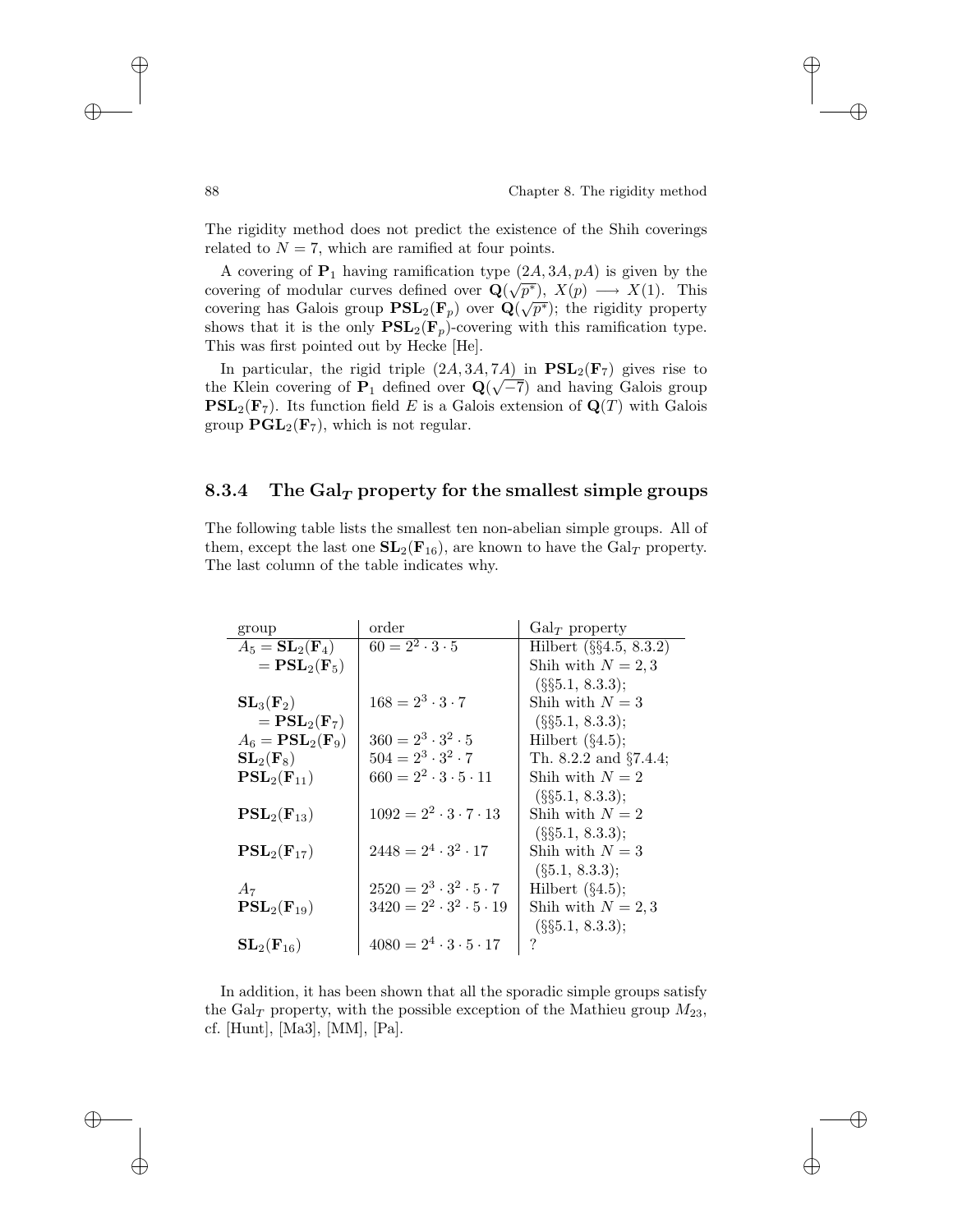# **8.4 Local properties**

#### **8.4.1 Preliminaries**

Let  $\pi: C \longrightarrow \mathbf{P}_1$  be a G-covering defined over a field K which is complete with respect to a real valuation. Let x be a point of  $P_1(K) - S$ , where S is the ramification locus of the covering. The fiber  $\Lambda_x$  at x is an  $\acute{e}t$  algebra with action of G; its structure is defined by a continuous homomorphism

$$
\phi_x : \operatorname{Gal}(\bar{K}/K) \longrightarrow G,
$$

which is well-defined up to inner conjugation in  $G$ . Let us denote by  $H$ the quotient of the set of such homomorphisms by the action of  $G$  by conjugation; we endow  $H$  with the discrete topology.

**Proposition 8.4.1** *The map from*  $\mathbf{P}_1(K)$  *to* H *defined by*  $x \mapsto \phi_x$  *is continuous with respect to the topology of*  $P_1(K)$  *induced by the valuation on* K. (In other words, for every  $x \in \mathbf{P}_1(K)$ , there is a neigbourhood U of x such that the Galois algebras  $\Lambda_x$  and  $\Lambda_y$  are isomorphic, for all  $y \in U$ .)

This can be deduced (with some care) from Krasner's lemma: if

$$
P(X) = \prod (X - \alpha_i) \text{ and } Q(X) = \prod (X - \alpha_i)
$$

are irreducible polynomials over K, with  $\alpha_i$  and  $\beta_i$  sufficiently close for each *i*, then  $K(\alpha_1) = K(\beta_1)$ . See [Sa1].

Another way to prove prop. 8.4.1 is as follows: the map  $C \longrightarrow \mathbf{P}_1$  gives an extension  $\mathcal{O}_x \subset \tilde{\mathcal{O}}_x$ , where  $\mathcal{O}_x$  is the local ring at x, and  $\tilde{\mathcal{O}}_x$  is the semi-local ring above x. Let  $\mathcal{M}_x$  be the maximal ideal of  $\mathcal{O}_x$ . The quotient  $\tilde{\mathcal{O}}_x/\mathcal{M}_x\tilde{\mathcal{O}}_x$  is  $\Lambda_x$ . One has a natural inclusion  $\mathcal{O}_x \subset \mathcal{O}_x^{\text{hol}}$ , where  $\mathcal{O}_x^{\text{hol}}$ denotes the ring of power series with coefficients in  $K$  which converge in a neighbourhood of x. Since  $\mathcal{O}_x^{\text{hol}}$  is Henselian (cf. [Ra1], p. 79), and the extension is étale, one has:

$$
\tilde{\mathcal{O}}_{x}^{\text{hol}} \simeq \Lambda_x \otimes_K \mathcal{O}_{x}^{\text{hol}}.
$$

This means that, for its analytic structure, the covering  $C \longrightarrow \mathbf{P}_1$  is locally a product. The proposition follows.

By the discussion above, we may write  $P_1(K) - S$  as a finite disjoint union of open sets:

$$
\mathbf{P}_1(K) - S = \bigcup_{\phi \in H} U_{\phi},
$$

where  $U_{\phi} = \{t \in \mathbf{P}_1(K) - S | \phi_t = \phi\}$ . For example, if  $K = \mathbf{Q}_p$ ,  $p \neq 2$ , the universal **Z**/2**Z**-covering defined by  $x \mapsto x^2$  gives a decomposition of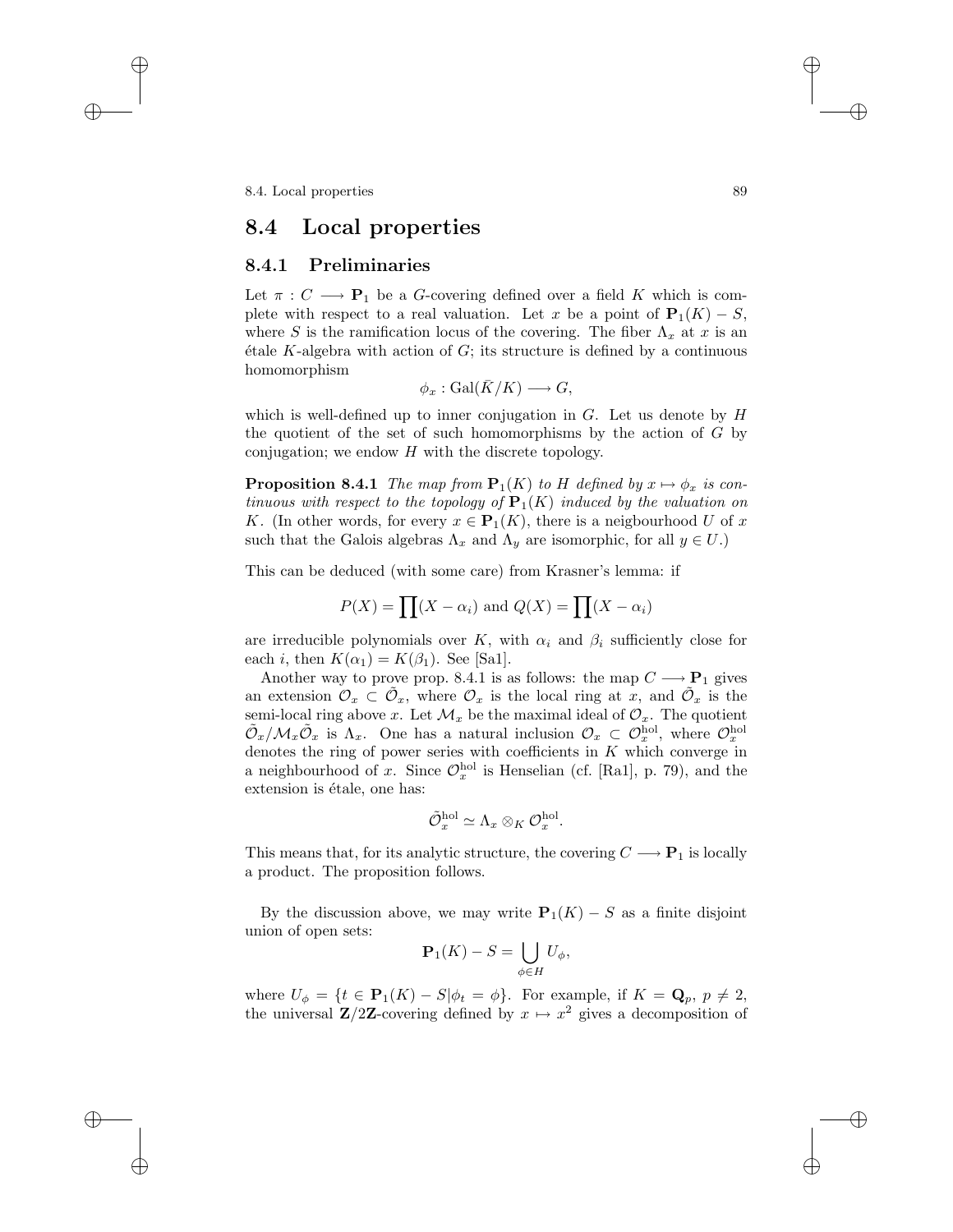$\mathbf{P}_1(\mathbf{Q}_p) - \{0,\infty\}$  into four open and closed pieces, corresponding to the four non-isomorphic Galois algebras of rank 2 over  $\mathbf{Q}_p$ .

**Remark:** A propos of the  $U_{\phi}$ , let us mention an unpublished result of Raynaud: if the order of  $G$  is prime to the residue characteristic, every unramified G-covering of a rigid polydisk becomes trivial after a finite extension of the local field K.

#### **8.4.2 A problem on good reduction**

Assume that  $\pi: C \longrightarrow \mathbf{P}_1$  is a G-covering obtained by the rigidity method (th. 8.1.1) from rational points  $P_1, \ldots, P_k$  and conjugacy class  $C_1, \ldots, C_k$ .

Let p be a prime number. Assume the reductions of the  $P_i$  are distinct in  $\mathbf{P}_1(\mathbf{F}_p)$ . The following problem was raised in the original Harvard lectures:

**Problem:** *Assume that* p *does not divide the orders of the elements of* C<sup>i</sup> *for*  $i = 1, \ldots, k$ *. Is it true that the curve* C *has good reduction at* p?

This is not always true: B. Matzat has pointed out a counterexample with  $G = \text{Aut}(S_6), k = p = 3$ , cf. J. Crelle 349 (1984), p. 215. But it is true when  $p$  does not divide  $|G|$ , cf. [Bc].

**Exercise:** Check that the above problem has a positive answer for the examples given in 8.3.1, 8.3.2, 8.3.3.

#### **8.4.3 The real case**

We now restrict our attention to the case when  $\pi: Y \longrightarrow \mathbf{P}_1$  comes from a rigid triple of conjugacy classes  $(C_1, C_2, C_3)$ , and where  $K = \mathbf{R}$ . By prop. 8.4.1, to each connected component of  $P_1(R) - S$  there is attached a unique conjugacy class of involutions in  $G$ , corresponding to complex conjugation. There are two cases, depending on the number of such connected components:

**Case 1:** We suppose that the three conjugacy classes are rational over **R**. The corresponding covering is ramified at exactly three real points  $P_1$ ,  $P_2$ ,  $P_3$ , which divide the circle  $P_1(R)$  into three connected components.

Let us choose  $x_i \in C_i$ , with  $x_1x_2x_3 = 1$  and  $G = \langle x_1, x_2, x_3 \rangle$ . We assume  $G \neq \{1\}$ , hence  $x_i \neq 1$  for  $i = 1, 2, 3$ . Since the  $C_i$  are rational over **R**, we have

$$
x_1^{-1} \in C_1, \qquad x_2^{-1} \in C_2.
$$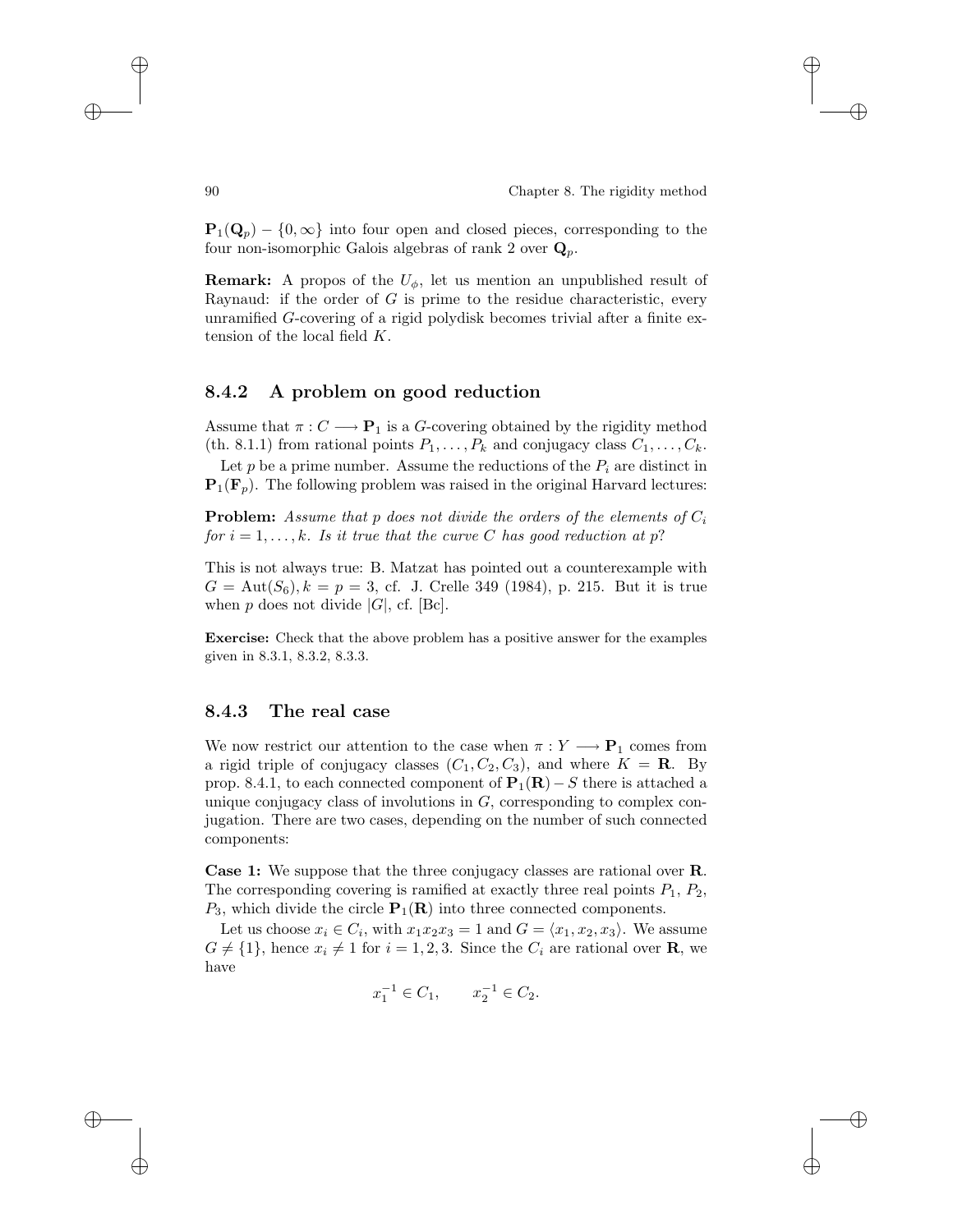Put  $x_3' = x_2 x_1 = x_2 x_3 x_2^{-1}$ . Then  $(x_1^{-1}, x_2^{-1}, x_3')$  is in  $\Sigma$ . By rigidity, there exists a unique  $s_3 \in G$  such that:

$$
\begin{cases}\ns_3x_1s_3^{-1} = x_1^{-1} \\
s_3x_2s_3^{-1} = x_2^{-1}\n\end{cases}
$$

The element  $s_3$  thus defined is such that  $s_3^2 = 1$ .

**Theorem 8.4.2** *The complex conjugation attached to a point* x *in the connected component*  $(P_1, P_2)$  *of*  $P_1(R)$  *between*  $P_1$  *and*  $P_2$  *is in the conjugacy class of* s3*.*

**Remark:** An analogous statement holds for the involutions  $s_1$  and  $s_2$ , which are defined in the same way as  $s_3$ , and correspond to the complex conjugations attached to the components  $(P_2, P_3)$  and  $(P_1, P_3)$  respectively. This gives the relations:

$$
\begin{cases}\n s_1 &=& s_3 x_2, \\
 s_2 &=& s_1 x_3, \\
 s_3 &=& s_2 x_1.\n\end{cases}
$$

Hence, if  $s_1$  and  $s_3$  are non-trivial, the group generated by  $s_1$ ,  $s_3$  and  $x_2$  is a dihedral group of order  $2n$ , where n is the order of  $x_2$ . There is a single conjugacy class of involutions in a dihedral group of order  $2n$  with n odd. Hence, one has:

**Corollary 8.4.3** If the order of  $x_2$  is odd, then  $s_1$  and  $s_3$  are conjugate *in* G*.*

**Corollary 8.4.4** If two of the three classes  $C_1$ ,  $C_2$  and  $C_3$  have odd expo*nent, then the* si*'s are conjugate.*

**Example:** The rigid triple of conjugacy classes  $(2A, 3B, 29A)$  in the Monster M satisfies the hypotheses of cor. 8.4.4. Hence, complex conjugation corresponds to a unique class of involutions in  $M$  (the class  $2B$ , in ATLAS notation).

**Remark:** The case where  $s_3 = 1$  occurs only in the case  $G = D_n$  and  $(C_1, C_2, C_3) = (2, 2, n)$ , *n* odd. For, if  $s_3 = 1$ , then  $x_1, x_2$  are of order 2, equal to  $s_2$  and  $s_1$  respectively. The group generated by  $x_1, x_2, x_3$  is thus a dihedral group of order  $2n$ , where n is odd (since the group has no center). The only dihedral group of this type satisfying the rationality condition over **Q** is  $G = S_3$ . This means that the rigidity method of th.  $8.1.1$ , when applied with three classes to a group  $G \neq S_3$ , *never gives totally real extensions* of **Q**.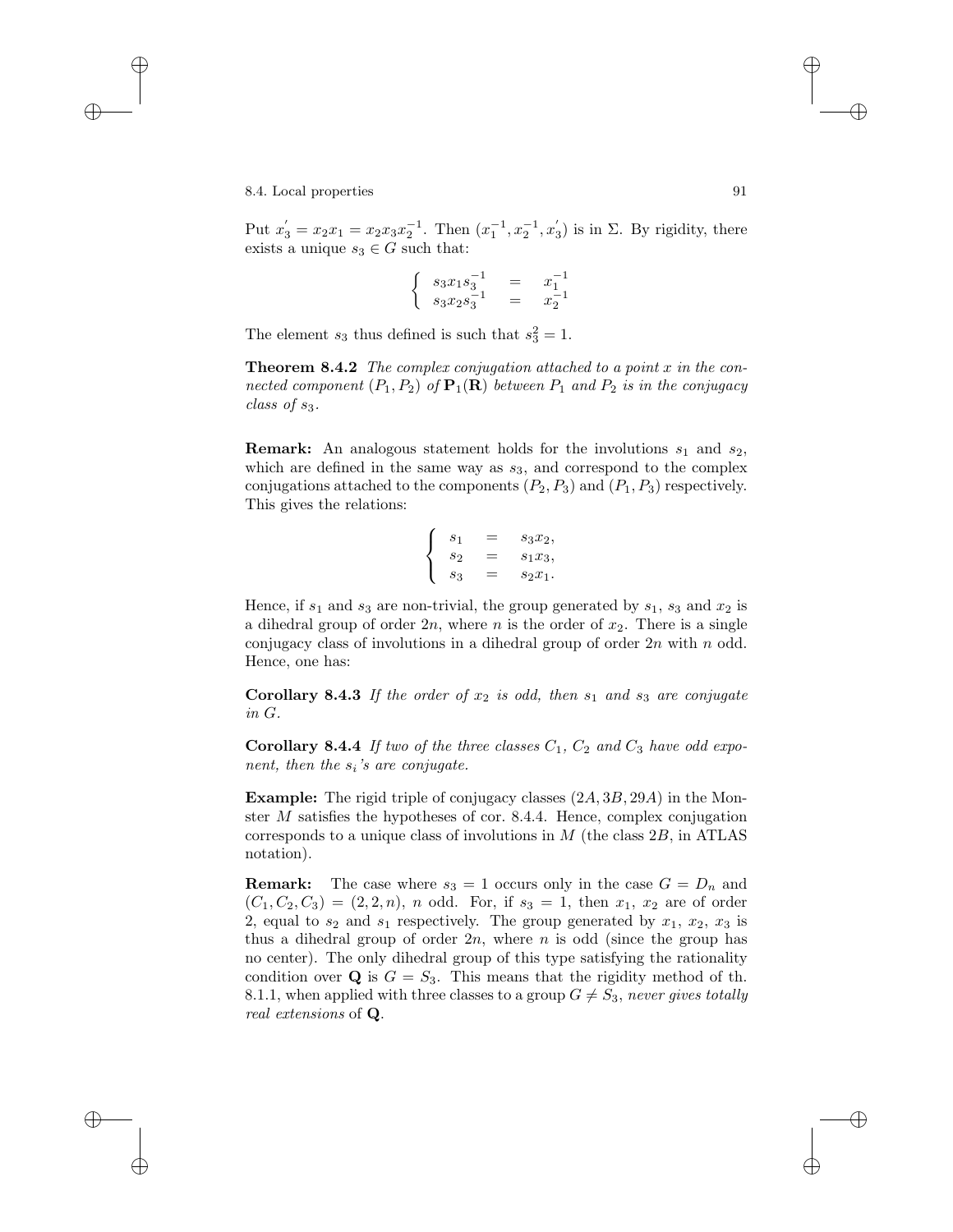**Case 2:**  $C_1$  is rational over **R**, and  $C_2$  and  $C_3$  are complex conjugate to each other.

Then,  $P_1(R) - \{P_1, P_2, P_3\}$  is connected, since  $P_2$  and  $P_3$  do not lie on  $P_1(R)$ . Hence there is a single conjugacy class of involutions in G corresponding to complex conjugation.

Let  $(x_1, x_2, x_3) \in \Sigma(C_1, C_2, C_3)$ . By rigidity, there is a unique involution s in G such that:

$$
sx_1s^{-1} = x_2^{-1}, \qquad sx_2s^{-1} = x_1^{-1}, \qquad sx_3s^{-1} = x_3^{-1}.
$$

**Theorem 8.4.5** *Complex conjugation belongs to the conjugacy class of* s*.*

Observe that in this case  $s \neq 1$ . (Otherwise G would be cyclic.)

**Proof of th. 8.4.2 and th. 8.4.5** Choose a base point x on  $\mathbf{P}_1(\mathbf{R})$ , (lying on the connected component  $(P_1, P_2)$  in case 1) and let  $\pi$  denote as before the geometric fundamental group of  $X = \mathbf{P}_1 - \{P_1, P_2, P_3\}$ , with base point x. Let  $\alpha_1, \alpha_2, \alpha_3$  denote the generators of  $\pi$  corresponding to paths around  $P_1$ ,  $P_2$ , and  $P_3$  respectively. The complex conjugation  $\sigma_X$  on X acts as a symmetry around the equator on the Riemann sphere. Hence  $\sigma_X$  acts on the generators  $\alpha_1, \alpha_2, \alpha_3$  of  $\pi$  by:

**Case 1:**  $\alpha_1 \mapsto \alpha_1^{-1}$ ,  $\alpha_2 \mapsto \alpha_2^{-1}$ <br> **Case 2:**  $\alpha_2 \mapsto \alpha_3^{-1}$ ,  $\alpha_3 \mapsto \alpha_2^{-1}$ 

Let  $\sigma_Y$  denote the complex conjugation acting on Y. Since the Gcovering  $\pi: Y \longrightarrow X$  is defined over **R**, the following diagram commutes:

| Y                | $\sigma_{\rm V}$ | Y              |
|------------------|------------------|----------------|
| $\pi \downarrow$ |                  | $\perp \pi$    |
| $\boldsymbol{X}$ | $\sigma_X$       | $\overline{X}$ |

Since  $\sigma_X x = x$ , the fiber  $Y_x$  of Y over x is preserved by  $\sigma_Y$ . The action of  $\sigma_Y$  on  $Y_x$  commutes with the action of G.

The group G acts freely and transitively on  $Y_x$ , so a choice of  $y \in Y_x$ determines a surjective map  $\phi_y : \pi_1(X; x) \longrightarrow G$ . Because the action of  $\sigma$ commutes with that of  $G$ , the following diagram is commutative:

$$
\begin{array}{ccc}\n\pi_1(X;x) & \xrightarrow{\phi_y} & G \\
\sigma_X \downarrow & & || \\
\pi_1(X;x) & \xrightarrow{\phi_{\sigma_y}} & G\n\end{array}
$$

On the other hand, we also have:

$$
\phi_{\sigma y} = \sigma_Y \phi_y \sigma_Y^{-1}.
$$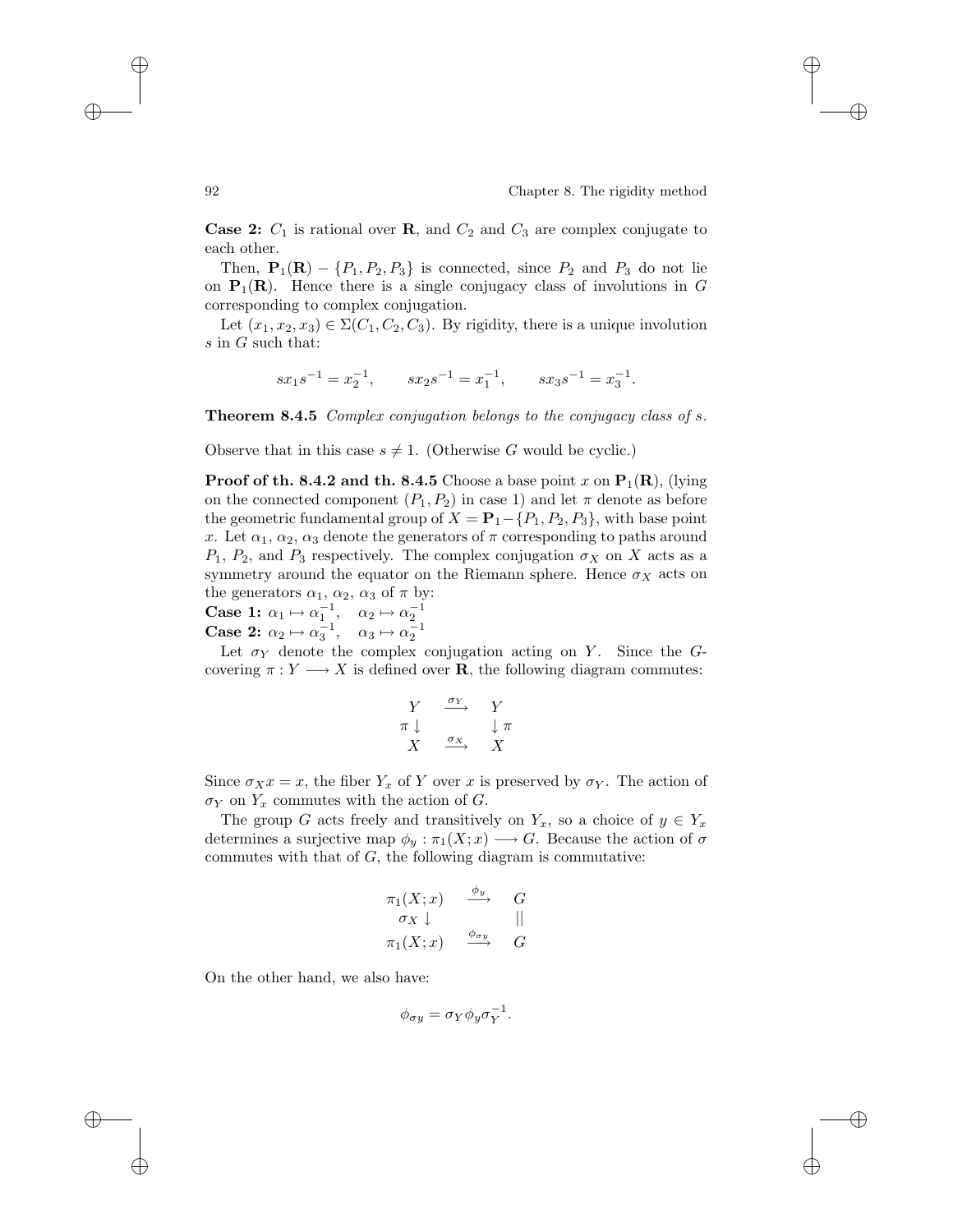Hence the diagram below commutes:

$$
\begin{array}{ccc}\n\pi_1(X;x) & \xrightarrow{\phi_y} & G \\
\sigma_X \downarrow & & \downarrow \text{Inn}(\sigma_{Y,t}) \\
\pi_1(X;x) & \xrightarrow{\phi_{\sigma_y}} & G.\n\end{array}
$$

This proves the theorem.

**Exercise:** Let G be a finite group, generated by elements  $q_1, \ldots, q_k$ . Choose points  $z_1, \ldots, z_k$  with (say)  $\text{Re}(z_i) = 0$  for  $i = 1, \ldots k$ , and

Im(z1) <sup>&</sup>gt; Im(z2) >...> Im(zk) <sup>&</sup>gt; <sup>0</sup>.

Let  $z'_1, \ldots, z'_k$  be the complex conjugates of  $z_1, \ldots, z_k$  and choose a real base point  $x < 0$ ; let  $\pi$  denote the fundamental group  $\pi_1(\mathbf{P}_1(\mathbf{C}) - S; x)$ , where  $S =$  $\{z_1, \ldots, z_k, z_1', \ldots, z_k\}$ . It is generated by elements  $x_1, \ldots, x_k, x_1', \ldots, x_k'$ , where  $x_i$  (resp.  $x'_i$ ) denotes the homotopy class of paths going in a straight line from x to  $z_i$  (resp.  $z_i$ ) and going around this point in the positive direction. These generators, together with the relation  $x_1 \cdots x_k x_k \cdots x_1 = 1$ , give a presentation for  $\pi$ . Let  $\phi$  be the homomorphism  $\pi \longrightarrow G$  sending  $x_i$  to  $g_i$  and  $x'_i$  to  $g_i^{-1}$ . Show that  $\phi$  defines a regular *G*-extension of **R**(*T*). (Hence every finite group is the Galois group of a regular extension of  $\mathbf{R}(T)$ . This result can also be deduced from [KN]. The analogous statement for  $\mathbf{Q}_p(T)$  is also true; see next section.)

### **8.4.4 The** *p***-adic case: a theorem of Harbater**

Let  $p$  be a prime number.

**Theorem 8.4.6** ( [Harb]) *Every finite group is the Galois group of a regular extension of*  $\mathbf{Q}_p(T)$ *.* 

The proof shows more, namely that for every finite group  $G$ , there exists an absolutely irreducible G-covering  $X \longrightarrow \mathbf{P}_1$  over  $\mathbf{Q}_p$  having a "base point", i.e., an unramified point  $P \in \mathbf{P}_1(\mathbf{Q}_p)$  which is the image of a  $\mathbf{Q}_p$ point of X. Call  $R_p$  this property of G. The theorem clearly follows from the following two assertions:

(i) Every cyclic group has property  $R_p$ .

(ii) If G is generated by two subgroups  $G_1$  and  $G_2$  having property  $R_p$ , then G has property  $R_p$ .

Assertion (i) is easy (and true over **Q**, as the construction of §4.2 shows). Assertion (ii) is proved by a gluing process which uses rigid analytic geometry. Namely, let  $X_i \longrightarrow \mathbf{P}_1$  ( $i = 1, 2$ ) be a  $G_i$ -covering as above with a base point  $P_i$ . By removing a small neighborhood of  $P_i$  one gets a rigid analytic  $G_i$ -covering  $V_i \longrightarrow U_i$  where  $U_i$  is a p-adic disk; this covering has the further property that it is trivial on  $U_i - U'_i$  where  $U'_i$  is a smaller disk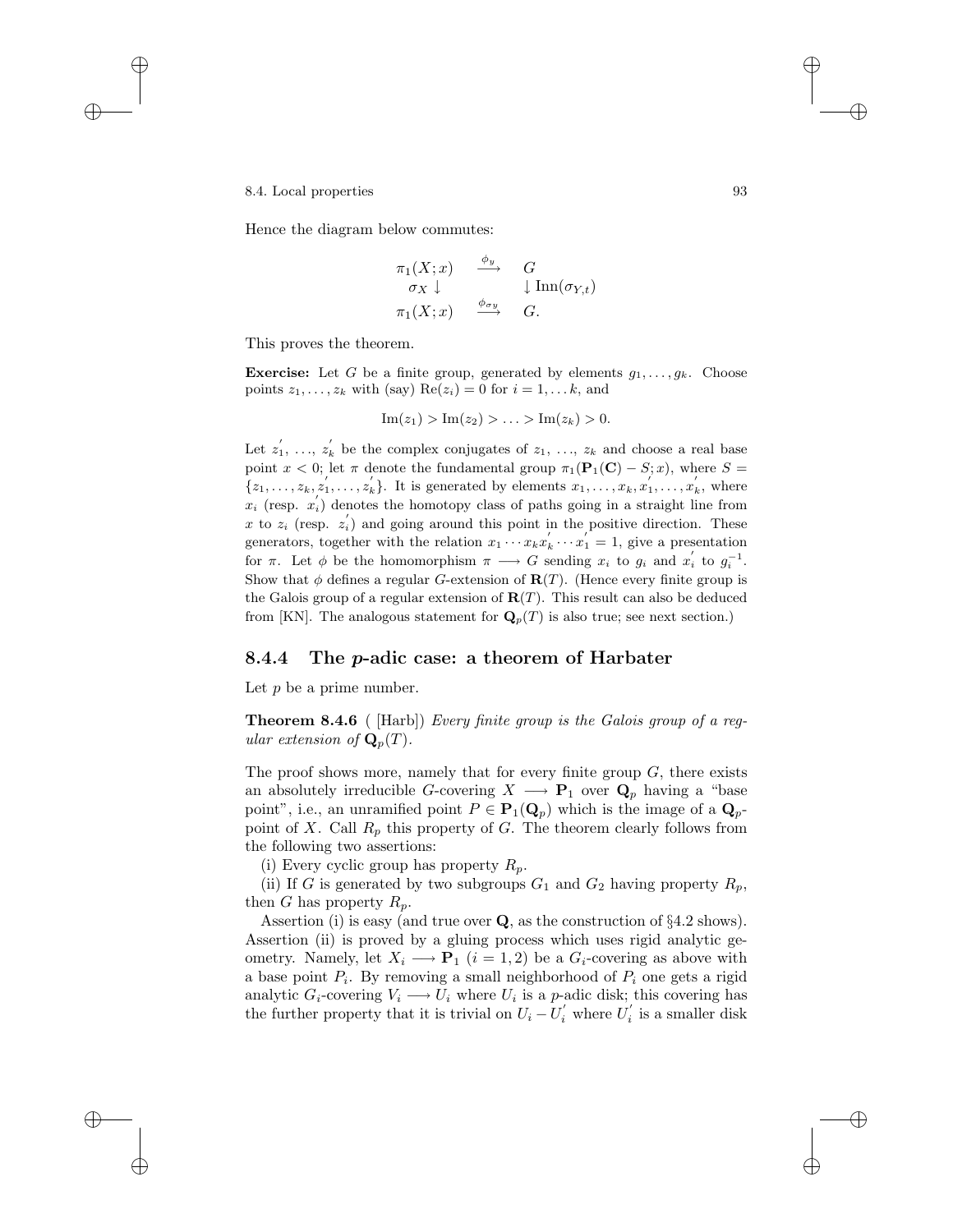contained in  $U_i$ . Let  $W_i \longrightarrow U_i$  be the (non-connected) G-covering of  $U_i$ defined by induction from  $G_i$  to G. (It is a disjoint union of  $|G/G_i|$  copies of  $V_i$ .) One then embeds  $U_1$  and  $U_2$  as disjoint disks in  $P_1$ , and defines a rigid analytic G-covering of  $P_1$  by gluing together  $W_1$  on  $U_1$ ,  $W_2$  on  $U_2$ , and the trivial G-covering on  $P_1 - U_1' - U_2'$ . If this is done properly, the resulting  $G$ -covering  $W$  is absolutely irreducible. By the "GAGA" theorem in the rigid analytic setting (cf. [Ki], [Kö]), this covering is algebraic, and (ii) follows.

**Remark:** Harbater's original proof uses "formal GAGA" instead of "rigid GAGA"; the idea is the same.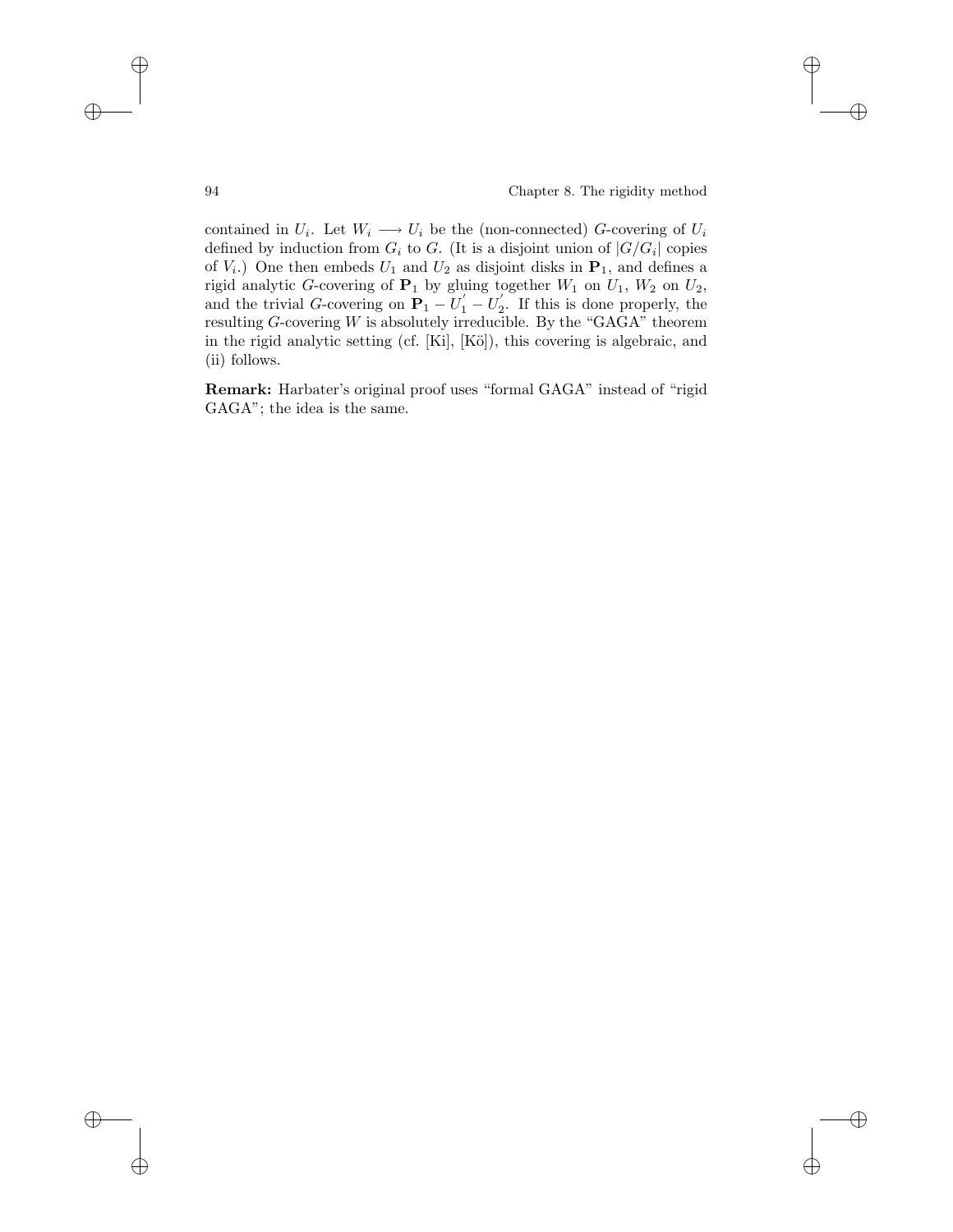## **Chapter 9**

# **The form Tr(x2) and its applications**

## **9.1 Preliminaries**

### **9.1.1 Galois cohomology (mod 2)**

Let K be a field of characteristic  $\neq 2$ , and let  $G_K$  be  $Gal(K_s/K)$ , where  $K<sub>s</sub>$  is a separable closure of K. We will be interested in the Galois cohomology of  $K$  modulo 2; for brevity, let us denote the cohomology groups  $H^{i}(G_K, \mathbf{Z}/2\mathbf{Z})$  by  $H^{i}(G_K)$ . In the case where  $i = 1, 2$ , Kummer theory provides the following interpretation of  $H^i(G_K)$ :

$$
H1(GK) = K*/K*2,
$$
  

$$
H2(GK) = \text{Br}_2(K),
$$

where  $Br_2(K)$  is the 2-torsion in the Brauer group of K. If  $a \in K^*$ , we denote by (a) the corresponding element of  $H^1(G_K)$ . The cup-product

$$
(a)(b) \in H^2(G_K)
$$

corresponds to the class of the quaternion algebra  $(a, b)$  in  $Br_2(K)$  defined by

$$
i^2 = a
$$
,  $j^2 = b$ ,  $ij = -ji$ .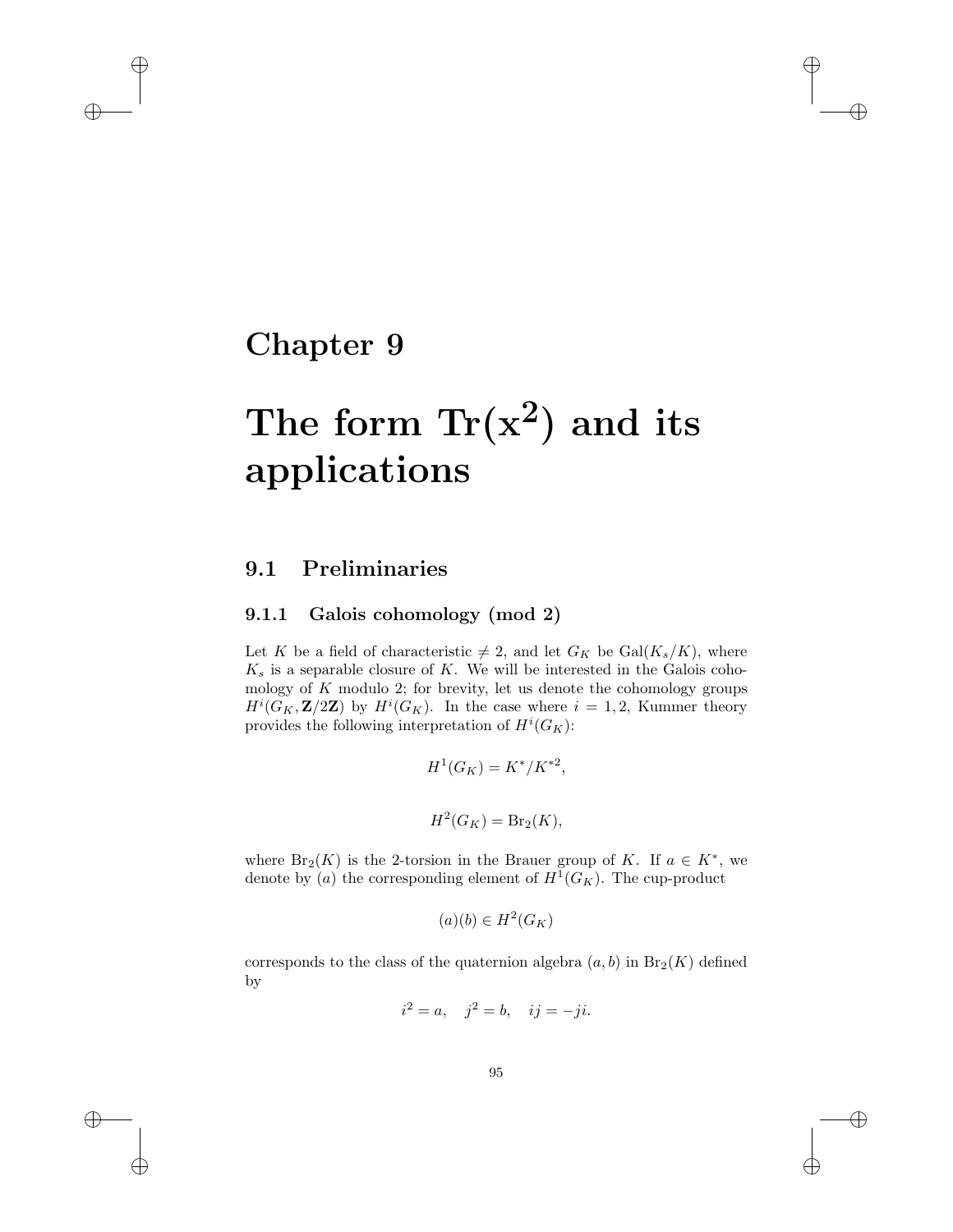### **9.1.2 Quadratic forms**

Let f be a non-degenerate quadratic form over K of rank  $n \geq 1$ . By choosing an appropriate basis, we may write

$$
f = \sum_{i=1}^{n} a_i X_i^2, \quad \text{with } a_i \in K^*.
$$

The element  $(1 + (a_1))(1 + (a_2)) \cdots (1 + (a_n))$  in the cohomology ring  $H^*(G_K)$  depends only on f. One defines the *i*-th Stiefel-Whitney class  $w_i$  of f by:

$$
(1 + (a_1)) \cdots (1 + (a_n)) = 1 + w_1 + w_2 + \cdots + w_n, \qquad w_i \in H^i(G_K).
$$

In particular, we have:

$$
w_1 = \sum (a_i) = (\prod a_i) = (\text{Disc}(f))
$$

$$
w_2 = \sum_{i < j} (a_i)(a_j).
$$

The cohomology class  $w_2$  is known as the Hasse (or Witt) invariant of the quadratic form  $f$ . If  $K$  is a number field, then  $f$  is completely characterized by its rank, signature, and the invariants  $w_1$  and  $w_2$ . (The same is true for arbitrary K, when  $n \leq 3$ .) The following results can be found in [Sch], pp. 211-216.

**Theorem 9.1.1** (Springer) *If two quadratic forms over* K *become equivalent over an odd-degree extension* K *of* K*, then they are already equivalent over* K*.*

(For a generalization to hermitian forms, see [BL].)

Let us now consider  $K(T)$ , where T is an indeterminate. If v is a place of  $K(T)$  which is trivial on K and  $\neq \infty$ , there is a unique uniformizing parameter  $\pi_v$  at v which is monic and irreducible in  $K[T]$ . Let  $K(v)$  =  $K[T]/(\pi_v)$  denote the residue field at v, and let  $a \mapsto \overline{a}$  be the reduction map  $K[T] \longrightarrow K(v)$ . If  $f = \sum_{i=1}^{n} a_i X_i^2$  is a quadratic form over  $K(T)$ , we may assume (since the  $a_i$  can be modified by squares) that  $v(a_i) = 0$  or 1. The  $K(v)$ -quadratic forms:

$$
\partial_1(f) = \sum_{v(a_i)=0} \overline{a_i} X_i^2, \qquad \partial_2(f) = \sum_{v(a_i)=1} \overline{(a_i/\pi_v)} X_i^2
$$

are called the first and second *residues* of f. One shows (cf. e.g. [Sch], p. 209) that their images in the *Witt group*  $W(K(v))$  do not depend on the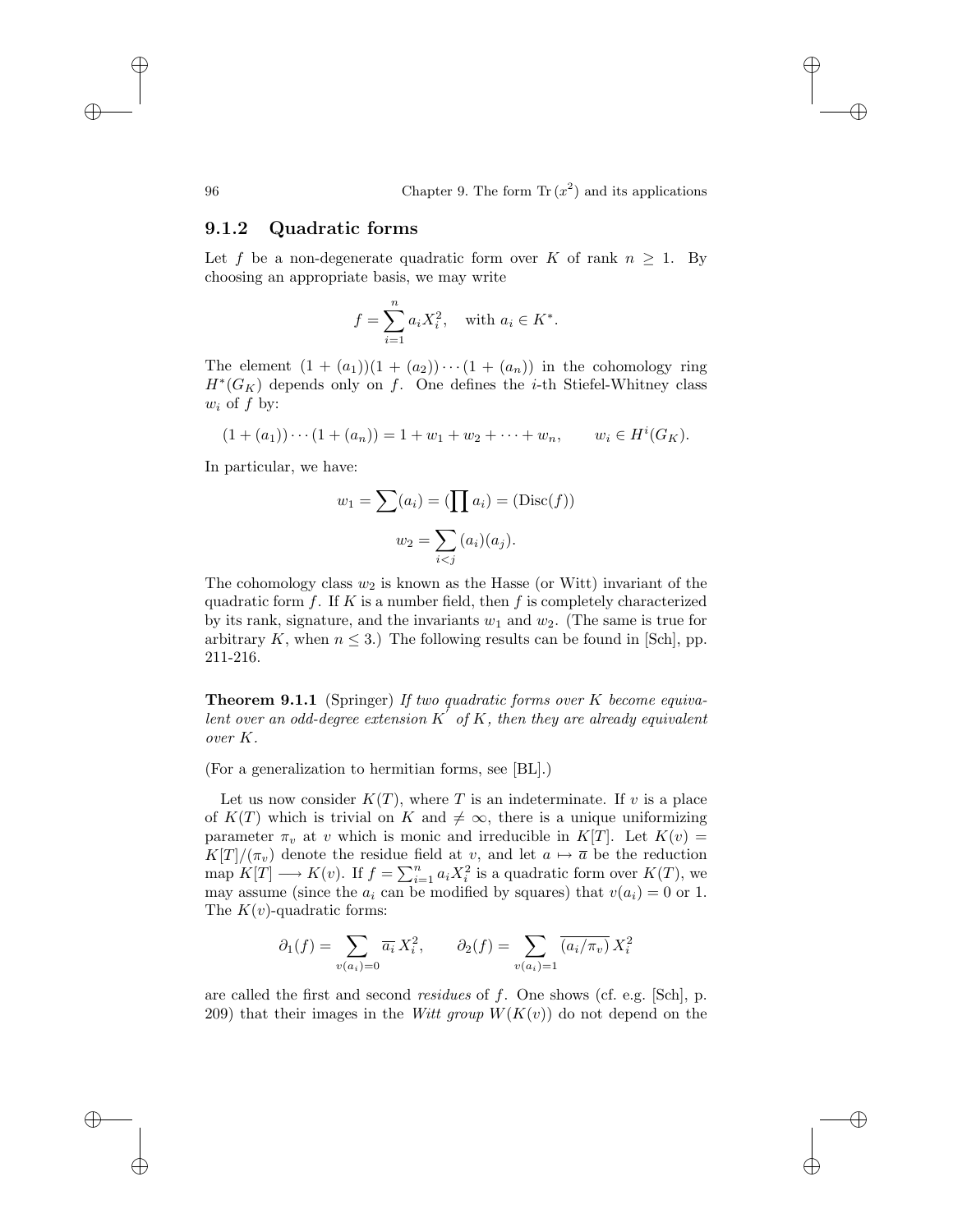chosen representation of f as  $\sum a_i X_i^2$ . (Recall that the Witt group  $W(L)$ of a field  $L$  is the Grothendieck group of the set of quadratic forms over  $L$ , with the hyperbolic forms identified to 0.)

**Theorem 9.1.2** (Milnor) *If a quadratic form* f *over* K(T) *has second residue* 0 *at all places of*  $K(T)$  *except*  $\infty$ *, then* f *is equivalent to a quadratic form over* K*.*

(More precisely, one has an exact sequence:

$$
0 \longrightarrow W(K) \longrightarrow W(K(T)) \longrightarrow \coprod_{v \neq \infty} W(K(v)) \longrightarrow 0.)
$$

A quadratic form over a ring R is said to be *strictly non-degenerate* if its discriminant is invertible in R.

**Theorem 9.1.3** (Harder) *A strictly non-degenerate quadratic form over the ring*  $K[T]$  *comes from*  $K$ *.* 

This theorem can be formulated more suggestively: a quadratic vector bundle over  $A<sup>1</sup>$  is constant. (For a generalization to other types of bundles, see [RR].)

## 9.1.3 Cohomology of  $S_n$

We need only  $H^i(S_n)$  for  $i = 1, 2$ . These groups are well-known:

$$
H1(Sn) = \mathbf{Z}/2\mathbf{Z}, \quad n \ge 2,
$$
  
\n
$$
H2(Sn) = \mathbf{Z}/2 \oplus \mathbf{Z}/2\mathbf{Z}, \quad n \ge 4
$$
 (Schur).

The non-trivial element in  $H^1(S_n)$  is the signature homomorphism

$$
\epsilon_n:S_n\longrightarrow \{\pm 1\}.
$$

The cohomology group  $H^2(S_n)$ ,  $n \geq 4$ , has a **Z**/2**Z**-basis given by  $\epsilon_n \cdot \epsilon_n$ (cup-product) and an element  $s_n$  corresponding to the central extension

$$
1 \longrightarrow C_2 \longrightarrow \tilde{S}_n \longrightarrow S_n \longrightarrow 1
$$

which is characterized by the properties:

1. A transposition in  $S_n$  lifts to an element of order 2 in  $S_n$ .

2. A product of two disjoint transpositions lifts to an element of order 4 in  $S_n$ .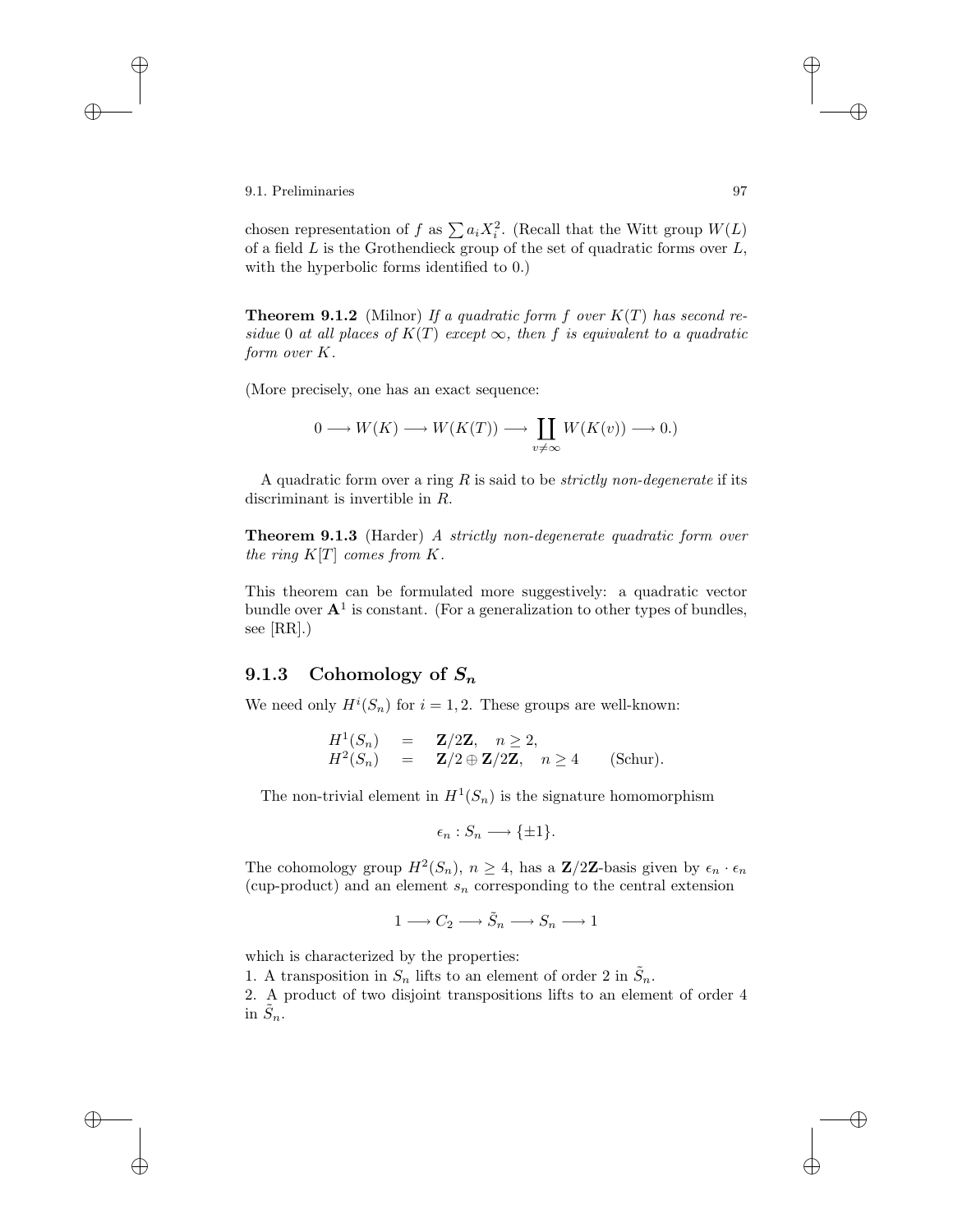(The element  $\epsilon_n \cdot \epsilon_n$  corresponds to the extension  $S'_n$  of  $S_n$  obtained by taking the pullback:



This extension is characterized by the property that a transposition lifts to an element of order 4, while a product of two disjoint transpositions lifts to an element of order 2.)

The image of  $\epsilon_n$  by the restriction map  $H^1(S_n) \longrightarrow H^1(A_n)$  is zero. The cohomology group  $H^2(A_n)$  is isomorphic to **Z**/2**Z** for  $n \geq 4$  and is generated by  $a_n = \text{Res}(s_n)$ . The corresponding central extension of  $A_n$  is denoted by  $\tilde{A}_n$  (or by  $2 \cdot A_n$  in ATLAS' style); it is a subgroup of index 2 of  $S_n$ .

The cohomology classes  $\epsilon_n$  and  $s_n$  can be given the following topological interpretations: the map  $S_n \longrightarrow \mathbf{O}_n(\mathbf{R})$  gives a map of classifying spaces

$$
BS_n \longrightarrow B\mathbf{O}_n(\mathbf{R}),
$$

and corresponding maps on the cohomology rings. But

$$
H^*(B\mathbf{O}_n(\mathbf{R})) = \mathbf{F}_2[w_1, \ldots, w_n],
$$

where  $w_i$  is the *i*th Stiefel-Whitney class. The class  $w_1$  corresponds to the element  $\epsilon_n$  in  $H^1(BS_n) = H^1(S_n)$ , and  $w_2$  gives  $s_n$ .

#### **Exercises:**

1. Show that  $\tilde{A}_4 \simeq \mathbf{SL}_2(\mathbf{F}_3)$ ,  $\tilde{A}_5 \simeq \mathbf{SL}_2(\mathbf{F}_5)$ , and  $\tilde{A}_6 \simeq \mathbf{SL}_2(\mathbf{F}_9)$ .

2. Let  $\hat{S}_n$  be the central extension of  $S_n$  by  $\{\pm 1\}$  corresponding to the element  $s_n + \epsilon_n \cdot \epsilon_n$  of  $H^2(S_n)$ .

(a) Show that  $\tilde{S}_4 \simeq \mathbf{GL}_2(\mathbf{F}_3)$ .

(b) Show that any outer automorphism of  $S_6$  lifts to an isomorphism of  $\hat{S}_6$ onto  $S_6$ .

(c) Show that the groups  $\hat{S}_n$  and  $\tilde{S}_n$  are not isomorphic if  $n \geq 4$ ,  $n \neq 6$ .

## **9.2** The quadratic form  $\text{Tr}(x^2)$

Let E be an étale K-algebra of finite rank n over  $K$ ; it is a product of separable field extensions of  $K$ . There is a dictionary between such algebras and conjugacy classes of homomorphisms  $e: G_K \longrightarrow S_n$ , which works as follows: given E, let  $\phi(E)$  be the set of K-algebra homomorphisms  $E \longrightarrow K_s$ . The set  $\phi(E)$  is of cardinality n, and the natural action of  $G_K$ on  $\phi(E)$  gives the desired homomorphism  $e: G_K \longrightarrow S_n$ , after identifying  $\phi(E)$  with  $\{1,\ldots,n\}$ . Conversely, E can be constructed as the twist of the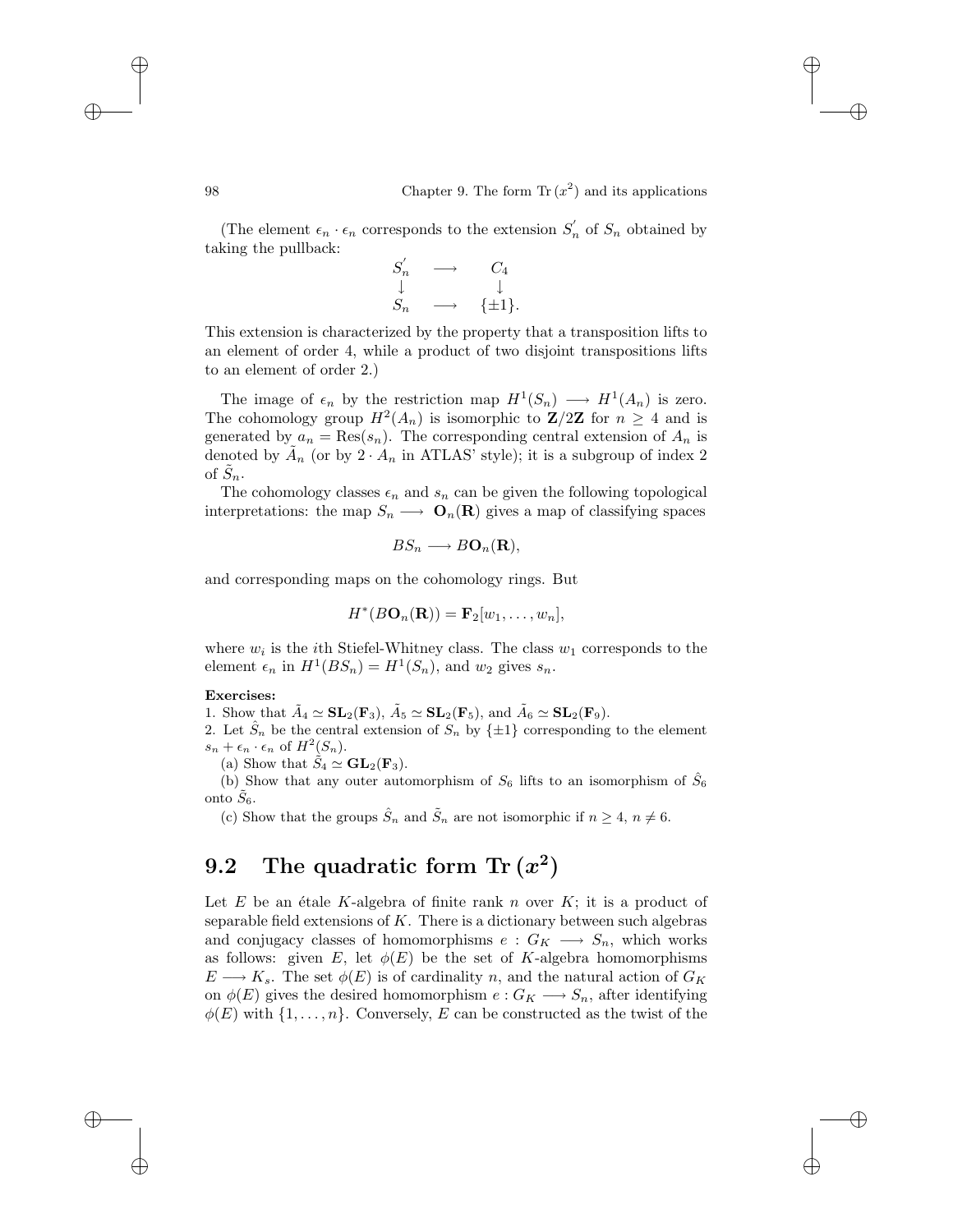split algebra  $K \times \cdots \times K$  by the 1-cocycle  $e : G_K \longrightarrow S_n = \text{Aut}(K^n)$ . The image of  $e$  is the Galois group of the smallest extension of  $K$  over which the algebra E splits; if E is a field, it is  $Gal(E<sup>gal</sup>/K)$ .

The function  $x \mapsto \text{Tr}(x^2)$  defines a non-degenerate quadratic form  $Q_E$ of rank  $n$  over  $K$ . This invariant was studied extensively by 19th century mathematicians such as Jacobi and Hermite.

**Theorem 9.2.1** *Let*  $E/K(T)$  *be a finite separable extension of degree n.* Let  $G \subset S_n$  be the corresponding Galois group. Assume that, for all places v of  $K(T)$  not equal to  $\infty$ , the order of the inertia group at v is odd. Then Q<sup>E</sup> *is constant, i.e., comes from a form over* K*.*

Let  $\Lambda$  be the integral closure of  $K[T]$  in E, and denote by  $D$  the different. Using the fact that the inertia groups are of odd order, one can show that  $\mathcal{D}^{-1}$  is the square of a fractional ideal,

$$
\mathcal{D}^{-1}=\mathcal{A}^2.
$$

One checks that  $Q_F$  induces a strictly non-degenerate quadratic form over  $K[T]$  on the  $K[T]$ -module A. By th. 9.1.3 the result follows. (One may also show that the second residues of  $Q_E$  are 0, and apply Milnor's theorem 9.1.2.)

**Example:** Let E be a regular Galois extension of  $\mathbf{Q}(T)$  with Galois group the Monster, obtained from the rigid family (2A, 3B, 29A), cf. §7.4.7. Since two of the conjugacy classes in this family have odd exponent, the form  $Q_E$  comes from  $Q$ , and does not depend on  $T$ . One can prove that it is hyperbolic.

The following theorem is proved in [Se6].

**Theorem 9.2.2** *Let* E *be an étale* K-algebra of rank n and discriminant d associated to a homomorphism  $e: G_K \longrightarrow S_n$ , and let  $Q_E$  denote the *trace form of* E*. Then* :

1. 
$$
w_1(Q_E) = e^* \epsilon_n
$$
,  
2.  $w_2(Q_E) = e^* s_n + (2)(d)$ 

Suppose that  $G = e(G_K)$  is contained in  $A_n$ , i.e., that d is a square. By th. 9.2.2, we have  $w_1(Q_E) = 0$  and  $w_2(Q_E) = e^* a_n$ . The element  $e^* a_n$  is the obstruction to lifting the homomorphism  $G_K \longrightarrow A_n$  to a homomorphism  $G_K \longrightarrow A_n$ . Hence, we have

**Corollary 9.2.3** *The homomorphism*  $e: G_K \longrightarrow A_n$  *lifts to a homomorphism*  $G_K \longrightarrow A_n$  *if and only if the Witt invariant*  $w_2(Q_E)$  *is* 0*.*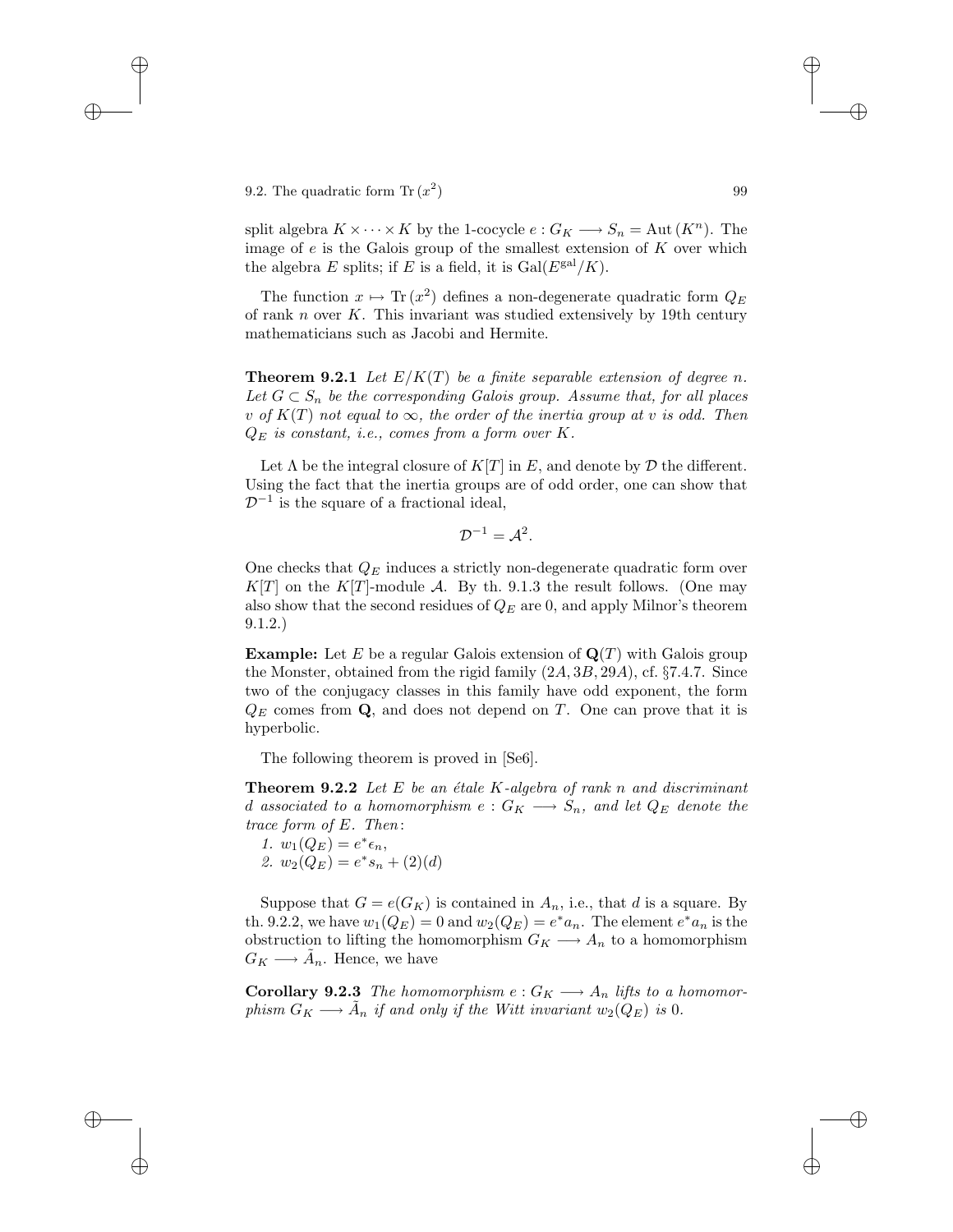## **9.3 Application to extensions with Galois**  $\lim_{n \to \infty} A_n$

The previous corollary applies when  $e$  is surjective: an extension  $E$  of  $K$ of degree n with Galois group  $A_n$  can be embedded in an  $\tilde{A}_n$ -extension if and only if  $w_2(Q_E) = 0$ .

This will be used to show the following result:

**Theorem 9.3.1** (Mestre, [Me2]) *The group*  $\tilde{A}_n$  *has the* Gal<sub>T</sub>-property *for all* n*.*

(This was already shown for  $n \equiv 0, 1 \pmod{8}$ , and for some other n, by Vila [Vi].)

The proof constructs a covering  $C \longrightarrow \mathbf{P}_1$  of degree n whose Galois closure has Galois group  $A_n$ , and which has the following additional properties:

- 1. There is a point of  $P_1$  whose inverse image is a set  $\{a_1, \ldots, a_n\}$ , where the  $a_i$  are rational and distinct.
- 2. The non-trivial inertia groups are all generated by cycles of order 3.

Let  $E/K(T)$  be the degree *n* extension corresponding to this covering. Condition 2 implies that the quadratic form  $Q_E$  comes from **Q**, by th. 9.2.1. But by condition 1, there is one rational point where this quadratic form is equivalent to the standard one,  $\sum X_i^2$ . It is easy to see that this implies that  $Q_E$  is equivalent to  $\sum X_i^2$  over  $\mathbf{Q}(T)$ , and hence has trivial Witt invariant; by cor. 9.2.3, we can thus solve the embedding problem for this extension.

Let us say that a property  $\Sigma$  of a polynomial

$$
P = X^n + s_1 X^{n-1} + \dots + s_n
$$

is *generally true* if there exists a Zariski open dense subset  $U$  of  $\mathbf{A}^n$  such that P has the property  $\Sigma$  for all  $(s_1,\ldots,s_n)$  in U. Mestre's construction (for  $n$  odd) relies on the following:

**Proposition 9.3.2** *It is generally true that there exist polynomials* Q *and* R in  $\mathbf{Q}[T]$  *of degree*  $n-1$  *with the following properties*:

- a)  $Q'P P'Q = R^2$  (i.e.,  $(Q/P)' = (R/P)^2$ ).
- b) P, Q, R *are pairwise relatively prime.*
- c) The zeros  $b_1, \ldots, b_{n-1}$  of R in  $\bar{Q}$  are distinct.
- d) The values of  $P/Q$  at the  $b_i$  are distinct.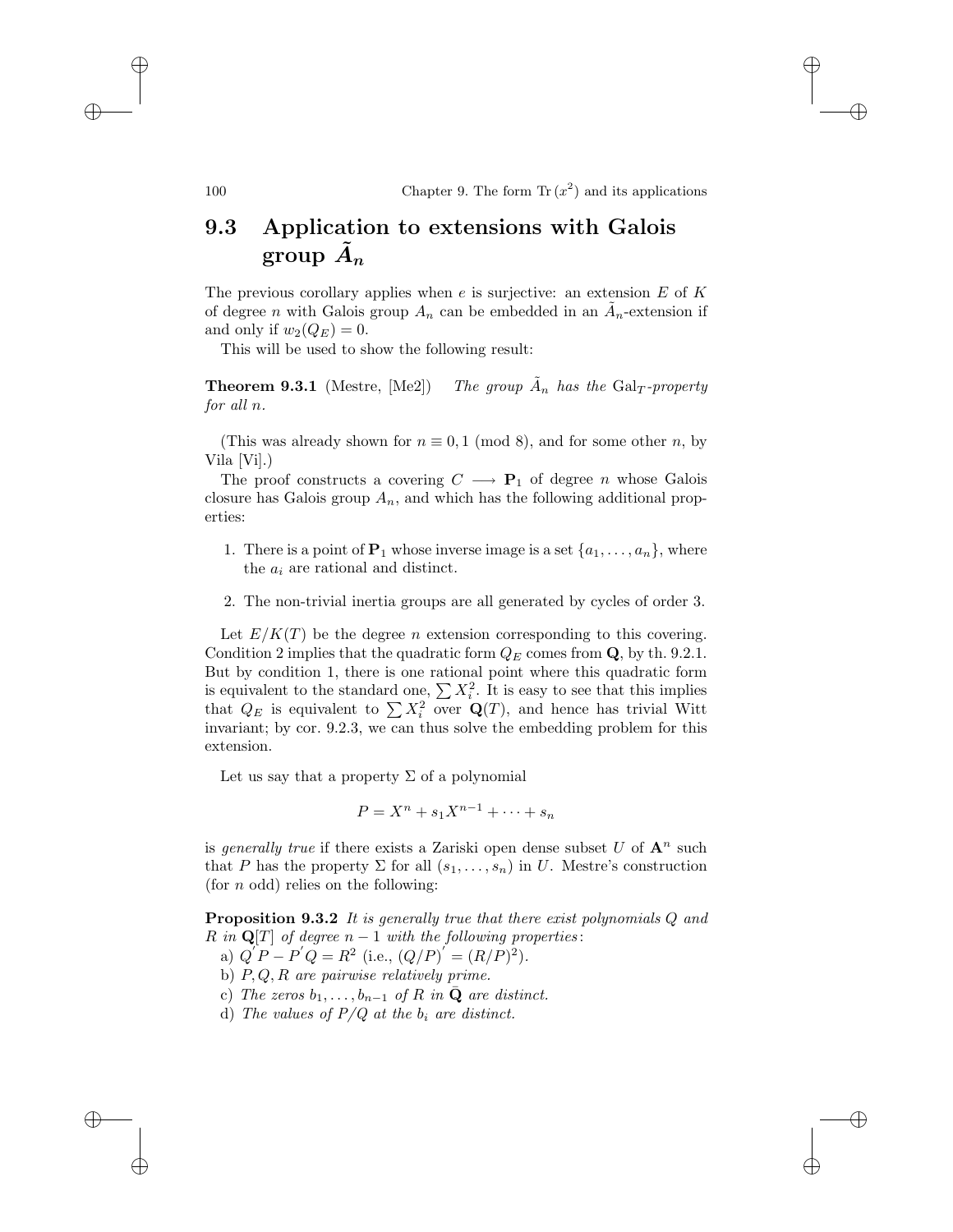### 9.3. Application to extensions with Galois group  $A_n$  101

*Sketch of proof:* The matrix M with ij-entry  $1/(a_i - a_j)$  for  $i \neq j$  and 0 for  $i = j$  is a skew symmetric matrix of odd dimension. Hence it has zero determinant and there exists a non-zero  $(c_1, \ldots, c_n)$  in the kernel of M. We have:

$$
\sum_{\substack{j=1 \ j \neq i}}^{n}{\frac{c_j}{a_i - a_j}} = 0 \quad \text{for all } i.
$$

Now, let  $Q$ ,  $R$  be the polynomials such that:

$$
Q/P = \sum_{i=1}^{n} \frac{-c_i^2}{X - a_i}.
$$

$$
R/P = \sum_{i=1}^{n} \frac{c_i}{X - a_i}.
$$

One has:

$$
(R/P)^2 = \sum_{\substack{i,j=1 \ i,j}}^{n} \frac{c_i c_j}{(X - a_i)(X - a_j)}
$$
  
= 
$$
\sum_{i=1}^{n} \frac{c_i^2}{(X - a_i)^2} + \sum_{i \neq j} \frac{c_i c_j}{a_i - a_j} (\frac{1}{X - a_i} - \frac{1}{X - a_j})
$$
  
= 
$$
(Q/P)^{'}
$$

Moreover, one can check (by looking at a well-chosen example) that it is generally true that M has rank  $n-1$  (so that the  $c_i$  are essentially unique) and that  $b$ , c), d) hold.

If  $(P, Q, R)$  are chosen as in prop. 9.3.2, with  $P = \prod (X - a_i)$  with  $a_i \in \mathbf{Q}$ , the  $a_i$  being distinct, then the map  $\mathbf{P}_1 \longrightarrow \mathbf{P}_1$  given by  $X \mapsto$  $T = P(X)/Q(X)$  has degree n, and is ramified at the zeros  $b_i$  of R, the ramification groups being generated by 3-cycles. Let  $G \subset S_n$  (resp.  $G \subset$  $S_n$ ) be the Galois group of the corresponding Galois extension of  $\mathbf{Q}(T)$ (resp. of  $\mathbf{Q}(T)$ ). The group G is transitive and generated by 3-cycles (cf. prop. 4.4.6). By lemma 4.4.4, it is equal to  $A_n$ . Hence G is equal to  $A_n$  or  $S_n$ . However, we have seen that the Tr  $(x^2)$  form attached to the extension is the standard form  $\sum X_i^2$ . In particular, its discriminant is a square. This shows that G is contained in  $A_n$ , hence  $G = \overline{G} = A_n$ , QED.

There is a similar, but more complicated, construction when  $n$  is even. Exercise 2 below proves that  $A_n$  has the Gal<sub>T</sub> property for n even by reducing to the case of odd n.

### **Remarks:**

1. One may also prove Mestre's theorem by showing that the Witt invariant  $w_2 \in Br_2(Q(T))$  of the trace form has "no poles" (because all the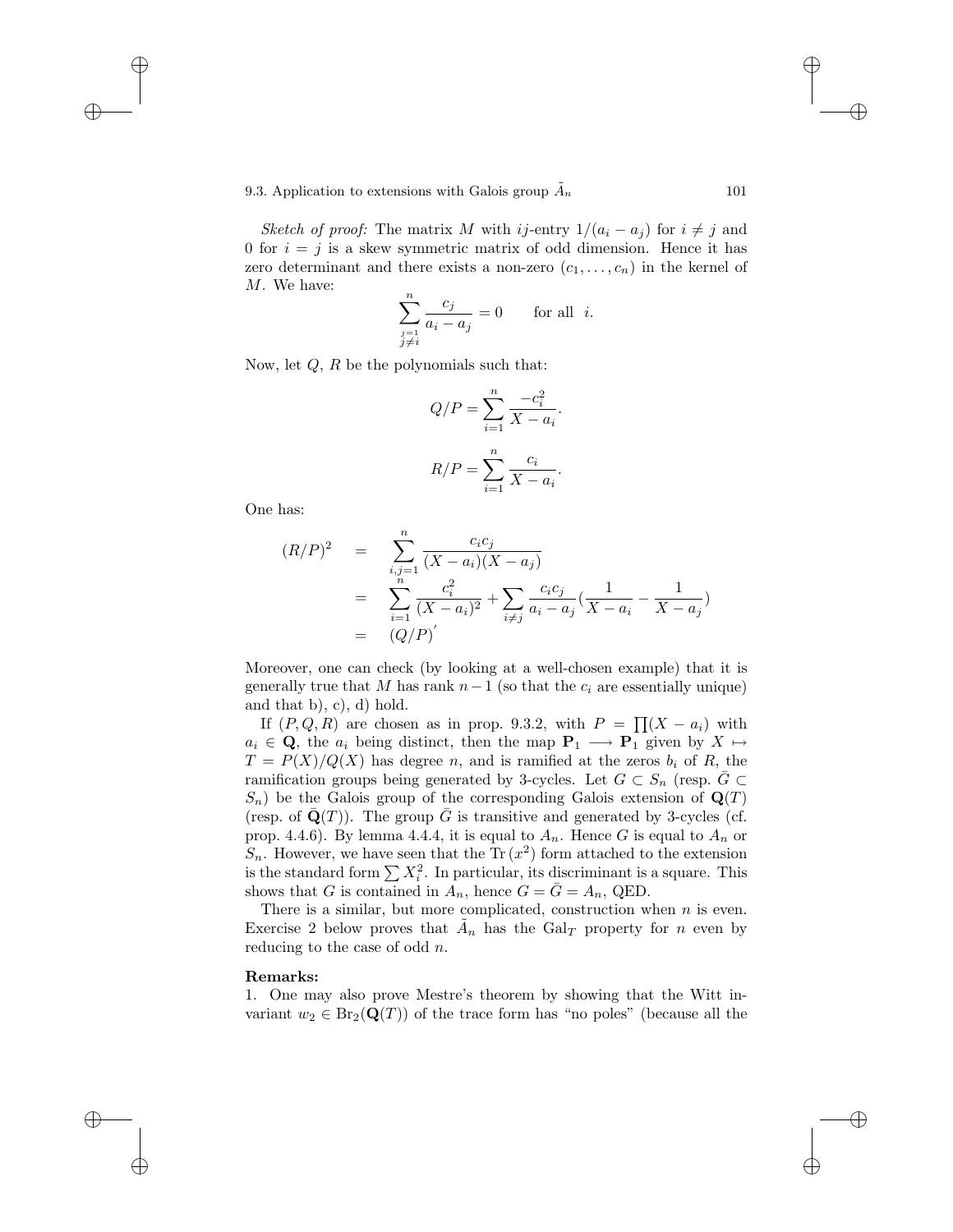ramification is odd), and hence is constant, i.e., belongs to  $\text{Br}_2(\mathbf{Q})$ . Since it is 0 at the base point, it is zero. Another possibility is to prove by a direct construction that the trace form of  $E/K(T)$  is constant, cf. exerc. 1.

2. For explicit formulas related to the above constructions, see [Cr], [Schn].

3. For  $n = 6, 7$ , the Schur multiplier of  $A_n$  is cyclic of order 6. The corresponding groups  $6 \cdot A_6$  and  $6 \cdot A_7$  also have property  $Gal_T$ . This has been proved by J-F. Mestre [Me3].

#### **Exercises:**

1. Assume  $P, Q, R$  are as in prop. 9.3.2 (*n* odd). Put

$$
E = K(X) \text{ and } T = P(X)/Q(X),
$$

so that  $[E:K(T)]=n$ .

a) Let  $\Lambda$  be the integral closure of  $K[T]$  in E. Show that  $\Lambda = K[X, 1/Q(X)]$ and that the different of  $\Lambda$  over  $K[T]$  is the principal ideal generated by  $R(X)^2$ .

b) Let

$$
Tr: E \longrightarrow K(T)
$$

be the trace map. If  $f \in K[X]$ , show that  $\text{Tr} (f(X)/R(X)^2)$  belongs to  $K[T]$  and that:

$$
\deg_T \operatorname{Tr} \left(f(X)/R(X)^2\right) \le \sup(0, \deg(f) - 2n + 2).
$$

In particular,  $\text{Tr}(f(X)/R(X)^2)$  belongs to K if  $\deg(f) \leq 2n-2$ .

c) Let V be the *n*-dimensional K-subspace of E spanned by

$$
1/R(X), X/R(X), \ldots, X^{n-1}/R(X).
$$

One has  $E = V \otimes_K K(X)$ . Show, using b), that if  $v_1, v_2 \in V$ , then  $\text{Tr}(v_1v_2) \in K$ . Conclude that the trace form of  $E/K(T)$  comes from K.

2. Let *n* be even, let  $f : \mathbf{P}_1 \longrightarrow \mathbf{P}_1$  be an  $n + 1$ -covering given by Mestre's construction above, and let  $C_f$  be it Galois closure. One has maps

$$
C_f \stackrel{g}{\longrightarrow} \mathbf{P}_1 \stackrel{f}{\longrightarrow} \mathbf{P}_1,
$$

and  $g: C_f \longrightarrow \mathbf{P}_1$  is a regular  $A_n$ -covering. Show that this covering lifts to a regular  $\tilde{A}_n$ -covering of  $\mathbf{P}_1$  (hence  $\tilde{A}_n$  also has property  $Gal_T$ ).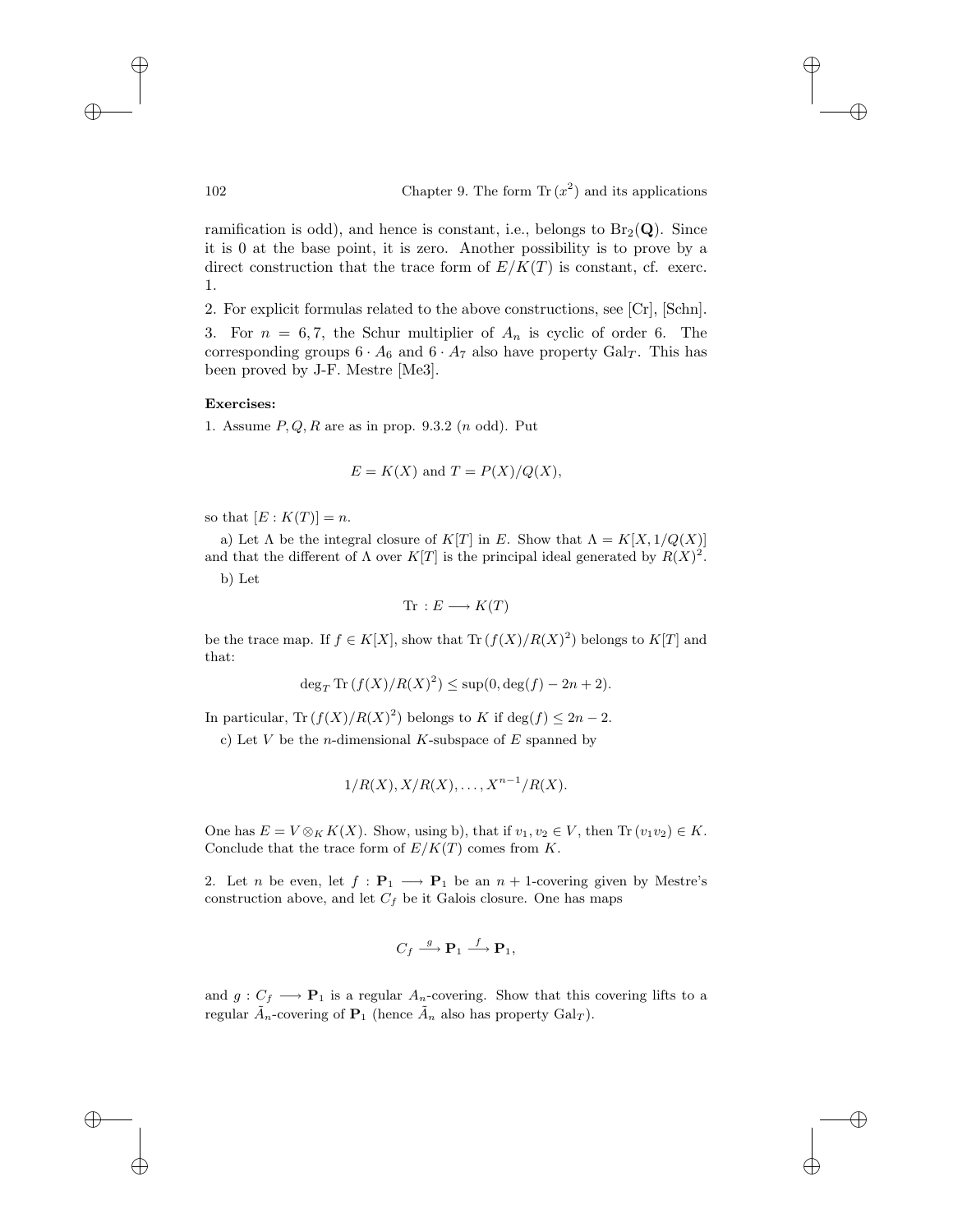## **Chapter 10**

# **Appendix: the large sieve inequality**

## **10.1 Statement of the theorem**

Let N be an integer  $\geq 1$ , and, for each prime p, let  $\nu_p$  be a real number with  $0 < \nu_p \leq 1$ . Let A be a subset of  $\Lambda = \mathbf{Z}^n$ , such that for all primes p,

$$
|A_p| \le \nu_p p^n,
$$

where  $A_p \,\subset \,\Lambda/p\Lambda$  denotes the reduction of A mod p. Given a vector  $x = (x_1, \ldots, x_n) \in \mathbb{R}^n$ , and  $N \in \mathbb{R}$ , we denote by  $A(x, N)$  the set of points in A which are contained in the cube of side length  $N$  centered at  $x$ , i.e.,

$$
A(x, N) = \{ (a_1, \ldots, a_n) \in A \quad | \quad |x_i - a_i| \le N/2 \}.
$$

Then:

**Theorem 10.1.1** (Large sieve inequality) *For every*  $D \geq 1$ *, we have* 

$$
|A(x,N)| \le 2^n \sup(N, D^2)^n / L(D),
$$

*where*

$$
L(D) = \sum_{\substack{1 \leq d \leq D \\ d \text{ square-free}}} \prod_{p|d} \left( \frac{1 - \nu_p}{\nu_p} \right).
$$

Taking  $D = N^{\frac{1}{2}}$ :

**Corollary 10.1.2**  $|A(x,N)| \leq (2N)^n / L(N^{\frac{1}{2}})$ .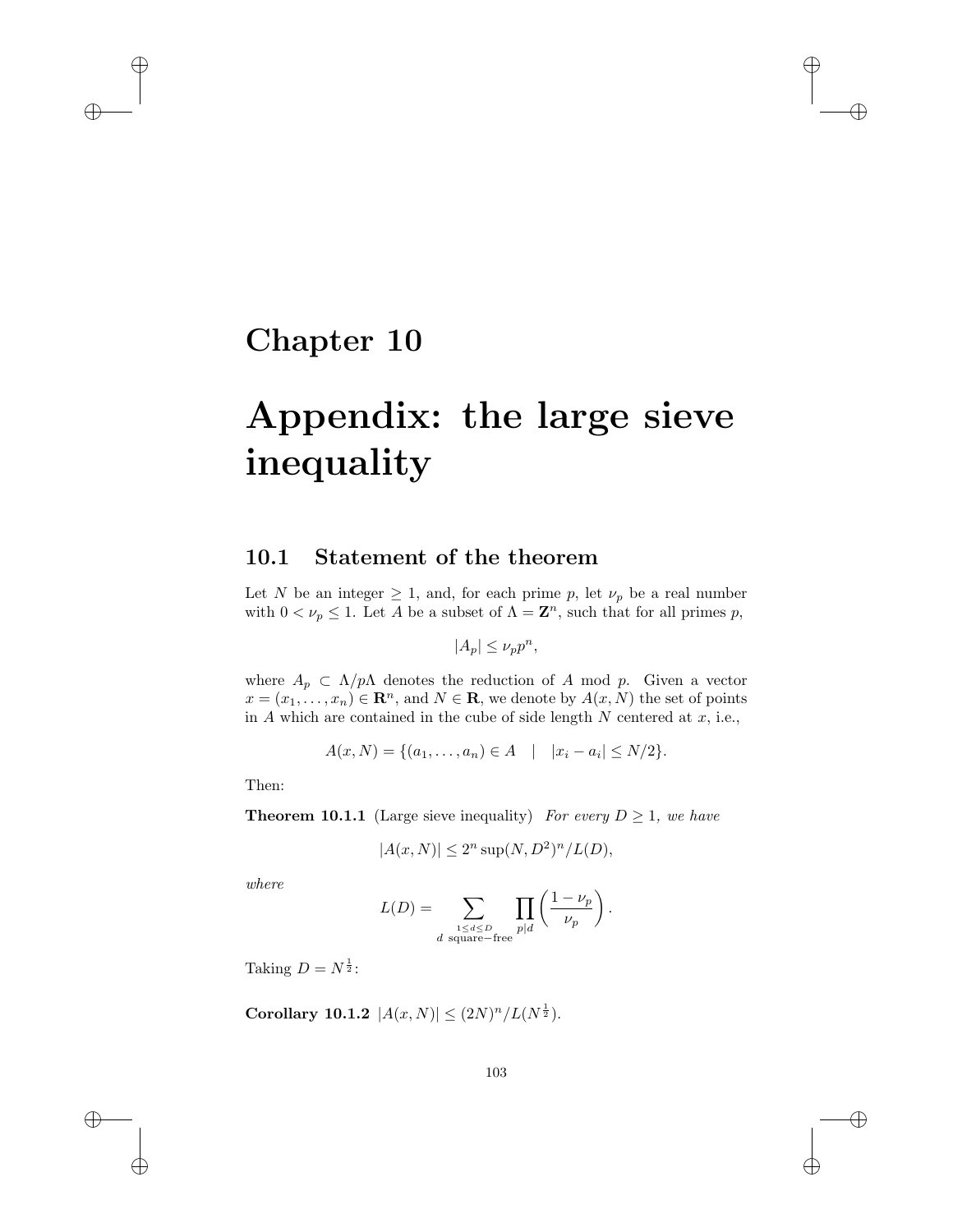### **Examples:**

1. If  $\nu_p = \frac{1}{2}$  for every p, then

$$
L(D) = (\sum_{\substack{1 \le d \le D \\ d \text{ square-free}}} 1) \sim \frac{6}{\pi^2} D.
$$

Hence  $|A(x,N)| \ll N^{n-\frac{1}{2}}$ . This is a typical "large sieve" situation.

2. Assume there is a set S of primes of density  $> 0$ , such that  $\nu_p = C$  for  $p \in S$ , with  $0 < C < 1$ . One may estimate  $L(D)$  from below by summing over primes  $\leq D$ :

$$
L(D) \ge 1 + \sum_{\substack{p \le D \\ p \text{ prime}}} \frac{1 - \nu_p}{\nu_p} \gg \frac{D}{\log D}.
$$

Hence  $|A(x,N)| \ll N^{n-\frac{1}{2}} \log N$ . A more careful estimate of  $L(D)$  by summing over all square-free  $d \leq D$  allows one to replace the factor  $\log N$  by  $(\log N)^\gamma$ , with  $\gamma < 1$ , under a mild extra condition on S, cf. [Se9], chap. 13.

3. Suppose  $n = 1$ , and  $\nu_p = 1 - \frac{1}{p}$ . Then one can show that  $L(D) \sim \log D$ , and hence  $|A(x,N)| \ll \frac{N}{\log N}$ , a weak form of the prime number theorem: however, the method also allows one to conclude that in *any* interval of length N, there are at most  $O(\frac{N}{\log N})$  primes. (More precisely, their number is  $\leq 2N/\log N$ , cf. [MoV].)

Historically, a weaker form of the sieve inequality was discovered first, where the sum giving  $L(D)$  was taken over the *primes*  $\leq D$ ; this only gave interesting results in large sieve situations (hence the name "large sieve inequality"). The possibility of using square-free d's was pointed out by Montgomery, [Mo1].

**Exercise:** Use th. 10.1.1 to show that the number of "twin primes" (primes p such that  $p + 2$  is also prime)  $\leq N$  is asymptotically  $\ll \frac{N}{(\log N)^2}$ . Conclude that

$$
\sum_{\substack{p \text{ twin prime}}} \frac{1}{p} < \infty.
$$

### **Proof of th. 10.1.1: preliminaries**

Let us assume without loss of generality that  $A = A(x, N)$ . Given vectors  $a = (a_1, \ldots, a_n), t = (t_1, \ldots, t_n)$  belonging to  $\mathbb{R}^n$ , put

$$
\chi_a(t) = \exp\left(2\pi i \sum_{j=1}^n a_j t_j\right).
$$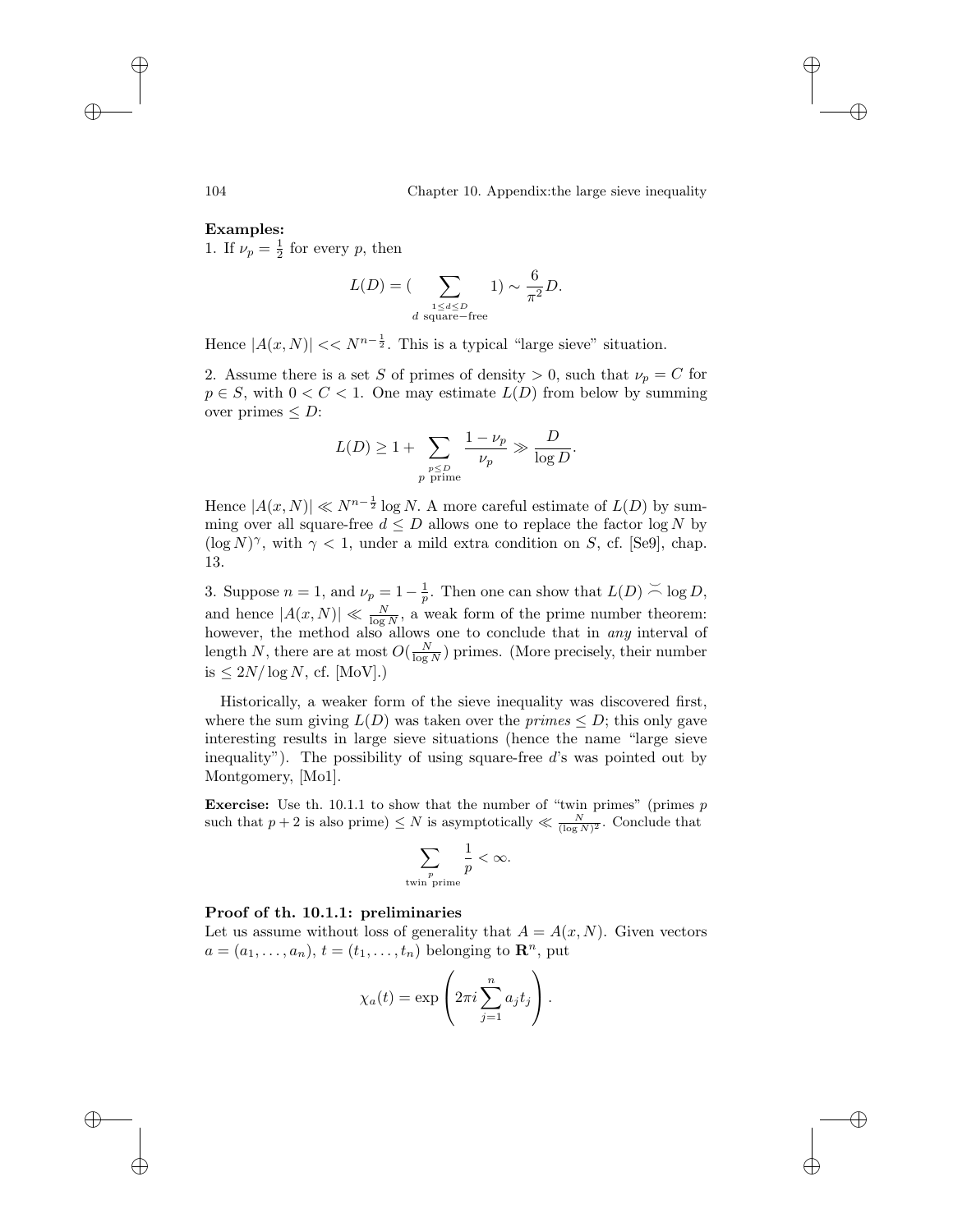We identify  $\Lambda = \mathbf{Z}^N$  with the character group of the torus  $T = \mathbf{R}^n / \mathbf{Z}^n$ by  $a \mapsto \chi_a$ , and associate to  $A = A(x, N)$  the function  $\phi$  whose Fourier expansion is:

$$
\phi = \sum_{a \in A} \chi_a.
$$

The condition on the reduction of A mod  $p$  and the fact that A is contained in a cube of side length N give rise to inequalities satisfied by  $\phi$ ; combining these will give the sieve inequality.

## **10.2 A lemma on finite groups**

Let  $C_i$  for  $1 \leq i \leq h$  be finite abelian groups (written additively),  $\hat{C}_i$  their character groups,  $\phi$  a function on  $C = \prod C_i$ . Suppose there are subsets  $\Omega_i$ of  $C_i$  with  $|\Omega_i| \leq \nu_i |C_i|$ , such that the Fourier coefficient of  $\phi$  relative to the character  $\chi = (\chi_i) \in \hat{C} = \prod \hat{C}_i$  is 0 outside  $\prod \Omega_i$ . Let us call  $x \in C$ *primitive* if its image in each  $C_i$  is  $\neq 0$ . Then:

**Lemma 10.2.1** *We have* :

$$
\sum_{\substack{x \in C \\ x \text{ primitive}}} |\phi(x)|^2 \ge |\phi(0)|^2 \prod_i \left( \frac{1 - \nu_i}{\nu_i} \right).
$$

We give the proof in the case of a single group  $C$ : the general case follows by induction on the number of factors. Write  $\phi = \sum c_{\chi} \chi$ , the sum being taken over all characters  $\chi \in \Omega$ . Then:

$$
\sum |c_{\chi}|^2 = \frac{1}{|C|} \sum_{x \in C} |\phi(x)|^2.
$$

Applying the Cauchy-Schwarz inequality, we get

$$
|\phi(0)|^2 = |\sum c_{\chi} \cdot 1|^2 \le \sum |c_{\chi}|^2 \sum_{\chi \in \Omega} 1,
$$

and hence

$$
|\phi(0)|^2 \le \nu_1 (\sum_{x \neq 0} |\phi(x)|^2 + |\phi(0)|^2).
$$

The lemma follows by rearranging terms in this inequality.

## **10.3 The Davenport-Halberstam theorem**

Define a distance on  $\mathbb{R}^n$  by  $|x| = \sup |x_i|$ ; this defines a distance on the torus  $T = \mathbb{R}^n / \mathbb{Z}^n$ , which we also denote by ||. Let  $\delta > 0$ ; a set of points  $\{t_i\}$  in T is called  $\delta$ -spaced if  $|t_i - t_j| \geq \delta$  for all  $i \neq j$ .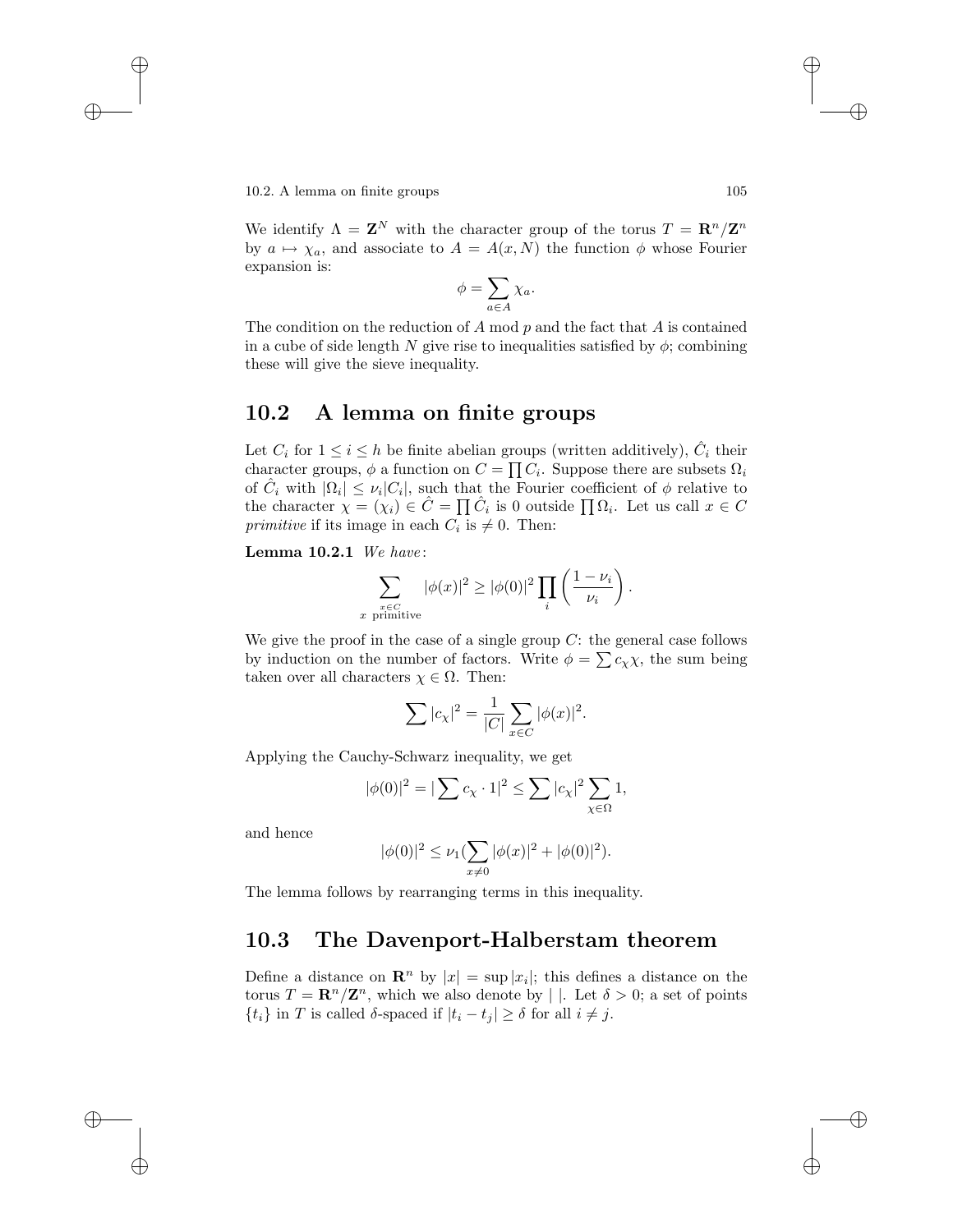**Theorem 10.3.1** (Davenport-Halberstam) Let  $\phi = \sum c_{\lambda} \chi_{\lambda}$  be a contin*uous function on* T *whose Fourier coefficients*  $c_{\lambda}$  *vanish when*  $\lambda$  *is outside some cube*  $\Sigma$  *of size*  $N$ *. Let*  $t_i \in T$  *be*  $\delta$ -*spaced points for some*  $\delta > 0$ *. Then* 

$$
\sum_{i} |\phi(t_i)|^2 \le 2^n \sup(N, \frac{1}{\delta})^n ||\phi||_2^2,
$$

*where*  $||\phi||_2$  *is the*  $L^2$ *-norm of*  $\phi$ *.* 

If  $\delta > 1/2$ , there is at most one  $t_i$  and the inequality follows from the Cauchy-Schwarz inequality applied to the Fourier expansion of  $\phi$ . Let us now suppose that  $\delta \leq \frac{1}{2}$ . One constructs an auxiliary function  $\theta$  on  $\mathbb{R}^n$ , such that

- 1.  $\theta$  is continuous and vanishes outside the cube  $|x| < \frac{1}{2}\delta$ . This allows us to view  $\theta$  as a function on T.
- 2. The Fourier transform of  $\theta$  has absolute value  $\geq 1$  on the cube  $\Sigma$ .
- 3.  $||\theta||_2^2 \le 2^n M^n$ , where  $M = \sup(N, \frac{1}{\delta})$ .

Let  $\lambda \in \mathbb{R}^n$  be the center of the cube  $\Sigma$ . Then one checks, by an elementary computation, that the function  $\theta$  defined by

$$
\theta(x) = \begin{cases} \chi_{\lambda}(x)M^n \prod 2 \cos \pi M x_i & \text{if } |x| \le \frac{1}{2M} \\ 0 & \text{elsewhere.} \end{cases}
$$

has the required properties. For each  $\lambda \in \Lambda$ , let  $c_{\lambda}(\phi)$  be the  $\lambda$ -th Fourier coefficient of  $\phi$ ; define similarly  $c_{\lambda}(\theta)$ . We have:

$$
c_{\lambda}(\phi) = 0
$$
 if  $\lambda \notin \Sigma$  and  $|c_{\lambda}(\theta)| \ge 1$  if  $\lambda \in \Sigma$ .

We may thus define a continuous function q on  $T$  whose Fourier coefficients are:

$$
c_{\lambda}(g) = \begin{cases} c_{\lambda}(\phi)/c_{\lambda}(\theta) & \text{if } \lambda \in \Sigma \\ 0 & \text{if } \lambda \notin \Sigma \end{cases}
$$

Since  $c_{\lambda}(\phi) = c_{\lambda}(\theta) c_{\lambda}(g)$  for every  $\lambda \in \Lambda$ ,  $\phi$  is equal to the convolution product  $\theta * g$  of  $\theta$  and g. Therefore:

$$
\phi(t_i) = \int_T \theta(t_i - t)g(t)dt = \int_{B_i} \theta(t_i - t)g(t)dt,
$$

where  $B_i$  is the set of t such that  $|t - t_i| < \frac{\delta}{2}$ . By the Cauchy-Schwarz inequality:

$$
|\phi(t_i)|^2 \le ||\theta||_2^2 \int_{B_i} |g(t)|^2 dt \le 2^n M^n \int_{B_i} |g(t)|^2 dt.
$$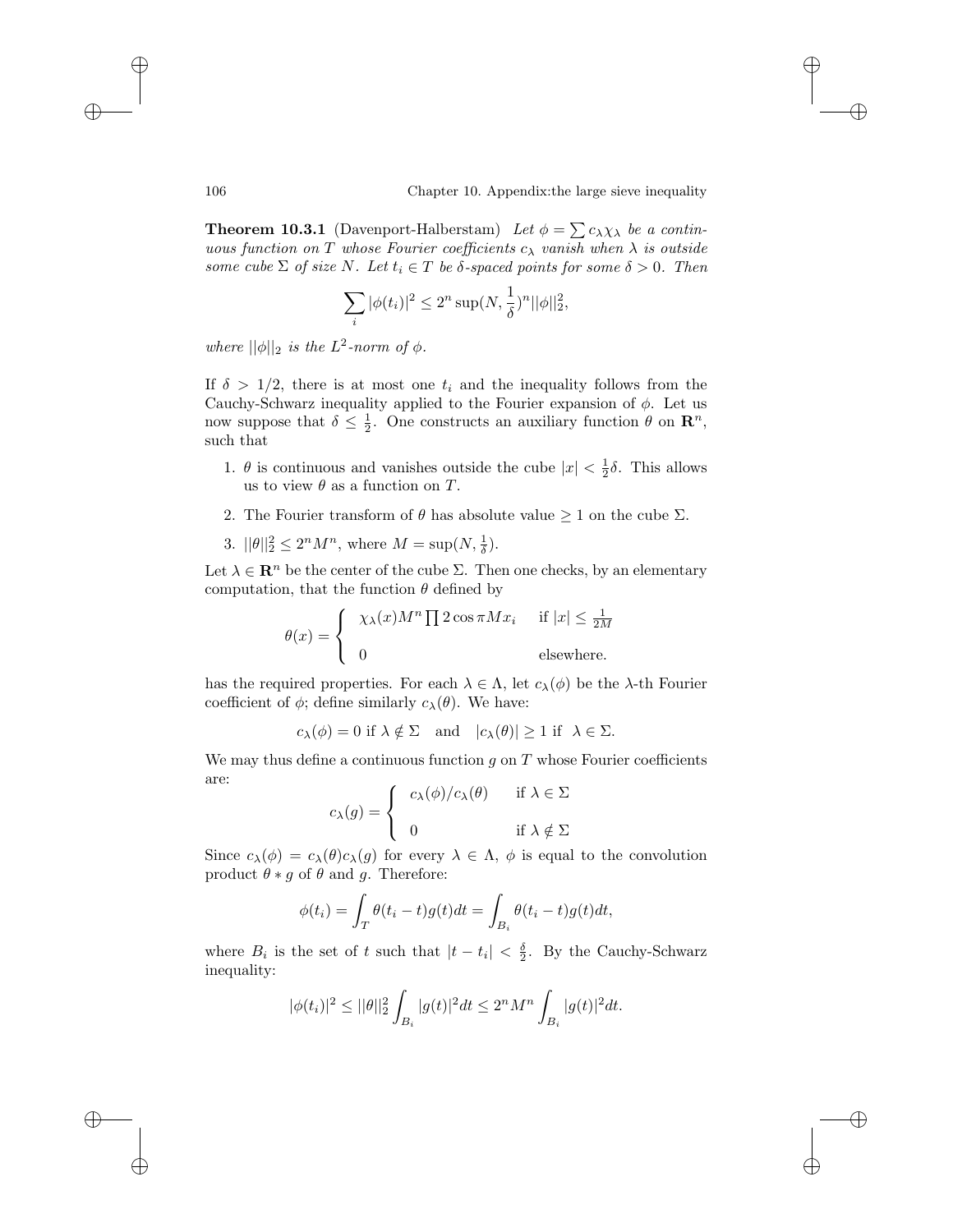Since the  $t_i$  are  $\delta$ -spaced, the  $B_i$  are disjoint. Summing over i then gives

$$
\sum_i |\phi(t_i)|^2 \le 2^n M^n ||g||_2^2 \le 2^n M^n ||\phi||_2^2,
$$

because

$$
||g||_2^2 = \sum \left| \frac{c_{\lambda}(\phi)}{c_{\lambda}(\theta)} \right|^2 \le ||\phi||_2^2.
$$

This completes the proof.

**Remark:** In the case  $n = 1$ , the factor  $2 \sup(N, \frac{1}{\delta})$  can be improved to  $N + \frac{1}{\delta}$  (Selberg, see e.g. [Mo2]); it is likely that a similar improvement holds for any  $n$ .

## **10.4 Combining the information**

Let D be given; the set  $\{t_i\}$  of all d-division points of T, where d ranges over positive square-free integers  $\leq D$ , is  $\delta$ -spaced, for  $\delta = 1/D^2$ . Applying th. 10.3.1 to  $\phi = \sum_{a \in A} \chi_a$ , we have

$$
\sum_{i} |\phi(t_i)|^2 \le 2^n \sup(N, D^2)^n |A|. \tag{10.1}
$$

On the other hand, for each  $d \leq D$  square-free, the kernel  $T[d]$  of  $d : T \longrightarrow$ T splits as

$$
T[d] = \prod_{p|d} T[p]
$$

and its character group is  $\Lambda/d\Lambda = \prod_{p|d} \Lambda/p\Lambda$ . Hypothesis (2) on A allows us to apply lemma 10.2.1 to the restriction of  $\phi$  to T[d]. We thus obtain

$$
\sum_{\substack{t \in T[d] \\ t \text{ of order } d}} |\phi(t)|^2 \ge |A|^2 \prod_{p|d} \frac{1 - \nu_p}{\nu_p}.
$$

Hence, by summing over all square-free  $d \leq D$ , we obtain:

$$
\sum_{i} |\phi(t_i)|^2 \ge |A|^2 L(D). \tag{10.2}
$$

Combining equations 10.1 and 10.2 and cancelling a factor of  $|A|$  on both sides gives the large sieve inequality. (The case  $|A| = 0$  does not pose any problem.) QED.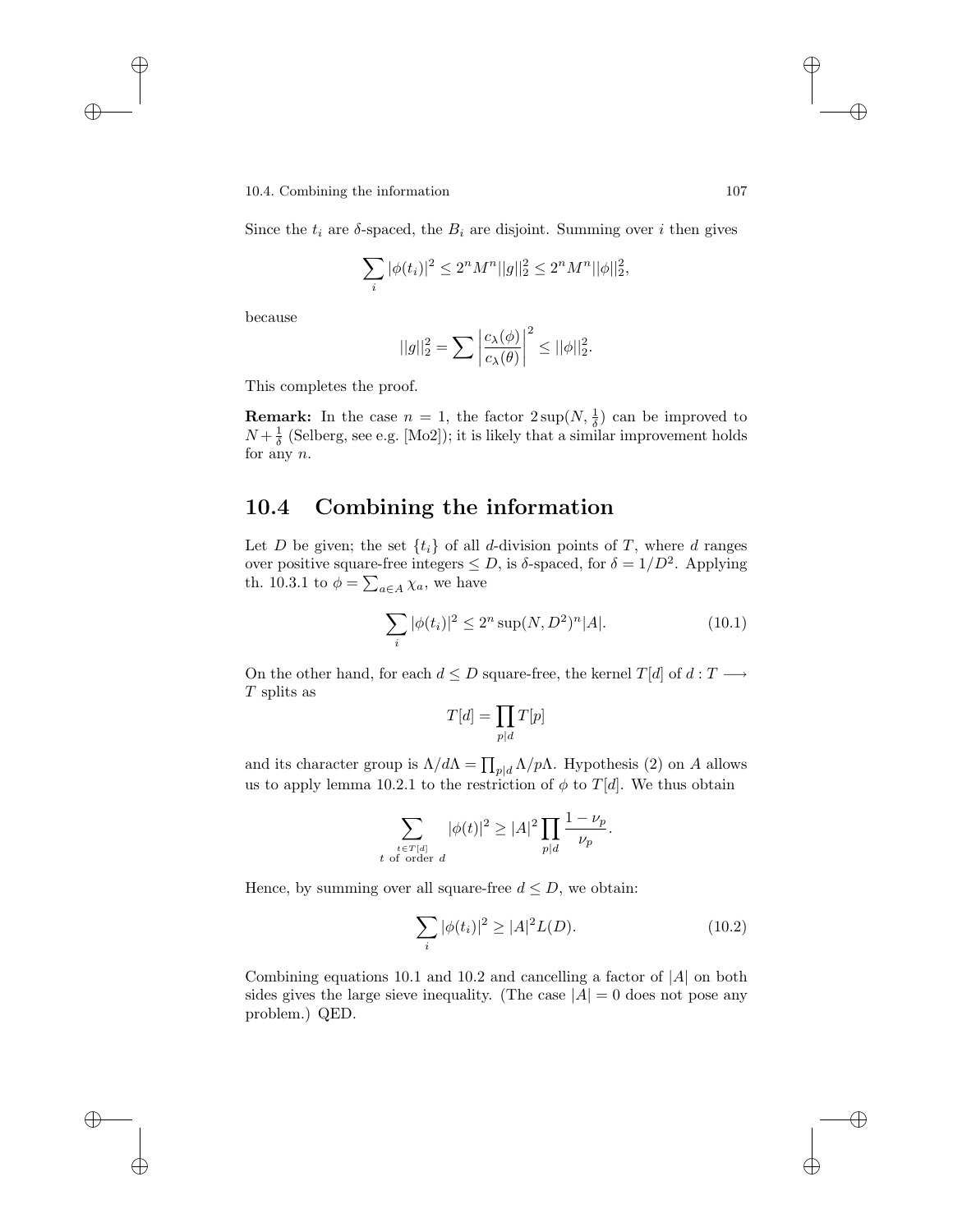**Remark:** A similar statement holds for a number field  $K$ ;  $\Lambda$  is replaced by  $\mathcal{O}_K \times \cdots \times \mathcal{O}_K$ , where  $\mathcal{O}_K$  denotes the ring of integers of K; the corresponding torus T is then equipped with a natural action of  $\mathcal{O}_K$ . The technique of the proof is essentially the same as in the case  $K = \mathbf{Q}$ , see [Se9], ch. 12.

#### **Exercises:**

1. Let  $p_i$   $(i \in I)$  be integers  $\geq 1$  such that  $(p_i, p_j) = 1$  if  $i \neq j$ . Let A be a subset of  $\mathbb{Z}^n$  contained in a cube of side length N. Let  $\nu_i$  be such that the reduction of A mod  $p_i$  has at most  $\nu_i p_i^n$  elements. Show (by the same method as for th. 10.1.1) that

with

$$
|A| \le 2^n \sup(N, D^2)^n / L(D),
$$

$$
L(D) = \sum_{J} \prod_{i \in J} (1 - \nu_i) / \nu_i,
$$

where the sum runs through all subsets J of I such that  $\prod_{i \in J} p_i \leq D$ . (This applies for instance when the  $p_i$ 's are the squares or the cubes of the prime numbers.)

2. Let H be the set of pairs  $(x, y)$  of integers  $\neq 0$  such that the Hilbert symbol  $(x, y)$  is trivial (i.e., the conic  $Z^2 - xX^2 - yY^2 = 0$  has a rational point). Show (by using exerc. 1.) that the number of points of  $H$  in a cube of side length  $N$  is  $<< N^2/\log N$ . (This bound is sharp: this has been proved by C. Hooley [Hoo] and C. R. Guo [Guo].)

For generalizations, see [Se10].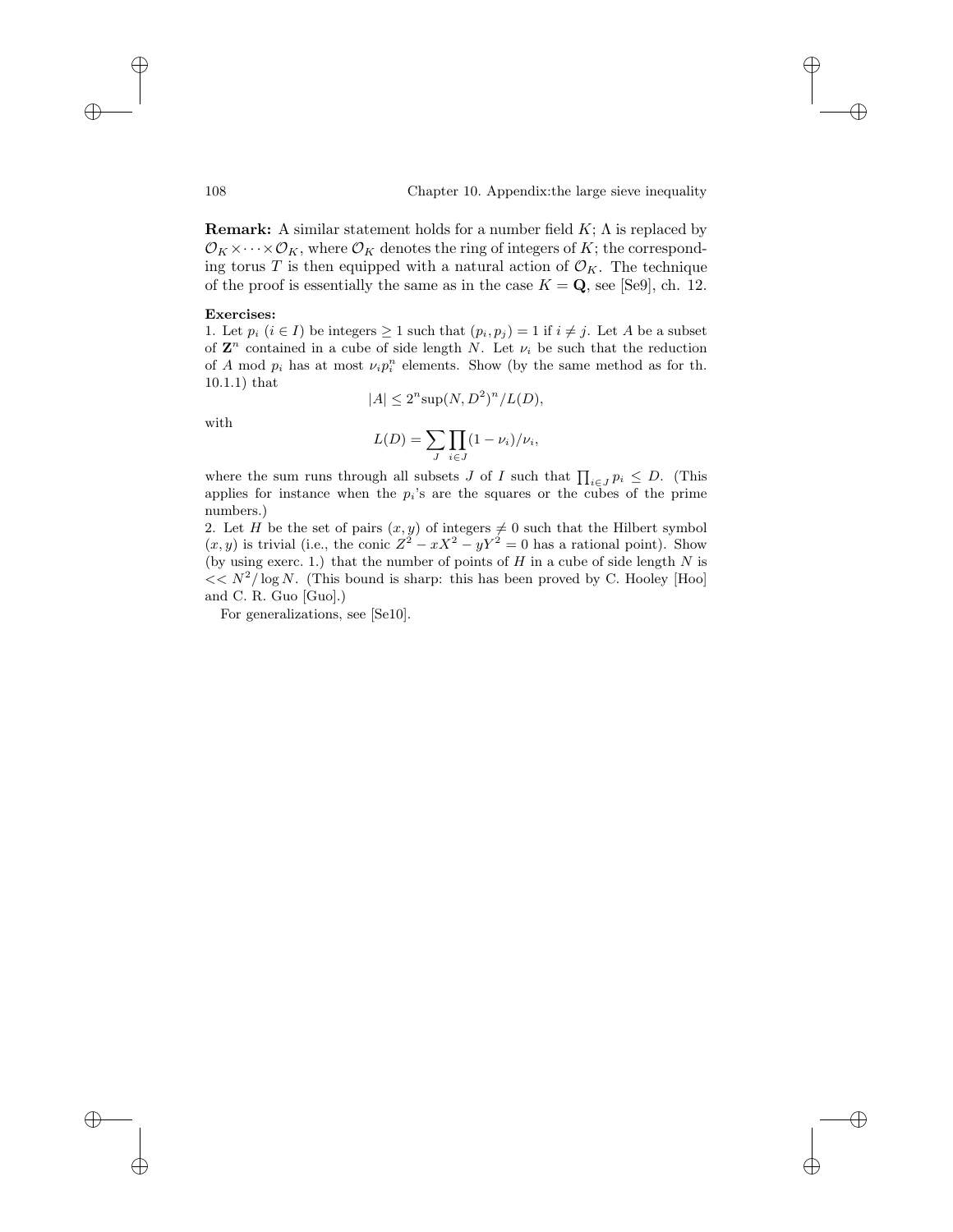- [Ab1] S. Abhyankar. *Coverings of algebraic curves*, Amer. J. of Math. 79 (1957), 825-856.
- [Ab2] S. Abhyankar. *Galois theory on the line in nonzero characteristic*, Bull. A.M.S., 27 (1992), 68-133.
- [AS] M. Aschbacher and S.D. Smith. *The Classification of Quasi-Thin Groups* (two volumes, 1221 pages), AMS Math. Surveys 111-112, 2004.
- [ANVERS] B.J. Birch and W. Kuyk (edit.). *Modular Functions of One Variable IV*, Lect. Notes in Math. 476, Springer-Verlag, 1975.
- [ATLAS] J.H. Conway, R.T. Curtis, S.P. Norton, R.A. Parker, and R.A. Wilson. *Atlas of finite groups: maximal subgroups and ordinary characters for simple groups.* New York: Clarendon press, 1985.
- [Bc] S. Beckmann. *Ramified primes in the field of moduli of branched coverings of curves*, J. of Algebra 125 (1989), 236- 255.
- [Be1] G.V. Belyi. *On Galois extensions of a maximal cyclotomic field*, Izv. Akad. Nauk SSSR 43 (1979), 267-276 (= Math. USSR Izv. 14 (1980), 247-256).
- [Be2] G.V. Belyi. *On extensions of the maximal cyclotomic field having a given classical Galois group*, J. Crelle 341 (1983), 147- 156.
- [BL] E. Bayer-Fluckiger and H.W. Lenstra. *Forms in odd degree extensions and self-dual normal bases*, Amer. J. of Math. 112 (1990), 359-373.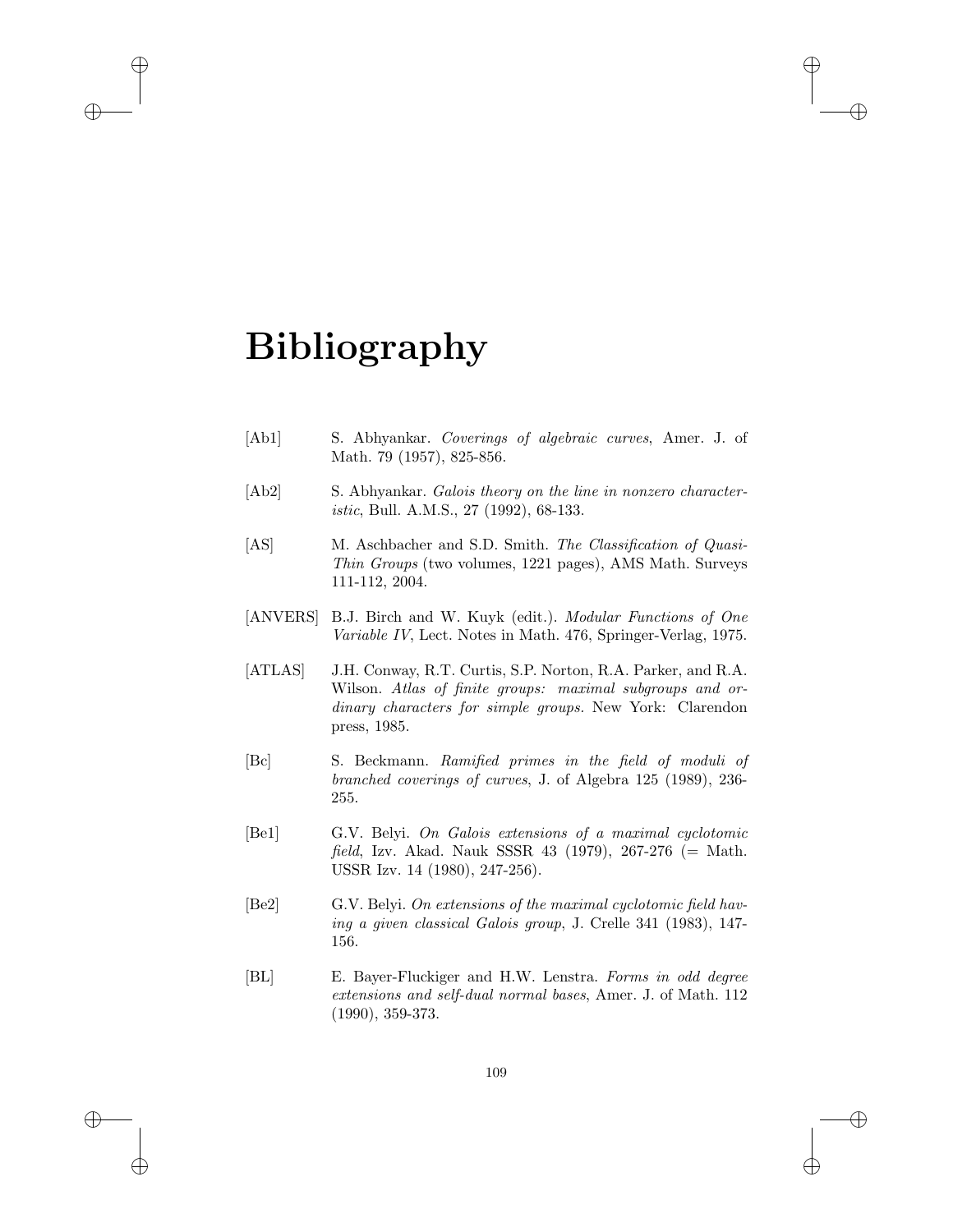| 110 | Bibliography |
|-----|--------------|
|-----|--------------|

| [Bo]        | E. Bombieri. On exponential sums in finite fields II, Invent.<br>Math. 47 (1978), 29-39.                                                                                               |
|-------------|----------------------------------------------------------------------------------------------------------------------------------------------------------------------------------------|
| [Bor]       | A. Borel. Introduction aux groupes arithmétiques, Paris, Her-<br>mann, 1969.                                                                                                           |
| [Coh]       | S.D. Cohen. The distribution of Galois groups and Hilbert's<br><i>irreducibility theorem</i> , Proc. London Math. Soc. (3) 43 (1981),<br>227-250.                                      |
| [CT]        | J-L. Colliot-Thélène. Letter to T. Ekedahl, 9/21/1988, unpub-<br>lished.                                                                                                               |
| [CTS1]      | J-L. Colliot-Thélène and J-J. Sansuc. Principal homogeneous<br>spaces and flasque tori: applications, J. of Algebra 106 (1987),<br>148-205.                                            |
| [CTS2]      | J-L. Colliot-Thélène and J-J. Sansuc. La descente sur les<br>variétés rationnelles, II, Duke Math. J. 54 (1987), 375-492.                                                              |
| [Cr]        | T. Crespo. Explicit construction of $\tilde{A}_n$ -type fields, J. of Algebra<br>127 (1989), 452-461.                                                                                  |
| [CR]        | C.W. Curtis and I. Reiner. Representation Theory of Finite<br>Groups and Associative Algebras, Inters. Publ., 1962.                                                                    |
| [Da]        | H. Davenport. <i>Multiplicative Number Theory</i> (revised by H.L.<br>Montgomery), Springer-Verlag, 1980.                                                                              |
| [DD]        | R. and A.Douady. Algèbre et théories galoisiennes; 2/ théories<br>galoisiennes, CEDIC/F.Nathan, Paris, 1979.                                                                           |
| [De1]       | P. Deligne. Le support du caractère d'une représentation su-<br>percuspidale, C.R. Acad. Sci. Paris 283 (1976), 155-157.                                                               |
| [De2]       | P. Deligne. Le groupe fondamental du complément d'une<br>courbe plane n'ayant que des points doubles ordinaires est<br>abélien, Sém. Bourbaki 1979/80, no. 543.                        |
| [Ek]        | T. Ekedahl. An effective version of Hilbert's irreducibility the-<br>orem, preprint, Stockholm, 1987. (cf. sém. Théorie des Nom-<br>bres, Paris 1988-1989, Birkhäuser, 1990, 241-248). |
| $[{\rm F}]$ | R.Fricke. Lehrbuch der Algebra. III. Algebraische Zahlen,<br>Braunschweig, 1928.                                                                                                       |
| $ F_{O} $   | O. Forster. Lectures on Riemann surfaces, Springer-Verlag,<br>1981.                                                                                                                    |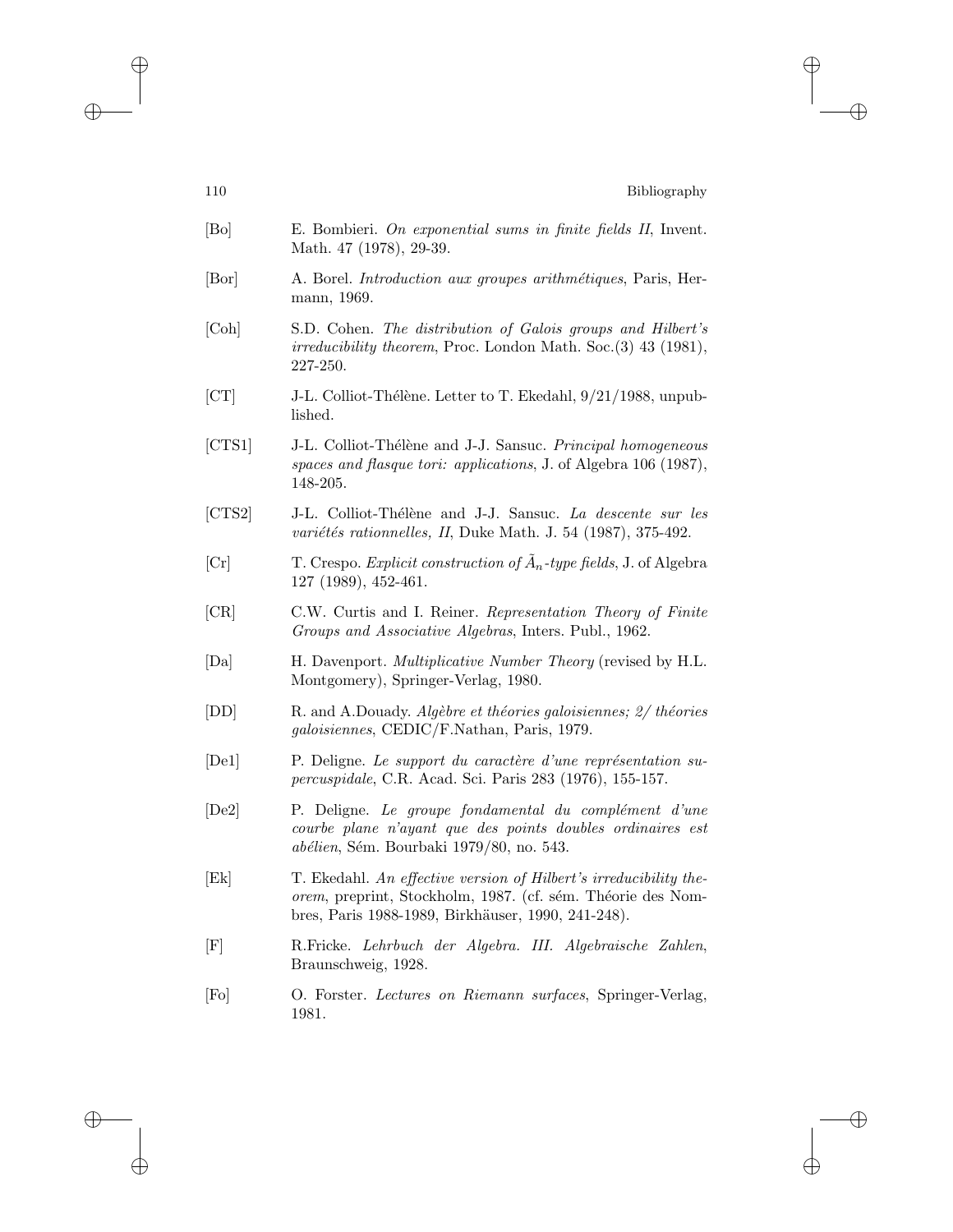| [Fr1]           | M.D. Fried. Fields of definition of function fields and Hurwitz<br>families - Groups as Galois groups, Comm. Alg. 5 (1977), 17-<br>82.                                  |
|-----------------|-------------------------------------------------------------------------------------------------------------------------------------------------------------------------|
| [Fr2]           | M.D. Fried. Rigidity and applications of the classification of<br><i>simple groups to monodromy</i> , preprint.                                                         |
| [Ga]            | P.X. Gallagher. The large sieve and probabilistic Galois theory.<br>Proc. Symp. Pure Math. 24, 91-101, A.M.S., 1973.                                                    |
| [GH]            | P. Griffiths and J. Harris. Principles of Algebraic Geometry.<br>John Wiley and Sons, New York, 1978.                                                                   |
| [GR]            | H. Grauert and R. Remmert. Komplexe Räume, Math. Ann.<br>136 (1958), 245-318.                                                                                           |
| [Guo]           | C.R. Guo. On solvability of ternary quadratic forms, Proc.<br>London Math. Soc. (3) 70 (1995), 241-263.                                                                 |
| [Harb]          | D. Harbater. Abhyankar's conjecture on Galois groups over<br>curves, Invent. Math. 117 (1994), 1-25.                                                                    |
| [Ha]            | R. Hartshorne. Algebraic Geometry, Springer-Verlag, 1977.                                                                                                               |
| [He]            | E. Hecke. Die eindeutige Bestimmung der Modulfunktionen q-<br>ter Stufe durch algebraische Eigenschaften, Math. Ann. 111<br>$(1935), 293-301$ (= Math. Werke, 568-576). |
| [Hi]            | D. Hilbert. Ueber die Irreduzibilität ganzer rationaler Funk-<br>tionen mit ganzzahligen Koeffizienten, J. Crelle 110 (1892),<br>104-129 (= Ges. Abh. II, 264-286).     |
| $[\mathrm{Ho}]$ | G. Hoyden-Siedersleben. Realisierung der Jankogruppen J <sub>1</sub><br>und $J_2$ als Galoisgruppen über Q, J. of Algebra 97 (1985),<br>14-22.                          |
| $[\text{Hoo}]$  | C. Hooley, On ternary quadratic forms which represent zero,<br>Glasgow Math. J. 35 (1993), 13-23.                                                                       |
| [Hu]            | B. Huppert. <i>Endliche Gruppen I</i> , Springer-Verlag, 1967.                                                                                                          |
| [Hunt]          | D.C. Hunt. Rational rigidity and the sporadic groups, J. of<br>Algebra 99 (1986), 577-592.                                                                              |

[Is] V.V. Ishkhanov. *On the semi-direct embedding problem with nilpotent kernel*, Izv. Akad. Nauk SSSR 40 (1976), 3-25, (=Math. USSR Izv. 10 (1976),1-23).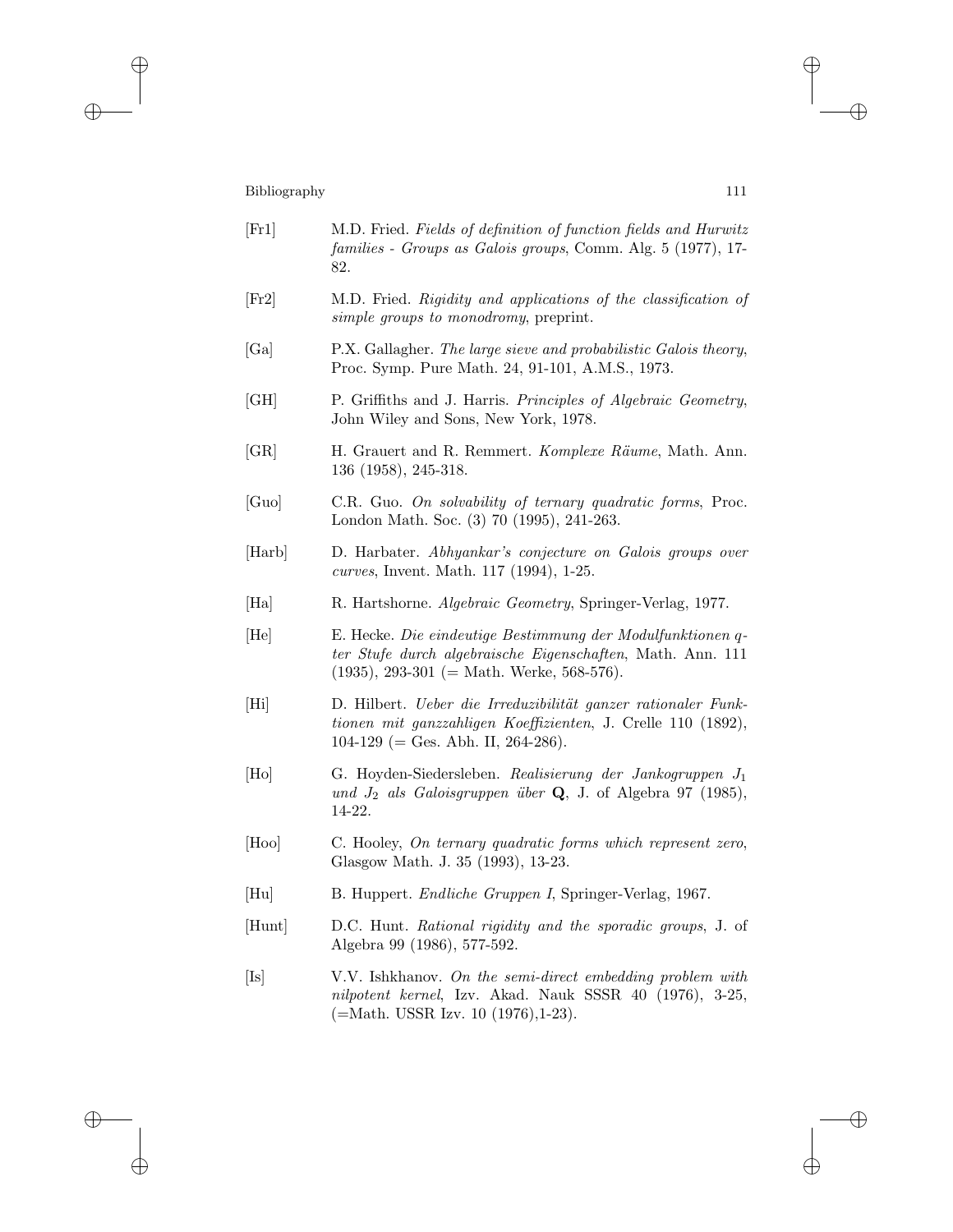| [J1]           | substitutions<br>Traité<br>des<br>des<br>équations<br>C.<br>Jordan.<br>et<br>algébriques, Gauthier-Villars, Paris, 1870; 2ème édition, Paris,<br>1957. |
|----------------|--------------------------------------------------------------------------------------------------------------------------------------------------------|
| [J2]           | C. Jordan. Recherches sur les substitutions, J. Liouville 17<br>$(1872), 351-367$ (= Oeuvres, I, no. 52).                                              |
| [J3]           | C. Jordan. Sur la limite de transitivité des groupes non al-<br>ternés, Bull. Soc. Math. France 1 (1873), 40-71 (= Oeuvres, I,<br>no. 57).             |
| $[\text{Jou}]$ | Théorèmes de Bertini<br>J-P.<br>Jouanolou.<br><i>et</i> applications,<br>Birkhäuser, 1983.                                                             |
| [JY]           | C.U. Jensen and N. Yui. Quaternion extensions, Algebraic<br>Geometry and Commutative Algebra, in honor of M. Nagata<br>$(1987), 155-182.$              |
| [Ki]           | R. Kiehl. Der Endlichkeitsatz für eigentliche Abbildungen in<br>der nichtarchimedischen Funktionentheorie, Invent. Math. 2<br>$(1967), 191-214.$       |
| $[K\ddot{o}]$  | U. Köpf. Uber eigentliche Familien algebraischer Varietäten<br>über affinoiden Räumen, Schriftenreihe Univ. Münster, 2. serie<br>Heft 7, 1974.         |
| [KN]           | W. Krull and J. Neukirch. Die Struktur der absoluten Galois-<br>gruppe über dem Körper $\mathbf{R}(t)$ , Math. Ann. 193 (1971), 197-<br>209.           |
| [Ku]           | W. Kuyk. Extensions de corps hilbertiens, J. of Algebra 14<br>$(1970), 112-124.$                                                                       |
| $[{\rm L}]$    | S. Lang. Fundamentals of Diophantine Geometry, Springer-<br>Verlag, New York, 1983.                                                                    |
| [Le]           | H.W. Lenstra. Rational functions invariant under a finite<br>abelian group, Invent. Math. 25 (1974), 299-325.                                          |
| [LM]           | M.E. LaMacchia. Polynomials with Galois group $\mathrm{PSL}(2,7)$ ,<br>Commun. Alg. 8 (1980), 983-992.                                                 |
| [Mae]          | T. Maeda. Noether's problem for $A_5$ , J. of Algebra 125 (1989),<br>418-430.                                                                          |
| [Ma1]          | B.H. Matzat. Zwei Aspekte konstruktiver Galoistheorie, J. of<br>Algebra 96 (1985), 499-531.                                                            |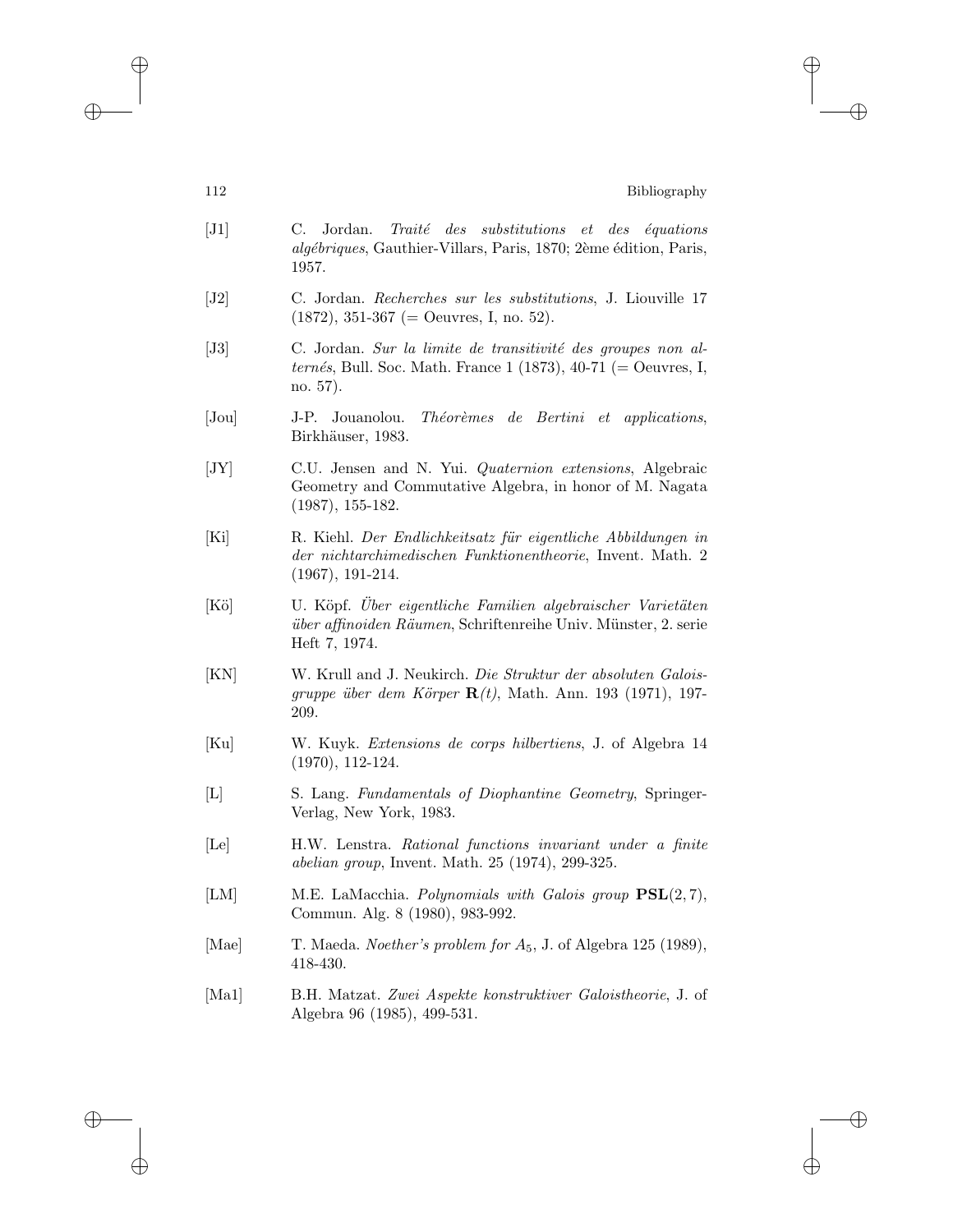| [Ma2] | B.H. Matzat. Topologische Automorphismen in der konstruk-<br>tiver Galoistheorie, J. Crelle 371 (1986), 16-45.                              |
|-------|---------------------------------------------------------------------------------------------------------------------------------------------|
| [Ma3] | B.H. Matzat. Konstruktive Galoistheorie, Lect. Notes in Math.<br>1284, Springer-Verlag, 1987.                                               |
| [Ma4] | B.H. Matzat. Konstruktion von Zahlkörpern mit der Galois-<br>gruppe $M_{11}$ über $\mathbf{Q}(\sqrt{-11})$ , Man. Math. 27 (1979), 103-111. |
| [Me1] | J-F. Mestre. Courbes hyperelliptiques à multiplications réelles.<br>C.R.Acad.Sci.Paris 307 (1988), 721-724.                                 |
| [Me2] | J-F. Mestre. Extensions régulières de $\mathbf{Q}(T)$ de groupe de Ga-<br><i>lois</i> $A_n$ , J. of Algebra 131 (1990), 483-495.            |
| [Me3] | J-F. Mestre. Extensions <b>Q</b> -régulières de $\mathbf{Q}(T)$ de groupe de<br>Galois 6.A6 et 6.A7, Israel J. Math. 107 (1998), 333-341.   |
| [M11] | G. Malle. Exceptional groups of Lie type as Galois groups, J.<br>Crelle 392 (1988), 70-109.                                                 |
| [M12] | G. Malle. Genus zero translates of three point ramified Galois<br>extensions, Man. Math. 71 (1991), 97-111.                                 |
| [MM]  | G. Malle and B.H. Matzat. <i>Inverse Galois Theory</i> , Springer-<br>Verlag, 1999.                                                         |
| [Mo1] | H.L. Montgomery. A note on the large sieve, J. London Math.<br>Soc. 43 (1968), 93-98.                                                       |
| [Mo2] | H.L. Montgomery. The analytic principle of the large sieve.<br>Bull. A.M.S. 84 (1978), 547-567.                                             |
| [MoV] | H.L. Mongomery and R.C. Vaughan. The large sieve, Mathe-<br>matica 20 (1973), 119-134.                                                      |
| [Ne]  | J. Neukirch. On solvable number fields, Invent. Math. 53<br>$(1979), 135-164.$                                                              |
| [Noe] | E. Noether. Gleichungen mit vorgeschriebener Gruppe, Math.<br>Ann. 78 (1918), 221-229 (=Ges. Abh. no. 42).                                  |
| [NSW] | J. Neukirch, A. Schmidt and K. Wingberg. Cohomology of<br>Number Fields, Springer-Verlag, 2000.                                             |
| [Oe]  | J. Oesterlé. Nombres de Tamagawa et groupes unipotents en<br>$\text{caractéristique } p$ , Invent. Math 78 (1984), 13-88.                   |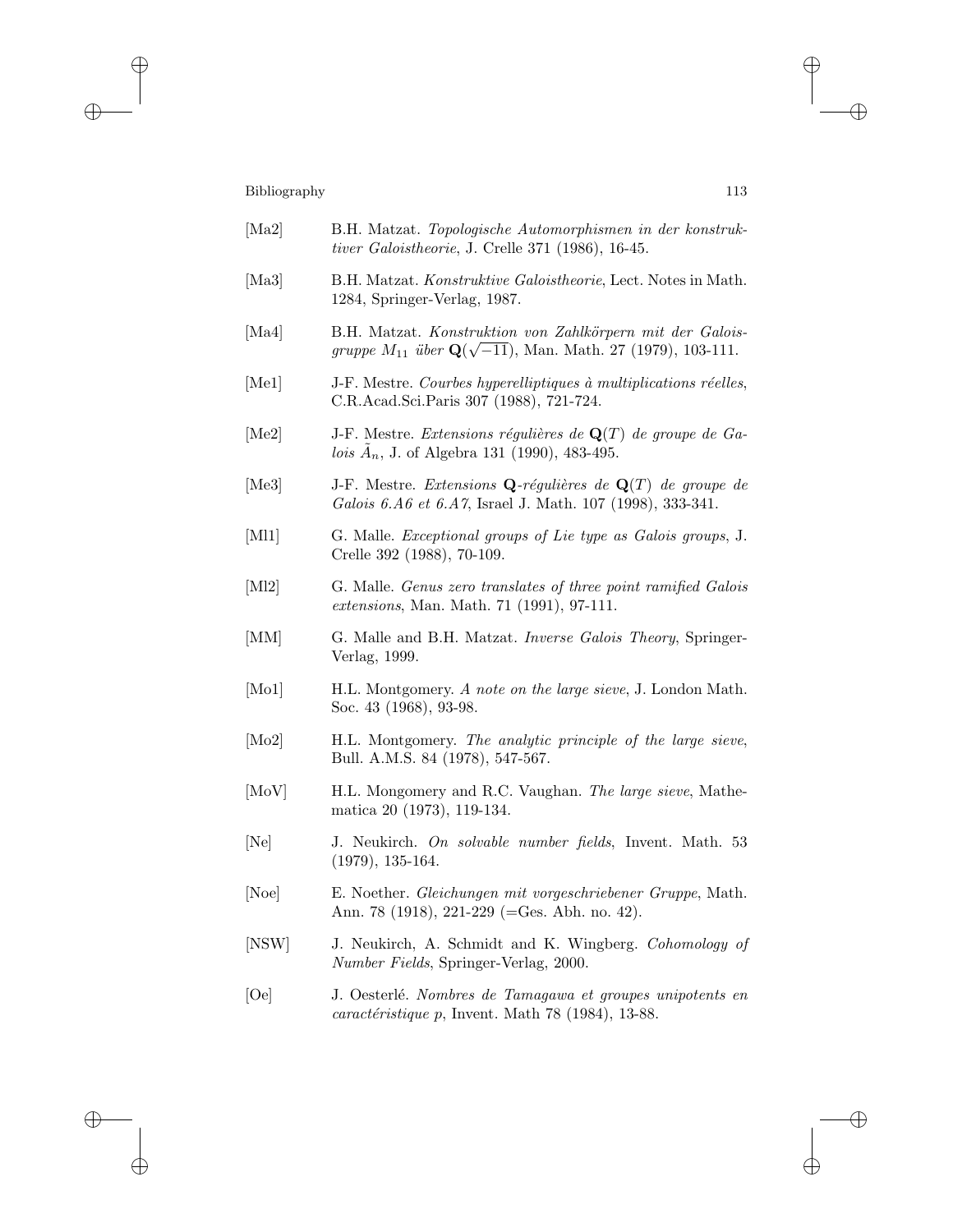| 114    | Bibliography                                                                                                                                                                          |
|--------|---------------------------------------------------------------------------------------------------------------------------------------------------------------------------------------|
| [Os]   | H. Osada. The Galois groups of the polynomials $x^n + ax^l + b$ ,<br>J. Number Theory 25 (1987), 230-238.                                                                             |
| [Pa]   | H. Pahlings. Some sporadic groups as Galois groups, Rend.<br>Sem. Mat. Univ. Padova 79 (1988), 97-107; II, ibid. 82 (1989),<br>163-171; correction, ibid. 85 (1991), 309-310.         |
| [Pr]   | B. Pryzwara. Die Operation der Hurwitzschen Zopfgruppe auf<br>den Erzeugendensystemklassen endlicher Gruppen, Diplomar-<br>beit, Karlsruhe, 1988.                                     |
| [Ra1]  | M. Raynaud. Anneaux locaux henséliens, Lect. Notes in Math.<br>169, Springer-Verlag, 1970.                                                                                            |
| [Ra2]  | M. Raynaud. Revêtements de la droite affine en caractéristique<br>$p > 0$ et conjecture d'Abhyankar, Invent. Math. 116 (1994),<br>425-462.                                            |
| [Re]   | H. Reichardt. Konstruktion von Zahlkörpern mit gegebener<br>Galoisgruppe von Primzahlpotenzordnung, J. Crelle 177<br>$(1937), 1-5.$                                                   |
| [RR]   | M.S. Raghunathan and A. Ramanathan. Principal bundles on<br>the affine line, Proc. Indian Acad. Sci. (Math. Sci.) 93 (1984),<br>137-145.                                              |
| [Sa1]  | D. Saltman. Generic Galois extensions and problems in field<br><i>theory</i> , Adv. Math. 43 (1982), 250-283.                                                                         |
| [Sa2]  | D. Saltman. Noether's problem over an algebraically closed<br><i>field</i> , Invent. Math. 77 (1984), 71-84.                                                                          |
| [Sch]  | W. Scharlau. <i>Quadratic and Hermitian Forms</i> , Springer-<br>Verlag, 1985.                                                                                                        |
| [Schm] | W.M. Schmidt. Integer points on hypersurfaces, Monat. für<br>Math. 102 (1986), pp. 27-58.                                                                                             |
| [Schn] | L. Schneps. Explicit construction of extensions of $K(t)$ of Ga-<br><i>lois group</i> $A_n$ <i>for n odd</i> , J. of Algebra 146 (1992), 117-123.                                     |
| [Se1]  | J-P. Serre. Cohomologie Galoisienne, Lect. Notes in Math. 5,<br>Springer-Verlag, 1994 (5th revised edition); English transla-<br>tion: Galois Cohomology, SMM, Springer-Verlag, 2002. |
| Se2    | J-P. Serre. Local Fields, GTM 67, Springer-Verlag, 1979.                                                                                                                              |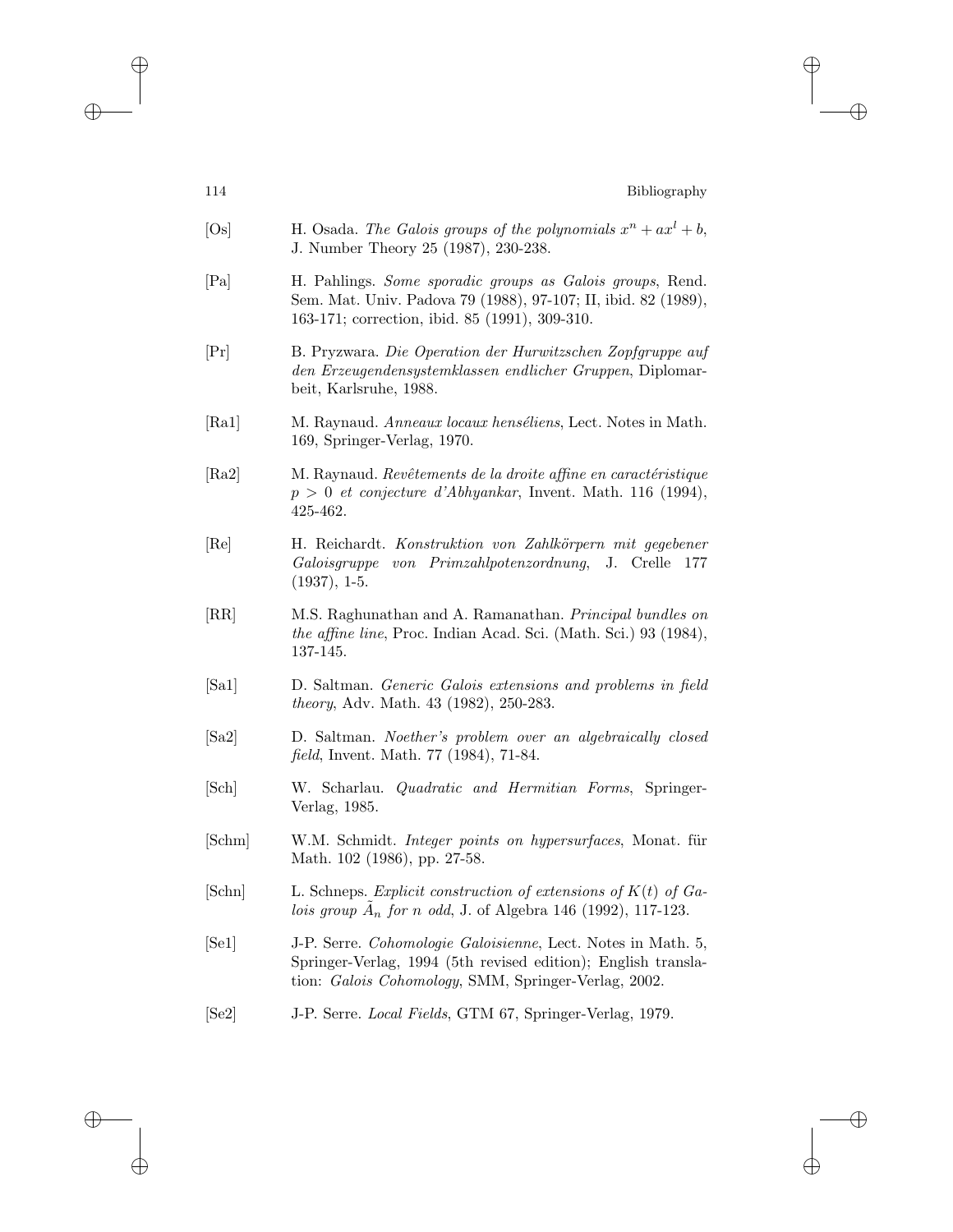| [Se3]  | J-P. Serre. Algebraic Groups and Class Fields, GTM 117,<br>Springer-Verlag, 1988.                                                                                                                             |
|--------|---------------------------------------------------------------------------------------------------------------------------------------------------------------------------------------------------------------|
| [Se4]  | J-P. Serre. Géométrie algébrique et géométrie analytique, Ann.<br>Inst. Fourier 6 (1956), 1-42 (=C.P. no. 32).                                                                                                |
| [Se5]  | J-P. Serre. Extensions icosaédriques, Sém. Th. des Nombres,<br>Bordeaux, 1979-80, exposé 19 (= C.P. no. 123).                                                                                                 |
| [Se6]  | J-P. Serre. L'invariant de Witt de la forme $\text{Tr}(x^2)$ , Comm.<br>Math. Helv. 59 (1984), 651-679. (=C.P. no. 131).                                                                                      |
| [Se7]  | J-P. Serre. Modular forms of weight one and Galois represen-<br>tations, Algebraic Number Fields (A. Fröhlich edit.) Acad.<br>Press, 1977, 193-268. (=C.P. no. 110).                                          |
| [Se8]  | J-P. Serre. Groupes de Galois sur Q, Sém. Bourbaki 1987-<br>1988, no. 689. $(=C.P.$ no. 147).                                                                                                                 |
| [Se9]  | J-P. Serre. Lectures on the Mordell-Weil theorem, translated<br>and edited by M. Brown from notes by M. Waldschmidt,<br>Vieweg-Verlag, 1989.                                                                  |
| [Se10] | J-P. Serre. Spécialisation des éléments de $Br_2(Q(T_1, \ldots, T_n)),$<br>C.R. Acad. Sci. Paris 311 (1990), 397-402. (=C.P. no. 150).                                                                        |
| [Se11] | J-P. Serre. Revêtements des courbes algébriques, Sém. Bour-<br>baki, 1991-1992, no. 749. $(=C.P.$ no. 157).                                                                                                   |
| [Se12] | J-P. Serre. On a theorem of Jordan, Math. Medley 29 (2002),<br>3-18; Bull. AMS 40 (2003), 429-440.                                                                                                            |
| [Sel]  | E.S. Selmer. On the irreducibility of certain trinomials, Math.<br>Scand. 4 (1956), 287-302.                                                                                                                  |
| [SGA1] | A. Grothendieck. Revêtement étales et groupe fondamental,<br>Lect. Notes in Math. 224, Springer-Verlag, 1971.                                                                                                 |
| [Sha1] | I.R. Shafarevich. Construction of fields of algebraic numbers<br>with given solvable Galois group, Izv. Akad. Nauk SSSR 18<br>$(1954)$ , 525-578 (=Amer. Math. Transl. 4 (1956), 185-237 =<br>C.P., 139-191). |
| [Sha2] | I.R. Shafarevich. The embedding problem for split extensions,<br>Dokl. Akad. Nauk SSSR 120 (1958), 1217-1219 (=C.P., 205-<br>207).                                                                            |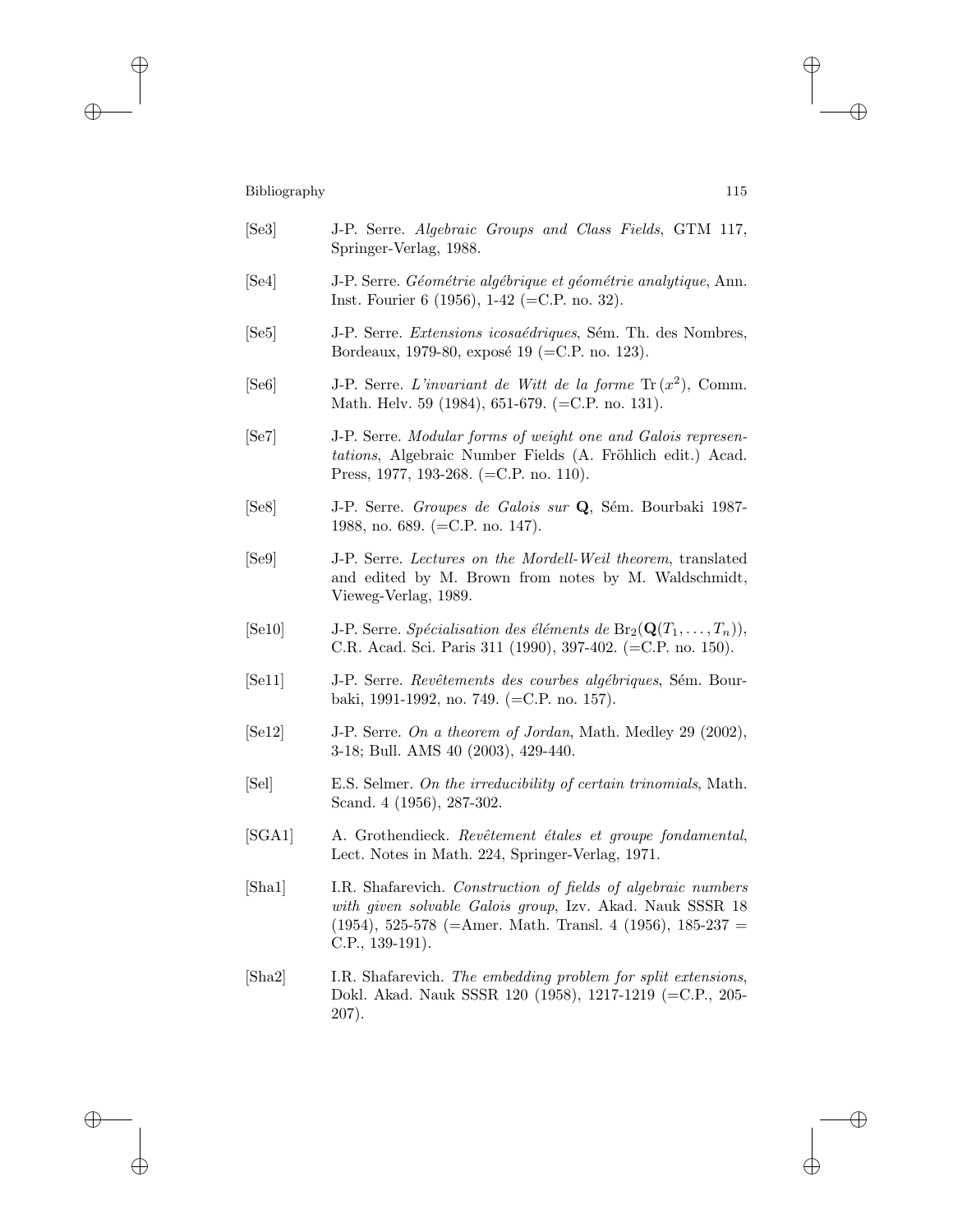| 116 | Bibliography |
|-----|--------------|
|-----|--------------|

| [Sha3]                    | I.R. Shafarevich. On the factors of a descending central series<br>(in Russian), Mat.Zam. 45 (1989), 114-117.                                                                                                                                              |
|---------------------------|------------------------------------------------------------------------------------------------------------------------------------------------------------------------------------------------------------------------------------------------------------|
| [Shih1]                   | K-y. Shih. On the construction of Galois extensions of function<br>fields and number fields, Math. Ann. 207 (1974), 99-120.                                                                                                                                |
| [Shih2]                   | K-y. Shih. p-division points on certain elliptic curves, Comp.<br>Math. 36 (1978), 113-129.                                                                                                                                                                |
| [Shim]                    | G. Shimura. Introduction to the arithmetic theory of automor-<br>phic functions, Publ. Math.Soc.Japan 11, Iwanami Shoten and<br>Princeton University Press, 1971.                                                                                          |
| [Sie]                     | C.L. Siegel. Topics in complex function theory, vol. 2, Wiley-<br>Interscience, New York, 1971.                                                                                                                                                            |
| [Sw1]                     | R. Swan. Invariant rational functions and a problem of Steen-<br>rod, Invent. Math. 7 (1969), 148-158.                                                                                                                                                     |
| [Sw2]                     | R. Swan. Noether's problem in Galois theory, Emmy Noether<br>in Bryn Mawr (J.D. Sally and B. Srinivasan edit.), 21-40,<br>Springer-Verlag, 1983.                                                                                                           |
| [Th1]                     | J.G. Thompson. A non-duality theorem for finite groups, J. of<br>Algebra 14 (1970), 1-4.                                                                                                                                                                   |
| [Th2]                     | J.G. Thompson. Some finite groups which<br>$appear$ as<br>$Gal(L/K)$ , where $K \subseteq \mathbf{Q}(\mu_n)$ , J. of Algebra 89 (1984), 437-<br>499.                                                                                                       |
| [Th3]                     | J.G. Thompson. PSL <sub>3</sub> and Galois groups over Q, Proc. Rut-<br>gers group theory year 1983-1984, Cambridge Univ. Press,<br>1984, 309-319.                                                                                                         |
| $\lceil \text{To} \rceil$ | D. Toledo. Projective varieties with non-residually finite fun-<br>damental group, Publ. Math. IHES 77 (1993), 103-119.                                                                                                                                    |
| [Vi]                      | N. Vila. On central extensions of $A_n$ as Galois group over $\mathbf{Q}_n$ ,<br>Arch. Math. 44 (1985), 424-437.                                                                                                                                           |
| [Vol]                     | Birational properties of linear algebraic<br>V.E. Voskresenskii.<br><i>groups</i> , Izv. Akad. Nauk SSSR 34 (1970), 3-19 (= Math. USSR<br>Izv. $4(1970), 1-17$ .                                                                                           |
| [Vo2]                     | V.E. Voskresenskii. On the question of the structure of the<br>subfields of invariants of a cyclic group of automorphisms of<br>the field $\mathbf{Q}(x_1,\ldots,x_n)$ , Izv. Akad. Nauk SSSR 34 (1970), 366-<br>375 (=Math. USSR Izv. 4 (1970), 371-380). |